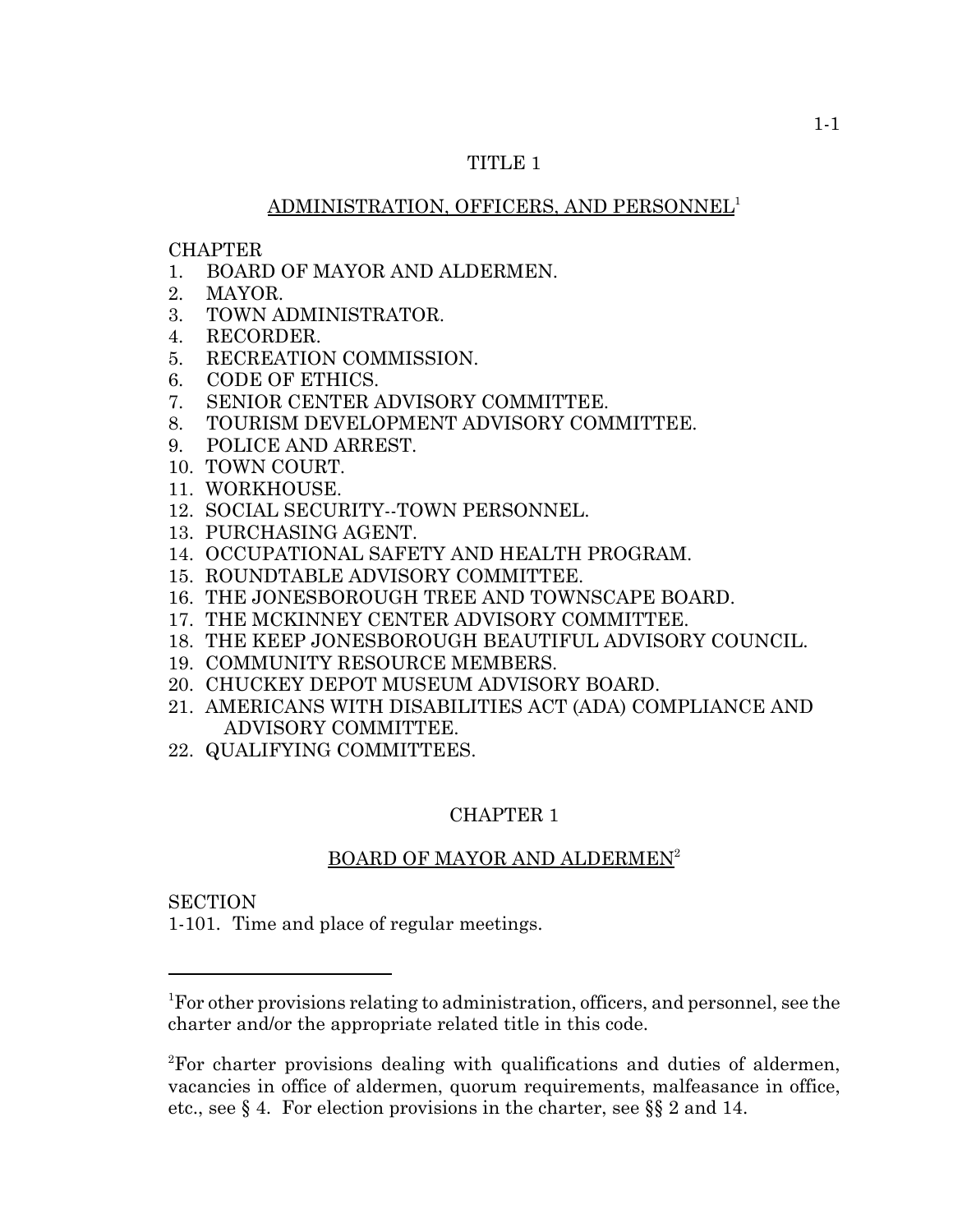1-102. Order of business.

1-103. General rules of order.

1-104. Rules of decorum for meetings.

1-101. Time and place of regular meetings. The Board of Mayor and Aldermen shall hold regular monthly meetings at 7:00 p.m. on the second Monday of each month at the town hall. [Code of 1982, as modified]

1-102. Order of business. At each meeting of the Board of Mayor and Aldermen, the following regular order of business shall be observed unless dispensed with by a majority vote of the members present:

(1) Call to order by the mayor.

(2) Roll call by the recorder.

(3) Reading of minutes of the previous meeting by the recorder and approval or correction.

(4) Grievances from citizens.

(5) Communications from the mayor.

(6) Reports from committees, members of the Board of Mayor and Aldermen, and other officers.

- (7) Old business.
- (8) New business.
- (9) Adjournment.

[Code of 1982]

1-103. General rules of order. The rules of order and parliamentary procedure contained in Robert's Rules of Order, Revised, shall govern the transaction of business by and before the Board of Mayor and Aldermen at its meetings in all cases to which they are applicable and in which they are not inconsistent with provisions of the charter or this code. [Code of 1982]

1-104. Rules of decorum for meetings. Meetings of the board of mayor and aldermen shall be conducted in an orderly manner to ensure that the public has a full opportunity to be heard and that the deliberative process of the board is retained at all times. The presiding officer of the board, who shall be the mayor, or, in the mayor's absence, another member of the board of aldermen so designated by the board, shall be responsible for maintaining the order and decorum of meetings.

(1) Rules of decorum. While any meeting of the board of mayor and aldermen is in session, the following rules of order and decorum shall be observed:

(a) Board members. The members of the board of mayor and aldermen shall preserve order and decorum, and a member shall not by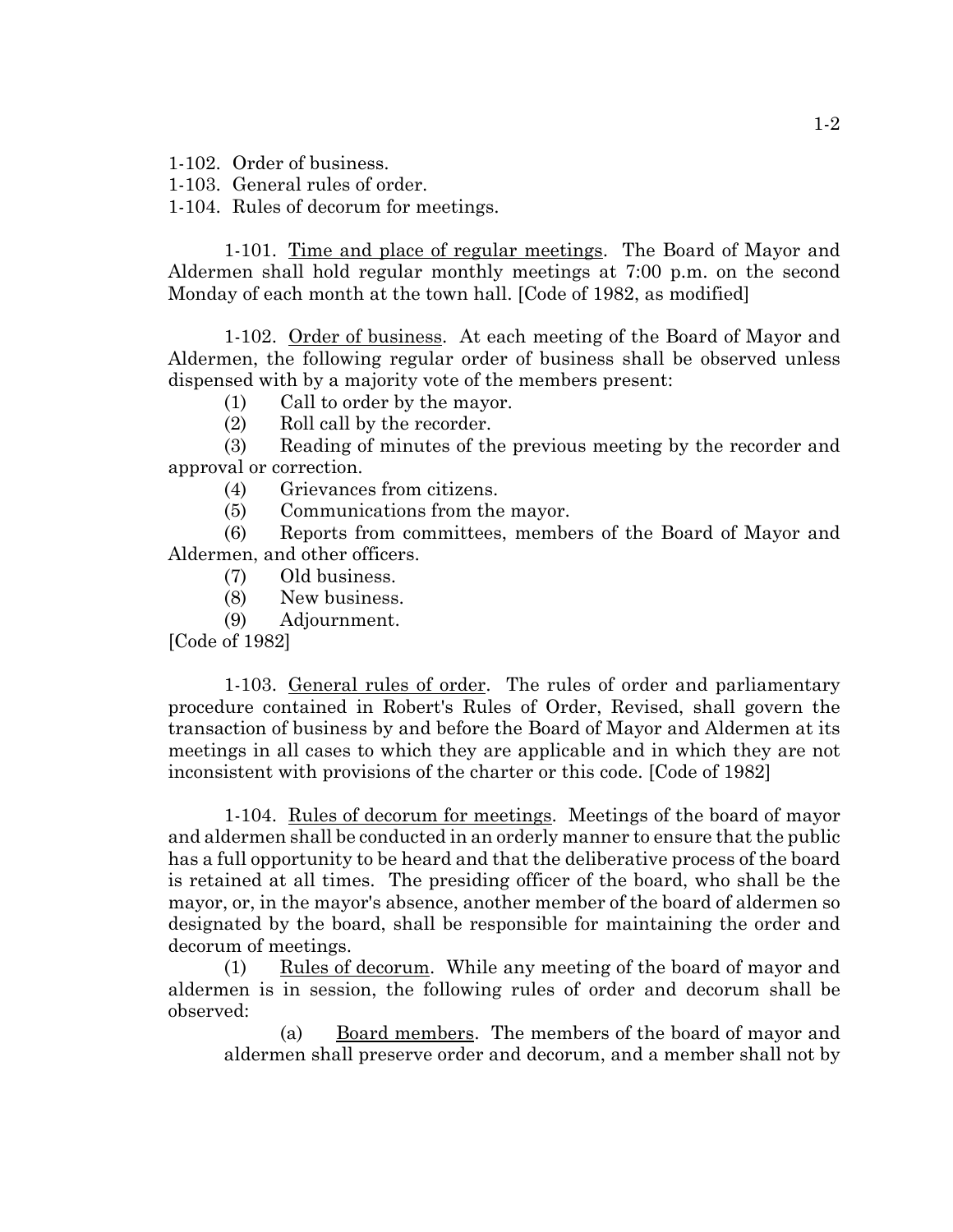conversation or other means delay or interrupt the board proceedings or disturb any other member while speaking.

(b) Town staff members. Employees of the town shall observe the same rules of order and decorum as those which apply to the members of the board.

(c) Persons addressing the board. Public oral communications at the board of mayor and aldermen meetings should not be a substitute for any item that can be handled during the normal working hours of the municipal government. The primary purpose of oral communications is to allow citizens the opportunity to formally communicate matters that cannot be handled during the regular working hours of the city government to the board of mayor and aldermen as a body. Each person who addressed the board shall do so in an orderly manner and shall not make personal, impertinent, slanderous or profane remarks to any member of the board staff, or general public. Any person who makes such remarks, or who utters loud, threatening, personal or abusive language or engages in any other disorderly conduct which disrupts, disturbs or otherwise impedes the orderly conduct of any board meeting shall, at the discretion of the presiding officer or a majority of the board, be barred from further audience before the board during that meeting.

(d) Members of the audience. No person in the audience at a board meeting shall engage in disorderly or boisterous conduct, including the utterance of loud, threatening or abusive language, whistling, stamping feet or other acts which disturb, disrupt or otherwise impede the orderly conduct of any board meeting. Any person who conducts himself in the afore-mentioned manner shall, at the discretion of the presiding officer or a majority of the board, be barred from further audience before the board during that meeting.

(2) Addressing the board. A person wishing to address the board regarding an item which is on the board meeting agenda shall submit a request on the form provided, or he may seek recognition by the presiding officer of the board during discussion of any such item. Persons wishing to discuss a nonagenda item may seek recognition by the presiding officer during the "citizens communications" or "grievances from citizens" portion of the meeting. No person shall address the board without first being recognized by the presiding officer. The following procedures shall be observed by persons addressing the board:

(a) Each person shall step up to the podium provided for the use of the public and shall state his name and address; the organization, if any, which he represents; and, if during the "citizens communications" or "grievances from citizens" portion of the meeting, the subject he wishes to discuss.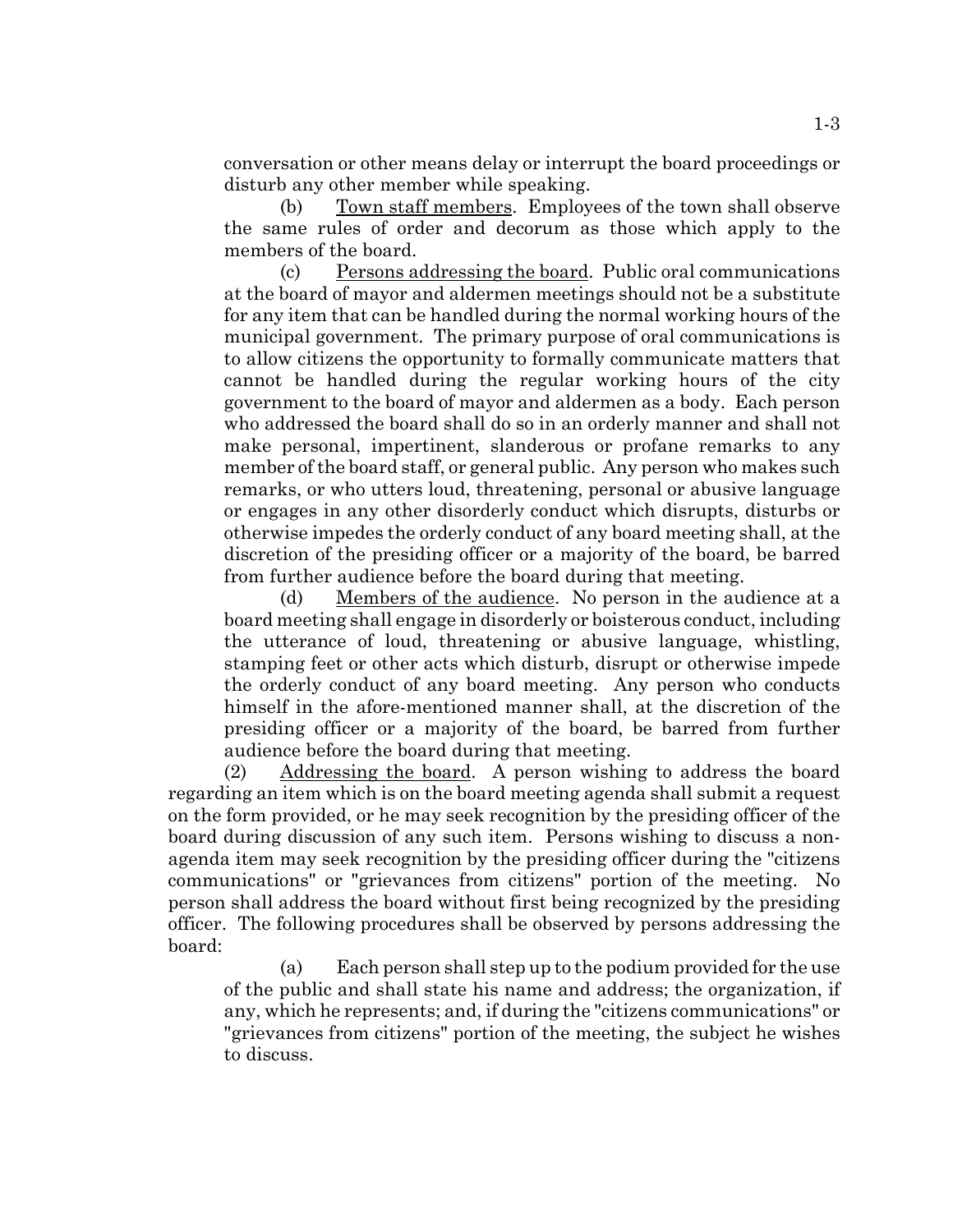(b) During the "citizens communications" or "grievances from citizens" portion, any subject which is not deemed relevant by the board shall be concluded.

(c) Each person shall confine his remarks to the board agenda item or approved "citizens communications" or "grievances from citizens" subject being discussed.

(d) Each person shall limit his remarks to five (5) minutes, unless further time is granted or reduced by the board.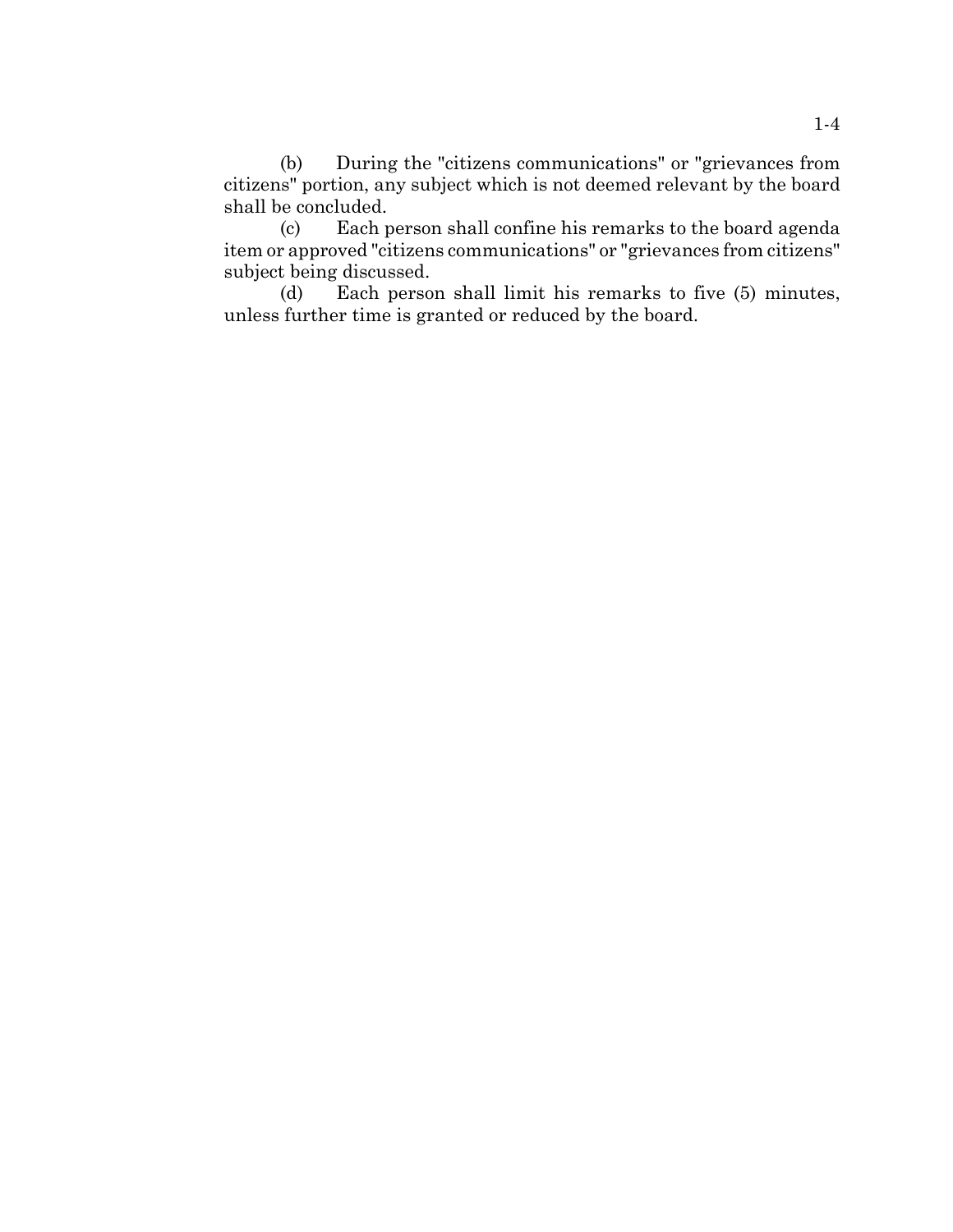(e) All remarks shall be addressed to the board as a whole and not to any single member thereof, unless in response to a question from said member.

(f) No question may be asked of a member of the board or of the town staff without permission of the presiding officer.

(2) Enforcement of decorum. The rules of decorum set forth above shall be enforced in the following manner.

(a) Warning. The presiding officer shall request that a person who is breaching the rules of decorum be orderly and silent. If, after receiving a warning from the presiding officer shall order him to leave the board meeting. If such person does not remove himself, the presiding officer may order any law enforcement officer who is on duty at said meeting as sergeant-at-arms of the board to remove that person from the board chambers.

(b) Removal. Any law enforcement officer who is serving as sergeant-at-arms of the board shall carry out all orders and instructions given by the presiding officer for the purpose of maintaining order and decorum at the board meeting. Upon the instruction of the presiding officer, it shall be the duty of the sergeant-at-arms to remove from the board meeting any person who is disturbing the proceedings of the board.

(c) Resisting removal. If shall be unlawful and punishable by civil penalty for any person to resist removal by the sergeant-at-arms.

(d) Motion to enforce. If the presiding officer of the board fails to enforce the rules set forth above, any member of the board may move to require him to do so, and an affirmative vote of a majority of the board shall require him to do so. If the presiding officer of the board fails to carry out the will of a majority of the board, the majority may designate another member of the board to act as presiding officer for the limited purpose of enforcing any rule of this section which it wishes to enforce.

(e) Adjournment. If a meeting of the board is disturbed or disrupted in such a manner as to make infeasible or improbable the restoration of order, the meeting may be adjourned or continued by the presiding officer or a majority of the board, and any remaining board business may be considered at the next meeting. [Code of 1982, as replaced by Ord. #97-23, Oct. 1997]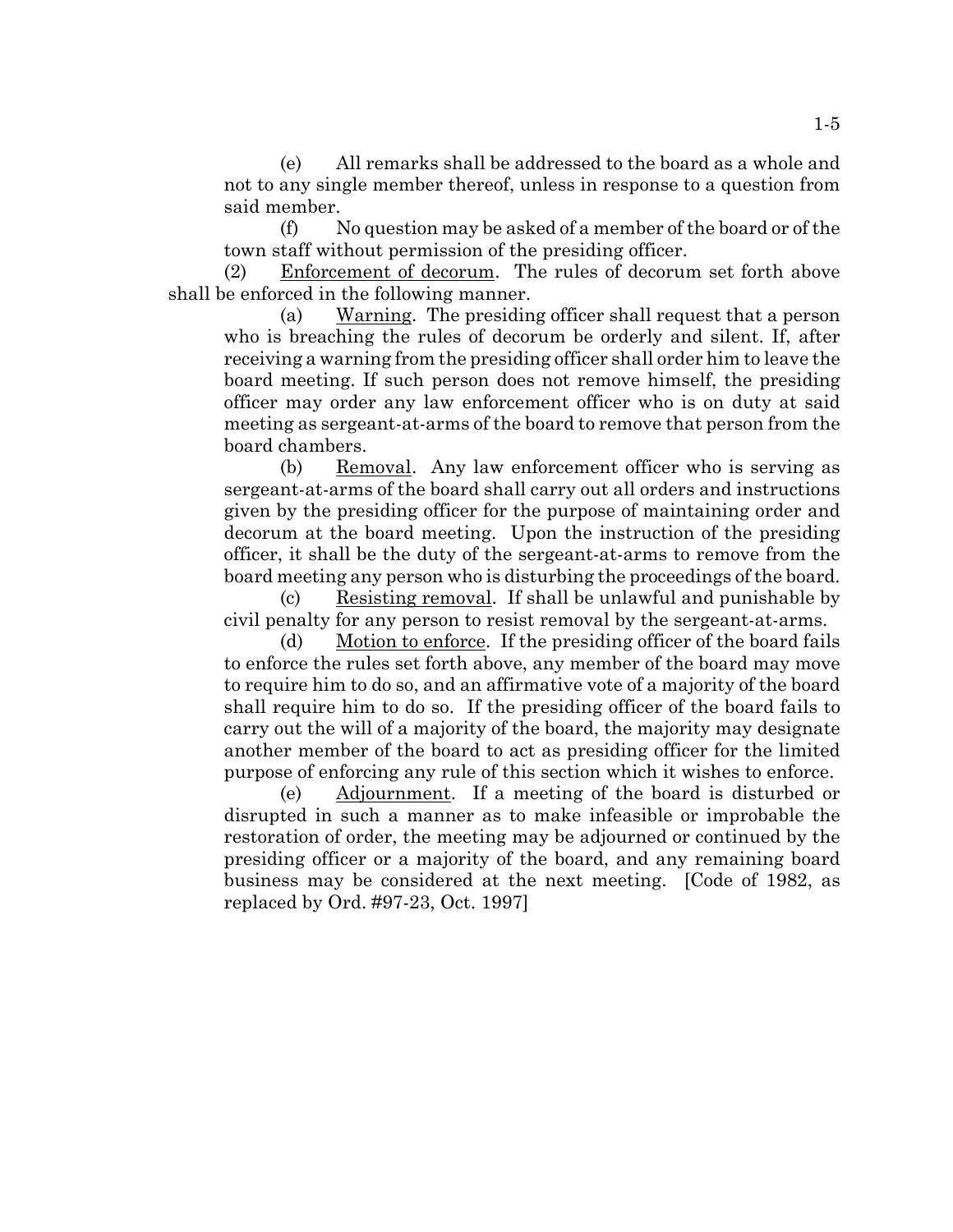# $MAYOR<sup>1</sup>$

**SECTION** 1-201. Executes town's contracts.

1-201. Executes town's contracts. The mayor shall execute all contracts as authorized by the Board of Mayor and Aldermen. [Code of 1982]

<sup>1</sup> For charter provisions dealing with the term, qualifications, duties, and removal from office of the mayor, see § 3.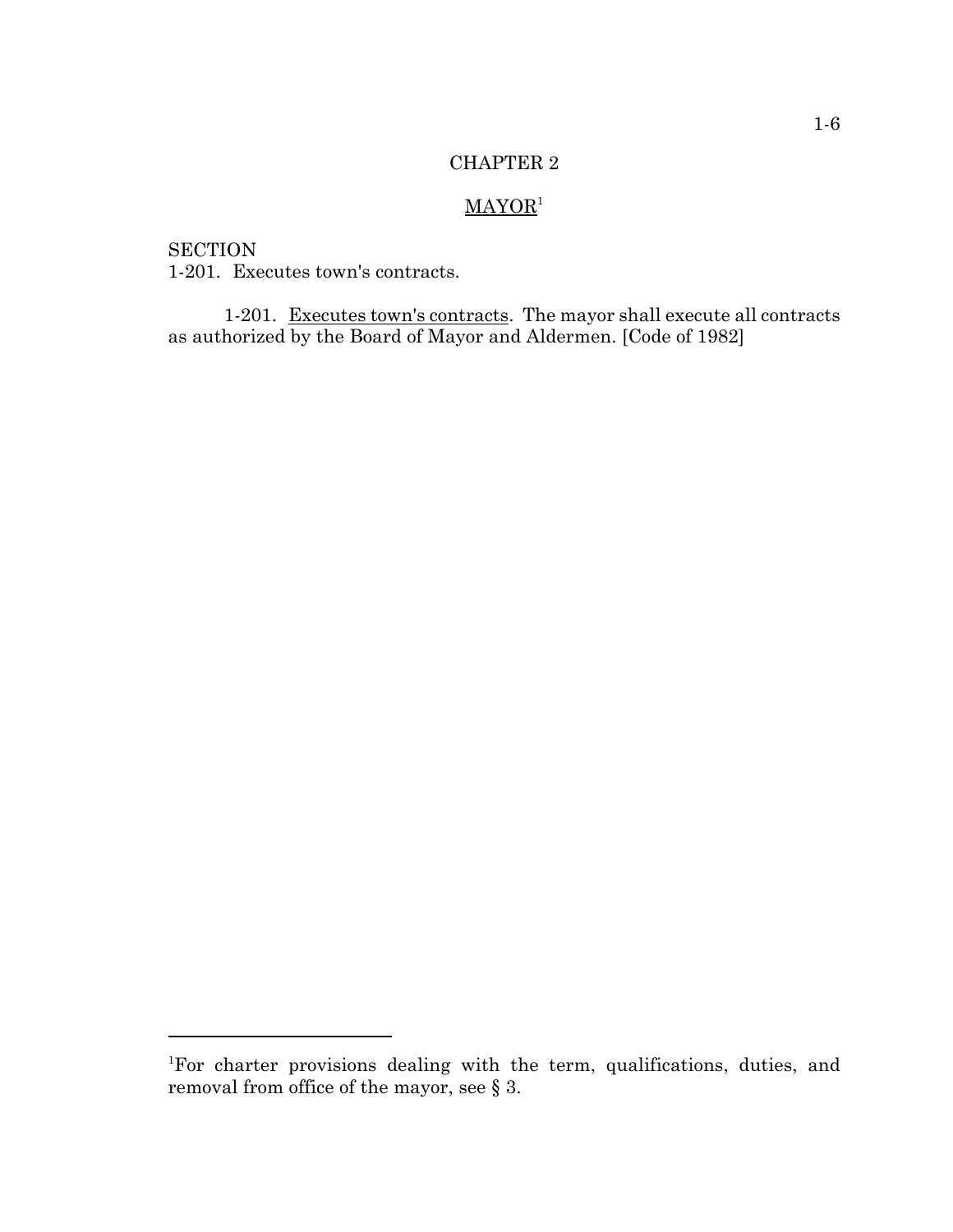#### TOWN ADMINISTRATOR

#### **SECTION**

1-301. Office established.

1-302. Appointment, salary, and tenure of administrator.

1-303. Duties of administrator.

1-301. Office established. There is hereby established the office of town administrator, which shall be administered by a full time administrator. [Ord. of June 27, 1978, § 1, as replaced by Ord. #92-16, Oct. 1992]

1-302. Appointment, salary, and tenure of administrator. The Board of Mayor and Aldermen shall appoint and fix the salary of the administrator, who shall serve at the pleasure of the Board of Mayor and Aldermen; provided, however, that the Board of Mayor and Aldermen may make a contract with such person who may be appointed administrator on a month to month basis or for a period of not exceeding twelve (12) months. [Ord. of June 27, 1978, § 2, as replaced by Ord. #92-16, Oct. 1992]

1-303. Duties of administrator. The office of town administrator shall act under and be responsible to the Board of Mayor and Aldermen. The administrator shall perform the following duties:

(1) Give his full time to administering the business of the town under the Board of Mayor and Aldermen of the town, subject to any exceptions provided in his contract of employment.

(2) Make recommendations to the Board of Mayor and Aldermen for improving the quality and quantity of public services to be rendered by the officers and employees to the inhabitants of the town.

(3) Keep the Board of Mayor and Aldermen fully advised as to the conditions and needs of the town.

(4) Report to the Board of Mayor and Aldermen the condition of all property real and personal, owned by the municipaliaty and recommend repairs or replacements as needed.

(5) Act as purchasing agent for the town overseeing the purchase of all materials, supplies, and equipment necessary for the proper conduct of the town's business, subject to funds being available for the expenditures, policies and procedures established by the Board of Mayor and Aldermen, and any related provision in the town charter.

(6) Supervise and coordinate all administrative activities of each department of the town under the policies established by the Board of Mayor and Aldermen.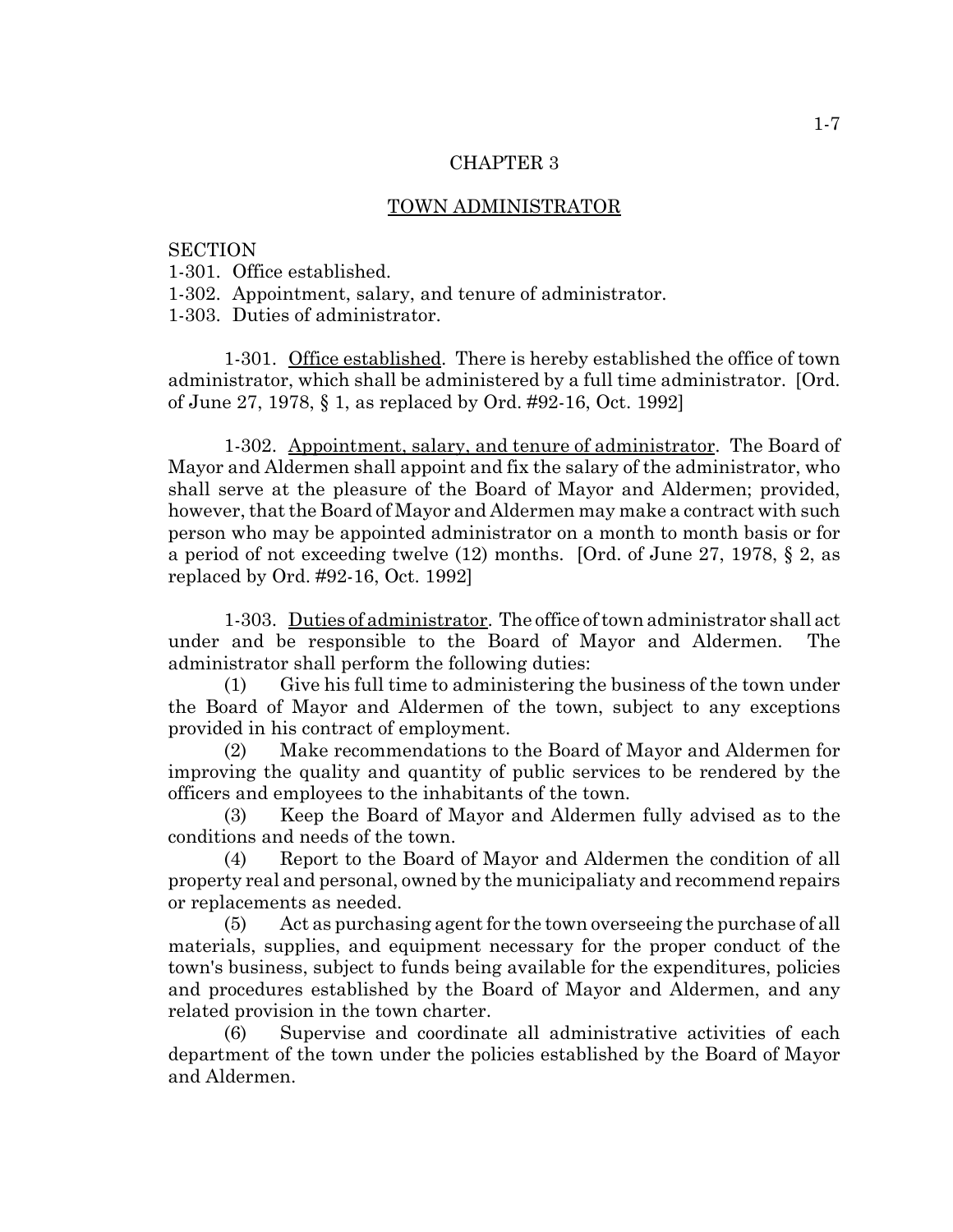(7) Recommend to the Board of Mayor and Aldermen and suggest the priority of major programs or projects involving public works or public improvements that should be undertaken by the municipality.

(8) Recommend to the Board of Mayor and Aldermen the employment or promotion of any employee of the town who is responsible to the Board of Mayor and Aldermen.

(9) Keep personnel files on all town employees in cooperation with the Town Recorder.

(10) Administer the town's employee discipline and termination policy carrying out all disciplinary procedures including suspension and dismissal under the terms and conditions established by the Board of Mayor and Aldermen in the Town's Personnel Policy.

(11) Prepare and submit the annual budget and capital program to the Board of Mayor and Aldermen.

(12) Keep the Board of Mayor and Aldermen fully advised as to the financial condition and future needs of the town and make such recommendations to the Board of Mayor and Aldermen concerning the affairs of the town as he deems desirable.

(13) Perform such other duties as may be required of him by resolution of the Board of Mayor and Aldermen. [Ord. of June 27, 1978, § 3, as replaced by Ord. #92-16, Oct. 1992 and amended by Ord. #96-04, July 1996]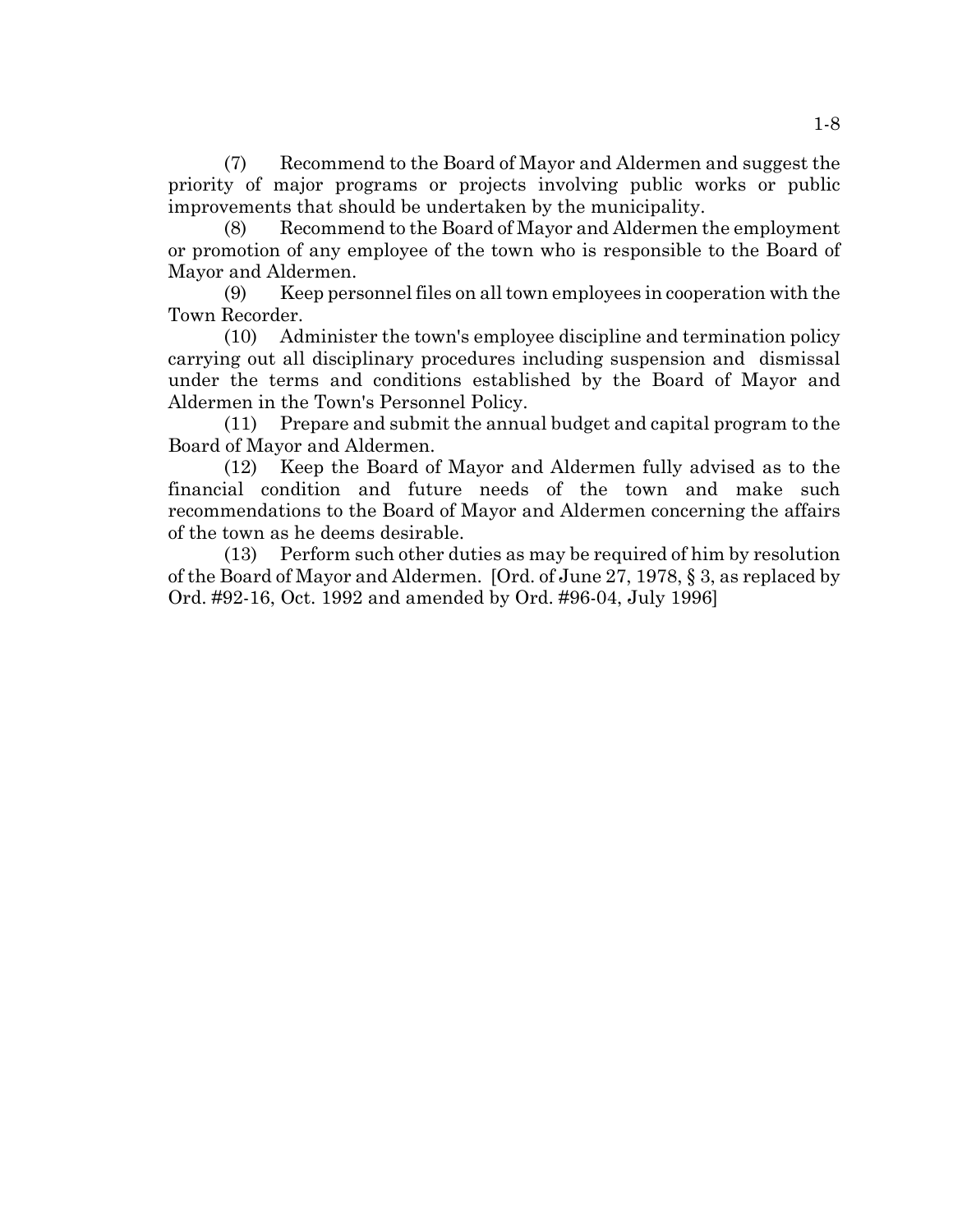# $RECORDER<sup>1</sup>$

**SECTION** 1-401. To be bonded.

1-401. To be bonded. The recorder shall be bonded in the sum of ten thousand dollars (\$10,000.00) with surety acceptable to the Board of Mayor and Aldermen before assuming the duties of office. [Code of 1982]

<sup>&</sup>lt;sup>1</sup>For a charter provision dealing with the appointment, oath, and duties of the recorder, see § 7. For a provision allowing the mayor to act as the recorder during the recorder's absences, disability, or incompetency, see § 3 of the charter.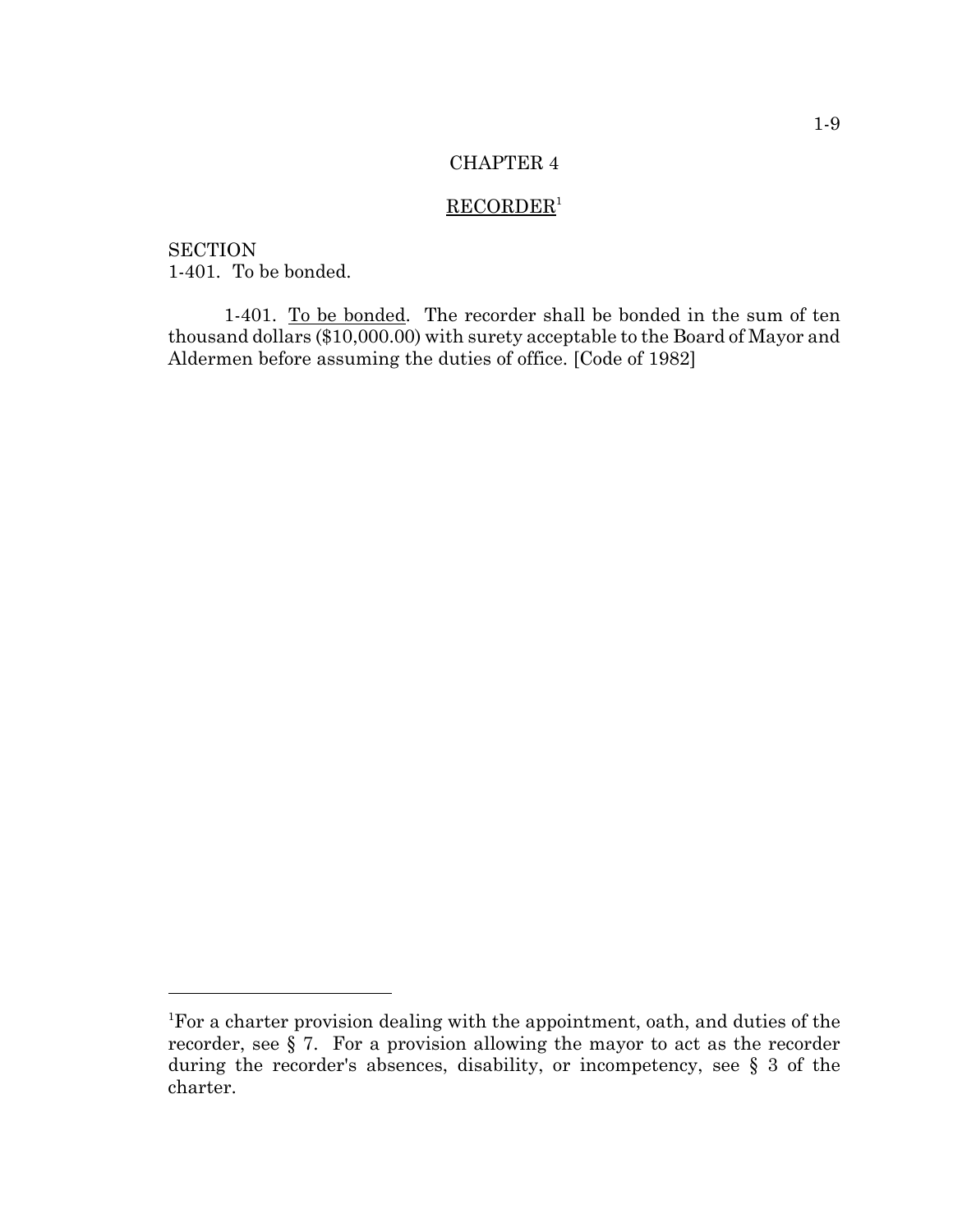#### RECREATION COMMISSION

#### **SECTION**

- 1-501. Establishment.
- 1-502. Composition, appointment and membership.
- 1-503. Organization, rules, staff.
- 1-504. Meetings.
- 1-505. Powers and duties.
- 1-506. Compensation.

1-501. Establishment. There is hereby established a recreation advisory committee for the Town of Jonesborough. [Ord. of Dec. 14, 1976, § 101, as replaced by Ord. #96-16, Oct. 1996]

1-502. Composition, appointment and membership. (1) The recreation advisory committee shall be composed of nine (9) voting members. Three (3) of the voting members shall be the following:

- (a) The mayor or his/her designee.
- (b) The Washington County Mayor or his/her designee.

(c) One (1) alderman from the Jonesborough Board of Aldermen.

Six (6) members shall be appointed members and shall be selected by the mayor and confirmed by the board of mayor and aldermen. The director of parks and recreation shall be an ex-officio member of the advisory committee.

(2) Affiliate membership. A non-voting affiliate membership on the advisory committee is hereby established, and the president of the Jonesborough Little League Associate or his/her designee, and the president of the Persimmon Ridge Soccer Association or his/her designee is officially designated as an affiliate member to the recreation advisory committee. Affiliate members will receive monthly information sent to regular committee members, and will be encouraged to attend and participate in discussions at all meetings of the committee, however, they will not vote, and not be considered in the make-up of a quorum.

(3) Affiliate membership emeritus. Also hereby established is an affiliate membership emeritus status on the recreation advisory committee. The affiliate membership emeritus is a non-voting status on the recreation advisory committee that can be bestowed on a long-time member of the committee that for health or other reasons can no longer attend meetings on a regular basis. The affiliate member emeritus designation allows the longtime member to continue being associated with recreation advisory committee in a non-voting status, still receiving information provided to regular members for monthly meetings, and being encouraged to participate in meetings whenever possible.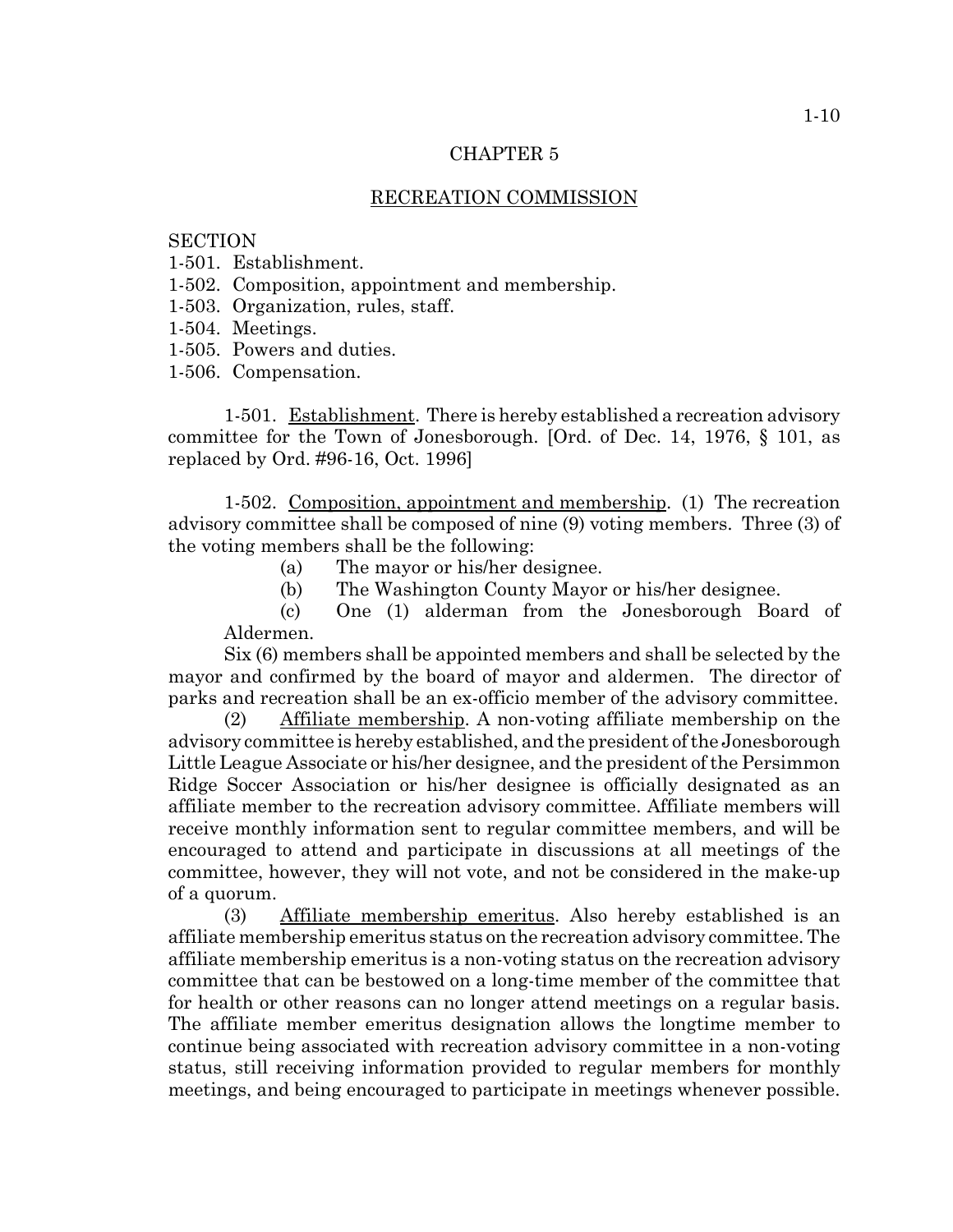[Ord. of Dec. 11, 1979, § 102, as replaced by Ord. #92-14, Sept. 1992; Ord. #93-05, June 1993; Ord. #96-16, Oct. 1996; Ord. #2000-04, Feb. 2000, and Ord. #2014-10, Sept. 2014 ]

1-503. Organization, rules, staff. The advisory committee shall elect from its appointed members a chairman and vice-chairman. The terms shall be for one (1) year with eligibility for re-election. The director of parks and recreation shall perform the duties of secretary and shall be present at all advisory committee meetings and sub-committee meetings. The chairman shall appont all necessary sub-committees from the Advisory Committee. [Ord. of Dec. 11, 1979, § 103, as replaced by Ord. #96-16, Oct. 1996]

1-504. Meetings. The recreation advisory committee shall establish a meeting schedule for each calendar year and properly advertise said schedule as required. The time and place of regular meetings shall be determined by a majority vote of the advisory committee members. Called meetings of the advisory committee shall be determined by the chairman or majority of the entire membership. [Ord. of Dec. 11, 1979, § 104, as replaced by Ord. #96-16, Oct. 1996, and amended by Ord. #2008-05, June 2008]

1-505. Powers and duties. The advisory committee shall act in advisory capacity only and shall have no authority to bind the board of mayor and aldermen, mayor or corporation or Town of Jonesborough in any way except as the board of mayor and aldermen may from time to time direct. The advisory committee shall have no authority to obtain the expenditures of any of the town's funds without the expressed authority of the board of mayor and aldermen. The board of mayor and aldermen may, however, in its discretion appropriate funds to the advisory committee for carrying out its required duties and activities.

It shall be the goal of the recreation advisory committee to act as a catalyst to provide Jonesborough area residents with a well-rounded recreational program that serves the needs of all age and ethnic groups regardless of sex and physical prowess. The advisory committee shall have the following responsibilities:

(1) Coordinate with the board of mayor and aldermen all activities related to athletics, municipal parks and other recreational facilities within the town.

(2) The advisory committee shall periodically evaluate the progress and development of the various programs within the town, the level of maintenance of all recreation areas and the effectiveness of the programs. The advisory committee shall be currently informed concerning the public need for expanded recreational facilities and for the need for various types of recreational programs.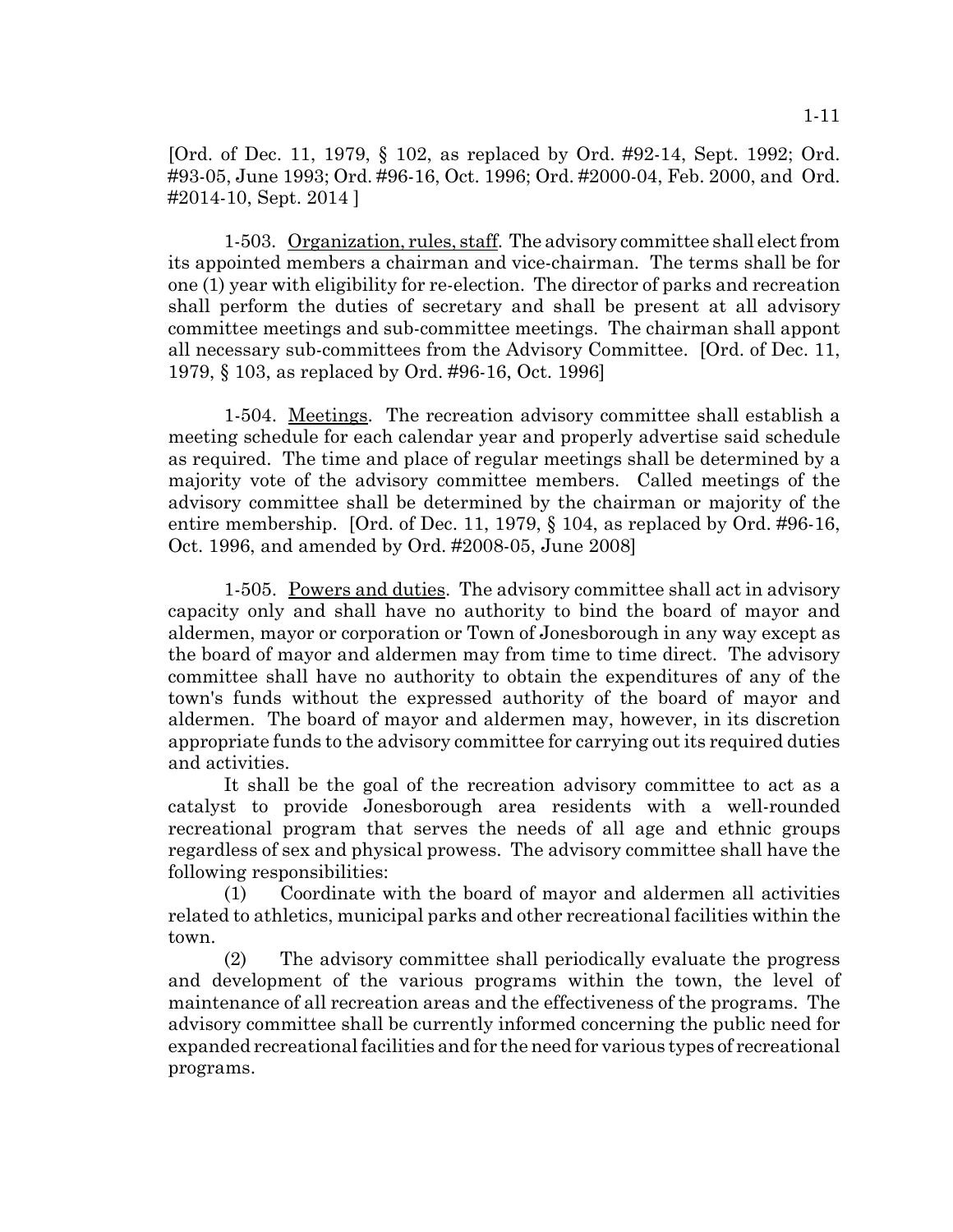(3) Act as coordinator between the town and various civic organizations in relation to recreational projects, programs and athletic events.

(4) Advise the board of mayor and aldermen of the need for various types of rules and regulations concerning the use of town parks and recreational facilities. The advisory committee shall further advise the board of the usage of the town parks and facilities to the best interests of the public and town.

(5) The advisory committee shall work with the town administrator and the parks and recreation director to develop and review a budget for the park and recreation department each fiscal year.

(6) Perform such other duties as the board of mayor and aldermen may from time to time require. [Ord. of Dec. 11, 1979, § 105, as replaced by Ord. #96-16, Oct. 1996]

1-506. Compensation. The members of the recreation advisory committee shall serve without compensation. [Ord. of Dec. 11, 1979, § 106, as replaced by Ord. #96-16, Oct. 1996]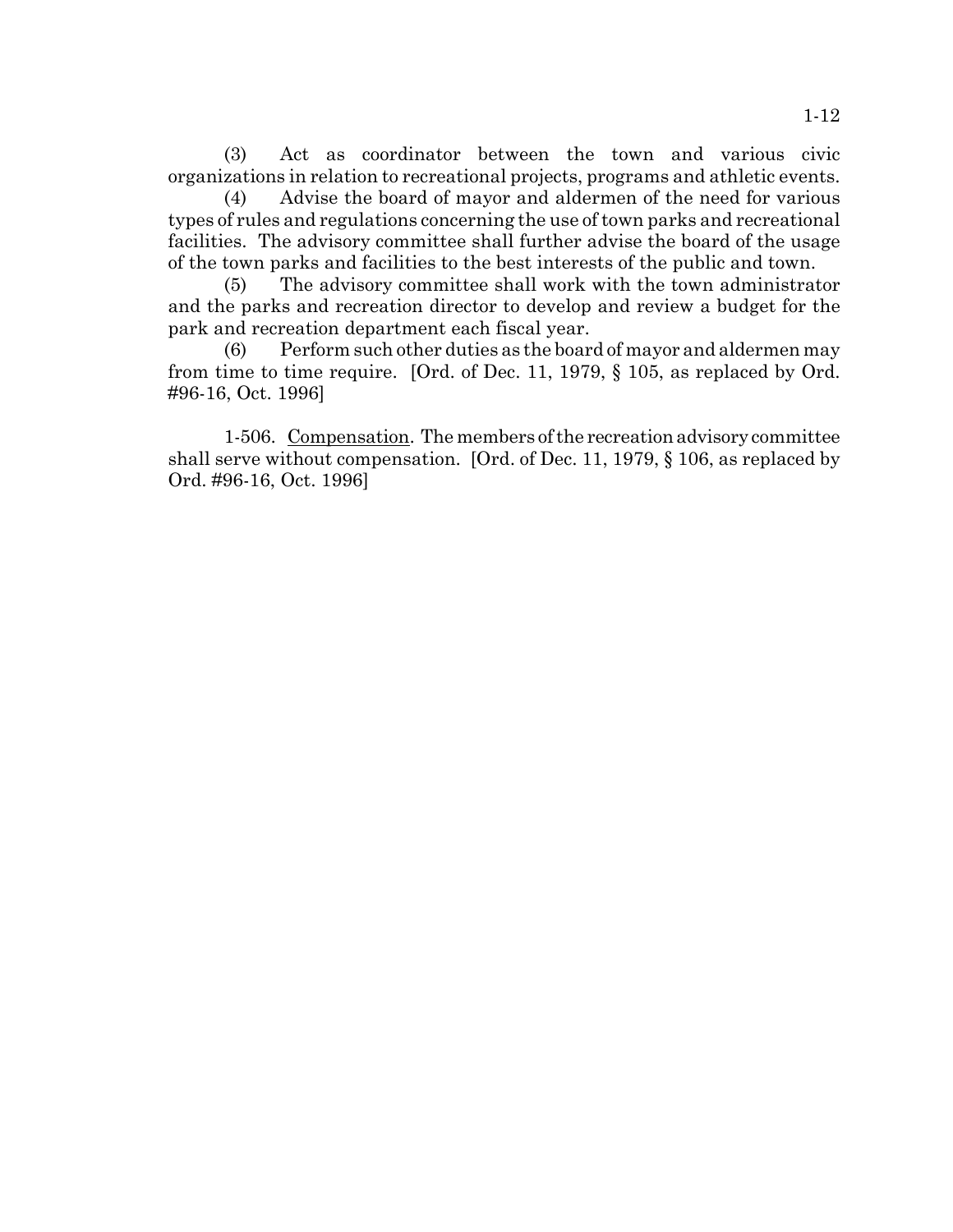# CHAPTER  $6<sup>1</sup>$

#### CODE OF ETHICS

# **SECTION**

- 1-601. Applicability.
- 1-602. Definitions.
- 1-603. Disclosure of personal interest by official with vote.
- 1-604. Disclosure of personal interest in non-voting matters.
- 1-605. Acceptance of gratuities, etc.
- 1-606. Use of information.
- 1-607. Use of town time, facilities, etc.
- 1-608. Use of position or authority.
- 1-609. Outside employment.
- 1-610. Ethics complaints.
- 1-611. Violations.

1-601. Applicability. This chapter is the code of ethics for personnel of the Town of Jonesborough. It applies to all full-time and part-time elected or appointed officials and employees, whether compensated or not, including those of any separate board, commission, committee, authority, corporation, or other instrumentality appointed or created by the town. The words "town," "municipal" and "municipality" include these separate entities. (as added by Ord. #2007-06, May 2007)

1-602. Definitions. The following words, terms and phrases, when used in this chapter shall have the meanings ascribed to them in this section, except where the context clearly indicates a different meaning:

(1) The word "complaint" means a written, signed document setting forth the reason(s) for belief of an ethics violation. A complaint must contain the original signature of the complaining party and such person's contact information including but not limited to full name, address, and telephone number. Comments sent by email, facsimile or other electronic means are not original documents and will not constitute a valid complaint.

(2) The words "personal interest" mean:

(a) Any financial, ownership, or employment interest in the subject of a vote by a town board not otherwise regulated by state statutes on conflicts of interest; or

(b) Any financial, ownership, or employment interest in a matter to be regulated or supervised; or

<sup>1</sup> Chapter 6 "History Museum Advisory Committee" was deleted by Ord. #2001-03, June 2001.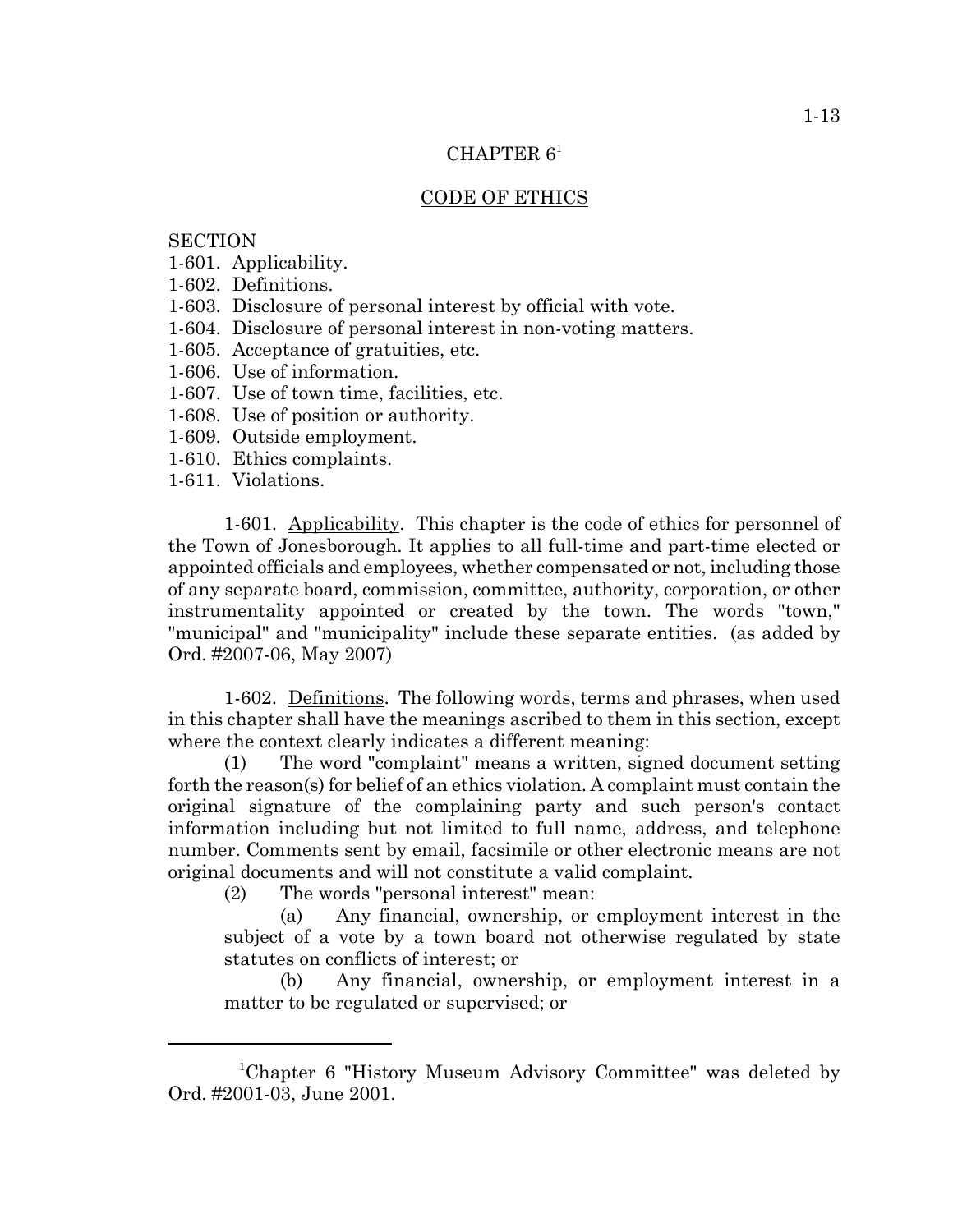(c) Any such financial, ownership, or employment interest of the official's or employee's spouse, parent(s) (including natural, step or adoptive, as well as in-laws), grandparent(s), siblings(s) (including natural, step or adoptive), child(ren) (including natural, step or adoptive, as well as grandchildren and in-laws), and any other individual residing within the employee's household who is a legal dependent of the employee or official for income tax purposes.

(3) The words "employment interest" include a situation in which an official or employee or a designated family member is negotiating possible employment with a person or organization that is the subject of the vote or that is to be regulated or supervised.

(4) The word "gift" means the transfer of anything of economic value, regardless of form, without reasonable consideration. "Gift" may include a subscription, membership, loan, forgiveness of debt, advance or deposit of money or anything of value, conveyed or transferred. "Gift" does not include political campaign contributions which are solicited or accepted in accordance with applicable laws and regulations.

(5) The word "official" means the members of board of mayor and aldermen, as well as members appointed thereby to town boards, commissions, committees, authorities, corporations or instrumentalities established by law or by the code. "Official" also includes the town judges.

(6) The word "censure" means an expression of severe criticism or reproach.

In any situation in which a personal interest is also a conflict of interest under state law, the provisions of the state law take precedence over the provisions of this chapter. (as added by Ord. #2007-06, May 2007)

1-603. Disclosure of personal interest by official with vote. An official with the responsibility to vote on a measure shall disclose during the meeting at which the vote takes place, before the vote and so it appears in the minutes, any personal interest that affects or that would lead a reasonable person to infer that it affects the official's vote on the measure. In addition, the official may recuse himself/herself from voting on the measure. (as added by Ord. #2007-06, May 2007)

1-604. Disclosure of personal interest non-voting matters. An official or employee who must exercise discretion relative to any matter, other than casting a vote, and who has a personal interest in the matter that affects or that would lead a reasonable person to infer that it affects the exercise of the discretion shall disclose, before the exercise of the discretion when possible, the interest on a form provided by and filed with the recorder. Copies of such forms filed with the recorder shall be provided to the town administrator and, in the case of an employee, filed in the employee's personnel file. In addition, the official or employee may, to the extent allowed by law, charter, ordinance, or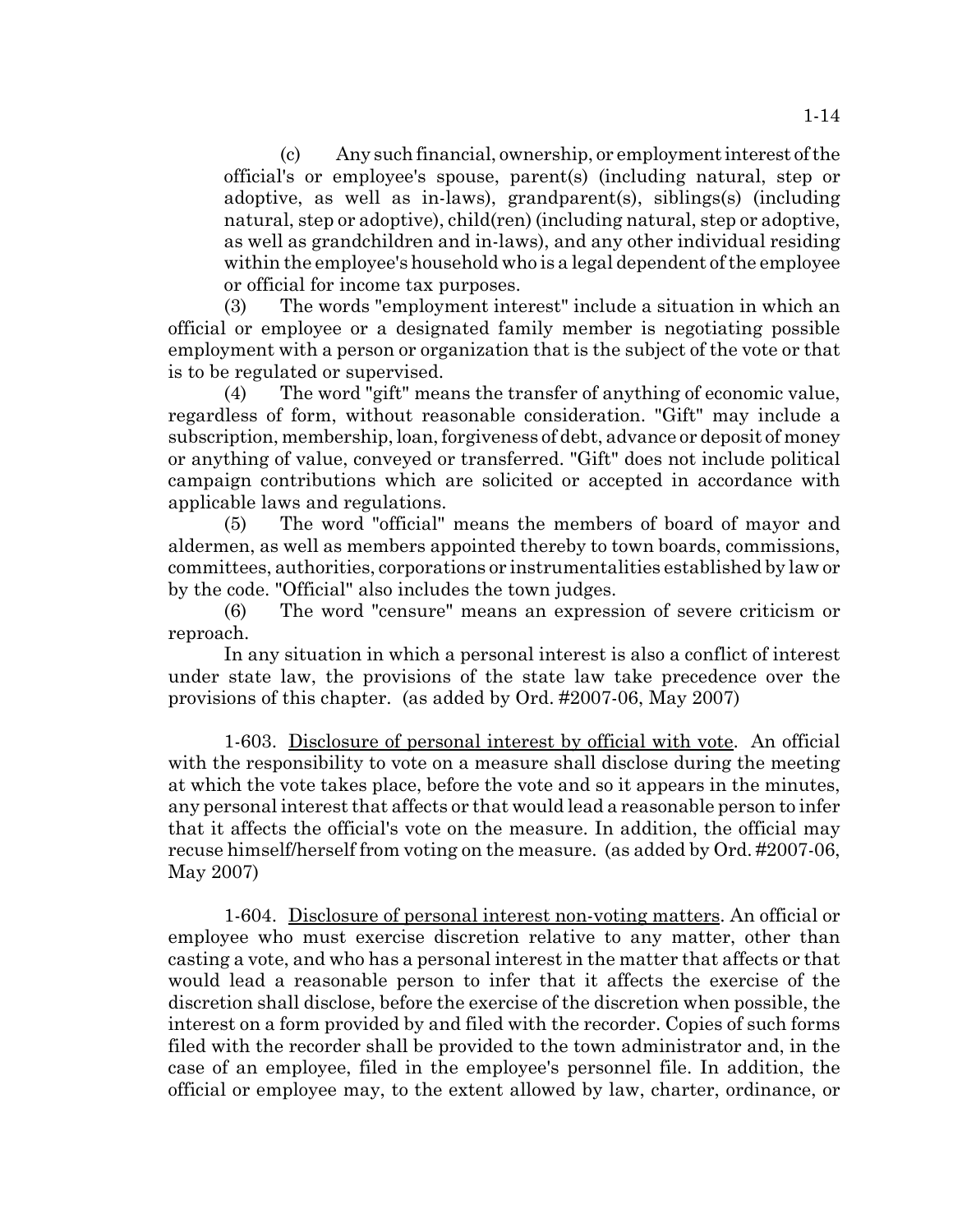policy, recuse himself/herself from the exercise of discretion in the matter. (as added by Ord. #2007-06, May 2007)

1-605. Acceptance of gratuities, etc. An official or employee may not accept, directly or indirectly, any money, gift, gratuity, or other consideration in favor of any kind from anyone other than the town:

(1) For the performance of an act, or refraining from the performance of an act, that he/she would be expected to perform, or refrain from performing, in the regular course of his/her duties; or

(2) That might reasonably be interpreted as an attempt to influence his/her action, or reward him/her for past action, in executing town business. (as added by Ord. #2007-06, May 2007)

1-606. Use of information. (1) An official or employee may not disclose any information obtained in his official capacity or position of employment that is made confidential under state or federal law except as authorized by law.

(2) An official or employee may not use or disclose information obtained in his/her official capacity or position of employment with the intent to result in financial gain for himself/herself or any other person or entity. (as added by Ord. #2007-06, May 2007)

1-607. Use of town time, facilities, etc. (1) An official or employee may not use or authorize the use of town time, facilities, equipment or supplies for private gain or advantage to himself/herself.

(2) An official or employee may not use or authorize the use of town time, facilities, equipment or supplies for private gain or advantage to any private person or entity, except as authorized by legitimate contract or lease that is determined by the governing body to be in the best interests of the town, or as otherwise provided by law. (as added by Ord. #2007-06, May 2007)

1-608. Use of position or authority. (1) An official or employee may not make or attempt to make private purchases, for cash or otherwise, in the name of the town; provided, however, that this section shall not apply to reasonable amounts paid for:

(a) Food, transportation, lodging and other travel expenses incurred in accordance with the town's travel policy.

(b) Dues, registrations, meals and similar expenses incurred in conjunction with membership or participation in a professional or community organization to which the official or employee belongs in his or her official capacity.

(c) Meals purchased in the course of an official business meeting conducted on the town's behalf.

(2) An official or employee may not use or attempt to use his position to secure any privilege or exemption for himself/herself or others that is not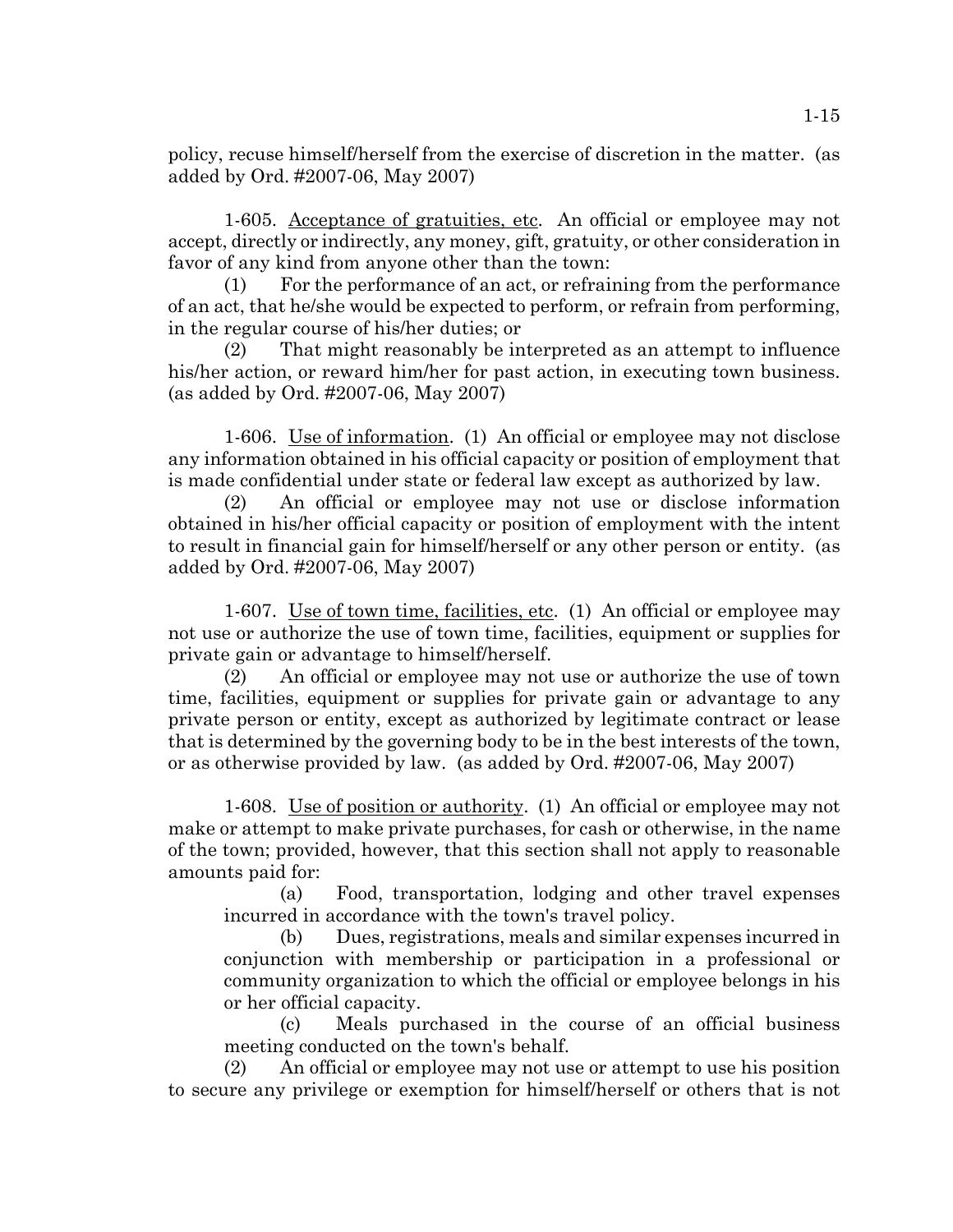authorized by the Charter, general law, or ordinance or policy of the town. No officer shall intimidate, threaten, coerce, discriminate against, or give the appearance of or attempt to intimidate, threaten, coerce or discriminate against any employee for the purpose of interfering with that person's freedom of choice in the regular discharge of his or her official duties.

(3) No official or employee shall provide. commercial or advertising endorsements in such a manner as to convey the town's approval of any private for-profit enterprise; provided, however, that an official or employee may respond to inquiries seeking information as to the town's experience with a vendor or other private enterprise. (as added by Ord. #2007-06, May 2007)

1-609. Outside employment. An official or employee may not accept or continue any outside employment if the work unreasonably inhibits the performance of any affirmative duty of the municipal position or conflicts with any provision of the town's charter or any ordinance or policy. This section does not negate any personnel policy requirement for employees to obtain prior approval before beginning any outside employment. (as added by Ord. #2007-06, May 2007)

1-610. Ethics complaints. (1) The town attorney is designated as the ethics officer for the municipality. Upon the written request of an official or employee potentially affected by a provision of this chapter, the town attorney may render an oral or written advisory ethics opinion based upon this chapter and other applicable law.

(2) (a) Except as otherwise provided in this subsection, the town attorney shall investigate any credible complaint against an appointed official or employee charging any violation of this chapter, or may undertake an investigation on his own initiative when he acquires information indicating a possible violation, and make recommendations for action to end or seek retribution for any activity that, in the attorney's judgment, constitutes a violation of this code of ethics.

(b) The town attorney may request the governing body to hire another attorney, individual, or entity to act as ethics officer when he has or will have a conflict of interest in a particular matter.

(c) When a complaint of a violation of any provision of this chapter is lodged against a member of the board of mayor and aldermen, the town administrator or the town attorney shall either determine that a complaint has merit, determine that the complaint does not have merit, or determine that the complaint has "sufficient merit" to warrant further investigation. If the governing body determines that a complaint warrants further investigation, it shall authorize an investigation by the town attorney or, in the event the complaint is against the town attorney or he has a conflict of interest, another individual or entity chosen by the governing body.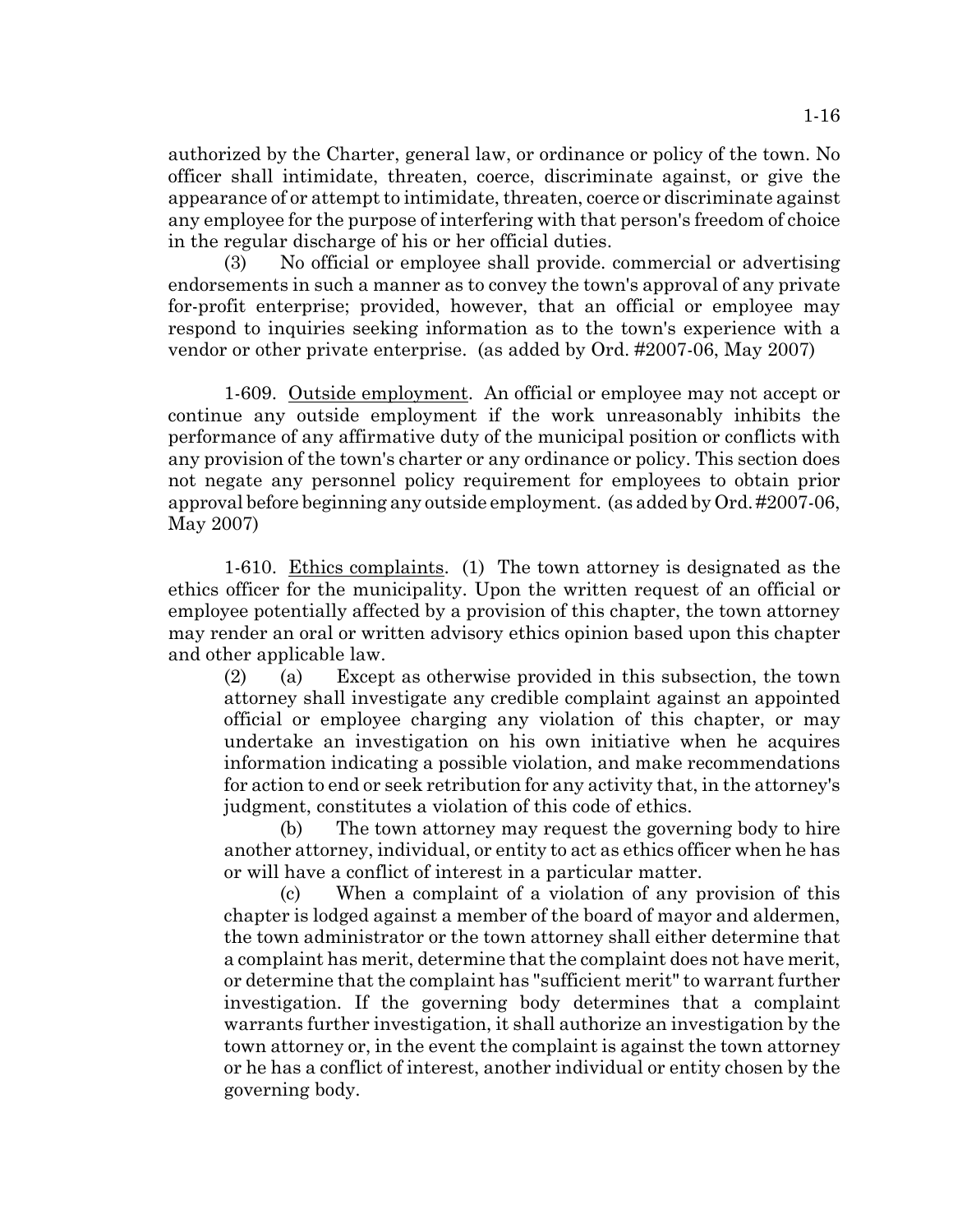(3) The interpretation that a reasonable person in the circumstances would apply shall be used in interpreting and enforcing this code of ethics.

(4) When a violation of this code of ethics also constitutes a violation of a personnel policy, rule, or regulation or a civil service policy, rule or regulation, the violation shall be dealt with as a violation of the personnel or civil service provisions rather than as a violation of this code of ethics. (as added by Ord. #2007-06, May 2007)

1-611. Violations. An elected official or appointed member of a separate municipal board, commission, committee, authority, corporation, or other instrumentality who violates any provision of this chapter is subject to punishment as provided by the town's charter or other applicable law and, in addition, is subject to censure by the governing body. An appointed official or an employee who violates any provision of this chapter is subject to disciplinary action. (as added by Ord. #2007-06, May 2007)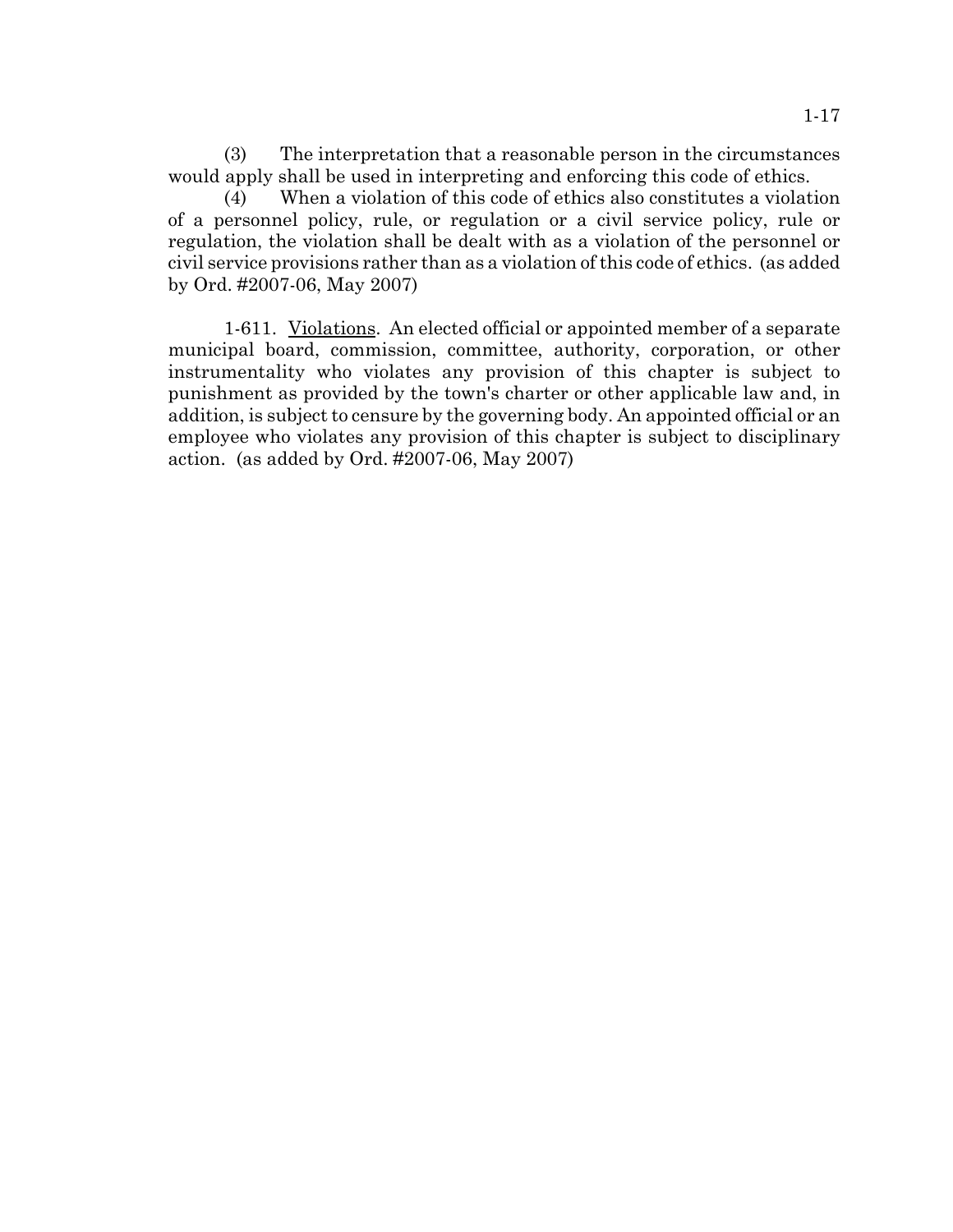## SENIOR CITIZENS ADVISORY COMMITTEE

#### **SECTION**

1-701. Committee established.

1-702. Purpose and duties.

- 1-703. Composition.
- 1-704. Reorganization of existing members.
- 1-705. Terms.
- 1-706. Compensation.
- 1-707. Organization and rules.
- 1-708. Meetings.
- 1-709. Fundraising.

1-701. Committee established. A senior center advisory committee is hereby re-established for the Town of Jonesborough. [Ord. of Dec. 13, 1977; ord. of Feb. 12, 1980, as replaced by Ord. #2015-2, March 2015 *Ch12\_04-09-18*]

1-702. Purpose and duties. The role of the senior center advisory committee is to provide community input into the operation and activities of the Jonesborough Senior Center, and to help ensure that to the extent possible the center program is enhancing the quality of life of the seniors from Jonesborough and portions of Washington County. More specifically, the advisory board shall:

(1) Advise and make recommendations to staff regarding center policies, and make recommendations to the board of mayor and aldermen.

(2) Assist staff in planning and implementing activities at or through the Center.

(3) Purpose new services and activities to be undertaken by the Center.

(4) Assist staff in evaluating the effectiveness of activities undertaken at or through the center.

(5) Develop fundraising strategies that help meet the financial needs of the Center, and assist with their implementation.

(6) Review annual budgets proposed to the board of mayor and aldermen, and make recommendations to the town board, if appropriate.

(7) Look for ways to increase membership and participation in center activities.

(8) Communicate the activities and the needs of the senior center to the general public.

(9) Serve as a conduit to the area seniors helping communicate and address concerns, and increasing understanding and cooperation of town staff, elected officials and center participants. [Ord. of July 11, 1978; ord. of Feb. 12, 1980, as replaced by Ord. #2015-2, March 2015 *Ch12\_04-09-18*]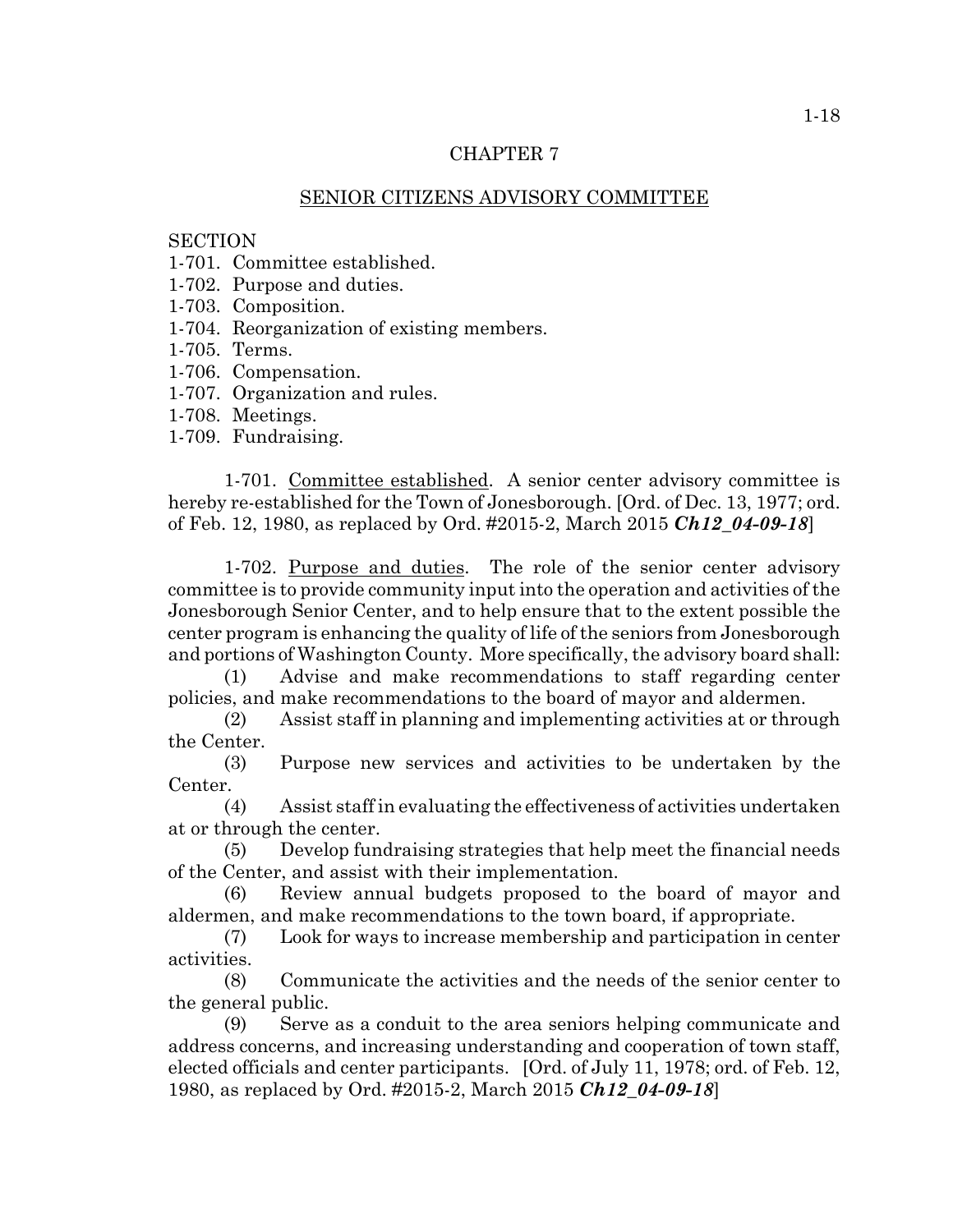1-703. Composition. The senior center advisory committee shall consist of nine (9) members which shall be selected by the mayor and confirmed by the board of mayor and aldermen. The composition of the advisory committee shall reflect the following requirements:

(1) One (1) member shall be a member of the board of mayor and aldermen, or be a designee of the town board.

(2) One (1) member shall be a member of the Washington County Commission, or be a designee of the county commission.

(3) Two (2) members shall be eligible for participation in the Jonesborough Senior Center program.

(4) At least five (5) members need to live, own property or own or operate a business within the town limits of Jonesborough.

(5) The senior center director shall serve in an ex-officio member of the advisory committee.

Selections by the mayor should also take into account to the extent possible, minority representation, representation from the area of Washington County served by the center, possible social service agency participation, and possible representation from any major donor to the senior center program. [Ord. of Feb. 12, 1980, § 2, modified, as replaced by Ord. #2015-2, March 2015 *Ch12\_04-09-18*]

1-704. Re-organization of existing members. Because of the reorganization of the senior center advisory committee, terms of all current members of the existing senior center advisory board will immediately expire upon second and final reading of this ordinance. Existing members may either be reselected or replaced by the mayor with the approval of the board of mayor and aldermen in order to meet the new advisory committee requirements established in this chapter. [Ord. of Feb. 12 1980, § 3, as amended by Ord. #2000-18, Dec. 2000, and replaced by Ord. #2015-2, March 2015 *Ch12\_04-09-18*]

1-705. Terms. Members of the senior center advisory committee shall serve three (3) year terms, however, for the initial appointment only of the re-established Advisory Board, three (3) members shall be appointed for three (3) years, two (2) members for two (2) years, and two (2) members for one (1) year, and the representatives from the town board and county commission shall serve terms coterminous with the terms of the elected office they represent. Members shall serve until they are reappointed or replaced. Members serve at the pleasure of the Jonesborough Board of Mayor and Aldermen, and may be replaced for any reason by majority vote of the town board. Vacancies shall be filled for the unexpired term by selection of the mayor and approval by the board of mayor and aldermen. [Ord. of Feb. 12, 1980,  $\S$  4, as replaced by Ord. #2015-2, March 2015 *Ch12\_04-09-18*]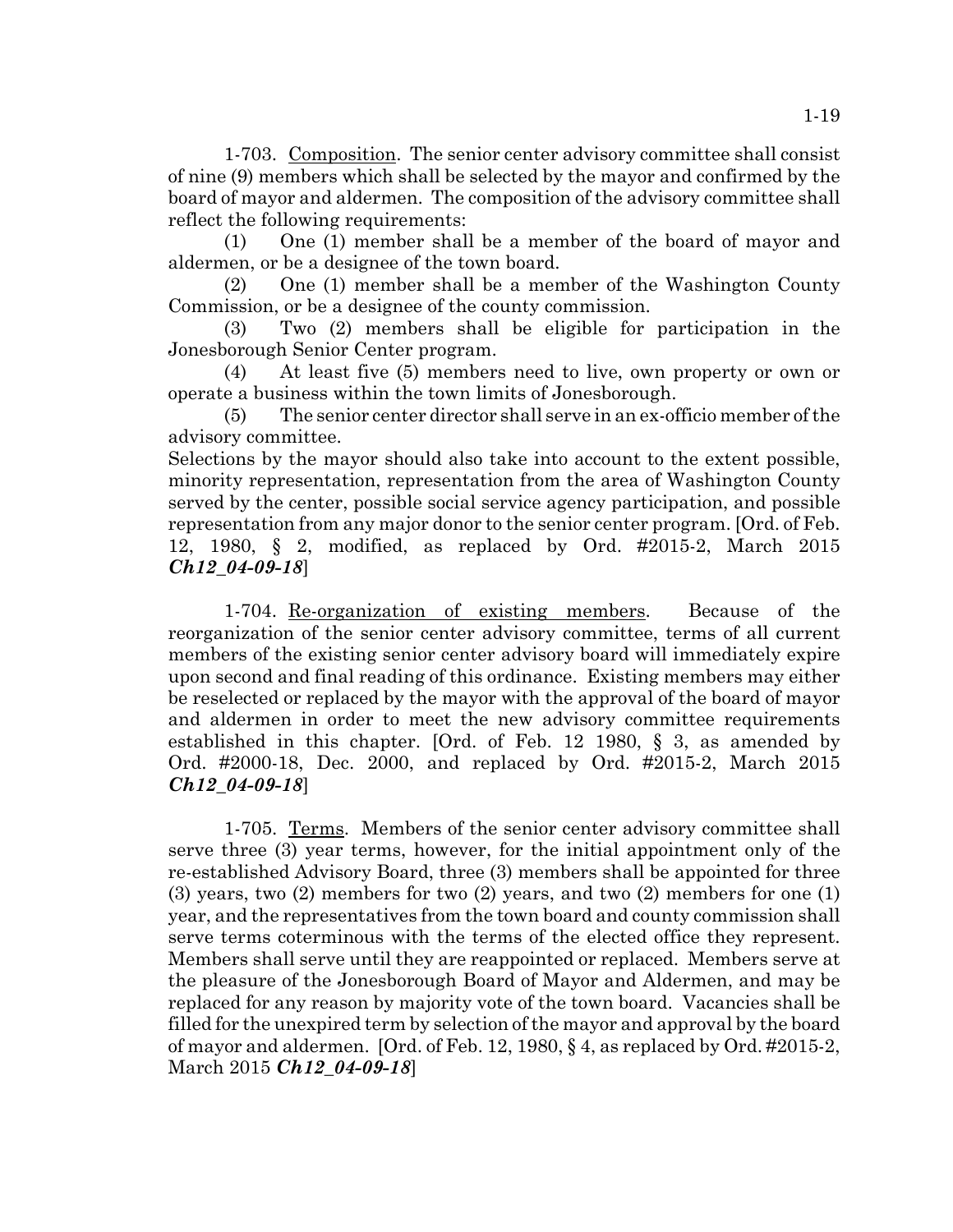1-706. Compensation. All members shall serve without compensation except for any compensation for designated committee participation that may be afforded to town board or county commission members through the governing bodies. [as added by Ord. #2015-2, March 2015 *Ch12\_04-09-18*]

1-707. Organization and rules. The advisory committee shall elect from its appointed members a chairman, and may select a vice-chairman and/or secretary. Officers shall serve one (1) year terms but shall serve until they are re-elected or replaced. The chairman shall appoint all necessary subcommittees, and the senior center director shall be notified of and may be present at all subcommittee meetings. The advisory committee shall adopt its own rules of procedure with meetings operating under Robert's Rules of Order. [as added by Ord. #2015-2, March 2015 *Ch12\_04-09-18*]

1-708. Meetings. The senior center advisory committee shall normally meet monthly, establish a meeting schedule for the calendar year and shall properly advertise said schedule as required. Meetings will normally be held at the Jonesborough Senior Center; however, meetings may be held at the location and time established by the chairman or advisory committee upon proper public notice. [as added by Ord. #2015-2, March 2015 *Ch12\_04-09-18*]

1-709. Fundraising. The advisory committee is authorized to raise funds and donations on behalf of the senior center. Revenue received must be accounted for through policies established by the board of mayor and aldermen or the town recorder. Funds expended must also be spent under policies established by the town board or town recorder and must be spent for the enhancement of facilities and/or programs of the senior center. The advisory committee may not obligate any budgeted center funding or initiate any contract without the prior consent of the board of mayor and aldermen. [as added by Ord. #2015-2, March 2015 *Ch12\_04-09-18*]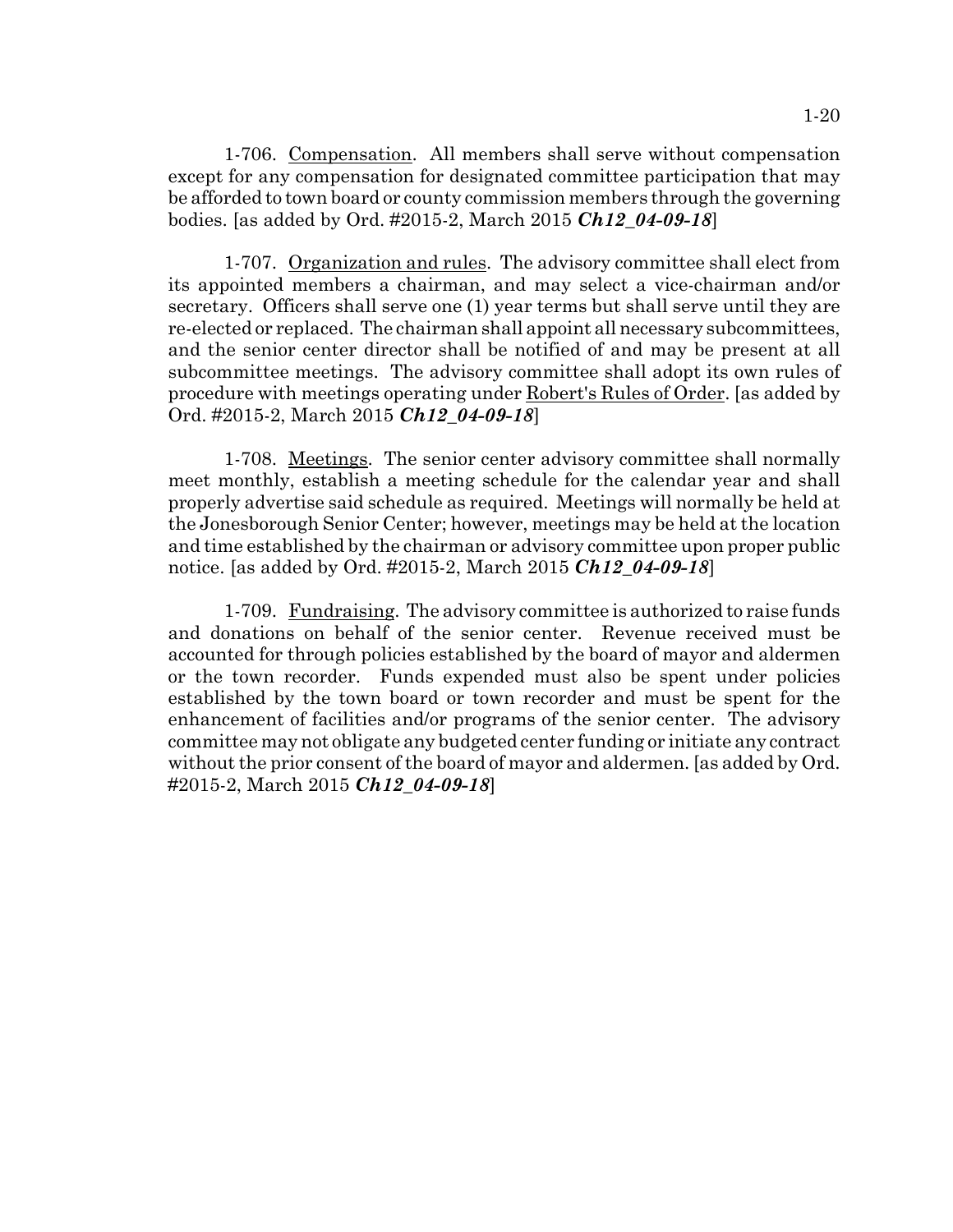#### TOURISM DEVELOPMENT ADVISORY COMMITTEE

# **SECTION**

- 1-801. Composition, appointment, membership, and terms.
- 1-802. Compensation and vacancies.
- 1-803. Organization.
- 1-804. Rules and staff.
- 1-805. Meetings.
- 1-806. Duties and finances.

1-801. Composition, appointment, membership and terms. The tourism development advisory committee shall be made up of not more than twenty (20) members who have been interviewed by the director of tourism development and who have been recommended to the board of mayor and aldermen. The tourism development advisory committee shall be composed of a wide representation from Jonesborough's civic, cultural, business and professional community, and shall include the director of tourism, visitor center director and a representative from the board of mayor and aldermen. At the initial appointment, the board of mayor and aldermen shall divide the appointees into three (3) groups containing as near equal numbers as possible. The first group shall serve for four (4) years, the second group for three (3) years, and the third group for two (2) years, and thereafter the term of office for members shall be four (4) years. Members may not serve more than two (2) consecutive terms. [Ord. of Feb. 13, 1979, § 1, as replaced by Ord. #97-19, § 1, Oct. 1997]

1-802. Compensation and vacancies. The members of the tourism development advisory committee shall serve without compensation or remuneration in the event a vacancy occurs, said vacancy shall be filled from an appointment by the mayor, in consult with the tourism director, with the approval of the board of mayor and aldermen. [Ord. of Feb. 13, 1979,  $\S 2$ , as replaced by Ord. #93-07, June 1993 and further replaced by Ord. #97-19, § 1, Oct. 1997]

1-803. Organization. The tourism development advisory committee shall elect from its appointed members a chairman, vice-chairman and secretary. The terms shall be for one (1) year with eligibility for re-election. The director of tourism development shall perform the duties of secretary and shall be present at all committee and sub-committee meetings. The chairman shall appoint all necessary sub-committees from the tourism development advisory committee. [Ord. of Feb. 13, 1979, § 3, as replaced by Ord. #93-07, June 1993; and further replaced by Ord. #97-19, § 1, Oct. 1997]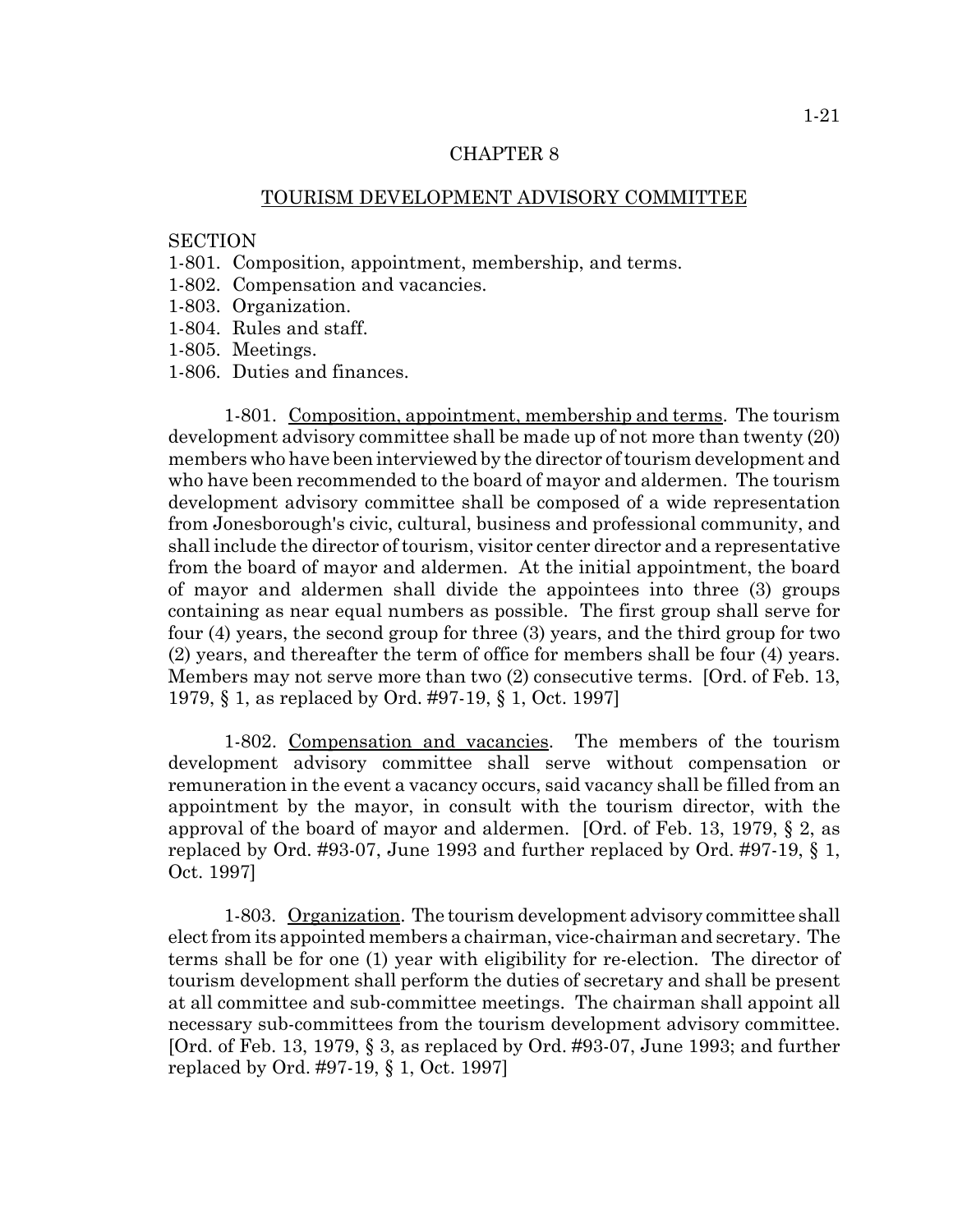1-804. Rules and staff. The committee shall adopt rules and regulations for the orderly discharge of its duties subject to the approval of the board of mayor and aldermen. The director of tourism and development and the visitor center director shall serve as staff to the tourism development advisory committee. Other town employees shall serve as staff to the committee as deemed appropriate by the town administrator. [Ord. of Feb. 13, 1979 § 4, as replaced by Ord. #93-07, June 1993; and further replaced by Ord. #97-19, § 1, Oct. 1997]

1-805. Meetings. The tourism development advisory committee shall meet not less than six (6) times per year and at other such times as deemed necessary by the director of tourism by the committee chair. The time and place of such meetings shall be established by the members of the committee. [Ord. of Feb. 13, 1979, § 5 as replaced by Ord. #93-07, June 1993; and further replaced by Ord. #97-19, § 1, Oct. 1997]

1-806. Duties and finances. The tourism development advisory committee shall make suggestions and recommendations on funding, activities and other such matters to enhance, encourage and promote the continual development of tourism, both on the cultural, historic and economic levels. The tourism development advisory committee on behalf of the Town of Jonesborough may accept gifts, grants, money, or any personal and real property shall be used for and/or applied to/for the purpose of this chapter and shall be promptly reported to and any money received deposited with the town recorder. The acceptance of any gifts, grants, money, or any personal and real property given to the tourism development advisory committee shall be subject to the approval of the board of mayor and aldermen. [Ord. of Feb. 13, 1979, § 6, as replaced by Ord. #93-07, June 1993; and further replaced by Ord. #97-19, § 1, Oct. 1997]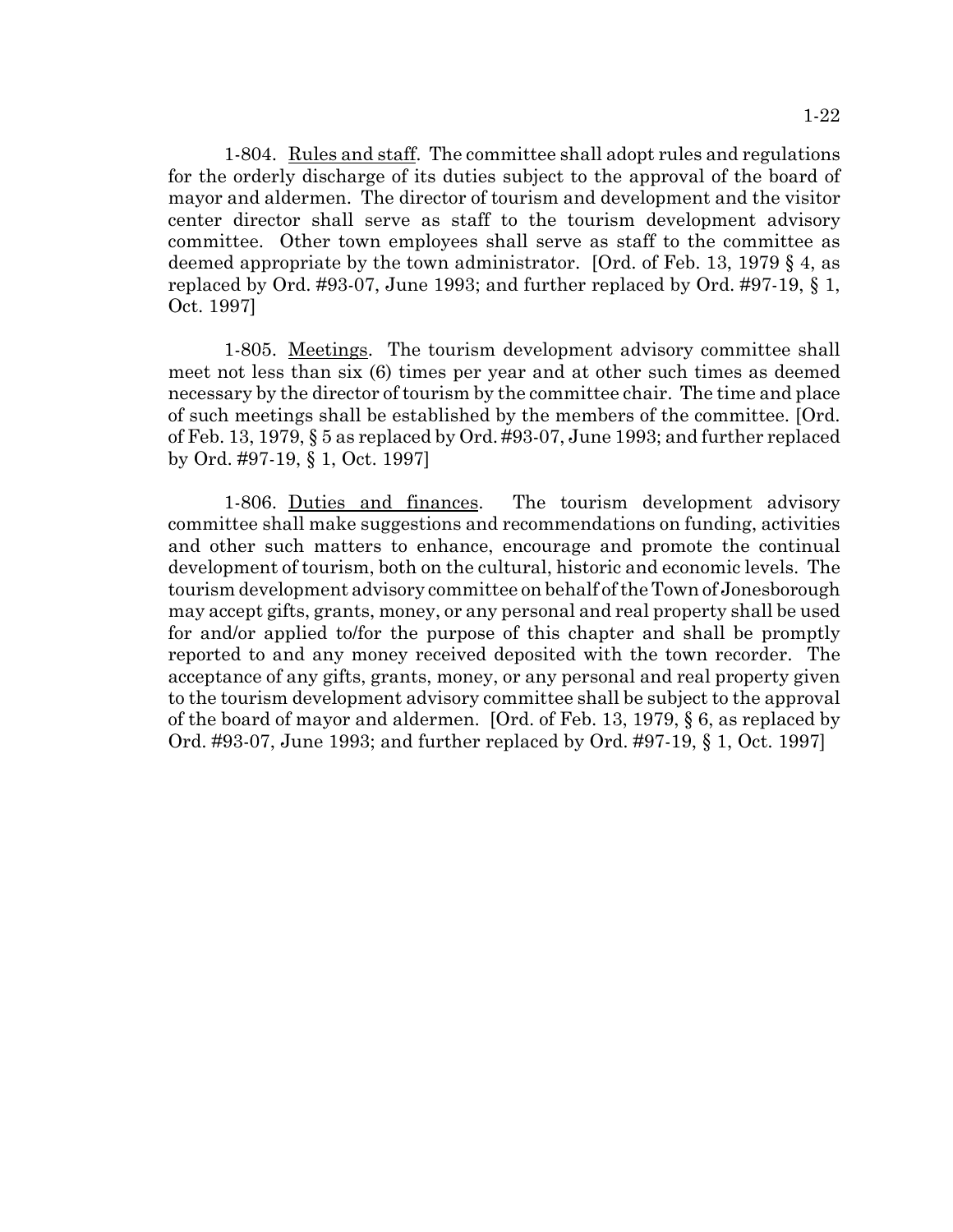#### POLICE AND ARREST<sup>1</sup>

# **SECTION**

- 1-901. Policemen subject to chief's orders.
- 1-902. Policemen to preserve law and order, etc.
- 1-903. Policemen to wear uniforms and be armed.
- 1-904. When policemen may make arrest.
- 1-905. Policemen may require assistance.
- 1-906. Deposition of persons arrested.
- 1-907. Police department records.
- 1-908. Police personnel enhancement program--establishment and organization.
- 1-909. Selection.
- 1-910. Training program.
- 1-911. Utilization and assignment.
- 1-912. Status and restrictions.
- 1-913. Evaluation and separations.
- 1-914. Canine program.

1-901. Policemen subject to chief's orders. All policemen shall obey and comply with such orders and administrative rules and regulations as the police chief may officially issue. [Code of 1982, as replaced by Ord. #94-01, § 1, Jan. 1994, and further replaced by Ord. #96-08, Sept. 1996]

1-902. Policemen to preserve law and order, etc. Policemen shall preserve law and order within the town. They shall patrol the town and shall assist the town court during the trial of cases. Policemen shall also promptly serve any legal process issued by the town court. [Code of 1982, as replaced by Ord. #94-01, § 2, Jan. 1994, and further replaced by Ord. #96-08, Sept. 1996]

1-903. Policemen to wear uniforms and be armed. All policemen shall wear such uniform and badge as the board of mayor and aldermen shall authorize and shall carry a service pistol and billy club at all times while on duty unless otherwise expressly directed by the chief for a special assignment. [Code of 1982, as replaced by Ord. #94-01, § 3, Jan. 1994, and further replaced by Ord. #96-08, Sept. 1996]

<sup>1</sup> For provisions relating to traffic citations, etc., see title 9, chapter 6, in this code.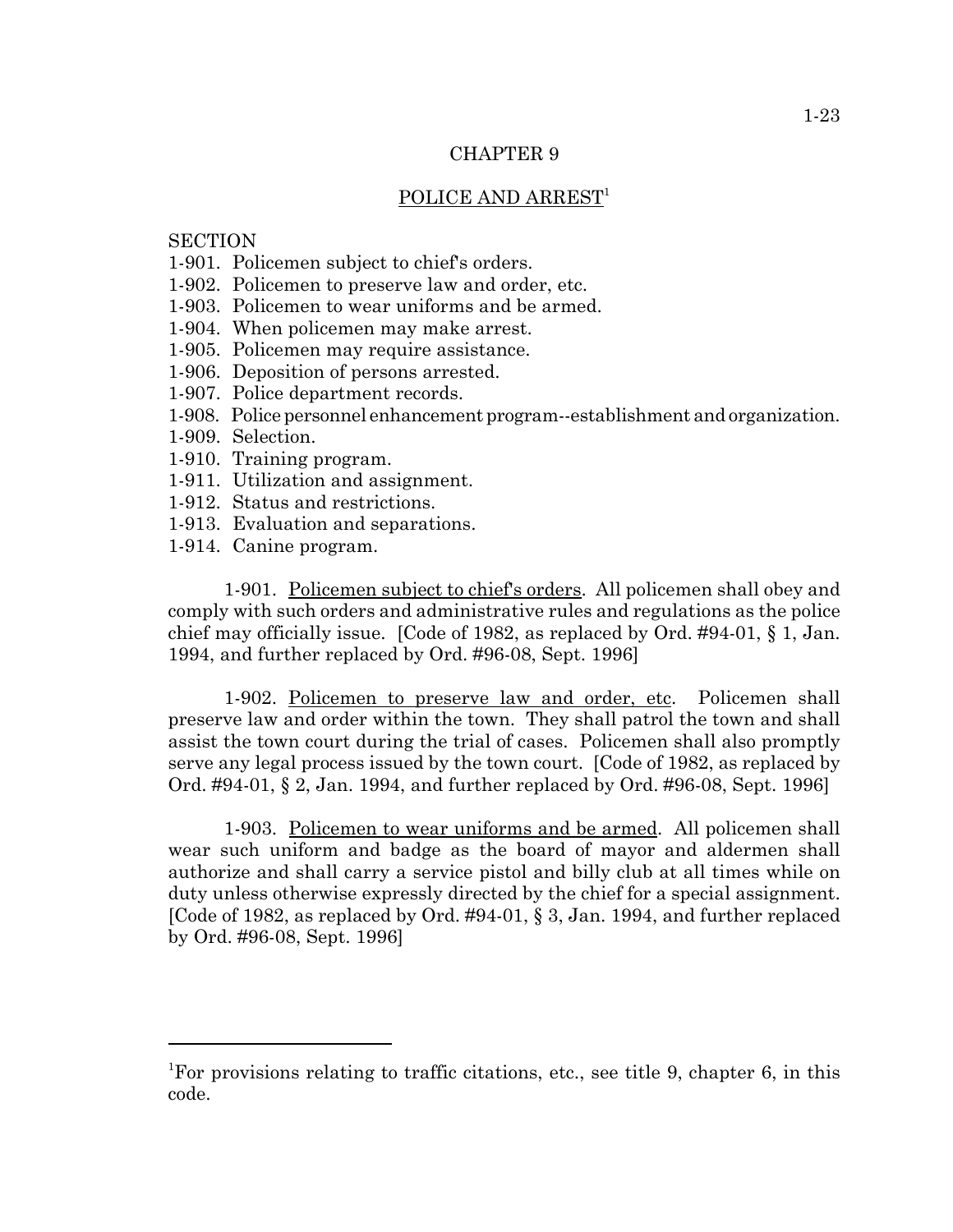1-904. When policemen may make arrest. Unless otherwise authorized or directed in this code or other applicable law, an arrest of the person shall be made by a policeman in the following cases:

(1) Whenever he is in possession of a warrant for the arrest of the person.

(2) Whenever an offense is committed or a breach of the peace is threatened in the officer's presence by the person.

(3) Whenever a felony has in fact been committed and the officer has reasonable cause to believe the person has committed it. [Code of 1982, as replaced by Ord. #94-01, § 4, Jan. 1994, and further replaced by Ord. #96-08, Sept. 1996]

1-905. Policemen may require assistance. It shall be unlawful for any person willfully to refuse to aid a policeman in maintaining law and order or in making a lawful arrest when such person's assistance is requested by the policeman and is reasonably necessary. [Code of 1982, as replaced by Ord. #94-01, § 5, Jan. 1994, and further replaced by Ord. #96-08, Sept. 1996]

1-906. Disposition of persons arrested. (1) For code or ordinance violations. Unless otherwise provided by law, a person arrested for a violation of this code or other town ordinances shall be brought before the town court. However, if the town court is not in session, the arrested person shall be allowed to post bond with the town recorder, or, if the town recorder is not available, with the ranking police officer on duty. If the arrested person fails or refuses to post bond, he shall be confined pending his release by the town judge. In addition, if the arrested person is under the influence of alcohol or drugs when arrested, even if he is arrested for an offense unrelated to the consumption of alcohol or drugs, the person shall be confined until he does not pose a danger to himself or to any other person.

(2) Felonies or misdemeanors. A person arrested for a felony or a misdemeanor shall be disposed of in accordance with applicable federal and state law and the rules of the court which has jurisdiction over the offender. [Code of 1982, as replaced by Ord. #94-01, § 6, Jan. 1994, and further replaced by Ord. #96-08, Sept. 1996]

1-907. Police department records. The police department shall keep a comprehensive and detailed daily record, in permanent form, showing:

(1) All known or reported offenses and/or crimes committed within the corporate limits.

(2) All arrests made by policemen.

(3) All police investigations made, funerals convoyed, fire calls answered, and other miscellaneous activities of the police department. [as added by Ord. #96-08, Sept. 1996]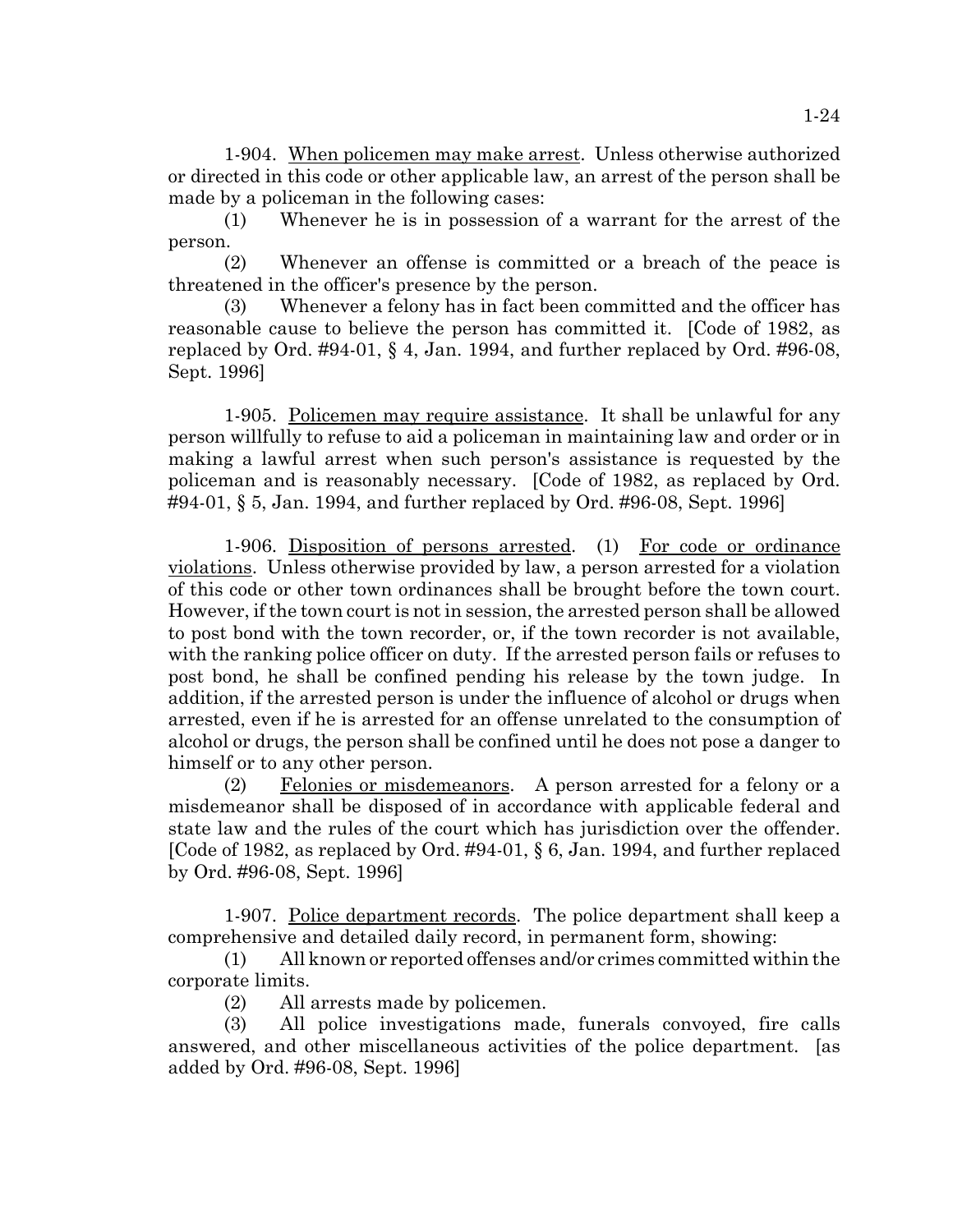1-908. Police personnel enhancement program--establishment and organization. (1) Police personnel enhancement program established. A Jonesborough Police Personnel Enhancement Program is hereby established under the following guidelines to provide assistance to the full-time officers carrying out their duties within the Town of Jonesborough.

(2) Background. The department's police personnel enhancement program encompasses the concept that law enforcement is the responsibility of every citizen and that opportunities should be provided to concerned individuals to serve the community.

In adopting the police personnel enhancement program, the department wishes to establish a two-part system of personnel to enhance the sworn officers currently employed.

Individuals appointed to assist full time personnel may apply as Patrolman I or Patrolman II. Those officers applying as Patrolman II must have completed the basic eight (8) week police recruit academy.

Individuals applying for Patrolman I are those individuals who have attended the basic police recruit school. These individuals shall ride with a full time sworn officer at all times and shall take no enforcement action unless directed to do so by a full time sworn officer.

(3) Police personnel enhancement program coordinator. The Captain or Lieutenant as designated by the chief of police functions as coordinator and is responsible for the following:

(a) Coordination: Control and coordinate duty assignments of Patrolman I and Patrolman II personnel.

(b) Records: Maintain evaluations and other pertinent records relative to each patrolman.

(c) Training: Coordinate training for each officer.

(d) Recruiting: Coordinate recruiting programs through Walter's State Community College and screening of applicants as needed. [as added by Ord. #96-07, July 1996]

1-909. Selection. (1) General. All candidates shall comply with eligibility requirements established for regular police officers in  $TCA$  38-8-106</u> which is as follows:

(a) Be at least twenty-one (21) years of age.

- (b) Be a citizen of the United States.
- (c) Be a high school graduate or possess equivalency.

(d) Not have been convicted of or pleaded guilty to or entered a plea of nolo contendre to any felony charge or to any violation of any federal or state laws or town ordinances relating to force, violence, theft, dishonesty, gambling, liquor or controlled substances.

(e) Not have been released or discharged under any other than honorable discharge from any of the armed forces of the United States.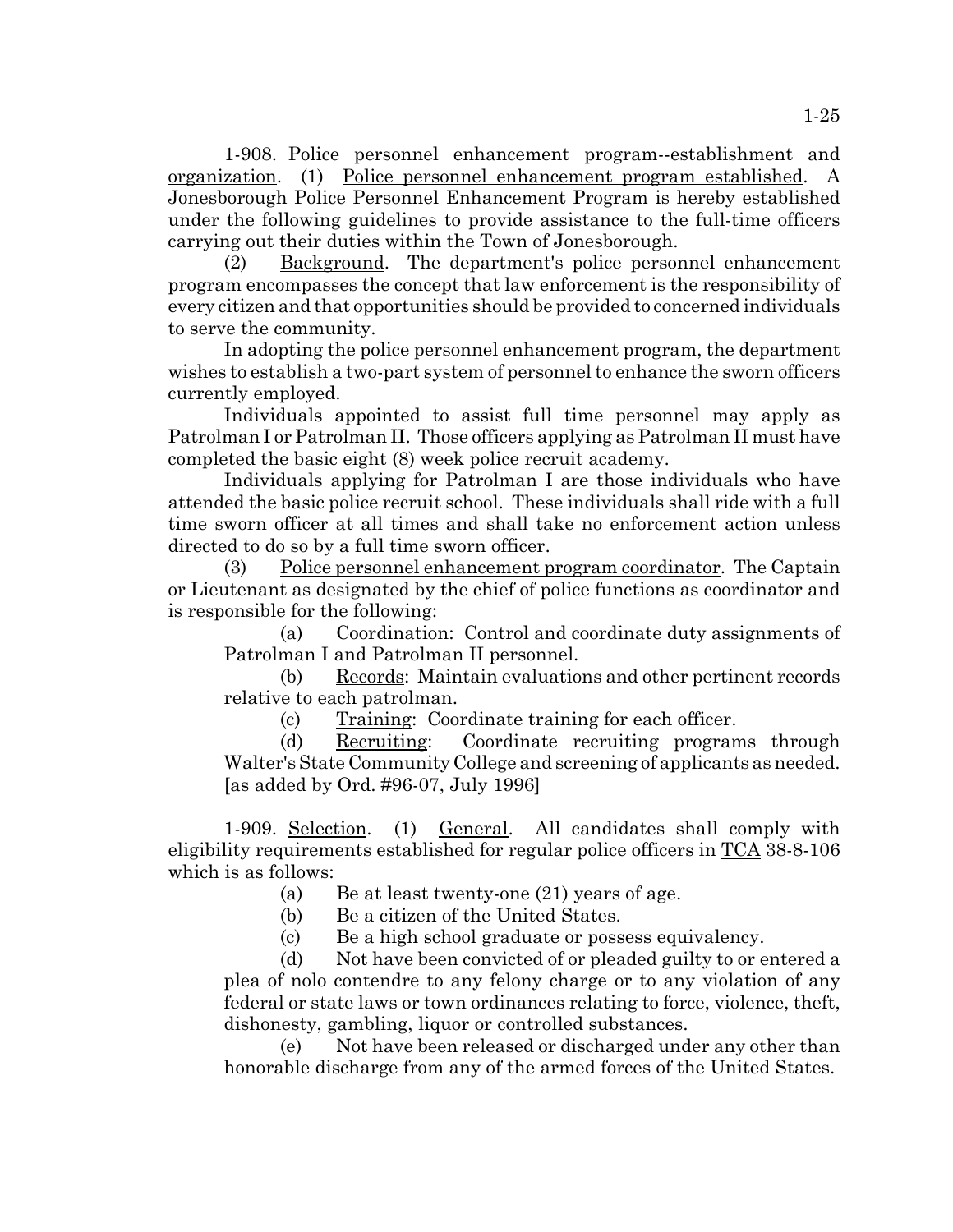(f) Have passed a physical examination by a licensed physician, including drug screen.

(g) Have a good moral character as determined by a thorough investigation conducted by the employing agency.

(h) Be free of all apparent mental disorders as described in the Diagnostic and Statistical Manual of Mental Disorders, Third Edition (DSM-III) of the American Psychiatric Association. Applicants must be certified as meeting these criteria by a qualified professional in the psychiatric or psychological fields.

(i) Upon selection, the participant shall begin a probationary status for a minimum of twelve (12) months.

(2) Eligibility. (a) Departmental employees: Nonsworn employees of the department may participate in the police personnel enhancement program provided the request receives concurrence through the chief of police.

(b) Age: Candidates must be at least twenty-one (21) years of age at the time the application is submitted and in accordance with  $TCA$ </u> 38-8-106.

(c) Ineligibility for program: To preclude a conflict of interest, persons within the following categories are ineligible to participate in the program:

(i) Persons currently employed as a guard, private detective, security patrolman, or in a similar occupation.

(ii) Members of other police agencies.

(iii) Non departmental members of the criminal justice system, e.g., correctional personnel prosecutors, and public defenders.

(iv) Judges, clerks, attorneys in private practice, persons prohibited by law from being police officers, and other persons, who at the discretion of the chief of police, would face an immediate or potential conflict of interest due to the nature of the person's full time employment.

(d) Separating law enforcement officers: Personnel who are law enforcement officers pursuant to TCA 38-8-106 and who are separating from the department under favorable conditions may concurrently apply for appointment in the police personnel enhancement program upon separation provided that eligibility requirements enumerated in (1) and (2) above are met.

(3) Selection process: This process shall be coordinated through the chief of police and the program coordinator. The selection procedure shall follow the same process as that of a full time officer but does not require the approval of the board of mayor and aldermen. However, the town administrator is given the final authority to approve or reject an officer for participation in this program. [as added by Ord. #96-07, July 1996]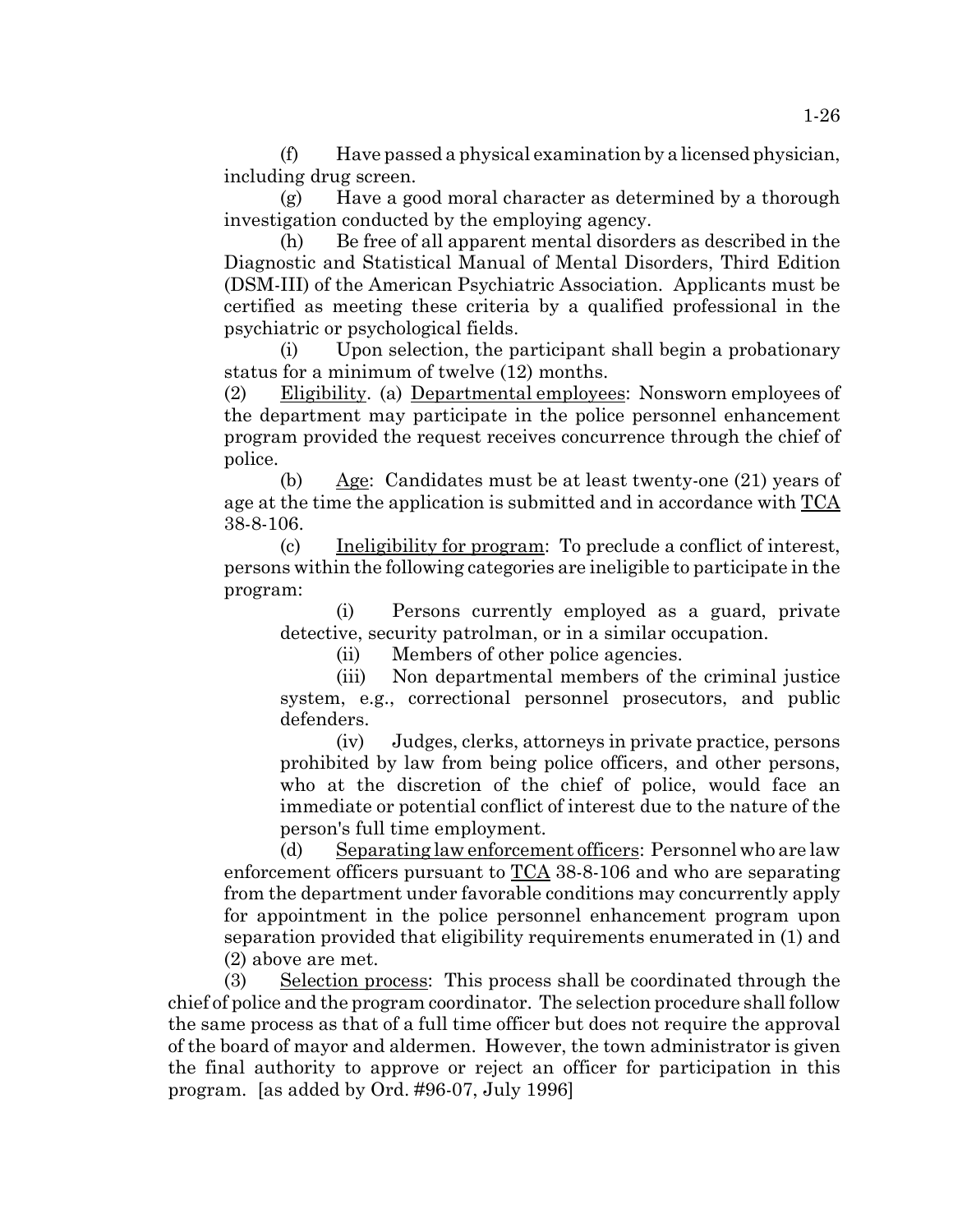1-910. Training program. (1) General. State minimum standards which are established by the Peace Officers Standards and Training Commission (POST) must be attained by Patrolman II candidates prior to submitting an application. Candidates applying for Patrolman I are not required to possess any prior training.

(2) Police academy training. As stated earlier, Patrolman II candidates must have the basic police recruit academy prior to submitting an application. Patrolman I candidates shall receive departmental training upon their appointment.

> (a) Training program: Patrolman I. (i) Patrolman I candidates will train for a period of not less than six  $(6)$  months.

> > (ii) Training will be coordinated by the chief of police.

(iii) Instruction will include at a minimum: firearms qualification, patrol techniques and procedures, radio procedures, arrest procedures, report writing, court testimony, legal aspects of law enforcement, and policies and procedures.

(iv) Attendance:

(A) Trainees shall attend all classes.

(B) If circumstances cause a student to be absent, the class instructor must be notified prior to the start of class.

(C) Instructional hours missed may be made up when approved and scheduled by class instructor.

(D) A trainee who misses ten (10) percent of departmentally prescribed training shall be dismissed.

(v) Individual training records are maintained by the program coordinator.

(b) Training program: Patrolman II. (i) Patrolman II candidates shall train with a full time sworn officer for a period of two (2) months.

(ii) The program coordinator will coordinate training with full time officers designated to train and evaluate Patrolman II candidates.

(iii) Instruction will consist of familiarization with the departments general operating procedures, personnel manual, geographic area, and firearms qualification.

(iv) Individual training records are maintained by the chief of police.

(v) Registration with POST will be accomplished in accordance with TCA 38-8-106 and will remain on file with the chief of police.

(3) Field training and evaluation program. The field training officer under the direct supervision of the chief of police or program coordinator shall administer the field training and evaluation program. The program provides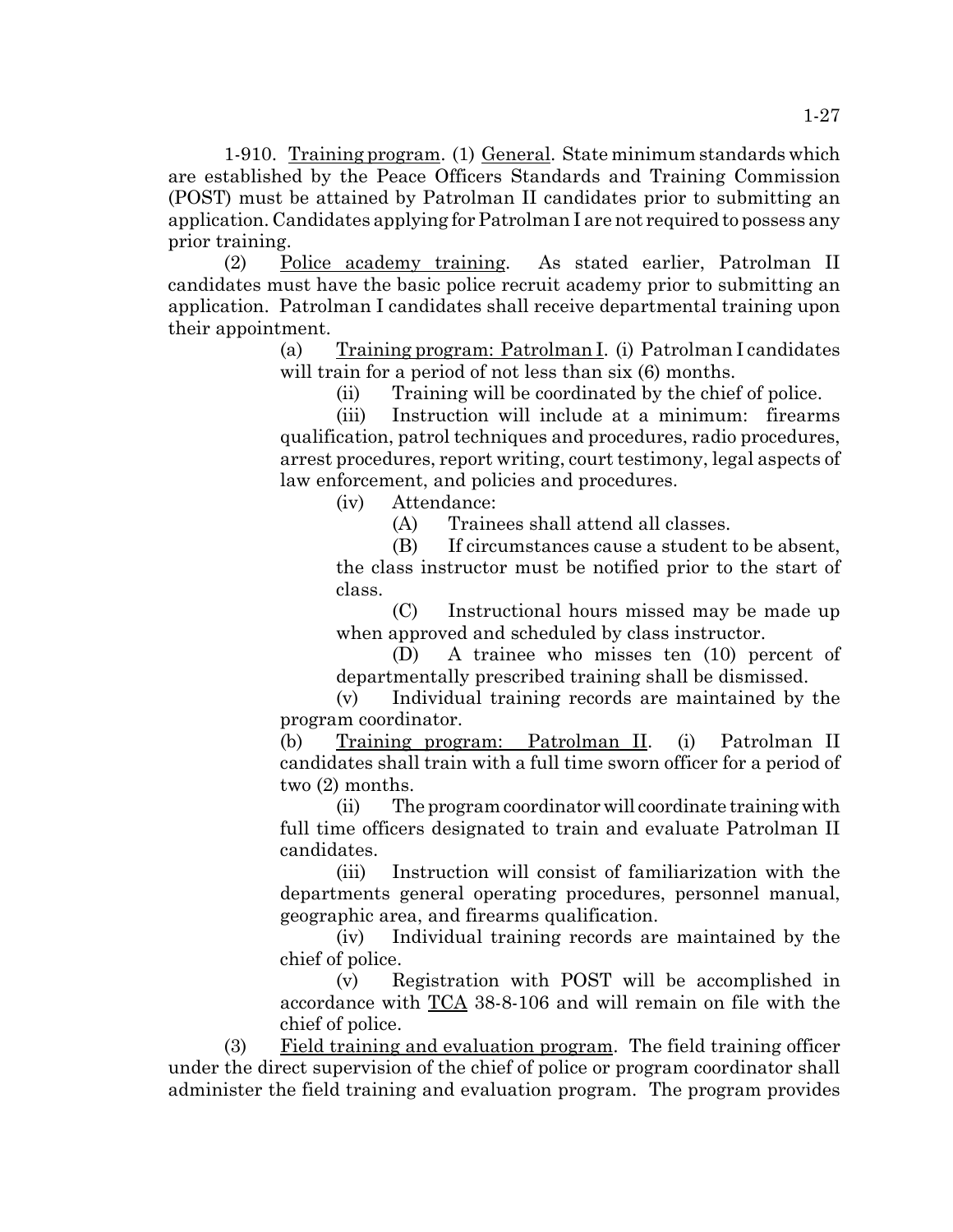candidates an opportunity to apply training under the supervision of field training officers.

> (a) Patrolman I. (i) Concept: The candidate will begin a fortyhour in-service before entering the Field Training Officer Program. Upon completion of the in-service, the candidate will begin the Field Training Officer Program.

> (ii) Phases: The Field Training Officer Program is comprised of two phases consisting of sixteen (16) eight-hour riding assignments. Phase one of the program consists of riding with a full time officer as an observer only. Phase two of the program consists of riding with a full time officer and applying practical skills in the presence of the full time officer.

> (iii) Evaluations: The candidate shall receive a daily evaluation while participating in the Field Training Officer Program. The candidate will then receive a monthly evaluation while on probationary status followed by semi-annual evaluations.

> (iv) Documentation: Upon successful completion of the Field Training Officer Program and probationary period, all evaluations are forwarded through respective command channels to the chief of police. The chief of police shall review the complete file and, upon confirming successful completion of the Field Training Officer Program, a congratulatory letter from the chief of police is forwarded to the candidate and a copy of such shall remain on file with the department.

> (b) Patrolman II: (i) Concept: Upon completion of the basic police recruit school, the candidate will begin the Field Training Officer Program.

> (ii) Phasing: The Field Training Officer Program is comprised of two (2) phases consisting of eight (8) eight-hour riding assignments. Phase one of the program consists of riding with a full time officer and observation. Phase two consists of a full time officer riding with the candidate.

> (iii) Evaluations: The candidate shall receive a daily evaluation while participating in the Field Training Officer Program. The candidate will then receive a monthly evaluation while on probationary status followed by semi-annual evaluations.

> (iv) Documentation: Upon successful completion of the Field Training Officer Program, all evaluations are forwarded through respective command channels to the chief of police. The chief of police shall review the complete file and upon confirming successful completion of the Field Training Officer Program, a congratulatory letter from the chief of police is forwarded to the candidate and a copy of such shall remain on file within the department.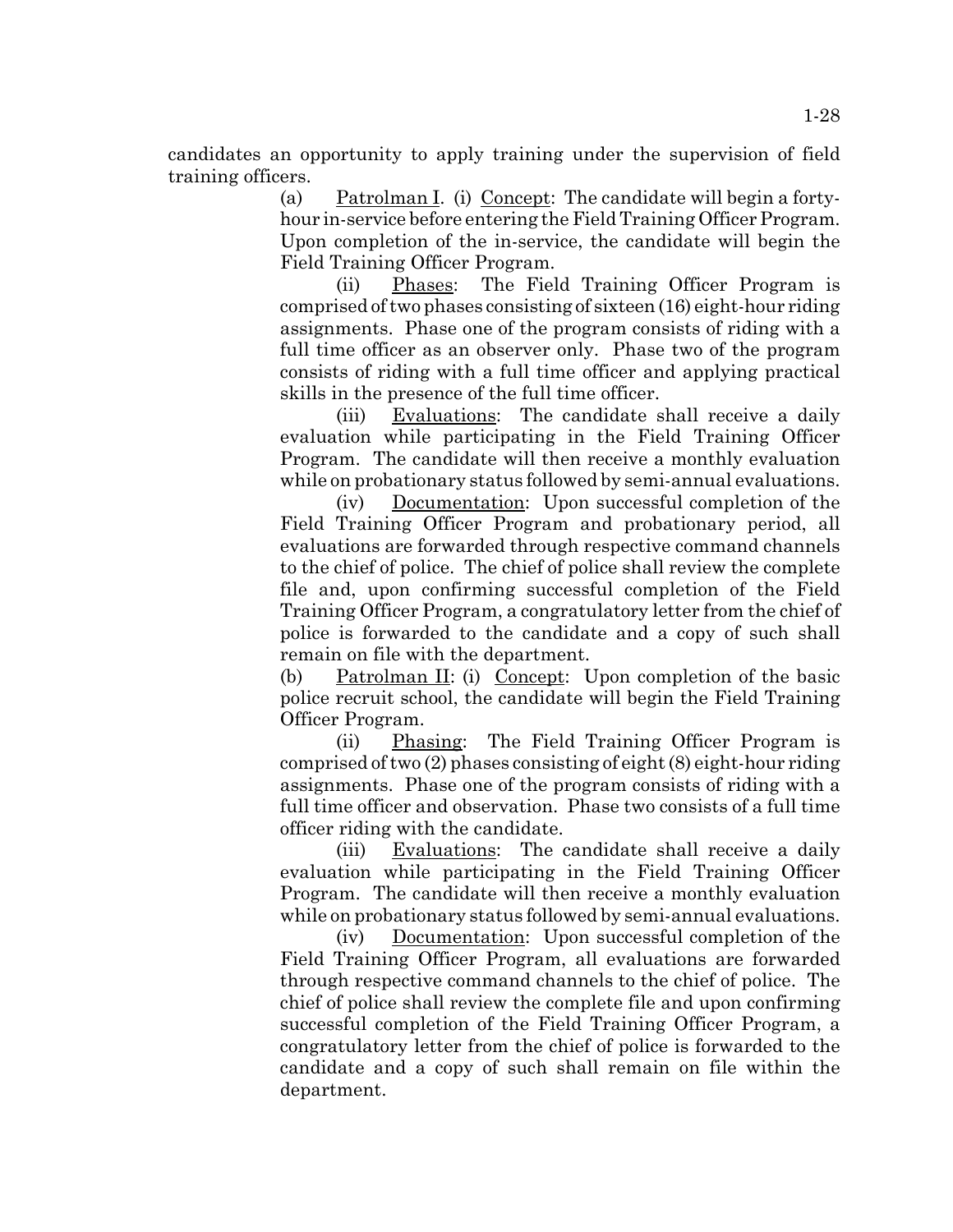(4) In-service training. Periodic in-service training is developed and implemented relative to the candidates assignment. Patrolman I candidates shall attend scheduled in-service training as deemed necessary by the chief of police. Patrolman II candidates shall attend a POST approved forty-hour inservice annually. This training will consist of a minimum of forty-hours annually.

(a) Required attendance: Candidates will attend all mandatory in-service training as required by the chief of police as part of scheduled duty.

(i) The individual candidate is scheduled for in-service training by the chief of police.

(ii) In the event a participant misses scheduled training due to an excused absence, training assistance may be obtained from the chief of police or departmental instructors.

(b) Unexcused absences: The chief of police shall obtain attendance reports and render appropriate counseling or disciplinary action to the candidate with unexcused absences. Unexcused absences shall be reported through the chain of command to the chief of police.

(c) State supplement: Patrolman I and Patrolman II Police Personnel Enhancement Program participants are not eligible to receive the annual state in-service supplement pay. [as added by Ord. #96-07, July 1994]

1-911. Utilization and assignment. (1) General. The goal of the police personnel enhancement program is to provide an additional cadre of trained uniformed personnel employing full police powers to Patrolman II candidates to further the efforts of the Jonesborough Police Department. When on duty, the participants are subject to the same policies, rules, and procedures pertaining to full time sworn police personnel, except as limited by this chapter.

(2) Duty assignments and responsibilities. (a) Assignment: Upon successful completion of probation, Patrolman II candidates shall schedule tours of duty prior to monthly schedules being posted. Candidates will remain under the general supervision of the chief of police and immediate supervision of the departmental chain of command. In the event a supervisor is not available, police personnel enhancement program participants shall be supervised by full time sworn officers. In no event shall a participant, (Patrolman I or II), be scheduled to work alone on a shift.

(i) The total number of participants shall be determined by the chief of police with such factors to consider as personnel needs, budgetary constraints, etc.

(b) Police personnel enhancement program participant responsibilities: The on duty Patrolman II participant functions as a regular police officer but remains under the supervision of a regular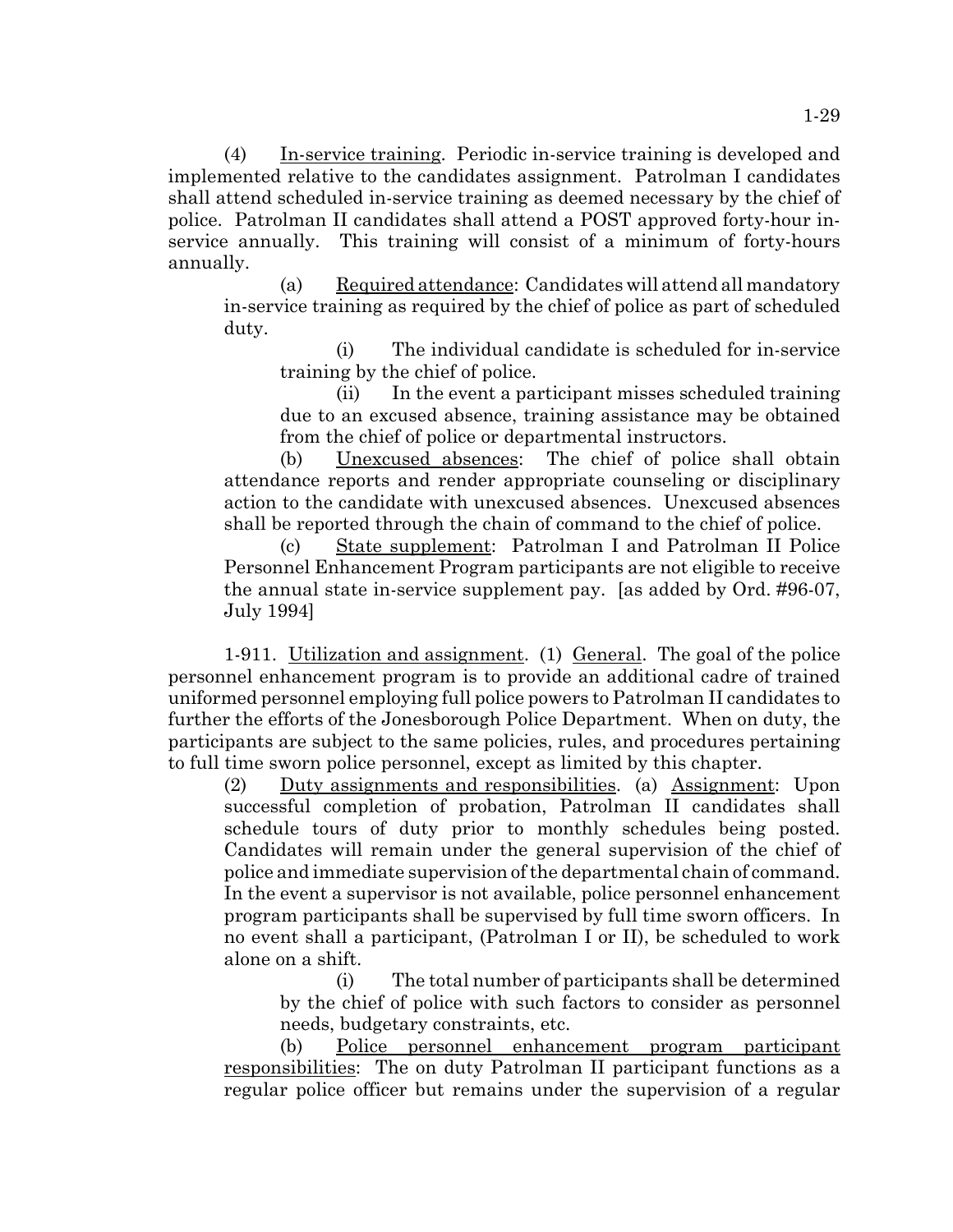police officer at all times. The on duty Patrolman I participant functions as an assistant to full time sworn personnel and shall accompany a full time officer at all times. Patrolman I participants shall not be authorized to drive departmental vehicles. Additional responsibilities are as follows:

(i) Patrolman I participants shall work a minimum of 16 hours per month. Patrolman II participants shall work a minimum of 32 hours per month. Failure to meet this obligation for three consecutive months is considered abandonment of position. The chief of police may issue a letter of termination from the program.

(ii) Coordinate duty hours and days with the chief of police.

(iii) Advise the chief when a situation dictates absence from a scheduled tour of duty.

(iv) Maintain the uniform and all issued equipment as required by departmental policies.

(v) Perform all duties in such a manner as to enhance the department's image in the community.

(vi) Follow court attendance procedures in accordance with personnel policies.

(vii) Appearance must be as described in existing departmental procedures.

(c) Supervisory responsibilities: Supervisors must ensure that personnel under their command are aware of the benefits of the police personnel enhancement program and provide for:

(i) Adequate supervision to facilitate evaluation.

(ii) Disciplinary action when necessary.

(iii) Issuance of appropriate departmental publications.

(iv) Completion of monthly work commitment.

(v) Return of town issued equipment upon separation of the participant.

(d) Program administrator: The captain or lieutenant as designated by the chief of police functions as coordinator and is responsible for the following:

(i) Maintain direct liaison with participants and the chief.

(ii) Assist in preparation of work schedule.

(iii) Apprise the chief of police as to individual participant's duty performance.

(iv) Forward a copy of performance evaluations and other pertinent information to the chief on a monthly basis. [as added by Ord. #96-07, July 1994]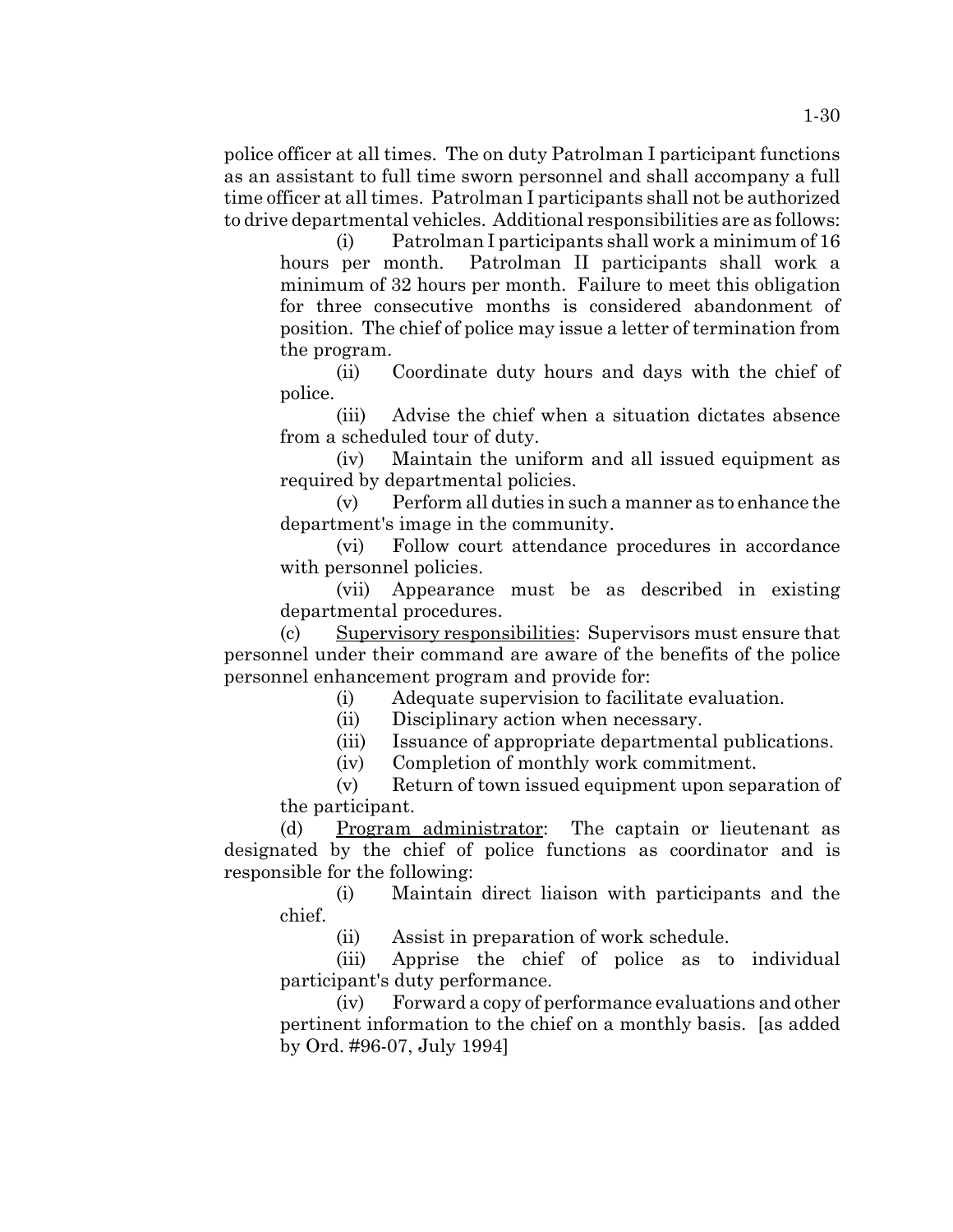1-912. Status and restrictions. (1) General: Patrolman II participants are authorized to function as regular police officers only during specific tours of duty. All laws, ordinances, policies, rules, and procedures, including bond and liability protection applicable to regular police officers are applicable to police personnel enhancement program participants while they are on duty. When off duty, the police personnel enhancement program participant may act only in the capacity of a private citizen; does not revert to on duty status if involved in activity which might be police related; and is not entitled to worker's compensation or any other city or departmental benefits. The same applies to Patrolman I participants, however, Patrolman I participants are granted limited enforcement authority and only in the presence of a full time sworn officer.

(2) Leave of absence: Police Personnel Enhancement Program participants may be granted a leave of absence, not to exceed one (1) year.

(a) Request: Justification and request for leave of absence will be submitted in writing to the chief of police through the chain of command for review and approval.

(b) Town property: All town owned property shall be returned prior to the leave of absence.

(3) Credentials, uniform, and authorized firearm:

(a) Firearms: Police personnel enhancement program participants will be provided firearms by the Jonesborough Police Department. Participants shall carry this firearm during their scheduled tour of duty.

(b) Off duty firearm: A Patrolman II participant may be authorized to carry their duty weapon while off duty at the discretion of the chief. Patrolman I participants in an off duty status shall not carry their duty weapon; however, in times of emergencies where personal protection is needed, the Patrolman I participant may carry his firearm off-duty if authorized by the chief of police.

(c) Off duty credentials: The authorized badge and commission card may be carried while off duty. Off duty Patrolman II participants carrying their duty weapons must have their departmental badge and credentials with them at all times.

(d) Uniform: Police personnel enhancement program participants shall wear the same uniform designated by the chief of police.

(4) Compensation: Compensation may be paid during special events such as, Historic Jonesborough Days, Storytelling Festival, etc. Rate of pay will be set by the board of mayor and aldermen and shall not be less than the current minimum wage standard.

(5) Insurance coverage: When on duty, police personnel enhancement program participants are entitled to death and injury benefits afforded full time officers.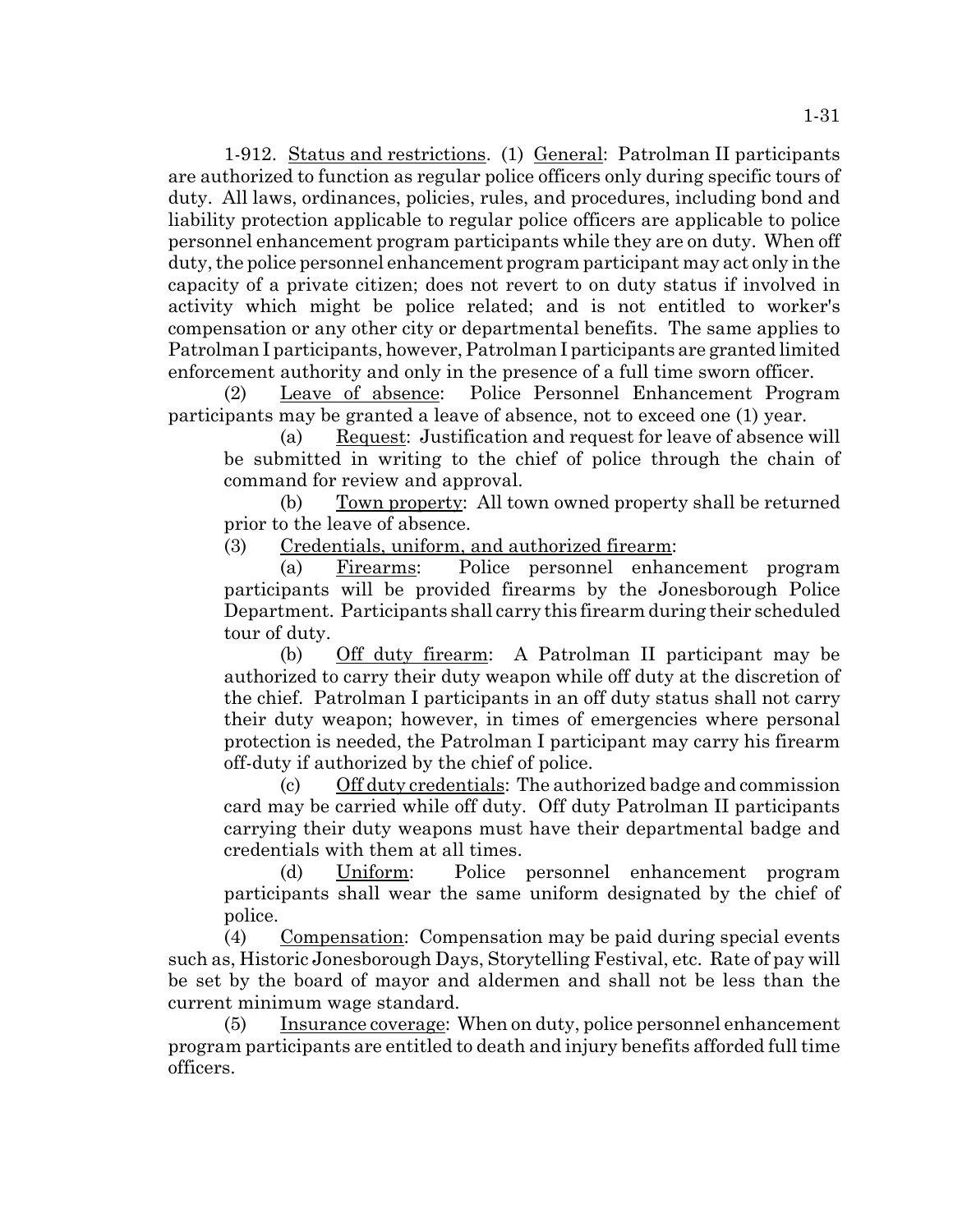$(6)$  Lateral entry: The department does not offer any lateral transfer of police personnel enhancement program participants into full time positions. police personnel enhancement program participants may apply for full time positions; however, they are subject to the same hiring procedures as all other applicants. Police personnel enhancement program participation does not guarantee the participant a full time position and should not be construed as such. [as added by Ord. #96-07, July 1994]

1-913. Evaluation and separations. (1) General. The police personnel enhancement program participant functions as a police officer while on duty and will be held accountable for acts of misconduct.

(2) Evaluation. Upon completion of the field training officer program and probation, police personnel enhancement program participants shall be evaluated the same as full time officers. Police personnel enhancement program participants who demonstrate performance deficiencies may be evaluated on a monthly basis.

(3) Separations. (a) Termination: Terminations are final upon approval of the chief of police, and shall not be subject to further appeal. Reserve/auxiliary officers are not subject to the same termination procedures as those of sworn full time personnel. The process of termination shall be as follows:

(i) The program coordinator or chief of police shall issue a letter notifying the personnel enhancement program participant of his termination. The letter of termination shall also include instruction for the return of town owned equipment.

(ii) If the personnel enhancement program participant chooses to appeal his termination, he shall have three (3) working days after he receives his letter of termination to provide a written response to the letter of termination. After reviewing the response, the chief of police then may approve or reject the participant's termination.

(b) Resignation: When a participant resigns, the program coordinator shall prepare a memorandum to the chief of police. This program coordinator will attach to this memorandum any written notification of resignation received from the participant. The program coordinator shall ensure the return of town owned property upon the participant's resignation.

(4) Personnel files. Personnel files shall remain on file in the town recorder's office for an indefinite period upon termination of a participant. [as added by Ord. #96-07, July 1994]

1-914. Canine Program. (1) Program established. - There is hereby established the Jonesborough Police Department Canine Program authorizing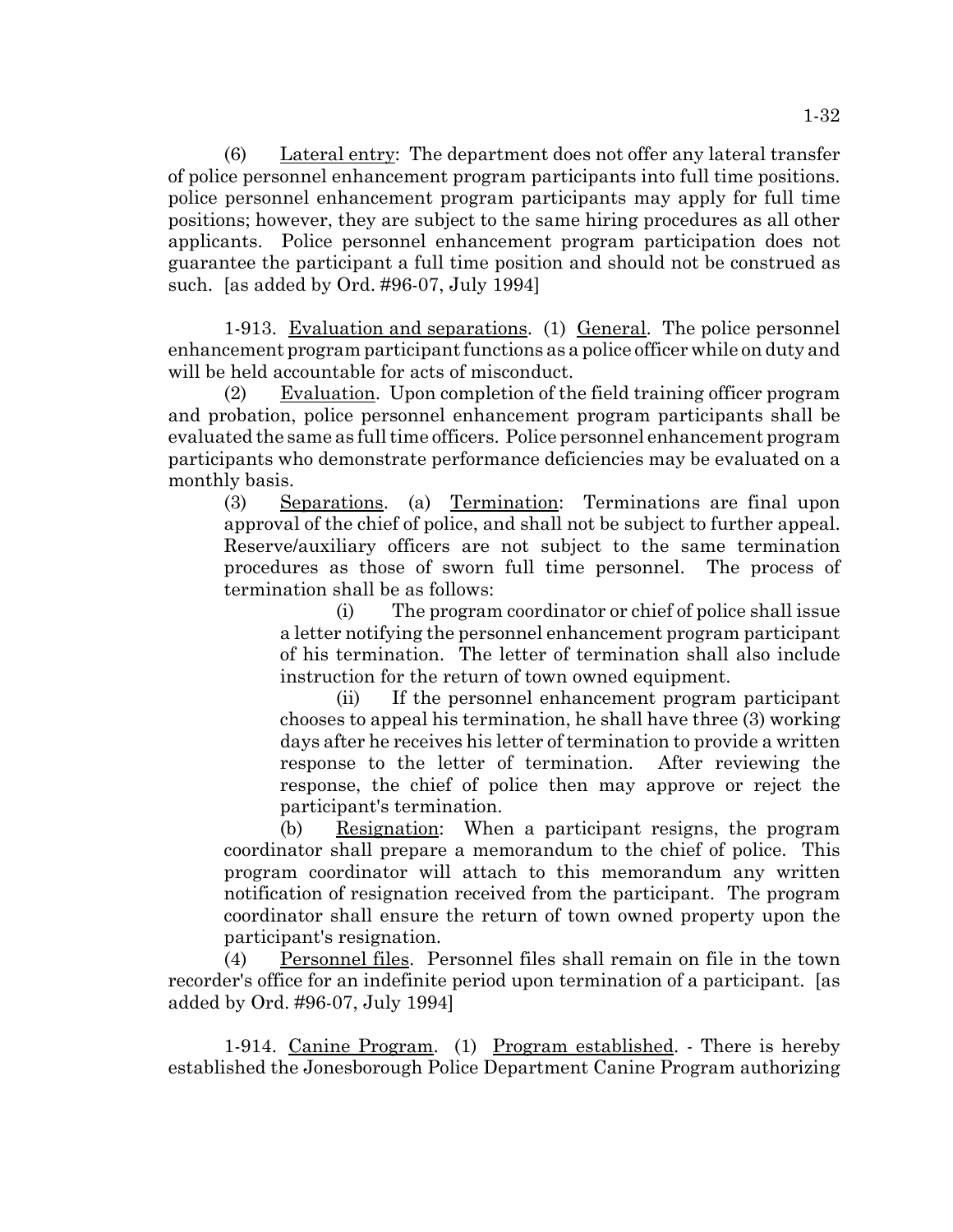under certain circumstances the use of a canine for police duties under the authority and direction of the chief of police.

(2) Authorized use. - The use of the canine will be authorized in the following situations:

(a) Maintaining an effective deployment program.

(b) Conducting building intrusion searches.

(c) Conducting searches for lost children or missing adults.

(d) Conducting suspect and/or evidence searches.

(e) Conducting preventative burglary and street robbery patrols.

(f) Providing for timely response to crimes in progress and officer assistance calls.

(g) Rendering assistance to foreign jurisdictions on approval of a commanding officer or the canine service detail supervisor or commander.

(h) Search disaster scenes for victims.

(i) Protecting police officers and citizens from acts of violence. [as added by Ord. #96-07, July 1994]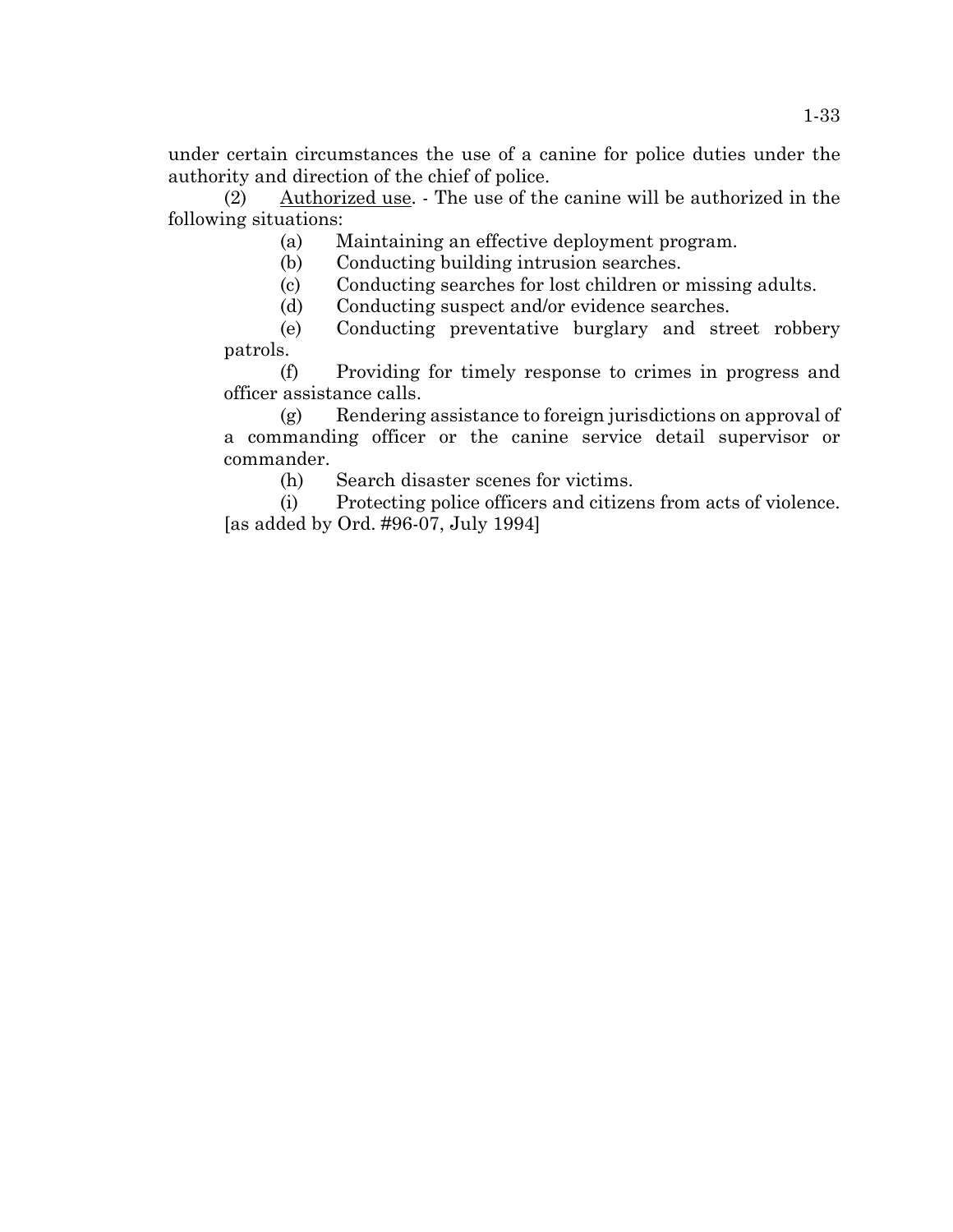#### TOWN COURT

# **SECTION**

- 1-1001. Municipal judge.
- 1-1002. Maintenance of docket.
- 1-1003. Issuance of arrest warrants.
- 1-1004. Issuance of summonses.
- 1-1005. Issuance of subpoenas.
- 1-1006. Trial and disposition of cases.
- 1-1007. Appearance bonds authorized.
- 1-1008. Imposition of fines, penalties, and costs.
- 1-1009. Appeals.
- 1-1010. Bond amounts, conditions, and forms.
- 1-1011. Disposition and report of fines, penalties, and costs.
- 1-1012. Disturbance of proceedings.
- 1-1013. Litigation tax levied.

1-1001. Municipal judge. (1) Position of municipal judge established. The position of municipal or city judge is hereby established under the authority of Private Chapter No. 35, House Bill No. 1589 of the State of Tennessee Private Acts of 1993.

(2) Municipal jurisdiction. The municipal judge shall be vested with the judicial power and judicial functions as established for the judge or recorder in the town charter and shall be subject to the provisions of law governing the municipal court. The judge shall have the authority to try persons charged with the violation of municipal ordinances, and to punish persons convicted of such violations by levying a civil penalty not to exceed fifty dollars (\$50.00) per offense or such other maximum civil penalty that may allowed under state law and approved by ordinance by the board of mayor and aldermen, and any court costs that may be prescribed by the board of mayor and aldermen by ordinance.

(3) The municipal judge shall be at least thirty (30) years old.

(4) The municipal judge shall be a resident of the Washington County for at least one (1) year and a resident of the State of Tennessee for at least five (5) years immediately preceding his or her appointment.

(5) The municipal judge shall have a law degree, a Doctor of Jurisprudence (JD) or equivalent degree and be licensed to practice law in the State of Tennessee.

(6) The oath of office for municipal judge shall be the same oath prescribed for the members of the board of mayor and aldermen.

(7) The term of the municipal judge shall be eight (8) years and shall end on June 30 during or at the end of the eighth year.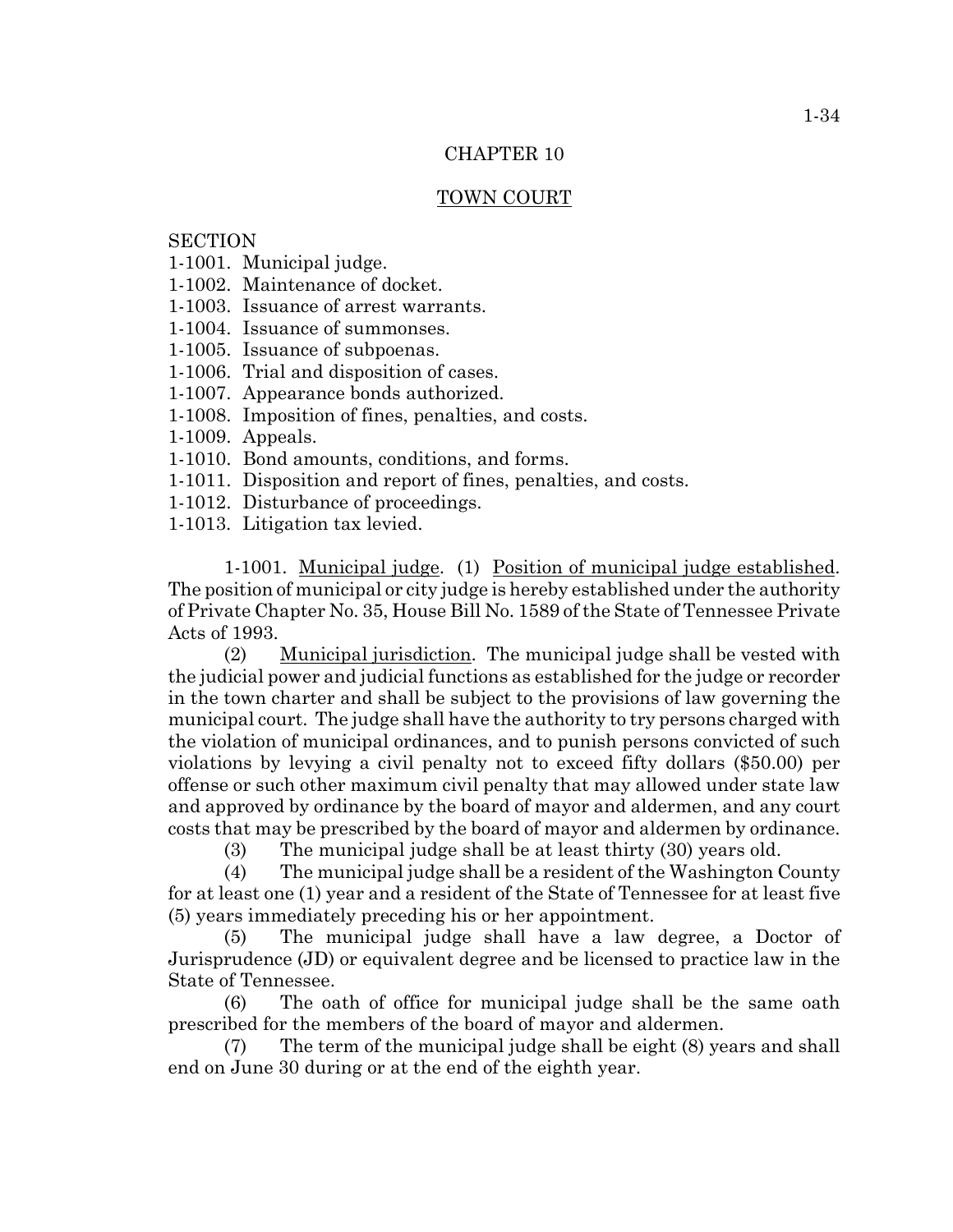(8) Nominations to fill the office of municipal judge shall be made by the mayor with the approval of the majority of the board of mayor and aldermen.

(9) An incumbent municipal judge may be re-nominated by the mayor and re-appointed by the approval of the majority of the board of mayor and aldermen.

(10) There shall be no limitation as to the number of service terms that any municipal judge may serve.

(11) Any vacancy in the office which occurs by resignation, death, incompetency or removal for cause by the board of mayor and aldermen shall be filled for the unexpired term by the nomination of the person by the mayor and the appointment by the majority of the board of mayor and aldermen. In absence of action to fill a vacancy in the judge's position by the mayor or board, the position shall be filled by the recorder.

(12) If the municipal judge is unable to perform his or her duties for any reason, sickness, vacation, incompetency, conflict of interest, or recusses himself/herself for any reason, the mayor may appoint a temporary replacement who shall be learned in the law and possess the same qualifications of the regular municipal judge. Said appointment shall be in writing and the temporary judge shall take the same oath of office as the regular judge. In the event a vacancy occurs in the position of municipal judge as described above and the mayor fails to appoint a temporary judge, the position will be filled by the recorder.

(13) The person appointed by the board of mayor and aldermen to serve as municipal judge shall, before entering into or upon the duties of his or her office, take the prescribed oath of office.

(14) The salary of the municipal judge shall be fixed by the board of mayor and aldermen in the annual budget and shall not be altered during the budget year.

(15) The recorder is relieved of all duties powers and jurisdictions hereby conferred upon the municipal judge in this section and to that extent all ordinances; in parts thereof in conflict herewith are repealed, providing, however the recorder may sit as the municipal judge under this section as prescribed in (11) and (12).

(16) The position of assistant municipal or city judge is also hereby established. The assistant municipal judge shall be vested with the same judicial powers and judicial functions as the municipal judge, must meet the same qualifications, and must take the same oath of office. The term and salary of the assistant municipal judge will be determined by the board of mayor and aldermen, but the term may not exceed four (4) years and the salary shall be fixed in the annual budget and not changed during the budget year. Nominations to fill the office of assistant municipal judge shall be made by the mayor with the approval of the board of mayor and aldermen. Any vacancy in the assistant's position may be filled under the same guidelines as the municipal judge.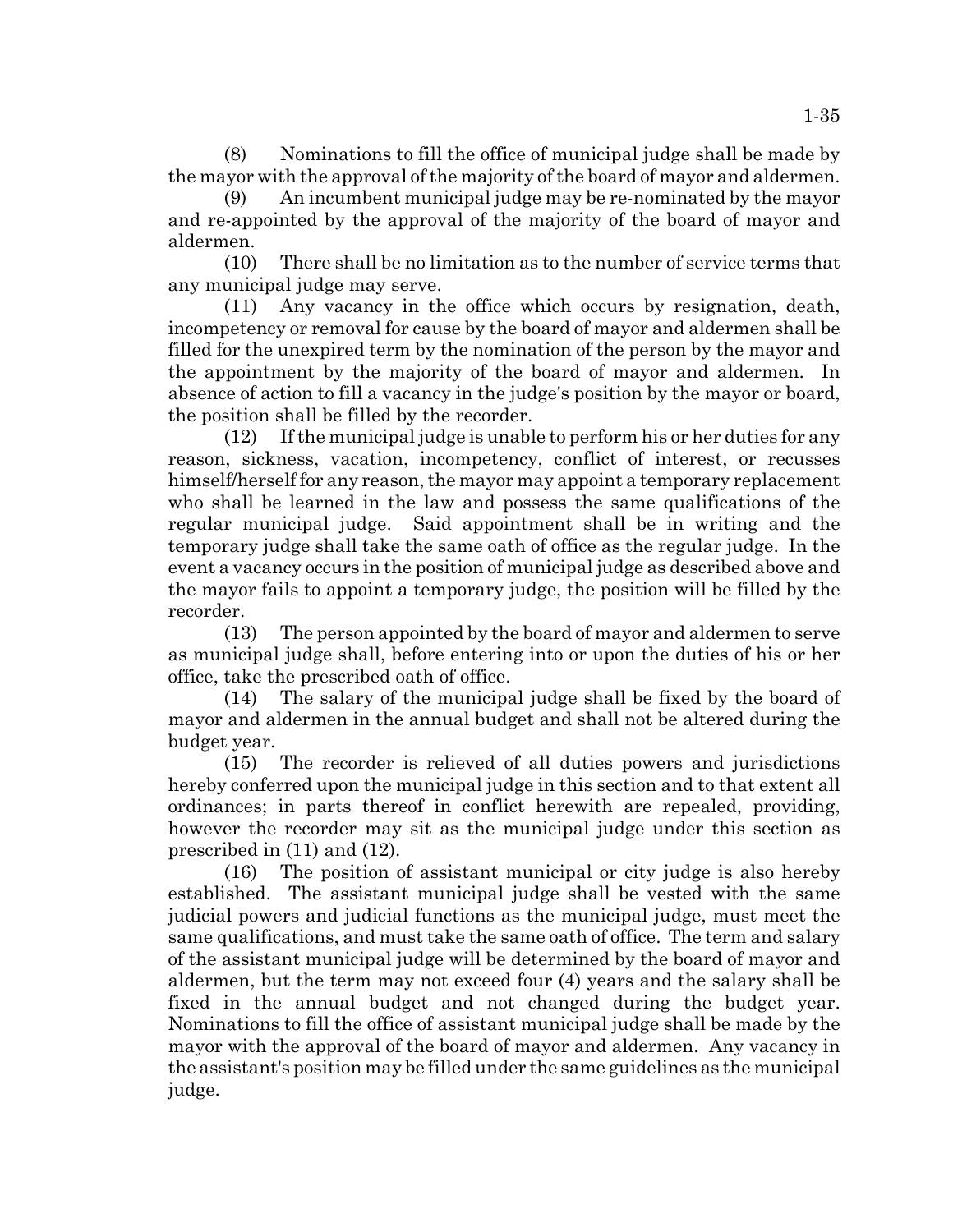The assistant municipal judge would only serve in the absence of the municipal judge, or at any other such time directed by the board of mayor and aldermen. (Code of 1982, as replaced by Ord. #94-11, Oct. 1994, and Ord. #2002-02, Feb. 2002; and amended by Ord. #2003-07, April 2003)

1-1002. Maintenance of docket. The town judge shall keep a complete docket of all matters coming before him in his judicial capacity. The docket shall include for each defendant such information as his name; warrant and/or summons numbers; alleged offense; disposition; fines, penalties, and costs imposed and whether collected; whether committed to workhouse; and all other information which may be relevant. [Code of 1982]

1-1003. Issuance of arrest warrants.<sup>1</sup> The town judge shall have the power to issue warrants for the arrest of persons charged with violating municipal ordinances. In absence of the town judge, the mayor and the aldermen shall have the power to issue arrest warrants. [Code of 1982]

1-1004. Issuance of summonses. When a complaint of an alleged ordinance violation is made to the town judge, the judge may in his discretion, in lieu of issuing an arrest warrant, issue a summons ordering the alleged offender personally to appear before the town court at a time specified therein to answer to the charges against him. The summons shall contain a brief description of the offense charged but need not set out verbatim the provisions of the ordinance alleged to have been violated. Upon failure of any person to appear before the town court as commanded in a summons lawfully served on him, the cause may be proceeded with ex parte, and the judgment of the court shall be valid and binding subject to the defendant's right of appeal. Failure to appear before the municipal court as commanded in a summons or citation lawfully served shall hereby be a violation of The Jonesborough Municipal Code and be deemed a separate violation subject to a fine not to exceed \$50.00 plus costs. (Code of 1982, as amended by Ord. #2003-08, April 2003)

1-1005. Issuance of subpoenas. The town judge may subpoena as witnesses all persons whose testimony he believes will be relevant and material to matters coming before his court, and it shall be unlawful for any person lawfully served with such a subpoena to fail or neglect to comply therewith. [Code of 1982]

1-1006. Trial and disposition of cases. Every person charged with violating a municipal ordinance shall be entitled to an immediate trial and disposition of his case, provided the town court is in session or the town judge

<sup>&</sup>lt;sup>1</sup>See the Tennessee Code Annotated, title 40, chapter 5, for authority to issue search warrants.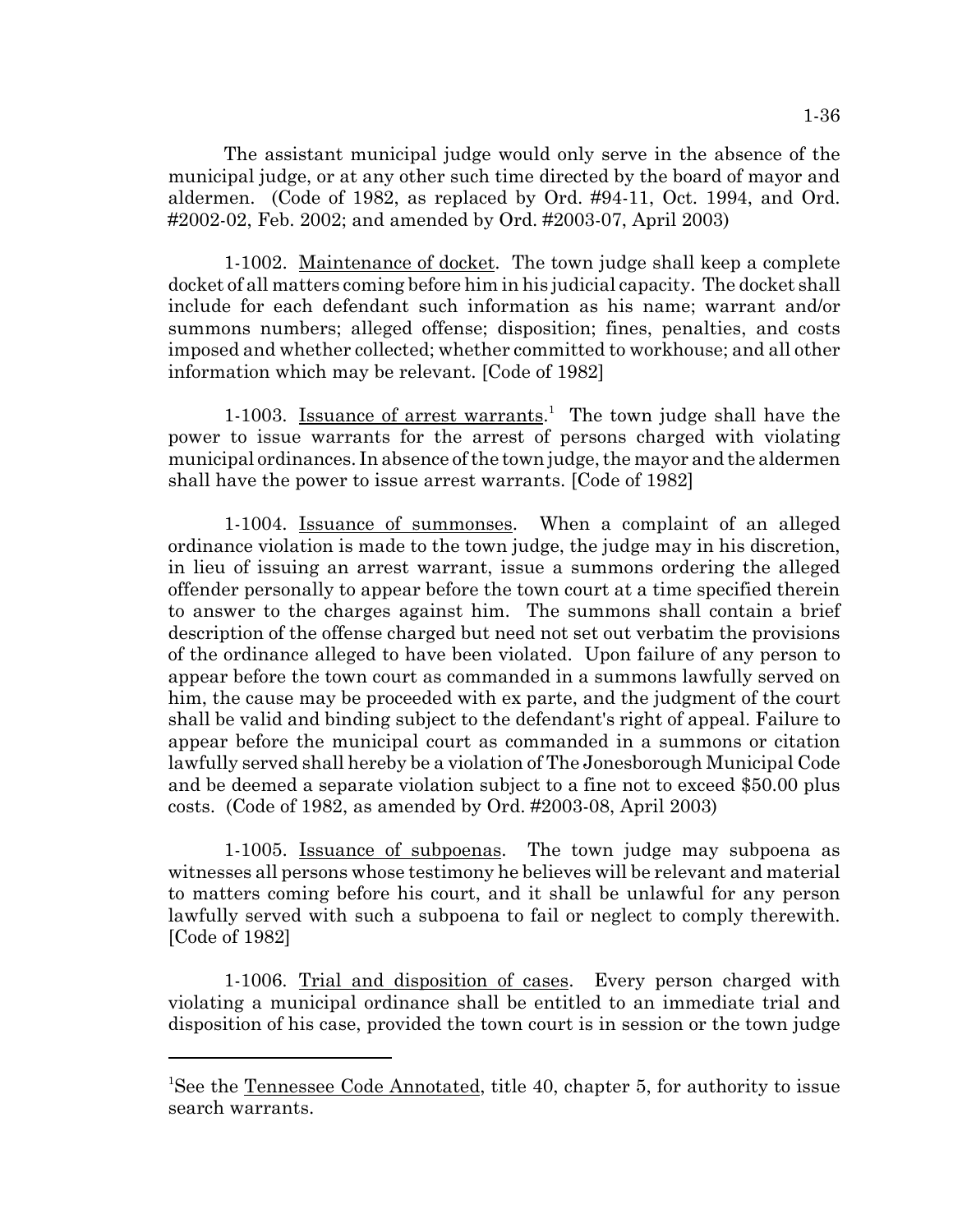is reasonably available. However, the provisions of this section shall not apply when the alleged offender, by reason of drunkenness or other incapacity, is not in a proper condition or is not able to appear before the court. [Code of 1982]

1-1007. Appearance bonds authorized. When the town judge is not available or when an alleged offender requests and has reasonable grounds for a delay in the trial of his case, he may, in lieu of remaining in jail pending disposition of his case, be allowed to post an appearance bond with the town judge or, in the absence of the judge, with the ranking police officer on duty at the time, provided such alleged offender is not drunk or otherwise in need of protective custody. [Code of 1982]

1-1008. Imposition of fines, penalties, and costs. All fines, penalties and costs shall be imposed and recorded by the municipal judge on the municipal court docket in open court.

- (1) Court cost for violations are as follows:
	- Traffic related violations \$25.00

Non-traffic related municipal code violators - \$50.00

(2) Litigation tax shall be as levied as determined in § 1-1013.

(3) Typical traffic related fines are hereby established with not to exceed figures as follows:

| Offense                   | Fine    | Total   | Cost    | Litigation | <b>State</b> |
|---------------------------|---------|---------|---------|------------|--------------|
| Speeding 1-15 MPH         | \$27.50 | \$80.00 | \$25.00 | \$13.75    | \$13.75      |
| Speeding 16 Plus MPH      | \$42.50 | \$95.00 | \$25.00 | \$13.75    | \$13.75      |
| Reckless Driving          | \$42.75 | \$98.25 | \$25.00 | \$13.75    | \$13.75      |
| No Driver's License       | \$23.50 | \$76.00 | \$25.00 | \$13.75    | \$13.75      |
| Violation of Registration | \$33.75 | \$86.25 | \$25.00 | \$13.75    | \$13.75      |
| Muffler Violation         | \$23.50 | \$76.00 | \$25.00 | \$13.75    | \$13.75      |
| Failure to Yield          | \$27.50 | \$80.00 | \$25.00 | \$13.75    | \$13.75      |
| Stop Sign                 | \$27.50 | \$80.00 | \$25.00 | \$13.75    | \$13.75      |
| Traffic Regulatory Sign   | \$27.50 | \$80.00 | \$25.00 | \$13.75    | \$13.75      |
| Traffic Control Sign      | \$27.50 | \$80.00 | \$25.00 | \$13.75    | \$13.75      |

## POLICE FINES PRIMARY OFFENSES

#### COST BREAKDOWN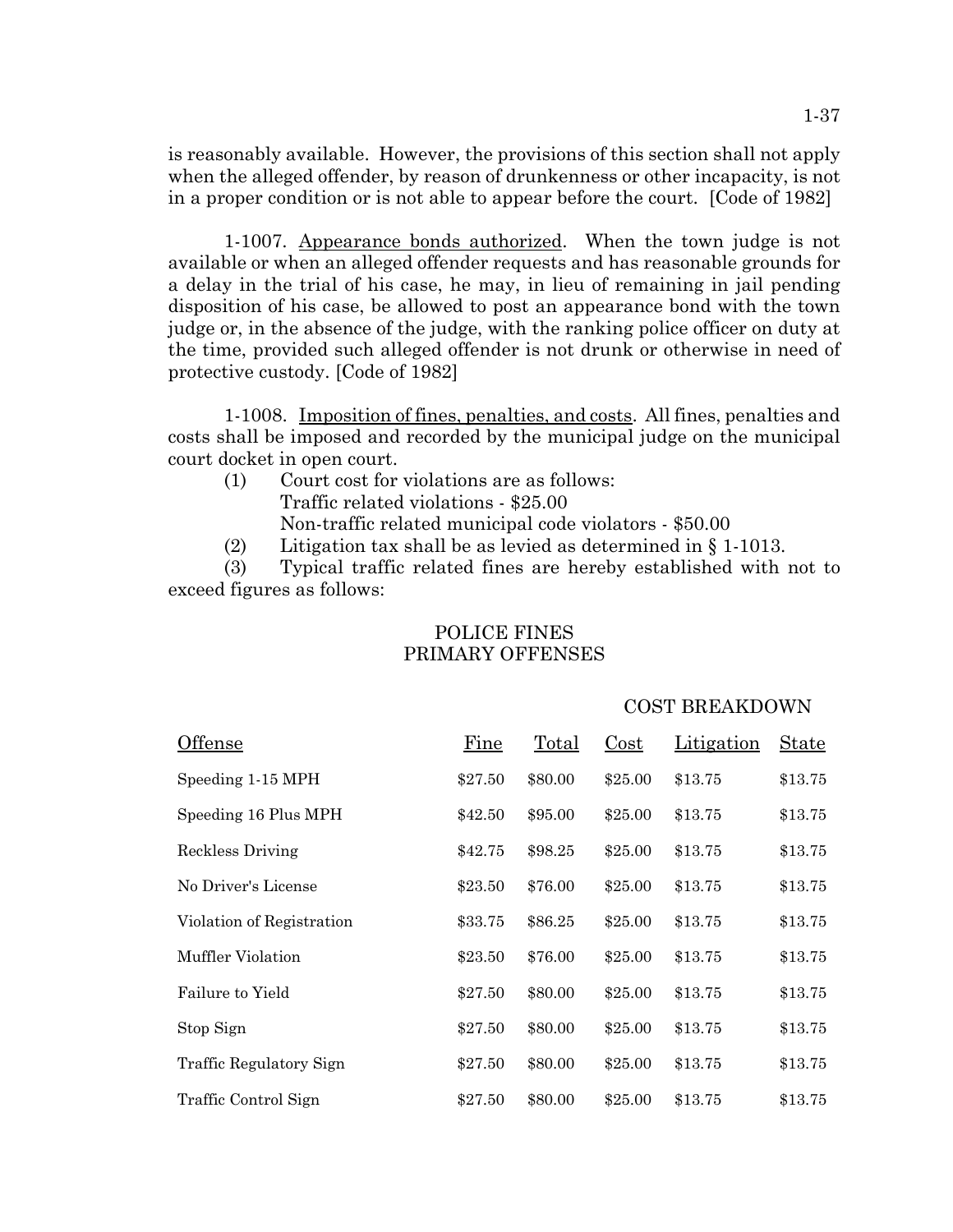| Failure to Signal                           | \$27.50 | \$80.00  | \$25.00 | \$13.75 | \$13.75 |
|---------------------------------------------|---------|----------|---------|---------|---------|
| Light Violation                             | \$27.50 | \$80.00  | \$25.00 | \$13.75 | \$13.75 |
| <b>Improper Passing</b>                     | \$27.50 | \$80.00  | \$25.00 | \$13.75 | \$13.75 |
| Following Too Closely                       | \$27.50 | \$80.00  | \$25.00 | \$13.75 | \$13.75 |
| Child Restraint 1 <sup>st</sup> Offense     | \$10.00 | \$62.50  | \$25.00 | \$13.75 | \$13.75 |
| Child Restraint 2 <sup>nd</sup> Offense     | \$20.00 | \$72.50  | \$25.00 | \$13.75 | \$13.75 |
| Seat Belt Violation 1st Offense             | \$10.00 | \$62.50  | \$25.00 | \$13.75 | \$13.75 |
| Seat Belt Violation 2 <sup>nd</sup> Offense | \$20.00 | \$72.50  | \$25.00 | \$13.75 | \$13.75 |
| Failure to Yield/Blue Lights/Siren          | \$27.50 | \$80.00  | \$25.00 | \$13.75 | \$13.75 |
| Public Intoxication                         | \$50.00 | \$102.00 | \$25.00 | \$13.75 | \$13.75 |
| Handicap Parking                            | \$50.00 | \$50.00  | \$0.00  | \$0.00  | \$0.00  |
| <b>Illegal Parking</b>                      | \$20.00 | \$20.00  | \$0.00  | \$0.00  | \$0.00  |
| Fire Hydrant/Fire Zone                      | \$25.00 | \$25.00  | \$0.00  | \$0.00  | \$0.00  |
| Open Intoxicant                             | \$41.25 | \$55.00  | \$0.00  | \$13.75 | \$0.00  |
| <b>Financial Responsibility</b>             | \$50.00 | \$102.00 | \$25.00 | \$13.75 | \$13.75 |

(4) Typical traffic related fines of multiple violations heard in the same court hearing are hereby established with not to exceed figures as follows:

# MULTIPLE OFFENSES POLICE FINES FOR ADDITIONAL OFFENSES ADDED TO PRIMARY OFFENSE

# COST BREAKDOWN

| Offense                   | Fine    | Total   | Litigation | <b>State</b> |
|---------------------------|---------|---------|------------|--------------|
| Speeding 1-15 MPH         | \$27.50 | \$55.00 | \$13.75    | \$13.75      |
| Speeding 16 Plus MPH      | \$42.50 | \$70.00 | \$13.75    | \$13.75      |
| Reckless Driving          | \$45.75 | \$73.25 | \$13.75    | \$13.75      |
| No Driver's License       | \$23.50 | \$51.00 | \$13.75    | \$13.75      |
| Violation of Registration | \$33.75 | \$61.25 | \$13.75    | \$13.75      |
| Muffler Violation         | \$23.50 | \$51.00 | \$13.75    | \$13.75      |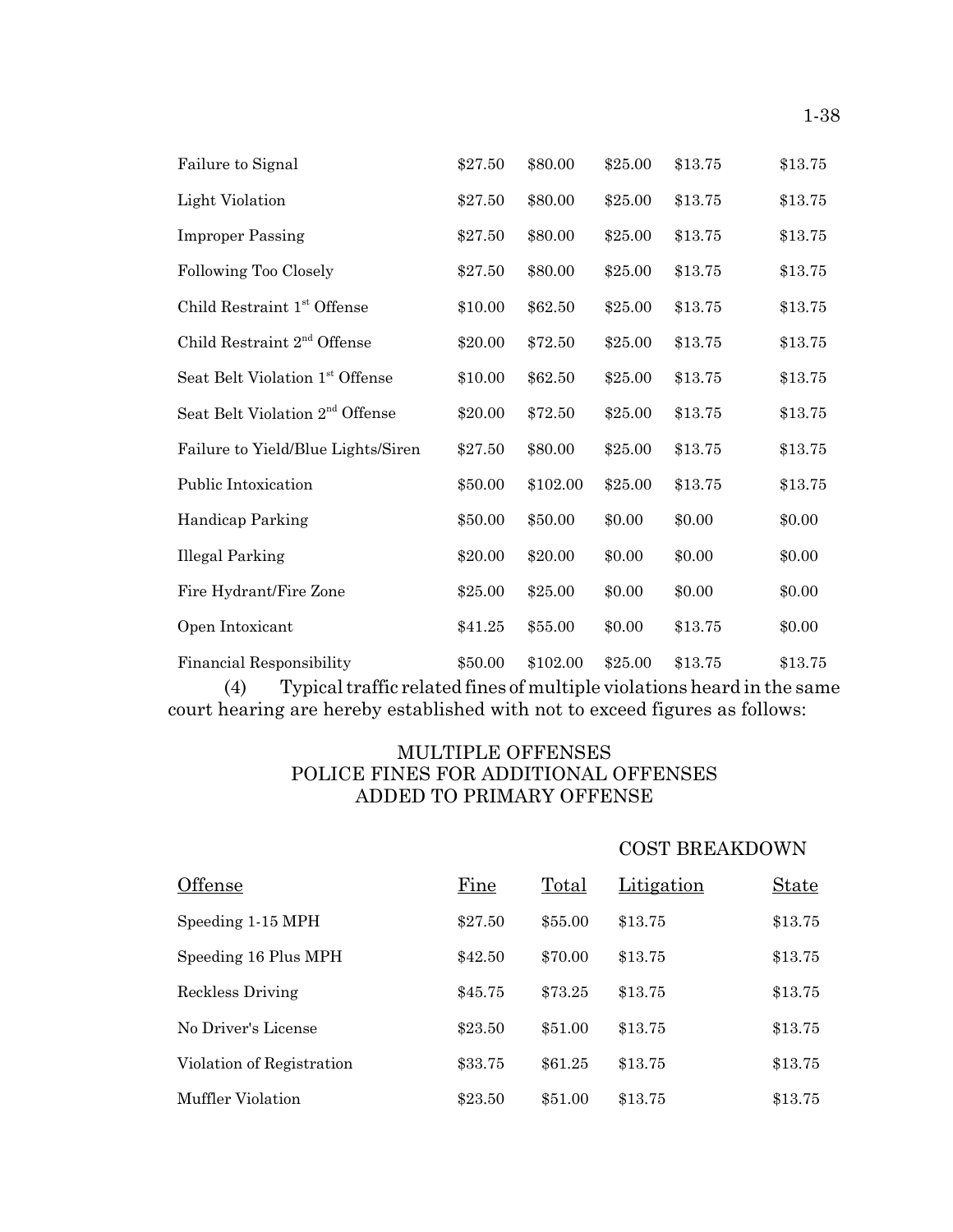| Failure to Yield                            | \$27.50 | \$55.00 | \$13.75 | \$13.75 |
|---------------------------------------------|---------|---------|---------|---------|
| Stop Sign                                   | \$27.50 | \$55.00 | \$13.75 | \$13.75 |
| Traffic Regulatory Sign                     | \$27.50 | \$55.00 | \$13.75 | \$13.75 |
| Traffic Control Sign                        | \$27.50 | \$55.00 | \$13.75 | \$13.75 |
| Failure to Signal                           | \$27.50 | \$55.00 | \$13.75 | \$13.75 |
| <b>Light Violation</b>                      | \$27.50 | \$55.00 | \$13.75 | \$13.75 |
| <b>Improper Passing</b>                     | \$27.50 | \$55.00 | \$13.75 | \$13.75 |
| Following Too Closely                       | \$27.50 | \$55.00 | \$13.75 | \$13.75 |
| Child Restraint 1st Offense                 | \$10.00 | \$37.50 | \$13.75 | \$13.75 |
| Child Restraint 2 <sup>nd</sup> Offense     | \$20.00 | \$47.50 | \$13.75 | \$13.75 |
| Seat Belt Violation 1st Offense             | \$10.00 | \$37.50 | \$13.75 | \$13.75 |
| Seat Belt Violation 2 <sup>nd</sup> Offense | \$20.00 | \$47.50 | \$13.75 | \$13.75 |
| Failure to Yield/Blue Lights/Siren          | \$27.50 | \$55.00 | \$13.75 | \$13.75 |
| Public Intoxication                         | \$50.00 | \$77.50 | \$13.75 | \$13.75 |
| Handicap Parking                            | \$50.00 | \$50.00 | \$0.00  | \$0.00  |
| <b>Illegal Parking</b>                      | \$20.00 | \$20.00 | \$0.00  | \$0.00  |
| Fire Hydrant/Fire Zone                      | \$25.00 | \$25.00 | \$0.00  | \$0.00  |
| Open Intoxicant                             | \$41.25 | \$55.00 | \$13.75 | \$0.00  |
| <b>Financial Responsibility</b>             | \$50.00 | \$77.50 | \$13.75 | \$13.75 |

(5) Other fines not listed shall be determined by the municipal judge within the limits established by the State of Tennessee, and any other appropriate costs shall be taxed by the municipal judge in the bill of costs at an amount not to exceed the costs for the same items allowed in general sessions court for similar work in state cases.

(6) Failure to appear fine shall be \$50.00. (Ord. 24A of April 16, 1906, as replaced by Ord. #2003-08, April 2003)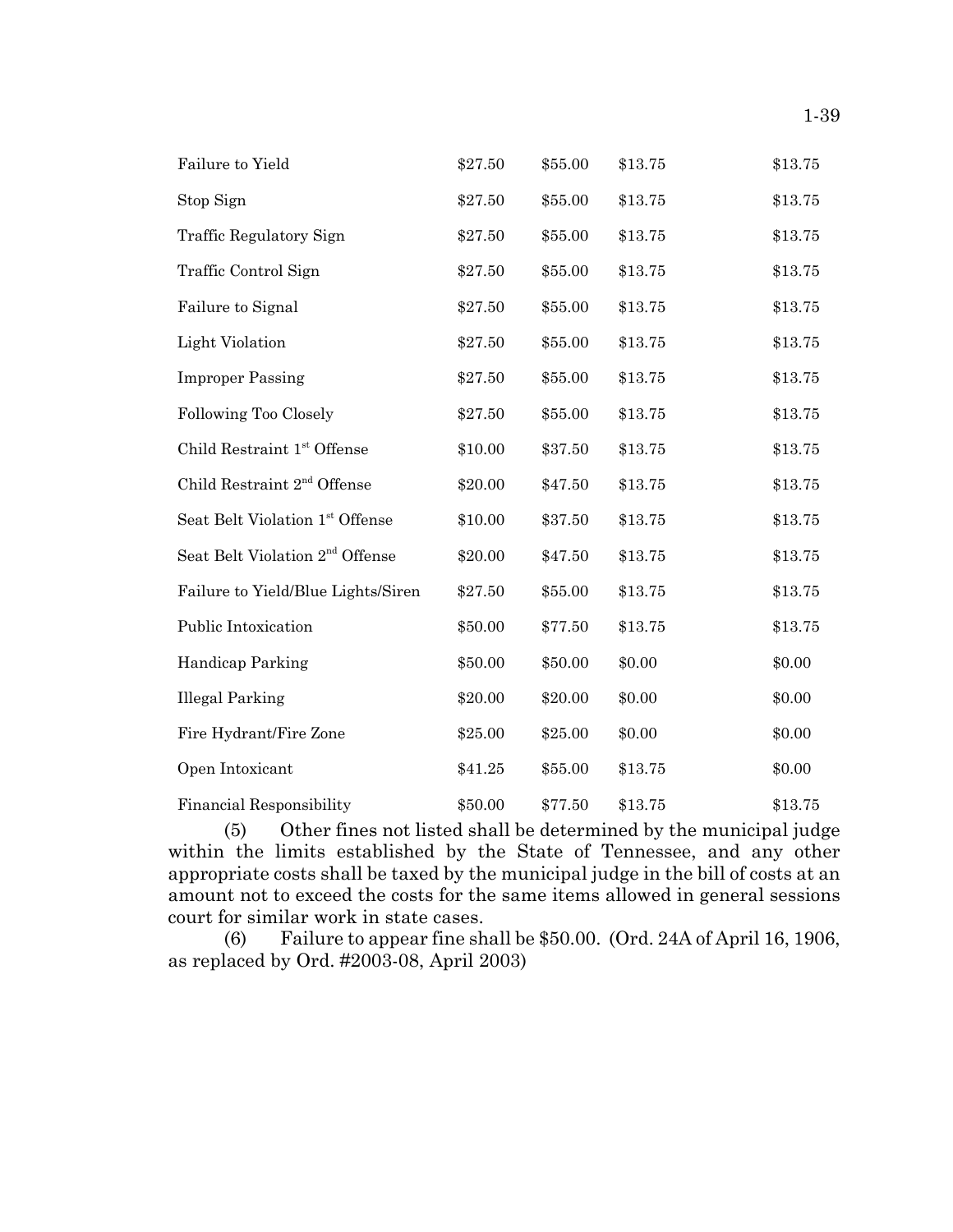1-1009. Appeals. Any defendant who is dissatisfied with any judgment of the town court against him may, within ten  $(10)$  days<sup>1</sup> next after such judgment is rendered, appeal to the next term of the circuit court upon posting a proper appeal bond. [Code of 1982]

1-1010. Bond amounts, conditions, and forms. An appearance bond in any case before the town court shall be in such amount as the town judge shall prescribe and shall be conditioned that the defendant shall appear for trial before the town court at the stated time and place. An appeal bond in any case shall be in the sum of two hundred and fifty dollars (\$250.00) and shall be conditioned that if the circuit court shall find against the appellant the fine or penalty and all costs of the trial and appeal shall be promptly paid by the defendant and/or his sureties. An appearance or appeal bond in any case may be made in the form of a cash deposit or by any corporate surety company authorized to do business in Tennessee or by two (2) private persons who individually own real property within the county. No other type bond shall be acceptable. [Code of 1982]

1-1011. Disposition and report of fines, penalties, and costs. All funds coming into the hands of the town judge in the form of fines, penalties, costs, and forfeitures shall be recorded by him and paid over daily to the town. At the end of each month he shall submit to the Board of Mayor and Aldermen a report accounting for the collection or noncollection of all fines, penalties, and costs imposed by his court during the current month and to date for the current fiscal year. [Code of 1982]

1-1012. Disturbance of proceedings. It shall be unlawful for any person to create any disturbance of any trial before the town court by making loud or unusual noises, by using indecorous, profane, or blasphemous language, or by any distracting conduct whatsoever. [Code of 1982]

1-1013. Litigation tax levied. (1) Effective on the first day of the month following the passage of this ordinance,<sup>2</sup> the town litigation taxes in effect in the Jonesborough city court shall be as follows:

On cases in city court there is hereby levied a city litigation tax to match the state litigation tax of thirteen dollars and seventy-five cents (\$13.75).

(2) The litigation taxes levied pursuant to this section shall be paid to the town recorder and these taxes shall be combined with any state litigation tax dollars received to be used for obtaining equipment, facility improvements,

<sup>&</sup>lt;sup>1</sup>See § 27-50l, Tennessee Code Annotated.

<sup>&</sup>lt;sup>2</sup>These provisions were taken from Ord. #92-12, which passed third reading August 17, 1992.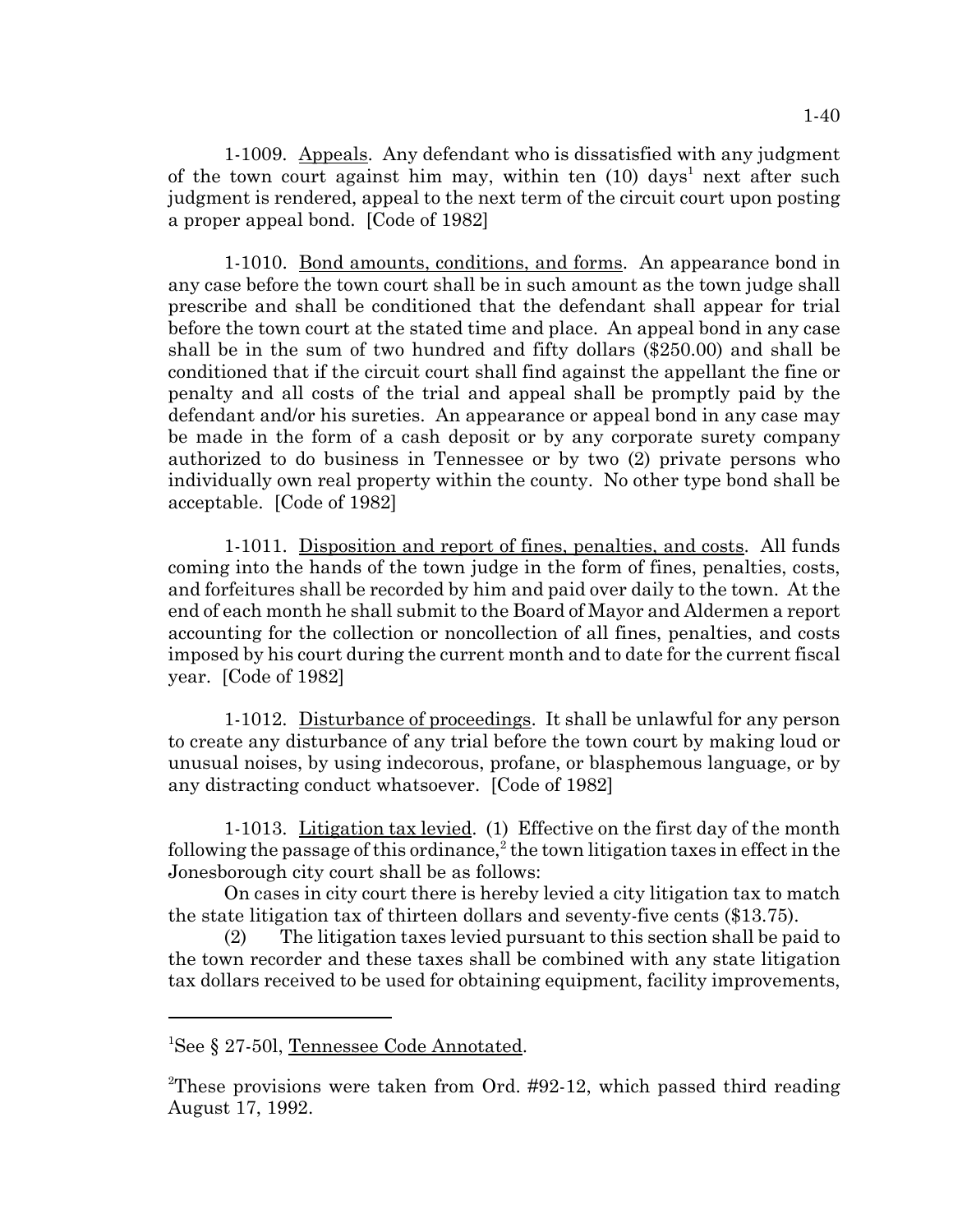or other such use to support the police department as deemed necessary by the board of mayor and aldermen. (as added by Ord. #92-12, Aug. 1992, and amended by Ord. #2005-11, June 2005)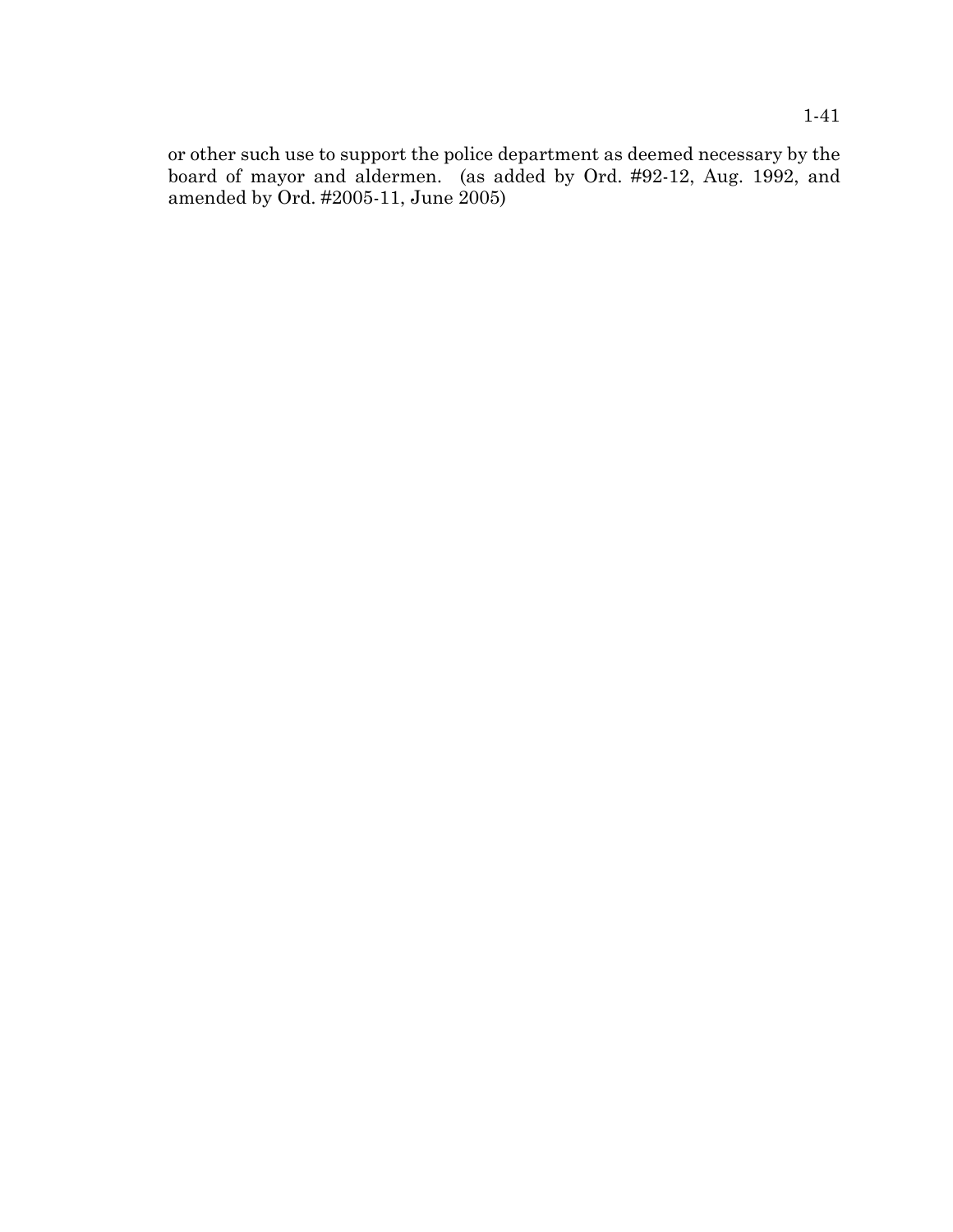## CHAPTER 11

### WORKHOUSE

## **SECTION**

- 1-1101. County workhouse to be used.
- 1-1102. Inmates to be worked.
- 1-1103. Compensation of inmates.

1-1101. County workhouse to be used. The county workhouse is hereby designated as the municipal workhouse, subject to such contractual arrangement as may be worked out with the county. [Code of 1982]

1-1102. Inmates to be worked. All persons committed to the workhouse, to the extent that their physical condition permits, shall be required to perform such public work or labor as may be lawfully prescribed for county prisoners. [Code of 1982]

1-1103. Compensation of inmates. Each workhouse inmate shall be allowed five dollars (\$5.00) per day as credit toward payment of the fines assessed against him.<sup>1</sup> [Code of 1982]

<sup>1</sup> See § 40-24104 Tennessee Code Annotated.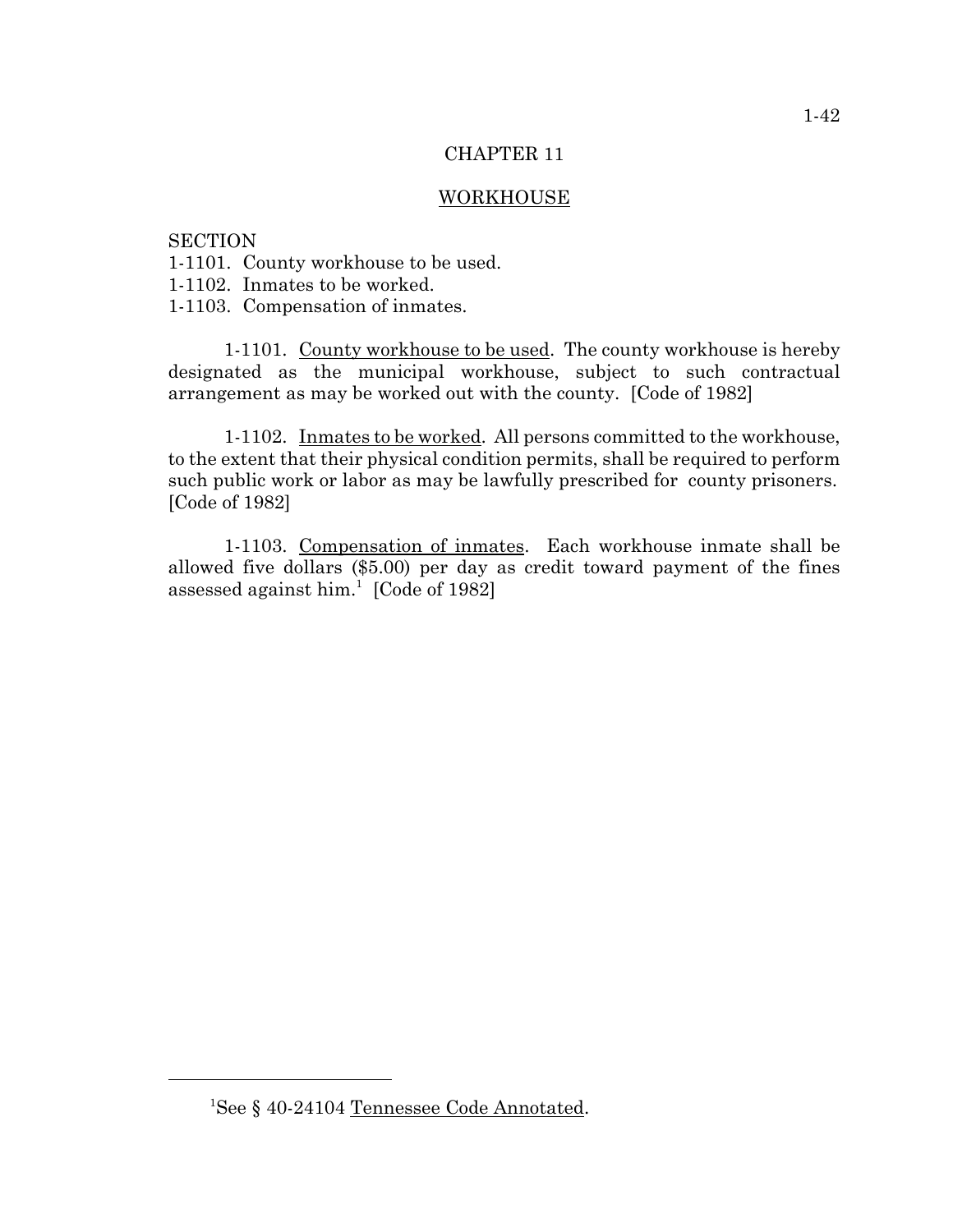#### CHAPTER 12

#### SOCIAL SECURITY--TOWN PERSONNEL

### **SECTION**

- 1-1201. Policy and purpose as to coverage.
- 1-1202. Necessary agreements to be executed.
- 1-1203. Withholdings from salaries or wages.
- 1-1204. Appropriations for employer's contributions.
- 1-1205. Records to be kept and reports made.
- 1-1206. Exclusions.

1-1201. Policy and purpose as to coverage. It is hereby declared to be the policy and purpose of the Town of Jonesborough, Tennessee, to extend, at the earliest date, to the employees and officials thereof, not excluded by law or ordinance, and whether employed in connection with a governmental or proprietary function, the benefits of the system of federal old-age and survivors insurance as authorized by the federal social security act and amendments thereto. In pursuance of said policy, and for that purpose, the town shall take such action as may be required by applicable state or federal laws or regulations. [Ord. of Jan. 19, 1954, § 1, modified]

1-1202. Necessary agreements to be executed. The mayor of the Town of Jonesborough, Tennessee, is hereby authorized and directed to execute all necessary agreements and amendments thereto with the state executive director of old age insurance, as agent or agency, to secure coverage of employees and officials as provided in the preceding section. [Ord. of Jan. 19, 1954,  $\S$  2]

1-1203. Withholdings from salaries or wages. Withholdings from salaries or wages of employees and officials for the purpose provided in § 1-1201 are hereby authorized to be made in the amount and at such times as may be required by applicable state or federal laws or regulations, and shall be paid over to the state or federal agency designated by said laws or regulations. [Ord. of Jan. 19, 1954, § 3]

1-1204. Appropriations for employer's contributions. There shall be appropriated from available funds such amounts at such times as may be required by applicable state or federal laws or regulations for employer's contributions and shall be paid over to the state or federal agency designated by said laws or regulations. [Ord. of Jan. 19, 1954, § 4]

1-1205. Records to be kept and reports made. The town shall keep such records and make such reports as may be required by applicable state and federal laws or regulations. [Ord. of Jan. 19, 1954, § 5]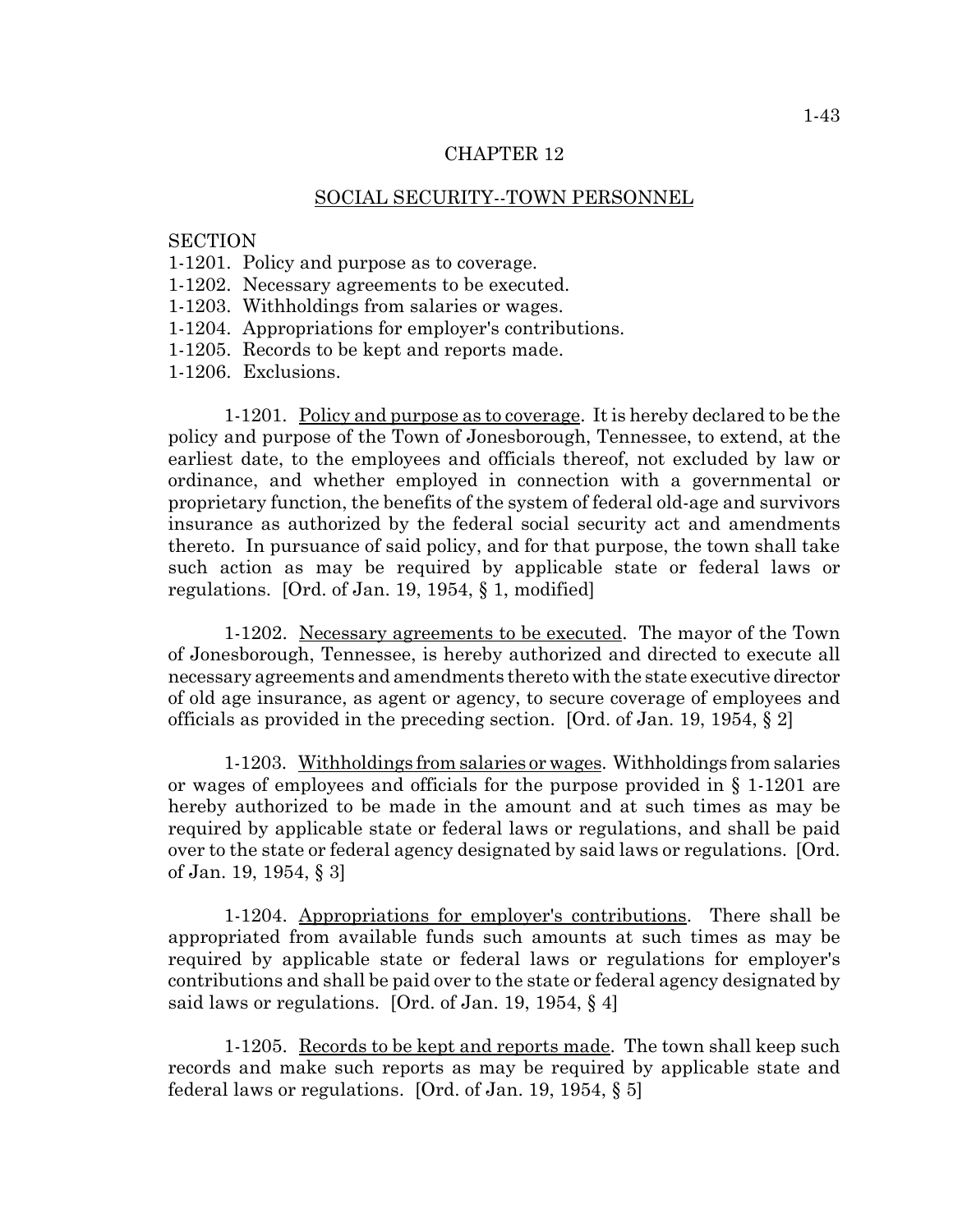1-1206. Exclusions. There is hereby excluded from this chapter any authority to make any agreement with respect to any position or any employee or official now covered or authorized to be covered by any other ordinance creating any retirement system for any employee or official of the town. [Ord. of Jan. 19, 1954, § 6]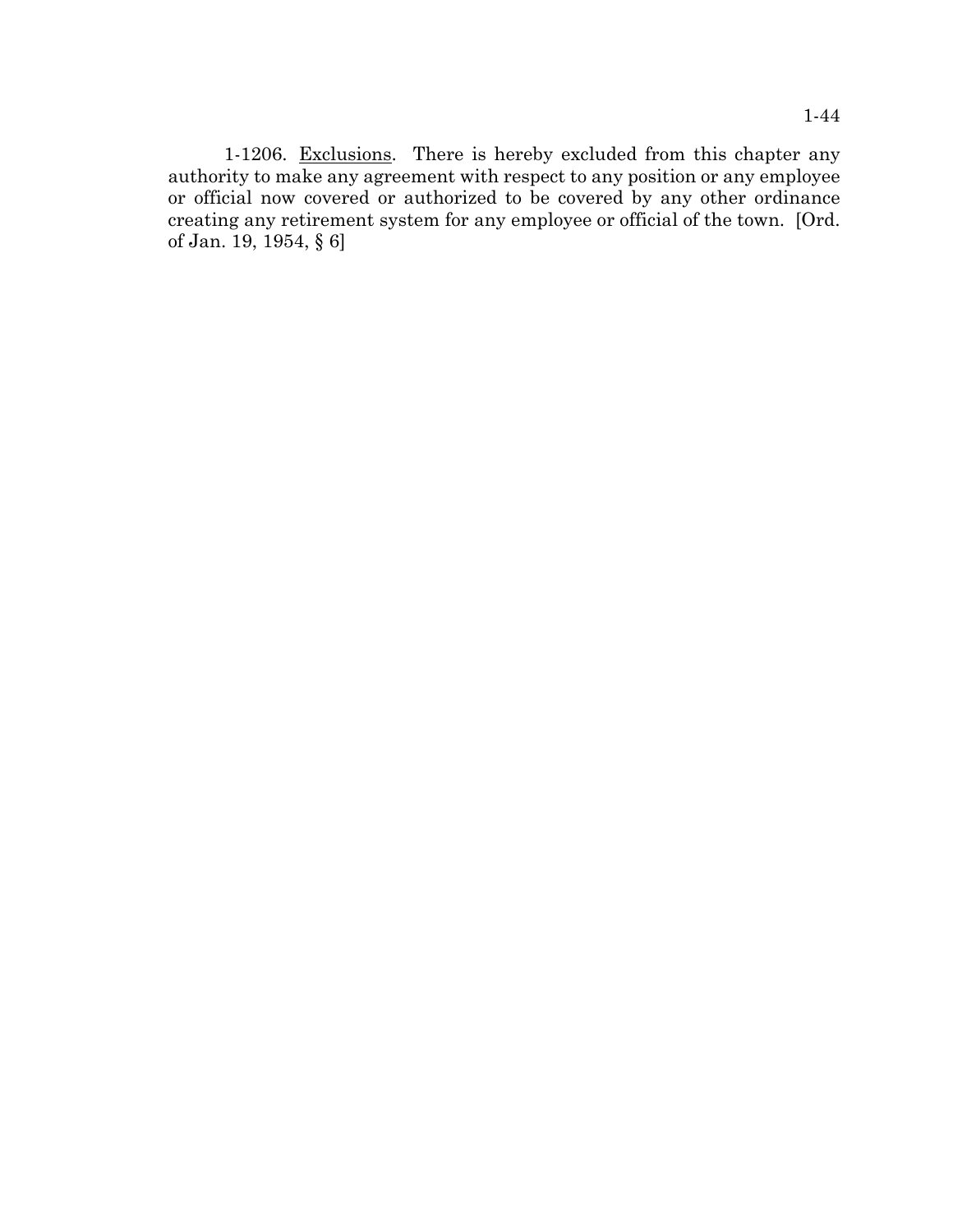### CHAPTER 13

### PURCHASING AGENT

#### **SECTION**

- 1-1301. Established office of purchasing agent.
- 1-1302. Responsibilities of purchasing agent.
- 1-1303. Changes or revisions to purchasing provisions.
- 1-1304. Compliance to Title VI of the Civil Rights Act.

1-1301. Established office of purchasing agent<sup>1</sup>. The office of purchasing agent is hereby created and the town recorder shall faithfully discharge the duties of the said office or appoint an individual to make purchases for the town. Purchases shall be made in accordance with the Municipal Purchasing Law of 1983 and amendments thereto. [Ord. of April 8, 1985]

1-1302. Responsibilities of purchasing agent. The purchasing agent, or designated representative, as provided herein, shall purchase materials, supplies, service and equipment, provide for leases and lease-purchases and dispose of surplus property in accordance with Purchasing Procedures approved by the governing body and filed with the town recorder. [Ord. of April 8, 1985]

1-1303. Changes or revisions to purchasing provisions. After initial approval by resolution of the governing body of this town, changes or revisions to the Purchasing Procedures shall be made only by resolution. [Ord. of April 8, 1985, modified]

1-1304. Compliance to Title VI of the Civil Rights Act. It is the policy of the Town of Jonesborough, Tennessee to ensure compliance with Title VI of the Civil Rights Act of 1964; 49 CFR, Part 21. No person shall be excluded from participation in or be denied the benefits of, or be subjected to discrimination under any program or activity receiving federal financial assistance on the grounds on the grounds of race, color, sex, age, disability, or national origin. [as added by Ord. #2002-16, Dec. 2002]

<sup>&</sup>lt;sup>1</sup>This provision is in accordance with  $TCA$  6-56-301.</u>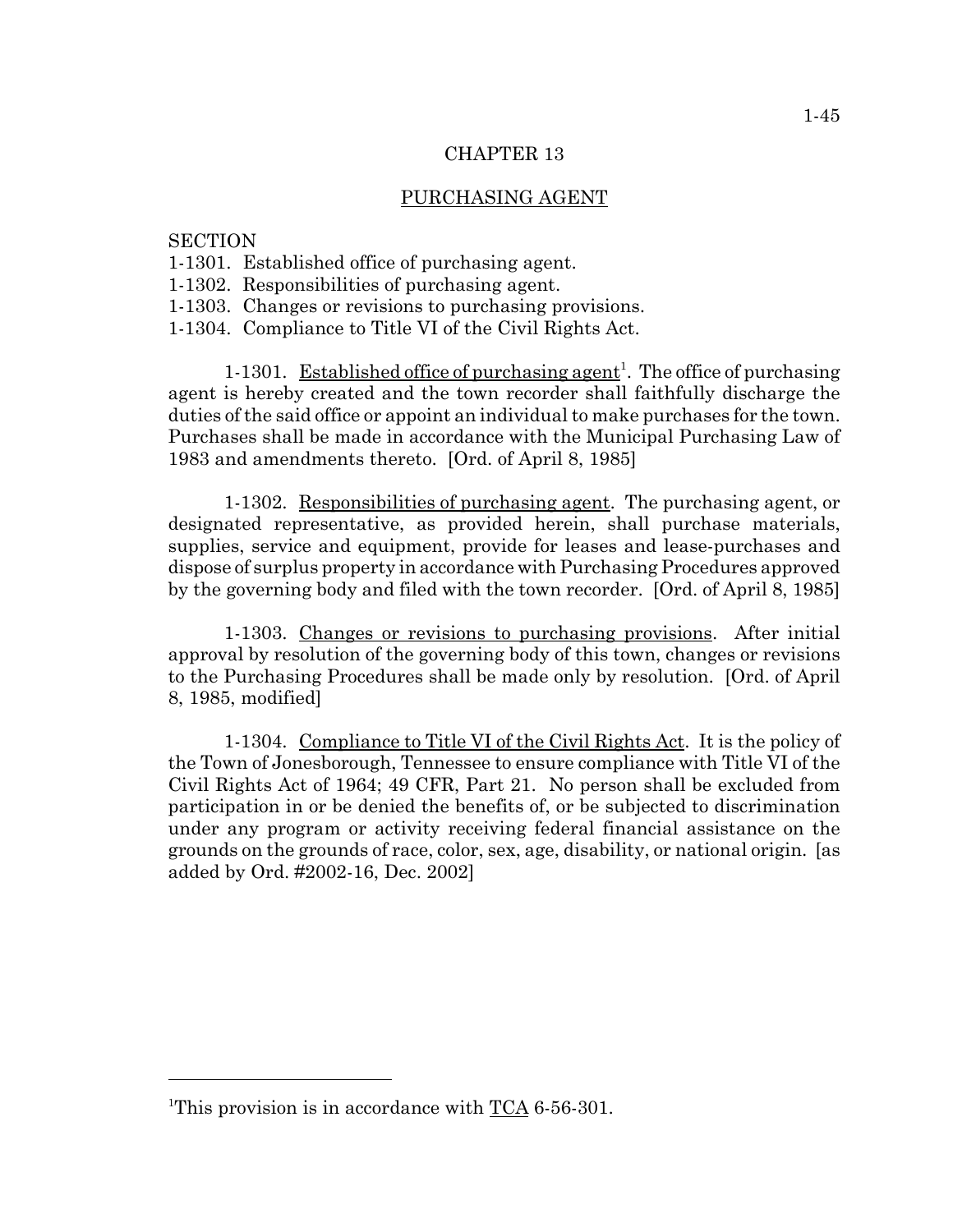### CHAPTER 14

## OCCUPATIONAL SAFETY AND HEALTH PROGRAM

### **SECTION**

- 1-1401. Title.
- 1-1402. Purpose
- 1-1403. Coverage.
- 1-1404. Standards authorized.
- 1-1405. Variances from standards authorized.
- 1-1406. Administration.
- 1-1407. Funding the program plan.
- 1-1408. Severability.
- 1-1409. Plan of operation for the occupational safety and health program for the employees of Town of Jonesborough.

1-1401. Title. This section shall be known as "the occupational safety and health program plan" for the employees of the Town of Jonesborough. (as added by Ord. #98-03, April 1998, and replaced by Ord. #2013-06, June 2013)

1-1402. Purpose. The Town of Jonesborough, in electing to update the established program plan will maintain an effective and comprehensive occupational safety and health program plan for its employees shall:

(1) Provide a safe and healthful place and condition of employment that includes:

(a) Top management commitment and employee involvement;

(b) Continually analyze the worksite to identify all hazards and potential hazards;

(c) Develop and maintain methods for preventing or controlling existing or potential hazards; and

(d) Train managers, supervisors, and employees to understand and deal with worksite hazards.

(2) Acquire, maintain and require the use of safety equipment, personal protective equipment and devices reasonably necessary to protect employees.

(3) Make, keep, preserve, and make available to the Commissioner of Labor and Workforce Development, or persons within the Tennessee Department of Labor and Workforce Development to whom such responsibilities have been delegated, adequate records of all occupational accidents and illnesses and personal injuries for proper evaluation and necessary corrective action as required.

(4) Consult with the Commissioner of Labor and Workforce Development with regard to the adequacy of the form and content of records.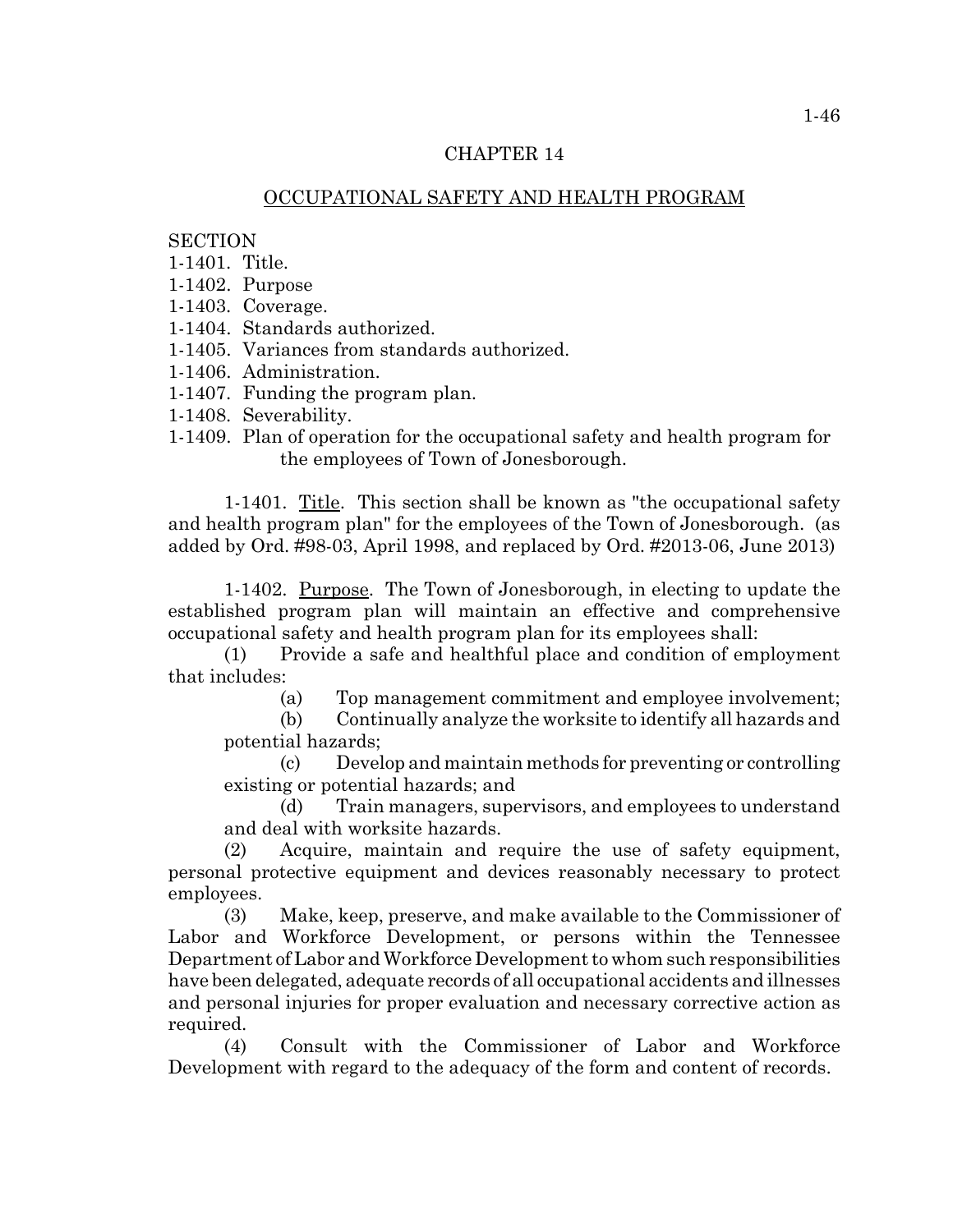(5) Consult with the State Commissioner of Labor and Workforce Development, as appropriate, regarding safety and health problems which are considered to be unusual or peculiar and are such that they cannot be achieved under a standard promulgated by the state.

(6) Provide reasonable opportunity for the participation of employees in the effectuation of the objectives of this program plan, including the opportunity to make anonymous complaints concerning conditions or practices injurious to employee safety and health.

(7) Provide for education and training of personnel for the fair and efficient administration of occupational safety and health standards, and provide for education and notification of all employees of the existence of this program plan. (as added by Ord. #98-03, April 1998, and replaced by Ord. #2003-11, June 2003, and Ord. #2013-06, June 2013)

1-1403. Coverage. The provisions of the occupational safety and health program plan for the employees of the Town of Jonesborough, shall apply to all employees of each administrative department, commission, board, division, or other agency whether part-time or full-time, seasonal or permanent. (as added by Ord. #98-03, April 1998, and replaced by Ord. #2013-06, June 2013)

1-1404. Standards authorized. The occupational safety and health standards adopted by the Town of Jonesborough are the same as, but not limited to, the State of Tennessee Occupational Safety and Health Standards promulgated, or which may be promulgated, in accordance with Section 6 of the Tennessee Occupational Safety and Health Act of  $1972<sup>1</sup>$  (as added by Ord. #98-03, April 1998, and replaced by Ord. #2013-06, June 2013)

1-1405. Variances from standards authorized. Upon written application to the Commissioner of Labor and Workforce Development of the State of Tennessee, we may request an order granting a temporary variance from any approved standards. Applications for variances shall be in accordance with Rules of Tennessee Department of Labor and Workforce Development Occupational Safety and Health, VARIANCES FROM OCCUPATIONAL SAFETY AND HEALTH STANDARDS, CHAPTER 0800-01-02, as authorized by Tennessee Code Annotated, title 50. Prior to requesting such temporary variance, we will notify or serve notice to our employees, their designated representatives, or interested parties and present them with an opportunity for a hearing. The posting of notice on the main bulletin board shall be deemed sufficient notice to employees. (as added by Ord. #98-03, April 1998, and replaced by Ord. #2013-06, June 2013)

<sup>1</sup> State law reference

Tennessee Code Annotated, title 50, chapter 3.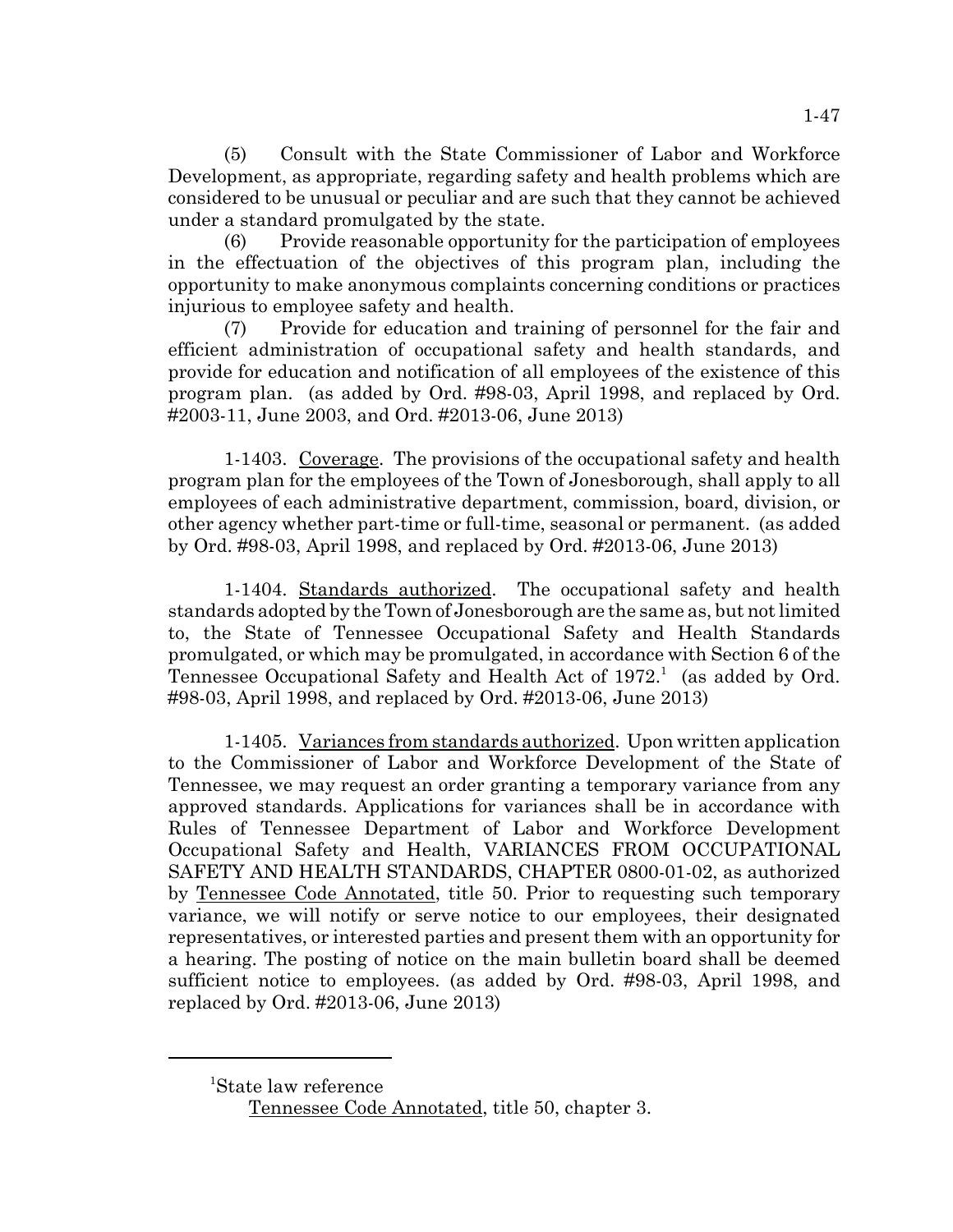1-1406. Administration. For the purposes of this chapter, the Safety Officer for the Town of Jonesborough is designated as the safety director of occupational safety and health to perform duties and to exercise powers assigned to plan, develop, and administer the occupational safety and health program for the employees of the Town of Jonesborough. The safety director shall develop a plan of operation for the program plan in accordance with Rules of Tennessee Department of Labor and Workforce Development Occupational Safety and Health, SAFETY AND HEAL TH PROVISIONS FOR THE PUBLIC SECTOR, CHAPTER 0800-01-05, as authorized by Tennessee Code Annotated, title 50. Said plan shall become a part of the Jonesborough Personnel Policy upon its adoption. (as added by Ord. #98-03, April 1998, and replaced by Ord. #2003-11, June 2003, and Ord. #2013-06, June 2013)

1-1407. Funding the program plan. Sufficient funds for administering and staffing the program plan pursuant to this chapter shall be made available as authorized by the board of mayor and aldermen. (as added by Ord. #98-03, April 1998, and replaced by Ord. #2013-06, June 2013)

1-1408. Severability. If any section, sub-section, sentence, clause, phrase, or portion of this ordinance is for any reason held invalid or unconstitutional by any court of competent jurisdiction, such portion shall be deemed separate, distinct, and independent provision, and such holding shall not affect the validity of the remaining portions hereof. (as added by Ord. #2013-06, June 2013)

1-1409. Plan of operation for the occupational safety and health program plan for the employees of Town of Jonesborough.<sup>1</sup>

## I. PURPOSE AND COVERAGE:

The purpose of this plan is to provide guidelines and procedures for implementing the Occupational Safety and Health Program Plan for the employees of the Town of Jonesborough.

This plan is applicable to all employees, part-time or full-time, seasonal or permanent.

The Town of Jonesborough, in electing to update and maintain an effective Occupational Safety and Health Program Plan for its employees,

a. Provide a safe and healthful place and condition of employment.

<sup>&</sup>lt;sup>1</sup>The plan of operation for the occupational safety and health program is added as originally formatted in Ord. #2013-06 dated June 10, 2013.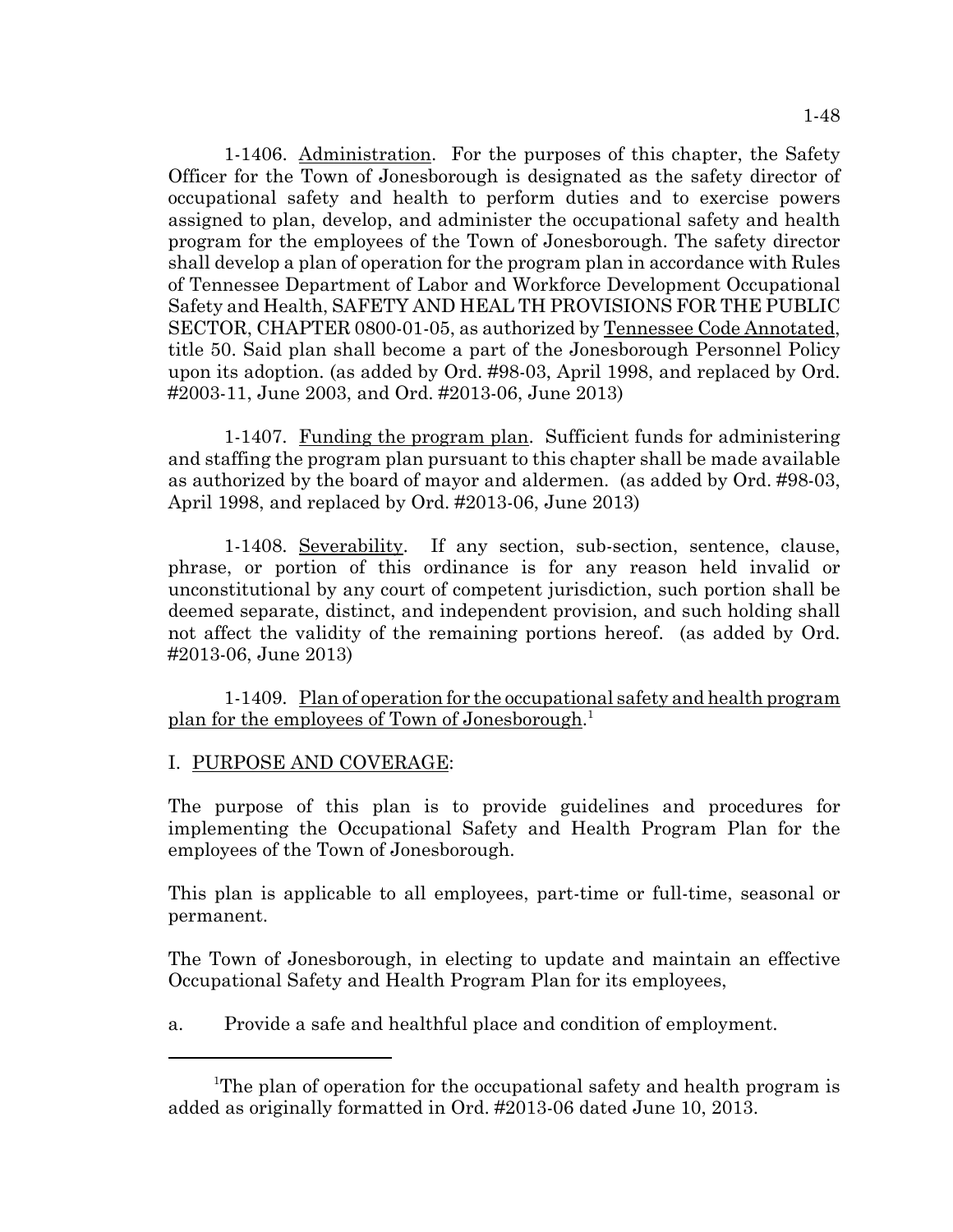- b. Require the use of safety equipment, personal protective equipment, and other devices where reasonably necessary to protect employees.
- c. Make, keep, preserve, and make available to the Commissioner of Labor and Workforce Development, his designated representatives, or persons within the Department of Labor and Workforce Development to whom such responsibilities have been delegated, including the Safety Director of the Division of Occupational Safety and Health, adequate records of all occupational accidents and illnesses and personal injuries for proper evaluation and necessary corrective action as required.
- d. Consult with the Commissioner of Labor and Workforce Development or his designated representative with regard to the adequacy of the form and content of such records.
- e. Consult with the Commissioner of Labor and Workforce Development regarding safety and health problems which are considered to be unusual or peculiar and are such that they cannot be resolved under an occupational safety and health standard promulgated by the State.
- f. Assist the Commissioner of Labor and Workforce Development or his monitoring activities to determine Program Plan effectiveness and compliance with the occupational safety and health standards.
- g. Make a report to the Commissioner of Labor and Workforce Development annually, or as may otherwise be required, including information on occupational accidents, injuries, and illnesses and accomplishments and progress made toward achieving the goals of the Occupational Safety and Health Program Plan.
- h. Provide reasonable opportunity for and encourage the participation of employees in the effectuation of the objectives of this Program Plan, including the opportunity to make anonymous complaints concerning conditions or practices which may be injurious to employees safety and health.

# II. DEFINITIONS:

For the purposes of this Program Plan, the following definitions apply:

a. Commissioner Of Labor and Workforce Development means the chief executive officer of the Tennessee Department of Labor and Workforce Development. This includes any person appointed, designated, or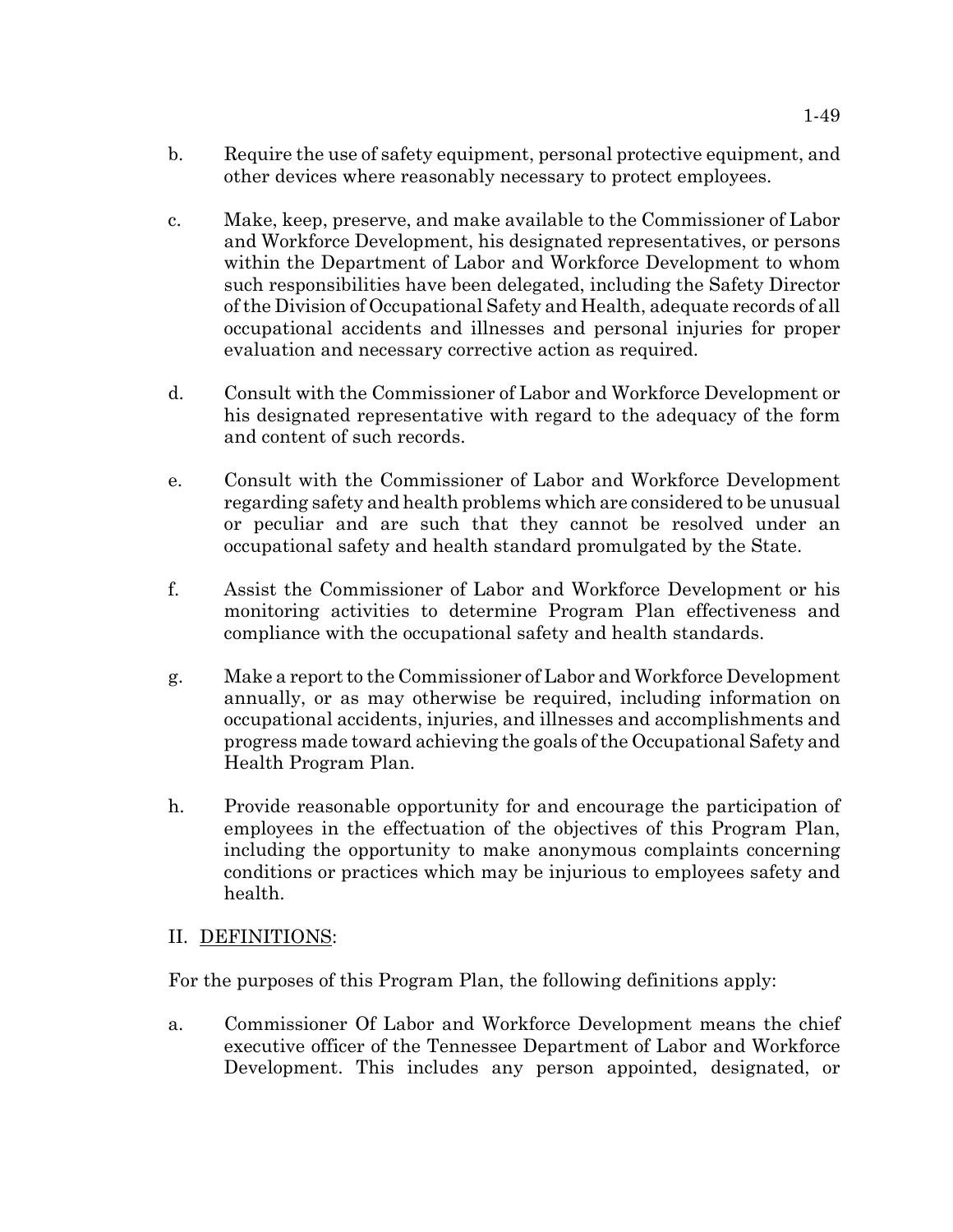deputized to perform the duties or to exercise the powers assigned to the Commissioner of Labor and Workforce Development.

- b. Employer means the Town of Jonesborough, and includes each administrative department, board, commission, division, or other agency of the Town.
- c. Safety Director means the person designated by the establishing ordinance, or executive order to perform duties or to exercise powers assigned so as to plan, develop, and administer the Occupational Safety and Health Program Plan for the employees of the Town of Jonesborough.
- d. Inspector(s) means the individual(s) appointed or designated by the Safety Director of Occupational Safety and Health to conduct inspections provided for herein. If no such compliance inspector(s) is appointed, inspections shall be conducted by the Safety Director of Occupational Safety and Health.
- e. Appointing Authority means any official or group of officials of the employer having legally designated powers of appointment, employment, or removal there from for a specific department, board, commission, division, or other agency of this employer.
- f. Employee means any person performing services for this employer and listed on the payroll of this employer, either as part-time, full-time, seasonal, or permanent. It also includes any persons normally classified as volunteers provided such persons received remuneration of any kind for their services. This definition shall not include independent contractors, their agents, servants, and employees.
- g. Person means one or more individuals, partnerships, associations, corporations, business trusts, or legal representatives of any organized group of persons.
- h. Standard means an occupational safety and health standard promulgated by the Commissioner of Labor and Workforce Development in accordance with Section VI (6) of the Tennessee Occupational Safety and Health Act of 1972 which requires conditions or the adoption or the use of one or more practices, means, methods, operations, or processes or the use of equipment or personal protective equipment necessary or appropriate to provide safe and healthful conditions and places of employment.
- i. Imminent Danger means any conditions or practices in any place of employment which are such that a hazard exists which could reasonably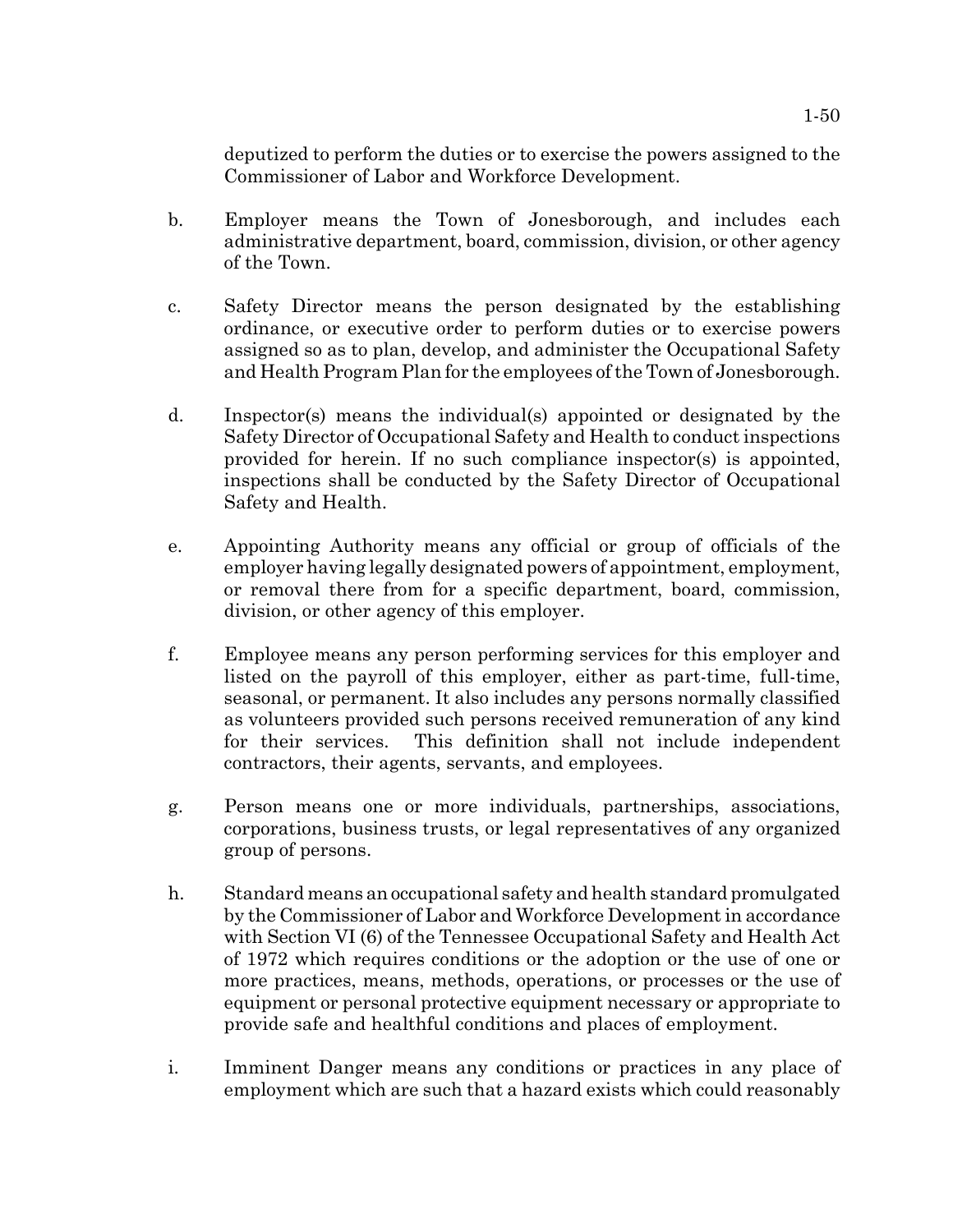be expected to cause death or serious physical harm immediately or before the imminence of such hazard can be eliminated through normal compliance enforcement procedures.

- j. Establishment or Worksite means a single physical location under the control of this employer where business is conducted, services are rendered, or industrial type operations are performed.
- k. Serious Injury or Harm means that type of harm that would cause permanent or prolonged impairment of the body in that:
	- 1. A part of the body would be permanently removed (e.g., amputation of an arm, leg, finger(s); loss of an eye) or rendered functionally useless or substantially reduced in efficiency on or off the job (e.g., leg shattered so severely that mobility would be permanently reduced), or
	- 2. A part of an internal body system would be inhibited in its normal performance or function to such a degree as to shorten life or cause reduction in physical or mental efficiency (e.g., lung impairment causing shortness of breath).

On the other hand, simple fractures, cuts, bruises, concussions, or similar injuries would not fit either of these categories and would not constitute serious physical harm.

- l. Act or Tosh Act shall mean the Tennessee Occupational Safety and Health Act of 1972.
- m. Governing Body means the County Quarterly Court, Board of Aldermen, Board of Commissioners, City or Town Council, Board of Governors, etc., whichever may be applicable to the local government, government agency, or utility to which this plan applies.
- n. Chief Executive Officer means the chief administrative official, County Judge, County Chairman, County Mayor, Mayor, City Manager, General Manager, etc., as may be applicable.

## III. EMPLOYERS RIGHTS AND DUTIES:

Rights and duties of the employer shall include, but are not limited to, the following provisions: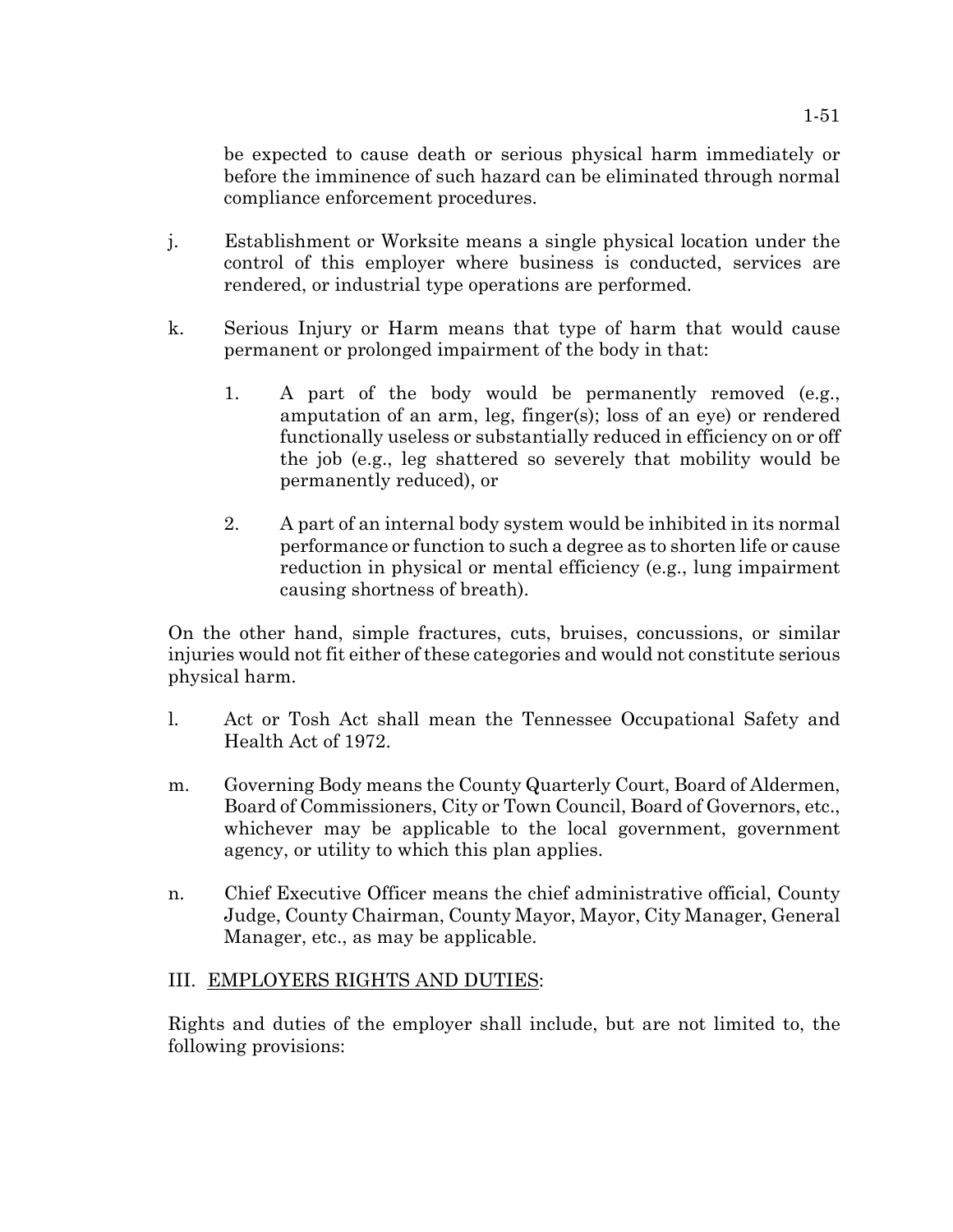- a. Employer shall furnish to each employee conditions of employment recognizing any inherent dangers, and to the extent possible a place of employment free from recognized hazards that are causing or are likely to cause death or serious injury or harm to employees.
- b. Employer shall comply with occupational safety and health standards and regulations promulgated pursuant to Section VI (6) of the Tennessee Occupational Safety and Health Act of 1972.
- c. Employer shall refrain from and unreasonable restraint on the right of the Commissioner of Labor and Workforce Development to inspect the employers place(s) of business. Employer shall assist the Commissioner of Labor and Workforce Development in the performance of their monitoring duties by supplying or by making available information, personnel, or aids reasonably necessary to the effective conduct of the monitoring activity.
- d. Employer is entitled to participate in the development of standards by submission of comments on proposed standards, participation in hearing on proposed standards, or by requesting the development of standards on a given issue under Section 6 of the Tennessee Occupational Safety and Health Act of 1972.
- e. Employer is entitled to request an order granting a variance from an occupational safety and health standard.
- f. Employer is entitled to protection of its legally privileged communication.
- g. Employer shall inspect all worksites to insure the provisions of this Program Plan are complied with and carried out.
- h. Employer shall notify and inform any employee who has been or is being exposed in a biologically significant manner to harmful agents or material in excess of the applicable standard and of corrective action being taken.
- i. Employer shall notify all employees of their rights and duties under this Program Plan.

## IV. EMPLOYEES RIGHTS AND DUTIES:

Rights and duties of employees shall include, but are not limited to, the following provisions: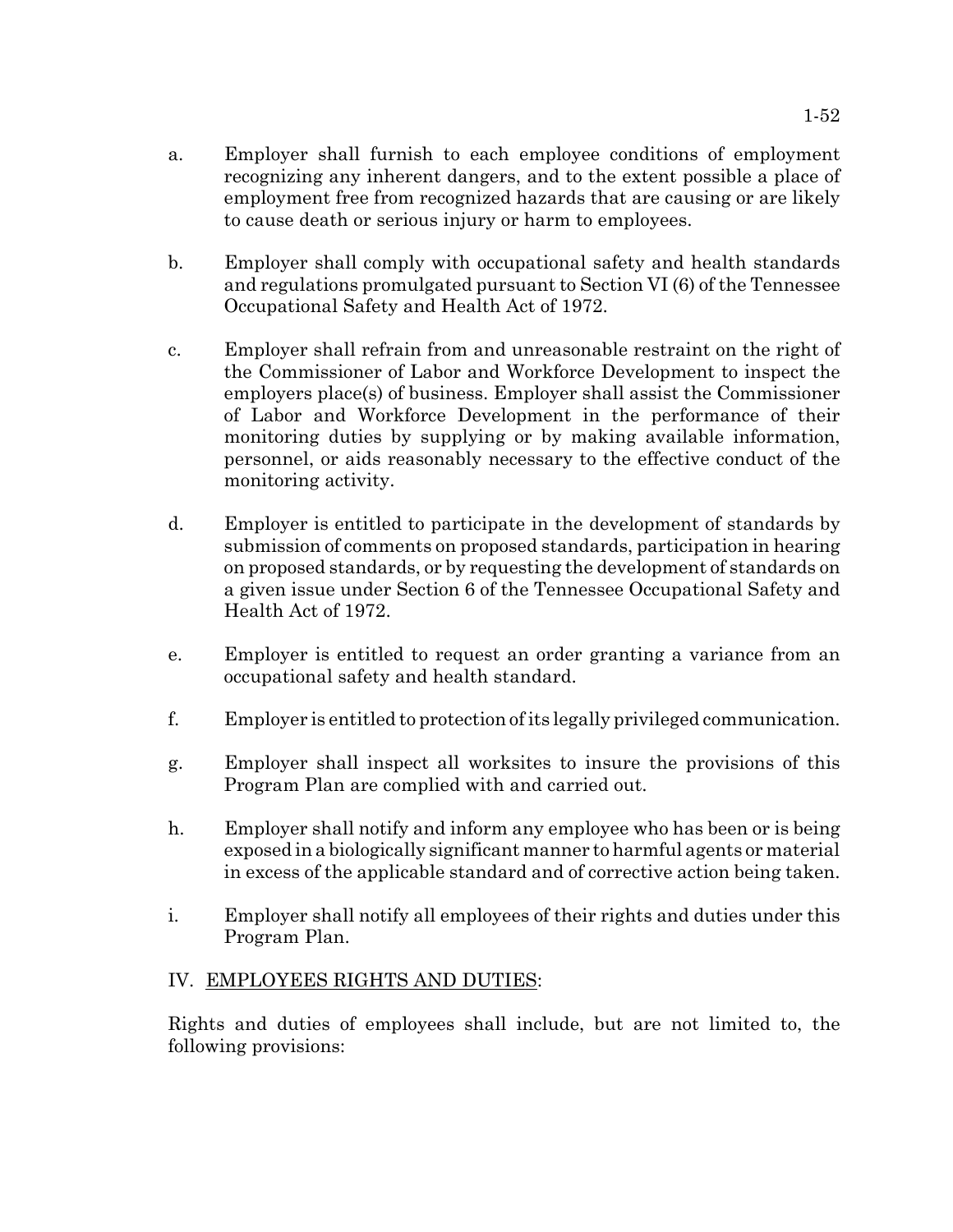- a. Each employee shall comply with occupational safety and health act standards and all rules, regulations, and orders issued pursuant to this Program Plan and the Tennessee Occupational Safety and Health Act of 1972 which are applicable to his or her own actions and conduct.
- b. Each employee shall be notified by the placing of a notice upon bulletin boards, or other places of common passage, of any application for a permanent or temporary order granting the employer a variance from any provision of the TOSH Act or any standard or regulation promulgated under the Act.
- c. Each employee shall be given the opportunity to participate in any hearing which concerns an application by the employer for a variance from a standard or regulation promulgated under the Act.
- d. Any employee who may be adversely affected by a standard or variance issued pursuant to the Act or this Program Plan may file a petition with the Commissioner of Labor and Workforce Development or whoever is responsible for the promulgation of the standard or the granting of the variance. The employee may request to remain anonymous as set forth in section I (h) of this plan.
- e. Any employee who has been exposed or is being exposed to toxic materials or harmful physical agents in concentrations or at levels in excess of that provided for by any applicable standard shall be provided by the employer with information on any significant hazards to which they are or have been exposed, relevant symptoms, and proper conditions for safe use or exposure. Employees shall also be informed of corrective action being taken.
- f. Subject to regulations issued pursuant to this Program Plan, any employee or authorized representative of employees shall be given the right to request an inspection and to consult with the Safety Director or Inspector at the time of the physical inspection of the worksite.
- g. Any employee may bring to the attention of the Safety Director any violation or suspected violations of the standards or any other health or safety hazards. The employee may remain anonymous by not signing or identifying their self as set forth in section I (h) of this plan.
- h. No employee shall be discharged or discriminated against because such employee has filed any complaint or instituted or caused to be instituted any proceeding or inspection under or relating to this Program Plan.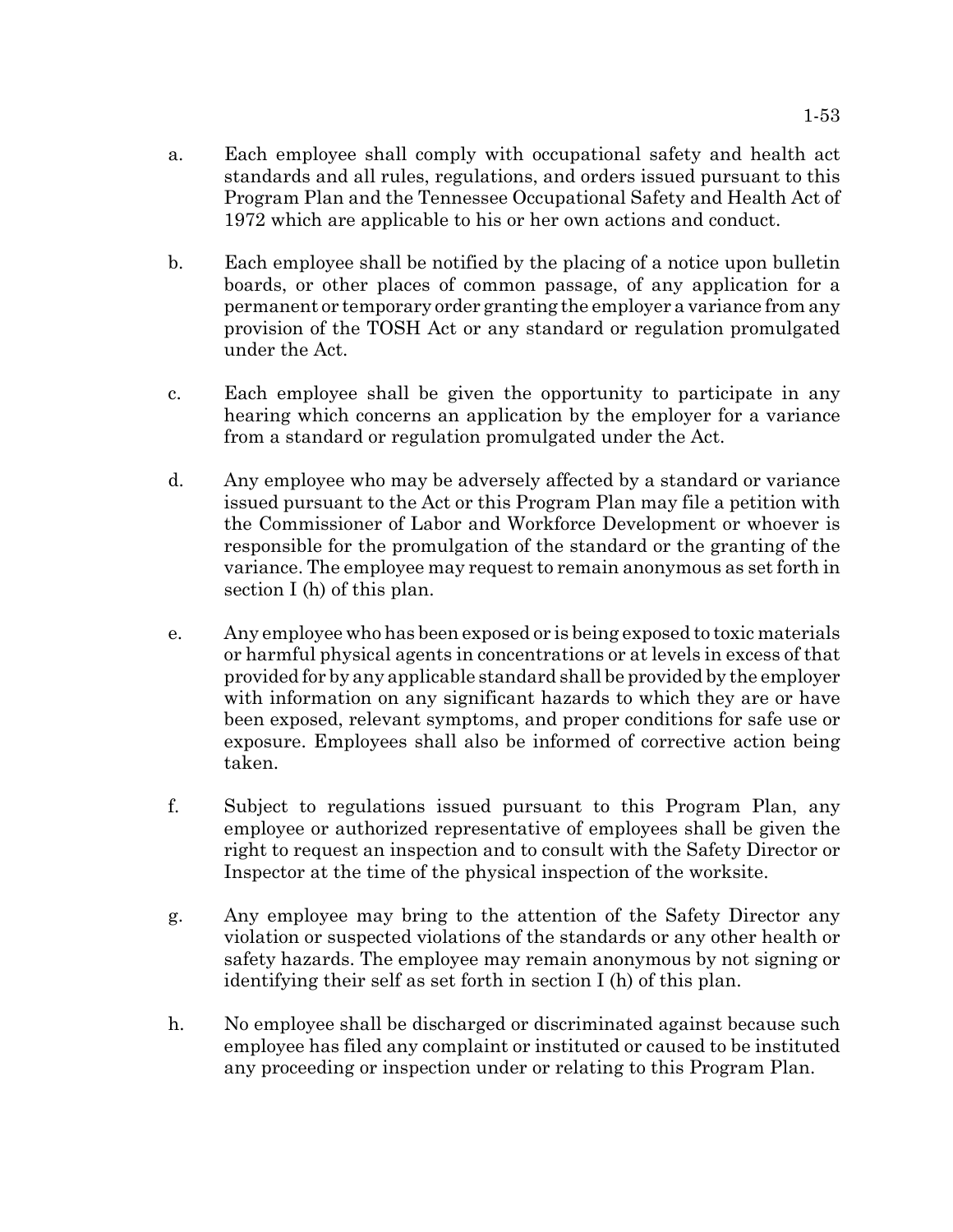- i. Any employee who believes that he or she has been discriminated against or discharged in violation of subsection (h) of this section may file a complaint alleging such discrimination with the Safety Director. Such employee may also, within thirty (30) days after such violation occurs, file a complaint with the Commissioner of Labor and Workforce Development alleging such discrimination.
- k. Nothing in this or any other provisions of this Program Plan shall be deemed to authorize or require any employee to undergo medical examination, immunization, or treatment for those who object thereto on religious grounds, except where such is necessary for the protection of the health or safety or others or when a medical examination may be reasonably required for performance of a specific job.
- l. Employees shall report any accident, injury, or illness resulting from their job, however minor it may seem to be, to their supervisor or the Safety Director within twenty-four (24) hours after the occurrence.

# V. ADMINISTRATION:

- a. The Safety Director of Occupational Safety and Health/Safety is designated to perform duties or to exercise powers assigned so as to administer this Occupational Safety and Health Program Plan.
	- 1. The Safety Director may get assistance in making inspections, and the BMA may approve a designee to carry out the duties in absence of the Safety Director.
	- 2. The Safety Director shall employ measures to coordinate, to the extent possible, activities of all departments to promote efficiency and to minimize any inconveniences under this Program Plan.
	- 3. The Safety Director may request qualified technical personnel from any department or section of government to assist him in making compliance inspections, accident investigations, or as he may otherwise deem necessary and appropriate in order to carry out his duties under this Program Plan.
	- 4. The Safety Director shall prepare the report to the Commissioner of Labor and Workforce Development required by subsection (g) of Section 1 of this plan.
	- 5. The Safety Director shall make or cause to be made periodic and follow-up inspections of all facilities and worksites where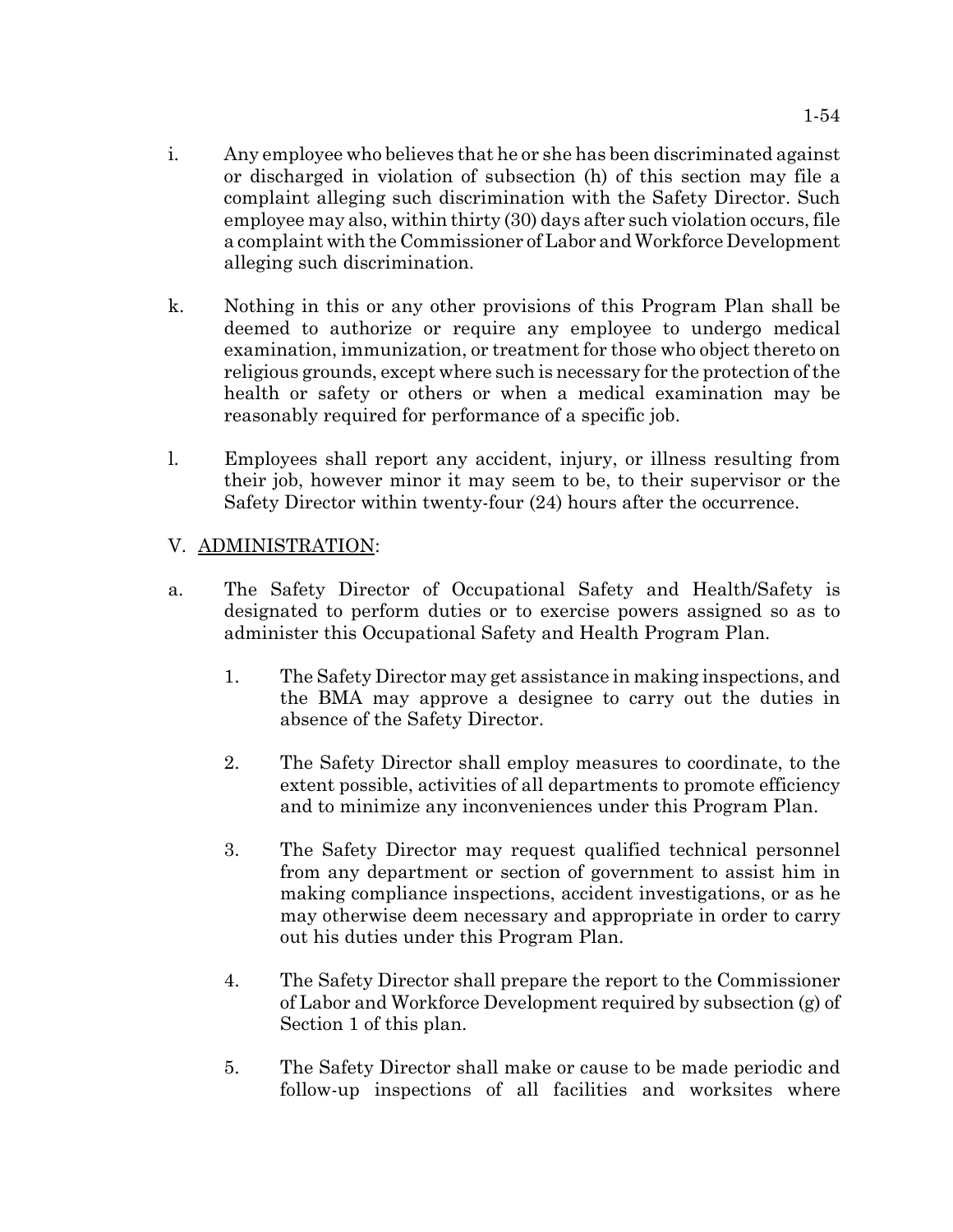employees of this employer are employed. He shall make recommendations to correct any hazards or exposures observed. He shall ma.ke or cause to be made any inspections required by complaints submitted by employees or inspections requested by employees.

- 6. The Safety Director shall assist any officials of the employer in the investigation of occupational accidents or illnesses.
- 7. The Safety Director shall maintain or cause to be maintained records required under Section VIII of this plan.
- 8. The Safety Director shall, in the eventuality that there is a fatality or an accident resulting in the hospitalization of three or more employees insure that the Commissioner of Labor and Workforce Development receives notification of the occurrence within eight (8) hours.
- b. The administrative or operational head of each department, division, board, or other agency of this employer shall be responsible for the implementation of this Occupational Safety and Health Program Plan within their respective areas.
	- 1. The administrative or operational head shall follow the directions of the Safety Director on all issues involving occupational safety and health of employees as set forth in this plan. Safety related appeals can be directed to the Operations Manager or Town Administrator.
	- 2. The administrative or operational head shall comply with all abatement orders issued in accordance with the provisions of this plan or request a review of the order with the Safety Director within the abatement period.
	- 3. The administrative or operational head should make periodic safety surveys of the establishment under his jurisdiction to become aware of hazards or standards violations that may exist and make an attempt to immediately correct such hazards or violations.
	- 4. The administrative or operational head shall investigate all occupational accidents, injuries, or illnesses reported to him. He shall report such accidents, injuries, or illnesses to the Safety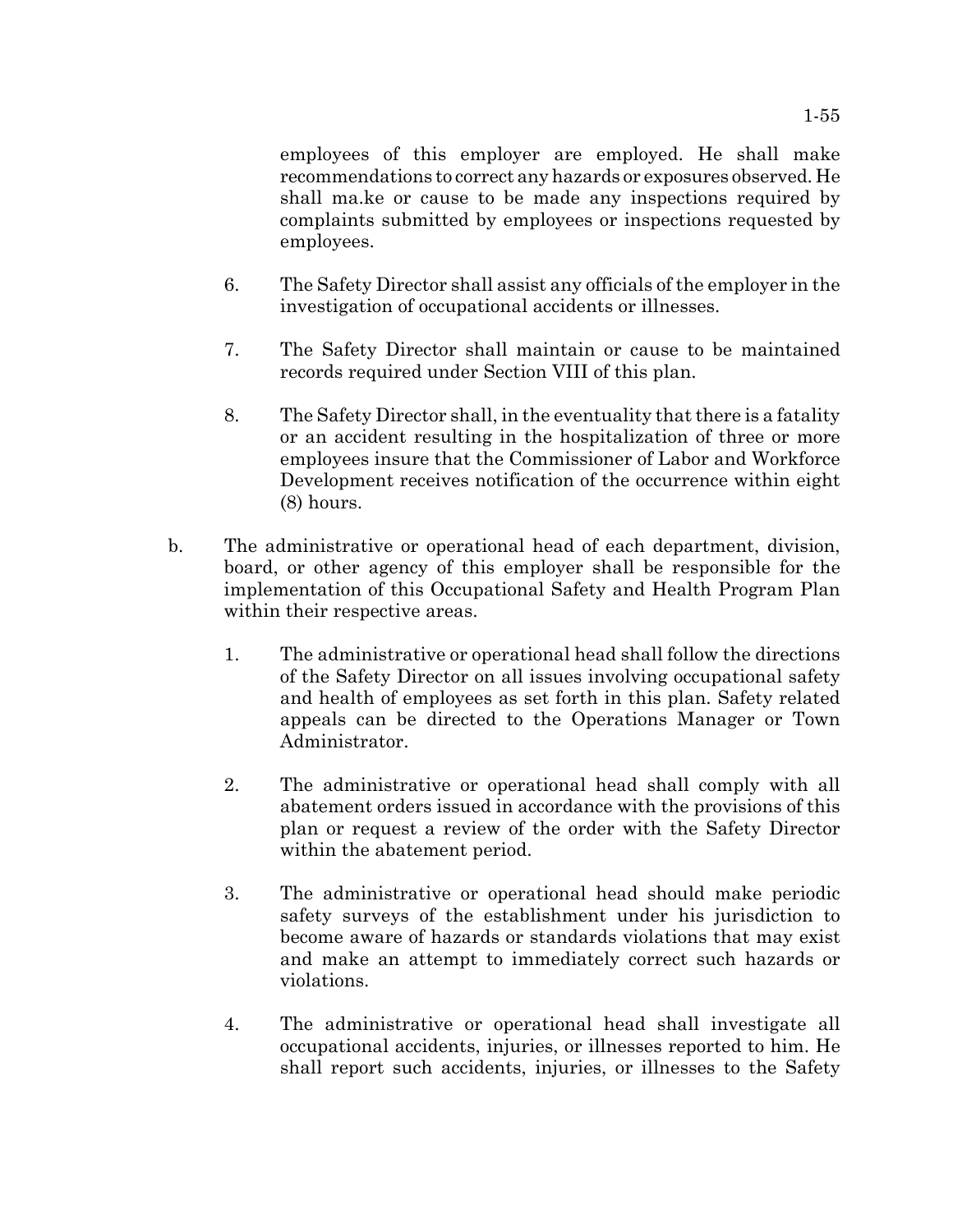Director along with his findings and/or recommendations in accordance with APPENDIX IV of this plan.

# VI. STANDARDS AUTHORIZED:

The standards adopted under this Program Plan are the applicable standards developed and promulgated under Section VI (6) of the Tennessee Occupational Safety and Health Act of 1972. Additional standards may be promulgated by the governing body of this employer as that body may deem necessary for the safety and health of employees. Note: 29 CFR 1910 General Industry Regulations; 29 CFR 1926 Construction Industry Regulations; and the Rules of Tennessee Department of Labor and Workforce Development Occupational Safety and Health, CHAPTER 0800-01-1 through CHAPTER 0800-01-11 are the standards and rules invoked.

# VII. VARIANCE PROCEDURE:

The Safety Director may apply for a variance as a result of a complaint from an employee or of his knowledge of certain hazards or exposures. The Safety Director should definitely believe that a variance is needed before the application for a variance is submitted to the Commissioner of Labor and Workforce Development.

The procedure for applying for a variance to the adopted safety and health standards is as follows:

- a. The application for a variance shall be prepared in writing and shall contain:
	- 1. A specification of the standard or portion thereof from which the variance is sought.
	- 2. A detailed statement of the reason(s) why the employer is unable to comply with the standard supported by representations by qualified personnel having first-hand knowledge of the facts represented.
	- 3. A statement of the steps employer has taken and will take (with specific date) to protect employees against the hazard covered by the standard.
	- 4. A statement of when the employer expects to comply and what steps have or will be taken (with dates specified) to come into compliance with the standard.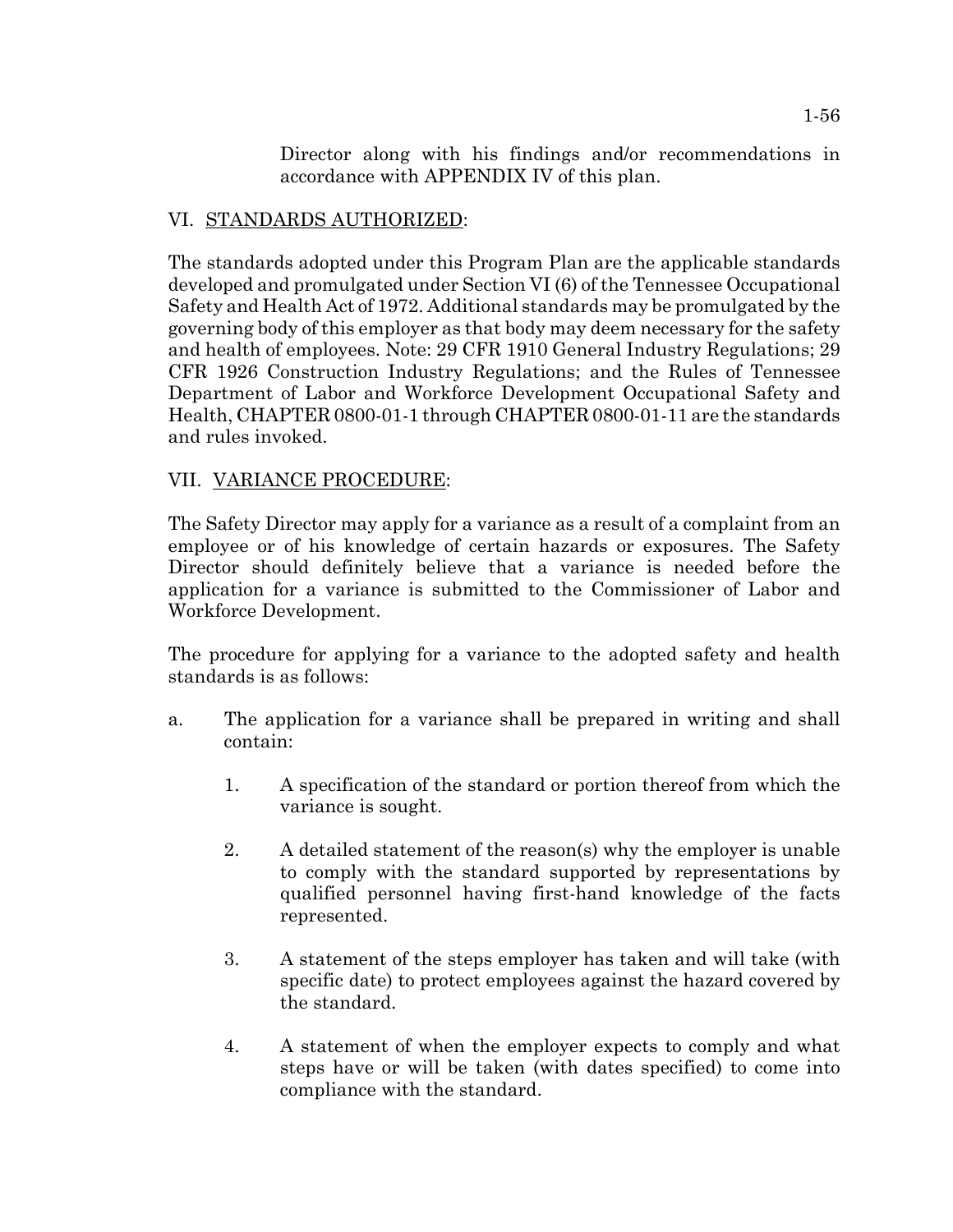- 5. A certification that the employer has informed employees, their authorized representative(s), and/or interested parties by giving them a copy of the request, posting a statement summarizing the application (to include the location of a copy available for examination) at the places where employee notices are normally posted and by other appropriate means. The certification shall contain a description of the means actually used to inform employees and that employees have been informed of their right to petition the Commissioner of Labor and Workforce Development for a hearing.
- b. The application for a variance should be sent to the Commissioner of Labor and Workforce Development by registered or certified mail.
- c. The Commissioner of Labor and Workforce Development will review the application for a variance and may deny the request or issue an order granting the variance. An order granting a variance shall be issued only if it has been established that:
	- 1. The employer
		- i. Is unable to comply with the standard by the effective date because of unavailability of professional or technical personnel or materials and equipment required or necessary construction or alteration of facilities or technology.
		- ii. Has taken all available steps to safeguard employees against the hazard(s) covered by the standard.
		- iii. Has as effective Program Plan for coming into compliance with the standard as quickly as possible.
	- 2. The employee is engaged in an experimental Program Plan as described in subsection (b), section 13 of the Act.
- d. A variance may be granted for a period of no longer than is required to achieve compliance or one (1) year, whichever is shorter.
- e. Upon receipt of an application for an order granting a variance, the Commissioner to whom such application is addressed may issue an interim order granting such a variance for the purpose of permitting time for an orderly consideration of such application. No such interim order may be effective for longer than one hundred eighty (180) days.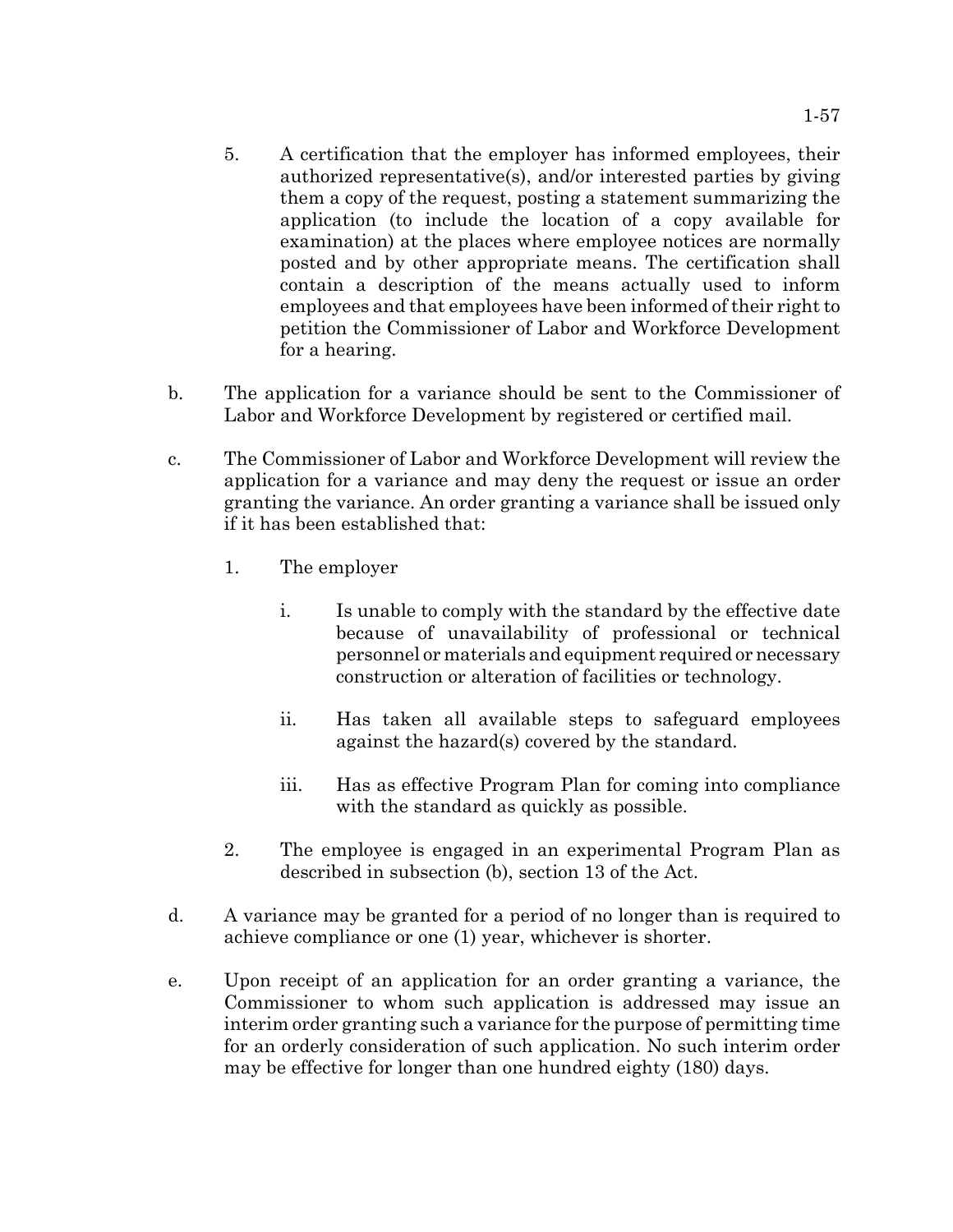f. The order or interim order granting a variance shall be posted at the worksite and employees notified of such order by the same means used to inform them of the application for said variance (see subsection (a)(5) of this section).

# VIII. RECORDKEEPING AND REPORTING:

Recording and reporting of all occupational accident, injuries, and illnesses shall be in accordance with instructions and on forms prescribed in the booklet. You can get a copy of the Forms for Recordkeeping from the internet. Go to www.osha.gov and click on Recordkeeping Forms located on the home page.

The position responsible for recordkeeping is shown on the SAFETY AND HEALTH ORGANIZATIONAL CHART to this plan.

Details of how reports of occupational accidents, injuries, and illnesses will reach the record-keeper are specified by ACCIDENT REPORTING PROCEDURES, Appendix IV to this plan. The Rule of Tennessee Department of Labor and Workforce Development Occupational Safety and Health, OCCUPATIONAL SAFETY AND HEALTH RECORD-KEEPING AND REPORTING, CHAPTER 0800-01-03, as authorized by T.C.A., Title 50.

## IX. EMPLOYEE COMPLAINT PROCEDURE:

If any employee feels that he is assigned to work in conditions which might affect his health, safety, or general welfare at the present time or at any time in the future, he should report the condition to the Safety Director of Occupational Safety and Health.

- a. The complaint should be in the form of a letter and give details on the condition(s) and how the employee believes it affects or will affect his health, safety, or general welfare. The employee should sign the letter but need not do so if he wishes to remain anonymous (see subsection (h) of Section 1 of this plan).
- b. Upon receipt of the complaint letter, the Safety Director will evaluate the condition(s) and institute any corrective action, if warranted. Within ten (10) working days following the receipt of the complaint, the Safety Director will answer the complaint in writing stating whether or not the complaint is deemed to be valid and if no, why not, what action has been or will be taken to correct or abate the condition(s), and giving a designated time period for correction or abatement. Answers to anonymous complaints will be posted upon bulletin boards or other places of common passage where the anonymous complaint may be reasonably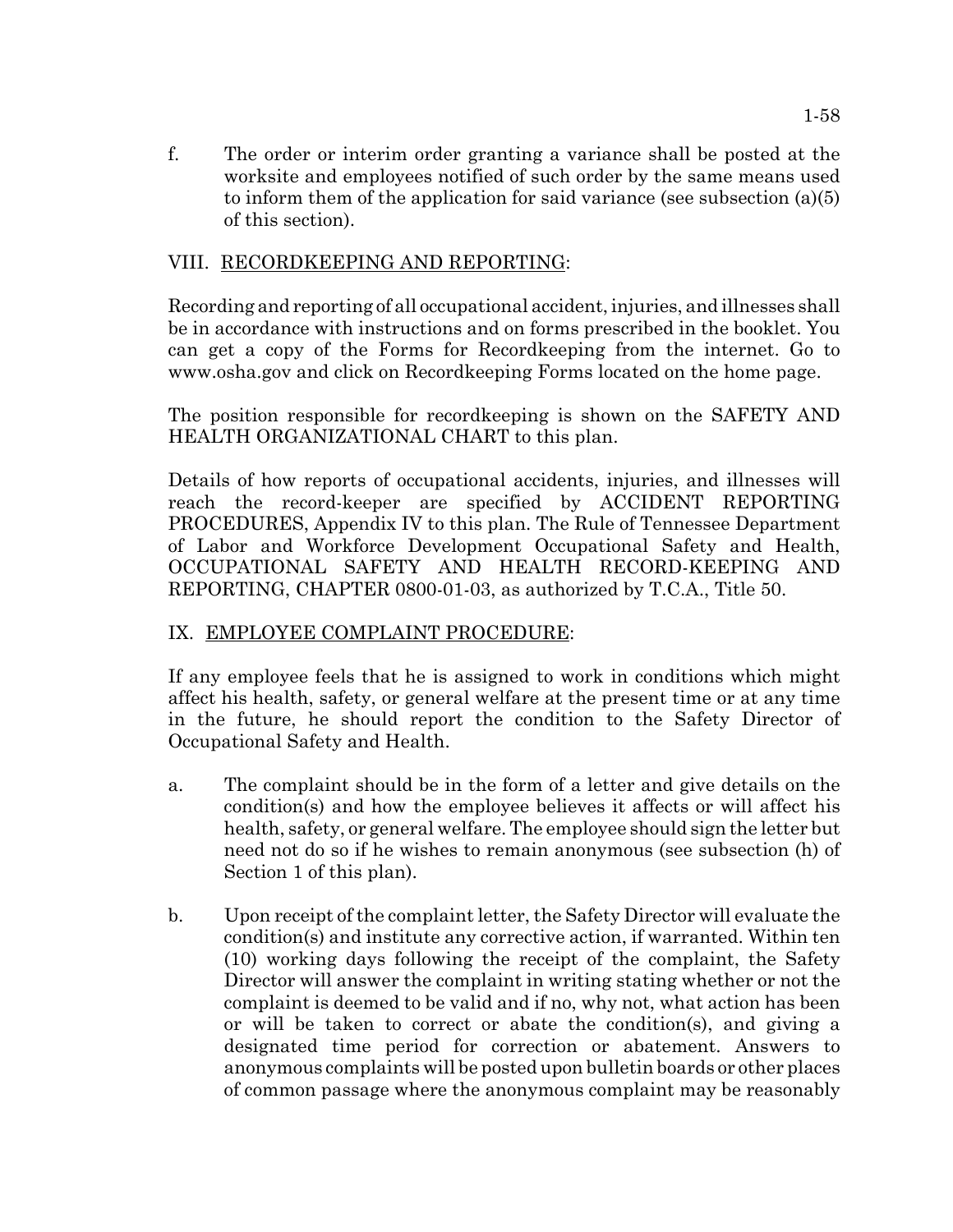expected to be seen by the complainant for a period of three (3) working days.

- c. If the complainant finds the reply not satisfactory because it was held to be invalid, the corrective action is felt to be insufficient, or the time period for correction is felt to be too long, he may forward a letter to the Operations Manager, Town Administrator or the Mayor explaining the condition(s) cited in his original complaint and why he believes the answer to be inappropriate or insufficient.
- d. The Operations Manager or Town Administrator will evaluate the complaint, begin to take action to correct or abate the condition(s) through arbitration or administrative sanctions if deemed appropriate or may find the complaint to be invalid. An answer will be sent to the complainant within ten (10) working days following receipt of the complaint or explaining decisions made and action taken or to be taken.
- e. After the above steps have been followed and the complainant is still not satisfied with the results, he may then file a complaint with the Commissioner of Labor and Workforce Development. Any complaint filed with the Commissioner of Labor and Workforce Development in such cases shall include copies of all related correspondence with the Safety Director and the Operations Manager, Town Administrator or Mayor.
- f. Copies of all complaint and answers thereto will be filed by the Safety Director who shall make them available to the Commissioner of Labor and Workforce Development or his designated representative upon request.

# X. EDUCATION AND TRAINING:

- a. Safety Director and/or Compliance Inspector(s):
	- 1. Arrangements will be made for the Safety Director and/or Safety Officer(s) to attend training seminars, workshops, etc., conducted by the State of Tennessee or other agencies. A list of Seminars can be obtained.
	- 2. Access will be made to reference materials such as 29 CFR 1910 General Industry Regulations; 29 CFR 1926 Construction Industry Regulations; The Rules of Tennessee Department of Labor and Workforce Development Occupational Safety and Health, and other equipment/supplies, deemed necessary for use in conducting compliance inspections, conducting local training, wiring technical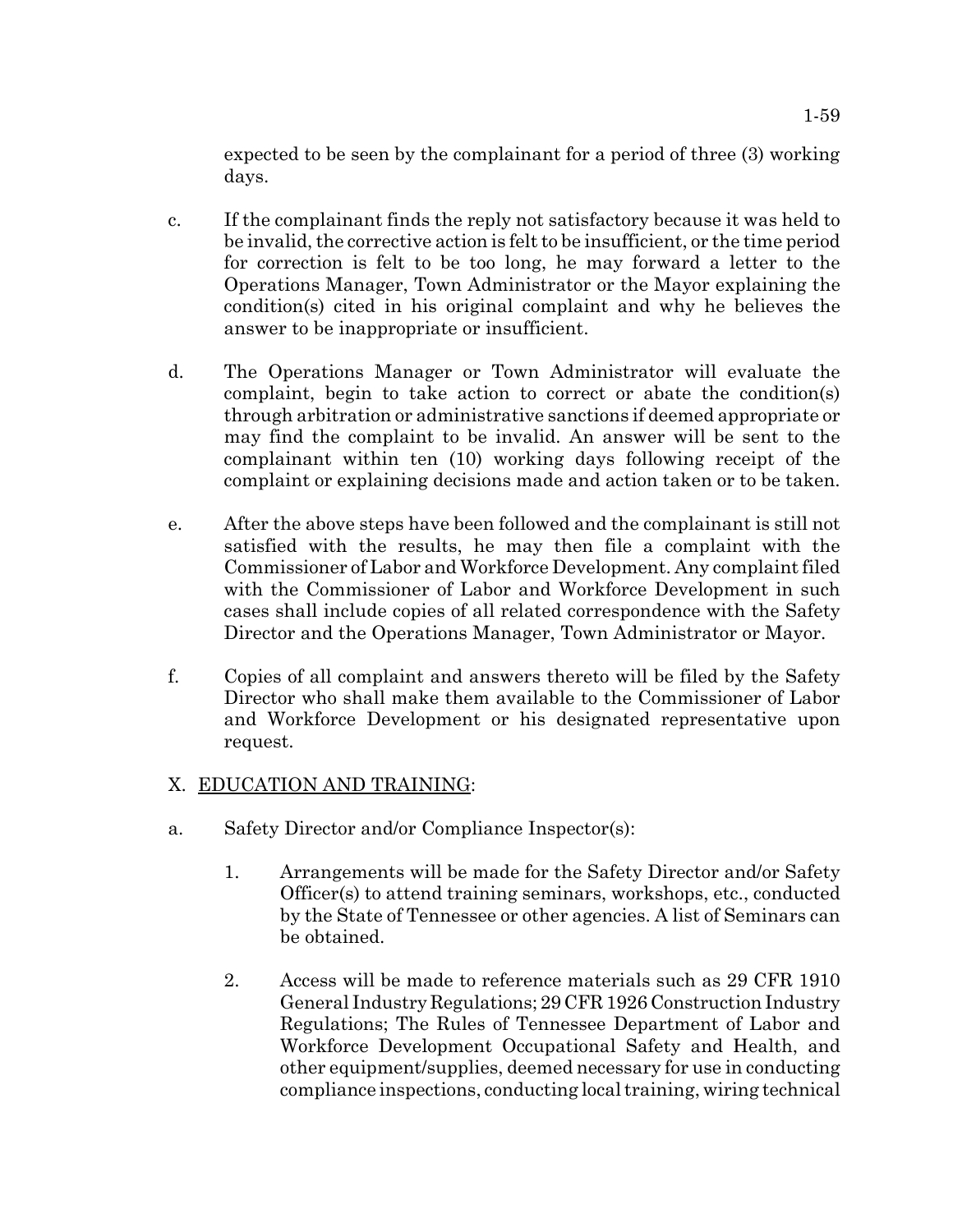reports, and informing officials, supervisors, and employees of the existence of safety and health hazards will be furnished.

b. All Employees (including supervisory personnel):

A suitable safety and health training program for employees will be established.

This program will, as a minimum:

- 1. Instruct each employee in the recognition and avoidance of hazards or unsafe conditions and of standards and regulations applicable to the employees work environment to control or eliminate any hazards, unsafe conditions, or other exposures to occupational illness or injury.
- 2. Instruct employees who are required to handle or use poisons, acids, caustics, toxicants, flammable liquids, or gases including explosives, and other harmful substances in the proper handling procedures and use of such items and make them aware of the personal protective measures, person hygiene, etc., which may be required.
- 3. Instruct employees who may be exposed to environments where harmful plants or animals are present, of the hazards of the environment, how to best avoid injury or exposure, and the first aid procedures to be followed in the event of injury or exposure.
- 4. Instruct all employees of the common deadly hazards and how to avoid them, such as Falls; Equipment Turnover; Electrocution; Struck by/Caught In; Trench Cave In; Heat Stress and Drowning.
- 5. Instruct employees on hazards and dangers of confined or enclosed spaces.
	- i. Confined or enclosed space means space having a limited means of egress and which is subject to the accumulation of toxic or flammable contaminants or has an oxygen deficient atmosphere. Confined or enclosed spaces include, but are not limited to, storage tanks, boilers, ventilation or exhaust ducts, sewers, underground utility accesses, tunnels, pipelines, and open top spaces more than four feet (4) in depth such as pits, tubs, vaults, and vessels.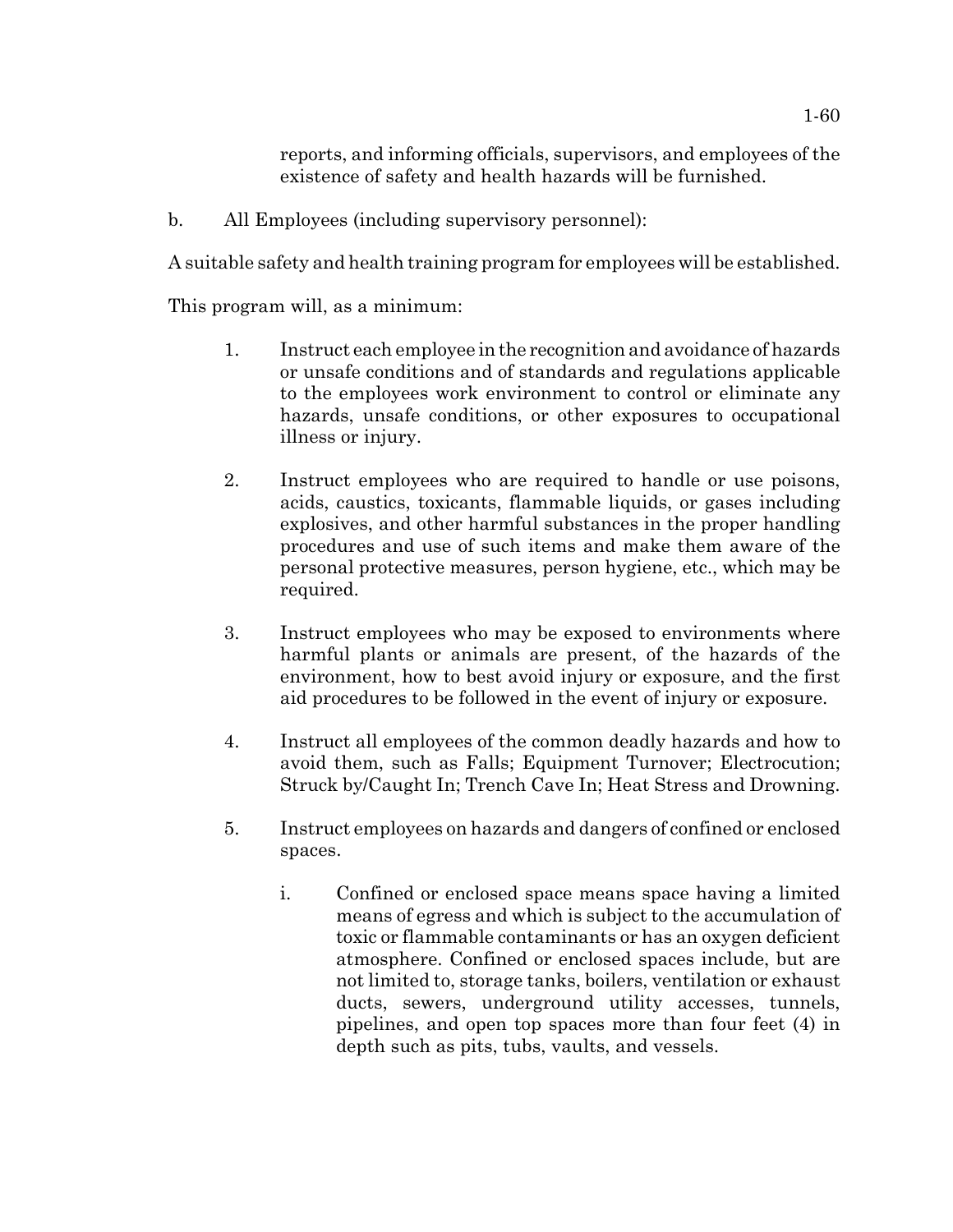- ii. Employees will be given general instruction on hazards involved, precautions to be taken, and on use of personal protective and emergency equipment required. They shall also be instructed on all specific standards or regulations that apply to work in dangerous or potentially dangerous areas.
- iii. The immediate supervisor of any employee who must perform work in a confined or enclosed space shall be responsible for instructing employees on danger of hazards which may be present, precautions to be taken, and use of personal protective and emergency equipment, immediately prior to their entry into such an area and shall require use of appropriate personal protective equipment.

# XI. GENERAL INSPECTION PROCEDURES:

It is the intention of the governing body and responsible officials to have an Occupational Safety and Health Program Plan that will insure the welfare of employees. In order to be aware of hazards, periodic inspections must be performed. These inspections will enable the finding of hazards or unsafe conditions or operations that will need correction in order to maintain safe and healthful worksites. Inspections made on a pre-designated basis may not yield the desired results. Inspections will be conducted, therefore, on a random basis at intervals not to exceed thirty (30) calendar days.

- a. In order to carry out the purposes of this Ordinance, the Safety Director and/or Compliance Inspector(s), if appointed, is authorized:
	- 1. To enter at any reasonable time, any Town establishment, facility, or worksite where work is being performed by an employee when such establishment, facility, or worksite is under the jurisdiction of the Town and;
	- 2. To inspect and investigate during regular working hours and at other reasonable times, within reasonable limits, and in a reasonable manner, any such place of Town employment and all pertinent conditions, processes, structures, machines, apparatus, devices, equipment, and materials therein, and to question privately any Town supervisor, operator, agent, or employee working therein.
- b. If an imminent danger situation is found, alleged, or otherwise brought to the attention of the Safety Director or Inspector during a routine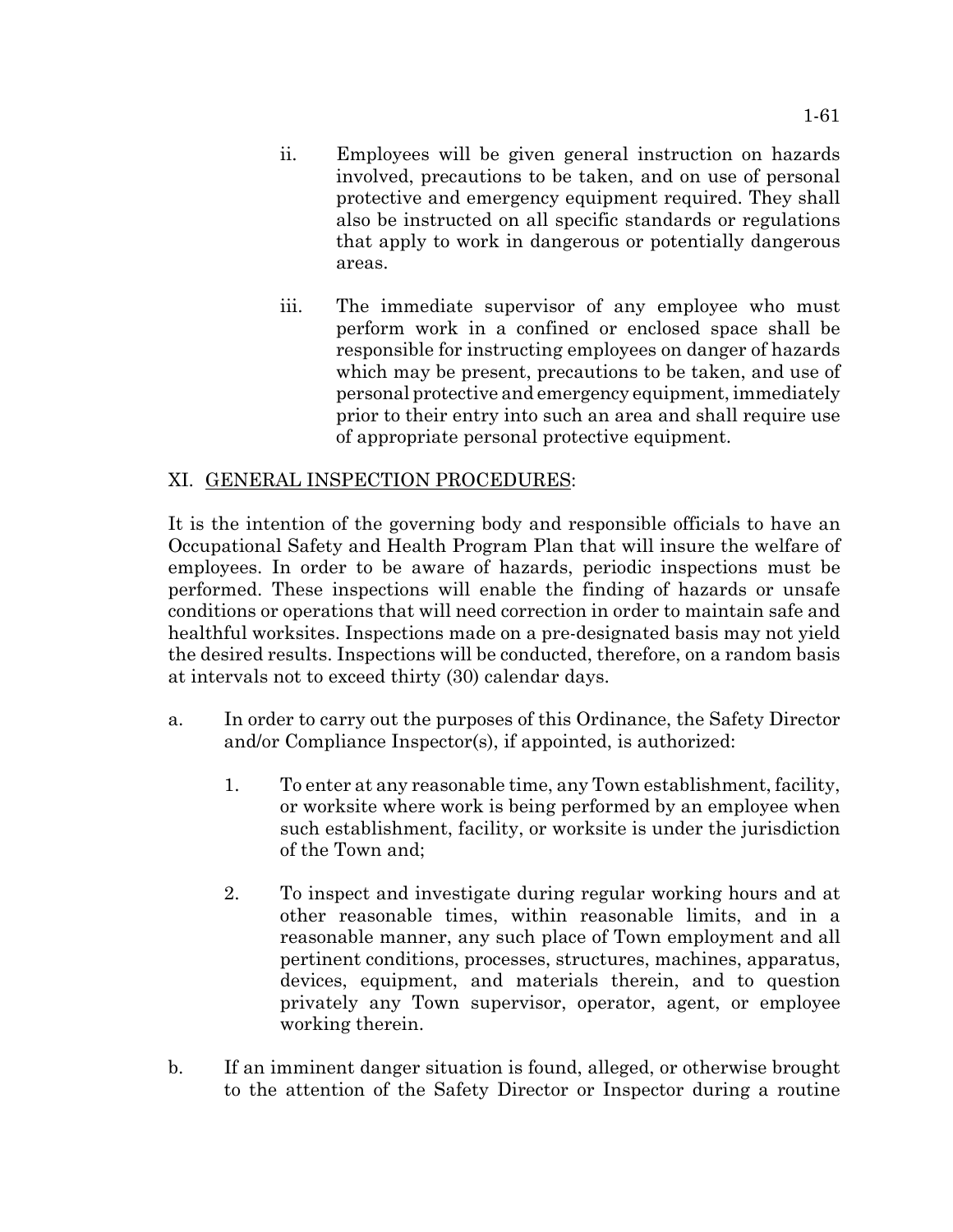inspection, he shall immediately inspect the imminent danger situation in accordance with Section XII of this plan before inspecting the remaining portions of the establishment, facility, or worksite.

- c. The Safety Director may have supervisory staff and/or other Town employees accompany the Safety Director or Inspector during the physical inspection of any worksite for the purpose of aiding such inspection.
- d. The right of accompaniment may be denied any person whose conduct interferes with a full and orderly inspection.
- e. The conduct of the inspection shall be such as to preclude unreasonable disruptions of the operation(s) of the workplace.
- f. Interviews of employees during the course of the inspection may be made when such interviews are considered essential to investigative techniques.
- g. Advance Notice of Inspections.
	- 1. Generally, advance notice of inspections will not be given as this precludes the opportunity to make minor or temporary adjustments in an attempt to create misleading impression of conditions in an establishment.
	- 2. There may be occasions when advance notice of inspections will be necessary in order to conduct an effective inspection or investigation. When advance notice of inspection is given, employees or their authorized representative(s) will also be given notice of the inspection.
- h. The Safety Director need not personally make an inspection of each and every worksite once every thirty (30) days. He may delegate the responsibility for such inspections to supervisors or other personnel provided:
	- 1. Inspections conducted by supervisors or other personnel are at least as effective as those made by the Safety Director.
	- 2. Records are made of the inspections, any discrepancies found and corrective actions taken. This information is forwarded to the Safety Director.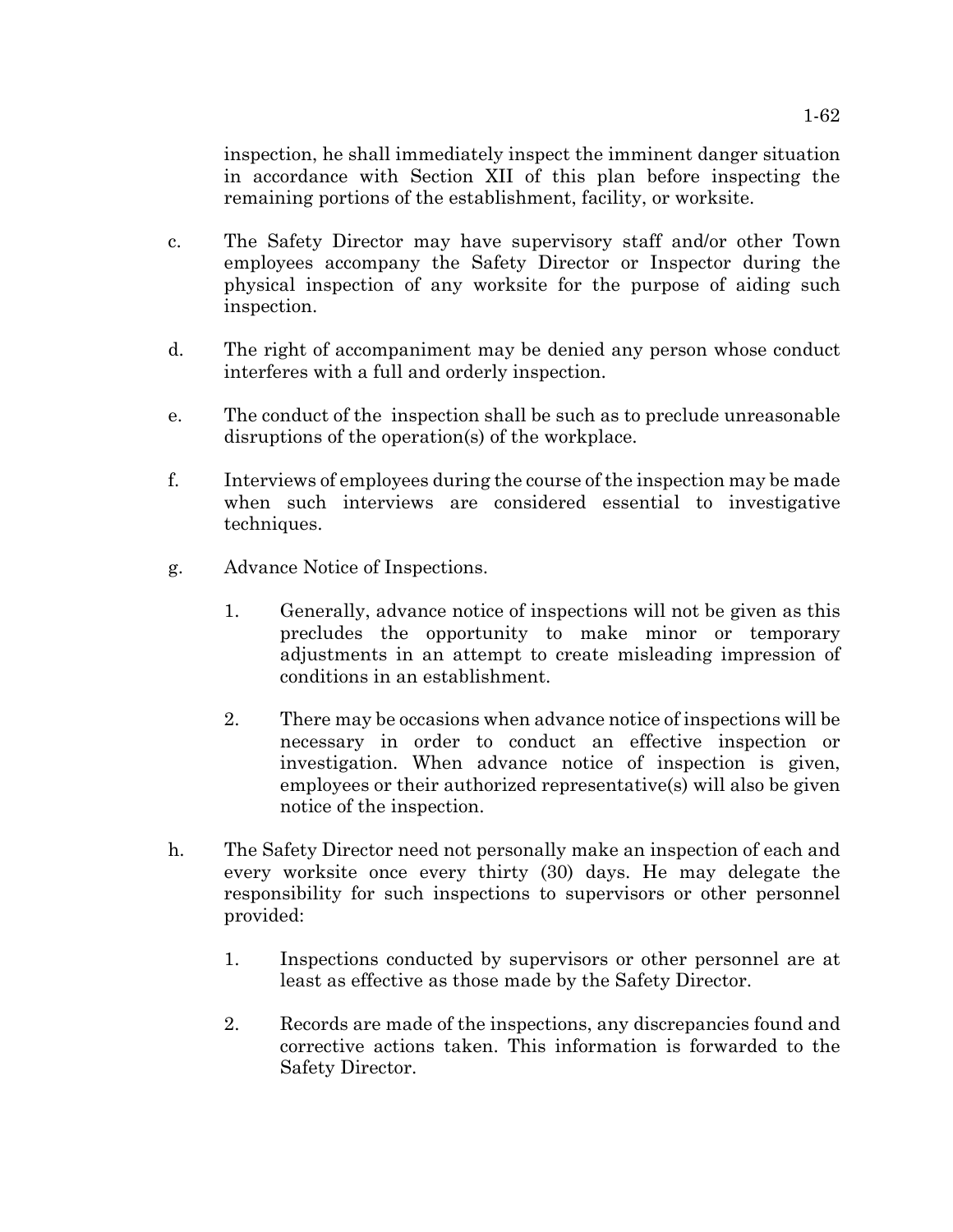i. The Safety Director shall maintain records of inspections to include identification of worksite inspected, date of inspection, description of violations of standards or other unsafe conditions or practices found, and corrective action taken toward abatement. Those inspection records shall be subject to review by the Commissioner of Labor and Workforce Development or his authorized representative.

# XII. IMMINENT DANGER PROCEDURES:

- a. Any discovery, any allegation, or any report of imminent danger shall be handled in accordance with the following procedures:
	- 1. The Safety Director shall immediately be informed of the alleged imminent danger situation and he shall immediately ascertain whether there is a reasonable basis for the allegation.
	- 2. If the alleged imminent danger situation is determined to have merit by the Safety Director, he shall make or cause to be made an immediate inspection of the alleged imminent danger location.
	- 3. As soon as it is concluded from such inspection that conditions or practices exist which constitutes an imminent danger, the Safety Director or Compliance Inspector shall attempt to have the danger corrected. All employees at the location shall be informed of the danger and the supervisor or person in charge of the worksite shall be requested to remove employees from the area, if deemed necessary.
	- 4. The administrative or operational head of the workplace in which the imminent danger exists, or his authorized representative, shall be responsible for determining the manner in which the imminent danger situation will be abated. This shall be done in cooperation with the Safety Director or Compliance Inspector and to the mutual satisfaction of all parties involved.
	- 5. The imminent danger shall be deemed abated if:
		- i. The imminence of the danger has been eliminated by removal of employees from the area of danger.
		- ii. Conditions or practices which resulted in the imminent danger have been eliminated or corrected to the point where an unsafe condition or practice no longer exists.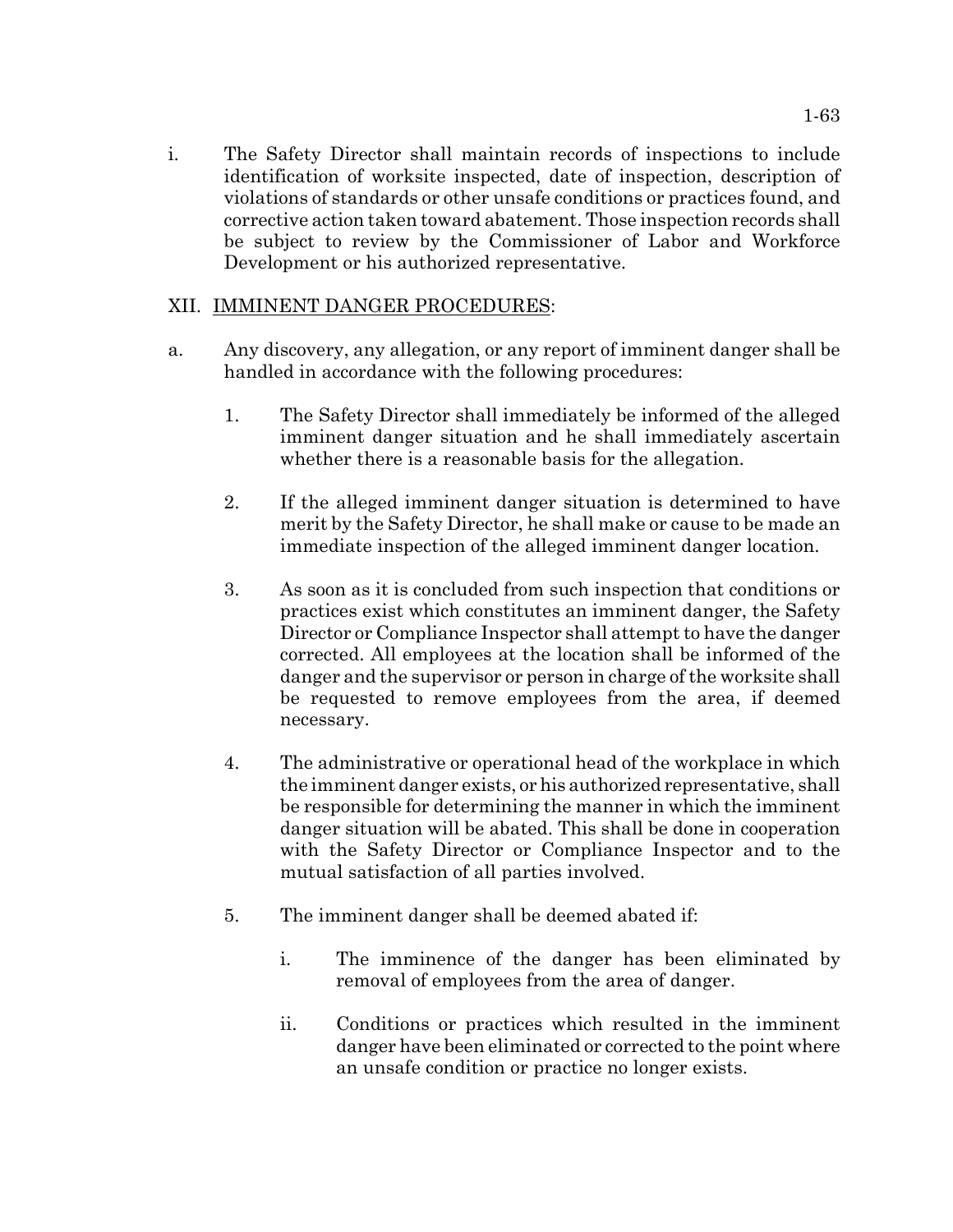- 6. A written report shall be made by or to the Safety Director describing in detail the imminent danger and its abatement. This report will be maintained by the Safety Director in accordance with subsection (i) of Section XI of this plan.
- b. Refusal to Abate.
	- 1. Any refusal to abate an imminent danger situation shall be reported to the Safety Director and Operations Manager or Town Administrator immediately.
	- 2. The Safety Director and/or Operations Manager or Town Administrator shall take whatever action may be necessary to achieve abatement.

# XIII. ABATEMENT ORDERS AND HEARINGS FOR NON-IMMINENT DANGER:

- a. Whenever, as a result of an inspection or investigation, the Safety Director or Compliance Inspector(s) finds that a worksite is not in compliance with the standards, rules or regulations pursuant to this plan and is unable to negotiate abatement with the administrative or operational head of the worksite within a reasonable period of time, the Safety Director shall:
	- 1. Issue an abatement order to the head of the worksite.
	- 2. Copy the Operations Manager and Town Administrator with the abatement order.
	- 3. Post or cause to be posted a copy of the abatement order at or near each location referred to in the Abatement Order.
- b. Abatement orders shall contain the following information:
	- 1. The standard, rule, or regulation which was found to violated.
	- 2. A description of the nature and location of the violation.
	- 3. A description of what is required to abate or correct the violation.
	- 4. A reasonable period of time during which the violation must be abated or corrected.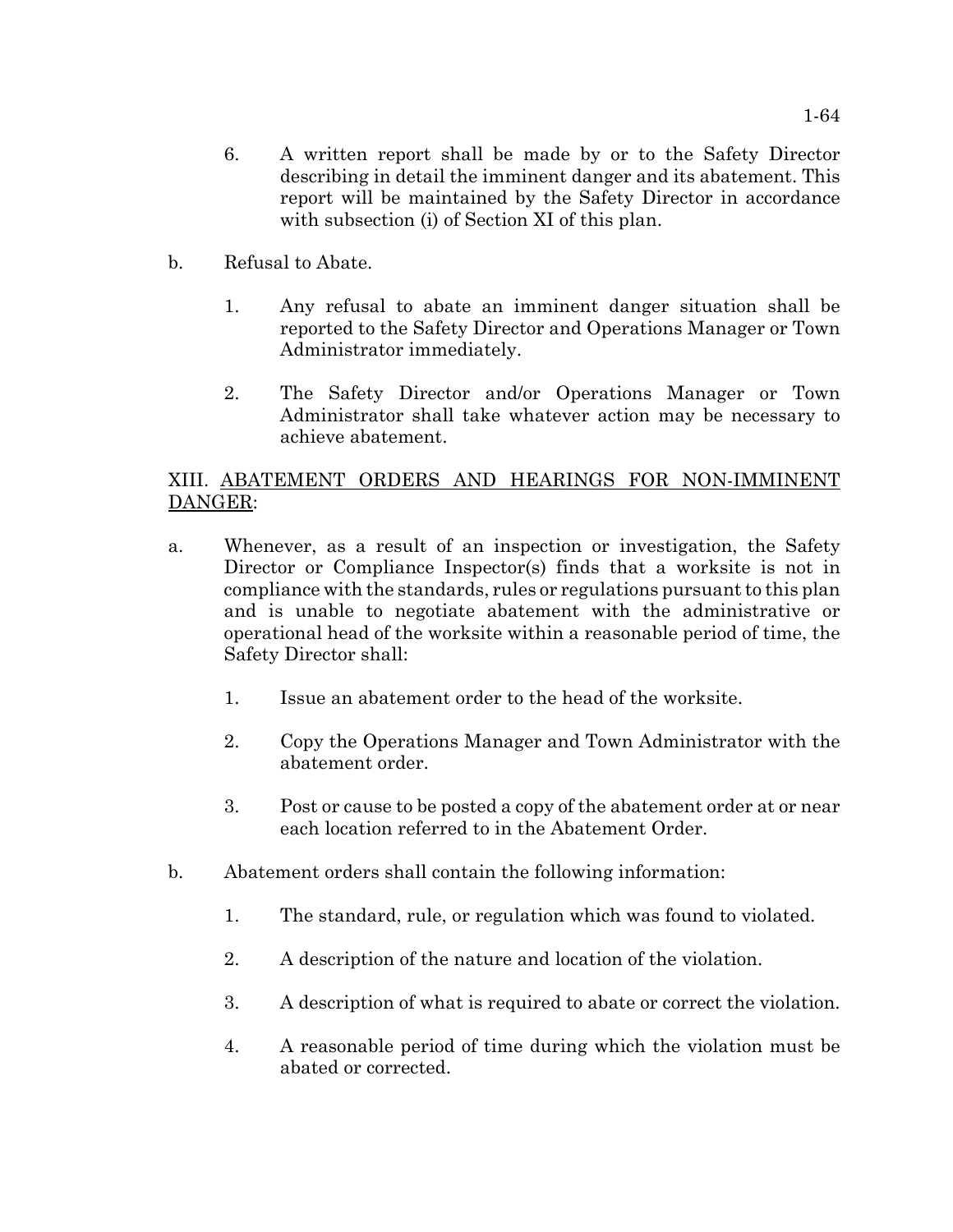c. At any time within ten (10) days after receipt of an abatement order, anyone affected by the order may advise the Safety Director in writing of any objections to the terms and conditions of the order. Upon receipt of such objections, the Safety Director shall act promptly to hold a hearing with all interested and/or responsible parties in an effort to resolve any objections. Following such hearing, the Safety Director shall, within three (3) working days, issue a followup abatement order and such subsequent order shall be binding unless appealed to the Operations Manager or Town Administrator.

# XIV. PENALTIES:

- a. No civil or criminal penalties shall be issued against any official, employee, or any other person for failure to comply with safety and health standards or any rules or regulations issued pursuant to this Program Plan.
- b. Any employee, regardless of status, who willfully and/or repeatedly violates, or causes to be violated, any safety and health standard, rule, or regulation or any abatement order shall be subject to disciplinary action by the Town. It shall be the duty of Town Supervisory Staff to administer discipline by taking action as outlined in the Town personnel policies.

# XV. CONFIDENTIALITY OF PRIVILEGED INFORMATION:

All information obtained by or reported to the Safety Director pursuant to this plan of operation or the legislation (ordinance, or executive order) enabling this Occupational Safety and Health Program Plan which contains or might reveal information which is otherwise privileged shall be considered confidential. Such information may be disclosed to other officials or employees concerned with carrying out this Program Plan or when relevant in any proceeding under this Program Plan. Such information may also be disclosed to the Commissioner of Labor and Workforce Development or their authorized representatives in carrying out their duties under the Tennessee Occupational Safety and Health Act of 1972.

## XVI. DISCRIMINATION INVESTIGATIONS AND SANCTIONS:

The Rule of Tennessee Department of Labor and Workforce Development Occupational Safety and Health, DISCRIMINATION AGAINST EMPLOYEES EXERCISING RIGHTS UNDER THE OCCUPATIONAL SAFETY AND HEALTH ACT OF 1972 0800-01-08, as authorized by T.C.A., Title 50. The agency agrees that any employee who believes they have been discriminated against or discharged in violation of Tenn. Code Ann. § 50-3-409 can file a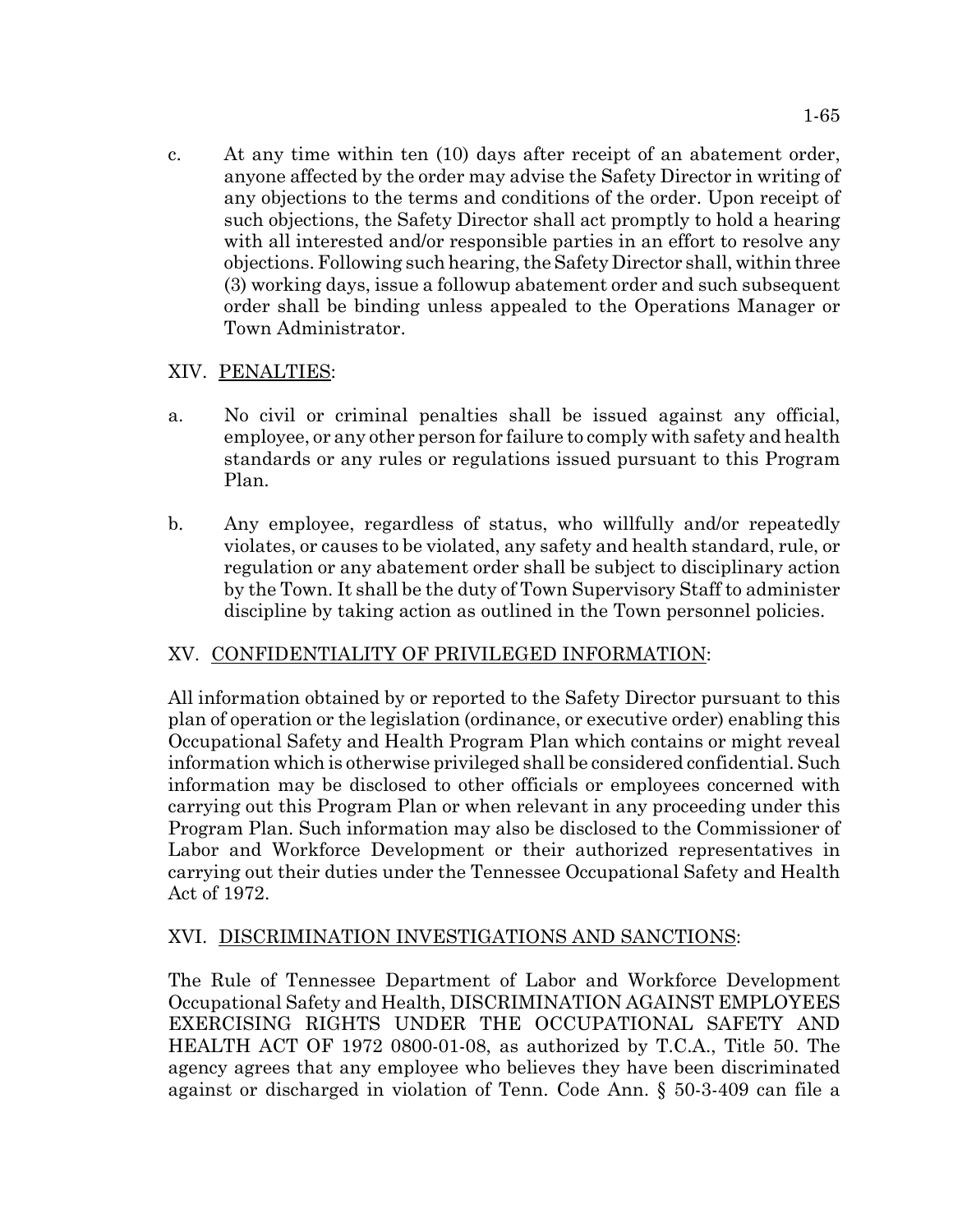complaint with their agency/safety Safety Director within 30 days, after the alleged discrimination occurred. Also, the agency agrees the employee has a right to file their complaint with the Commissioner of Labor and Workforce Development within the same 30 day period. The Commissioner of Labor and Workforce Development may investigate such complaints, make recommendations, and/or issue a written notification of a violation.

# XVII. COMPLIANCE WITH OTHER LAWS NOT EXCUSED:

- a. Compliance with any other law, statute, ordinance, or executive order, which regulates safety and health in employment and places of employment, shall not excuse the employer, the employee, or any other person from compliance with the provisions of this Program Plan.
- b. Compliance with any provisions of this Program Plan or any standard, rule, regulation, or order issued pursuant to this Program Plan shall not excuse the employer, the employee, or any other person from compliance with the law, statue, ordinance, or executive order, as applicable, regulating and promoting safety and health unless such law, statute, ordinance, or executive order, as applicable, is specifically repealed.

# XVIII. ACCIDENT REPORTING PROCEDURES:

Employees shall report all accidents, injuries, or illnesses directly to the Safety Director as soon as possible, but not later than twenty-four (24) hours after the occurrence. Such reports may be verbal or in writing. All fatalities or accidents involving the hospitalization of three (3) or more employees shall be reported to the Safety Director and/or record keeper immediately, either by telephone or verbally, and will be followed by a written report within four (4) hours after their occurrence. The Safety Director will insure completion of required reports and records in accordance with Section VIII of the basic plan.

Employees shall report all accidents, injuries, or illnesses to their supervisor as soon as possible, but not later than two (2) hours after the occurrence. All fatalities or accidents involving the hospitalization of three (3) or more employees shall be reported to the Safety Director and/or record keeper immediately, either by telephone or verbally, and will be followed by a written report within four (4) hours after their occurrence. The supervisor will investigate the accident or illness, complete an accident report, and forward the accident report to the Safety Director and/or record keeper within twenty-four (24) hours of the time the accident or injury occurred or the time of the first report of the illness.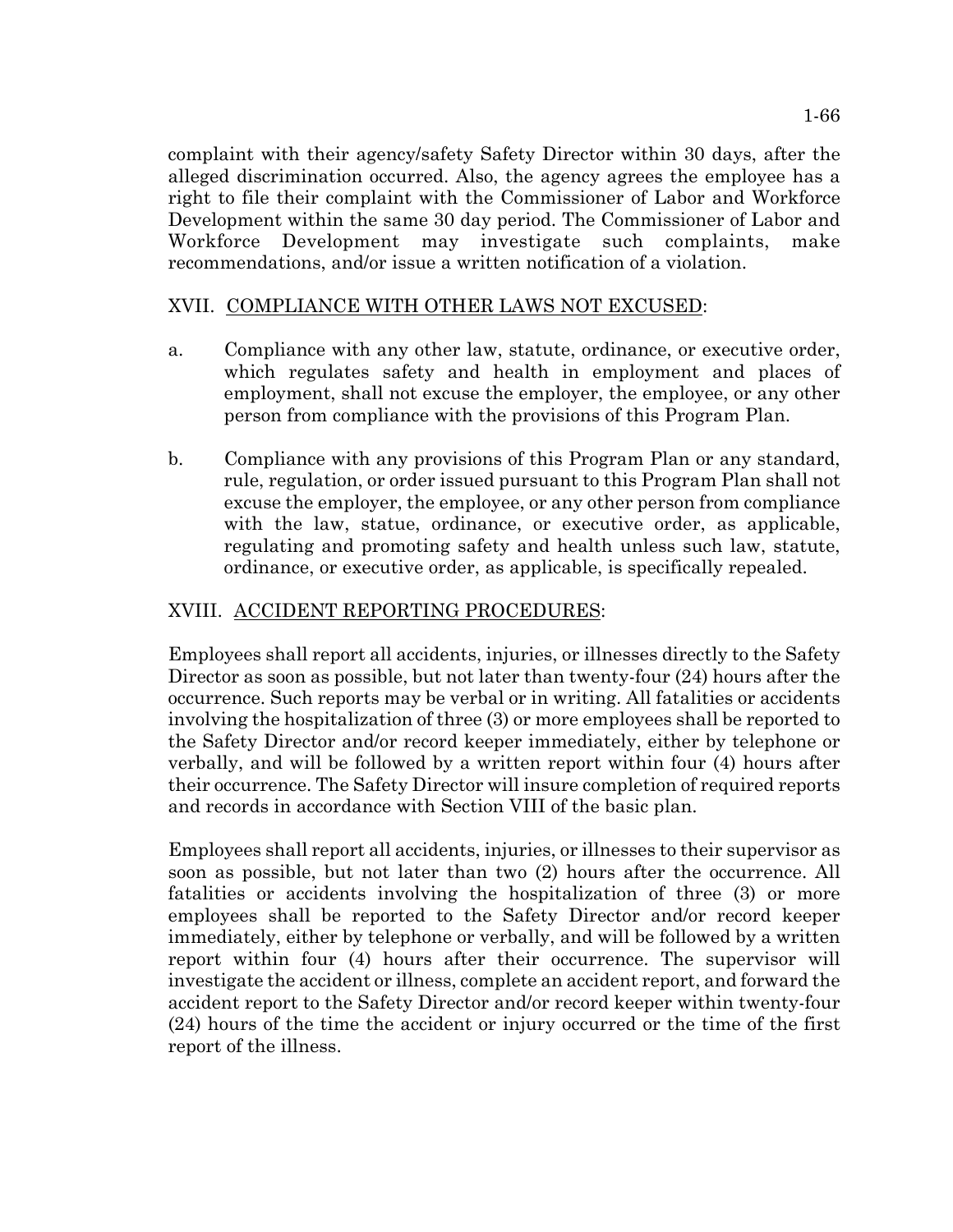Employees shall report all accidents, injuries, or illnesses to their supervisors as soon as possible, but not later than two (2) hours after the occurrence. The supervisor will provide the Safety Director and/or record keeper with the name of the injured or ill employee and a brief description of the accident or illness by telephone as soon as possible, but not later than four (4) hours, after the accident or injury occurred or the time of the first report of the illness. All fatalities or accidents involving the hospitalization of three (3) or more employees shall be reported to the Safety Director and/or record keeper immediately, either by telephone or verbally, and will be followed by a written report within four (4) hours after their occurrence. The supervisor will then make a thorough investigation of the accident or illness (with the assistance of the Safety Director or Compliance Inspector, if necessary) and will complete a written report on the accident or illness and forward it to the Safety Director within seventy-two (72) hours after the accident, injury, or first report of illness and will provide one (1) copy of the written report to the record-keeper.

Employees shall report all accidents, injuries, or illnesses to their supervisors as soon as possible, but not later than two (2) hours after their occurrence. The supervisor will provide the administrative head of the department with a verbal or telephone report of the accident as soon as possible, but not later than four (4) hours, after the accident. If the accident involves loss of consciousness, a fatality, broken bones, severed body member, or third degree burns, the Safety Director will be notified by telephone immediately and will be given the name of the injured, a description of the injury, and a brief description of how the accident occurred. The supervisor or the administrative head of the accident within seventy-two (72) hours after the accident occurred (four (4) hours in the event of accidents involving a fatality or the hospitalization of three (3) or more employees).

Since Workers Compensation Form 6A or OSHA NO. 301 Form must be completed; all reports submitted in writing to the person responsible for recordkeeping shall include the following information as a minimum:

- 1. Accident location, if different from employer's mailing address and state whether accident occurred on premises owned or operated by employer.
- 2. Name, social security number, home address, age, sex, and occupation (regular job title) of injured or ill employee.
- 3. Title of the department or division in which the injured or ill employee is normally employed.
- 4. Specific description of what the employee was doing when injured.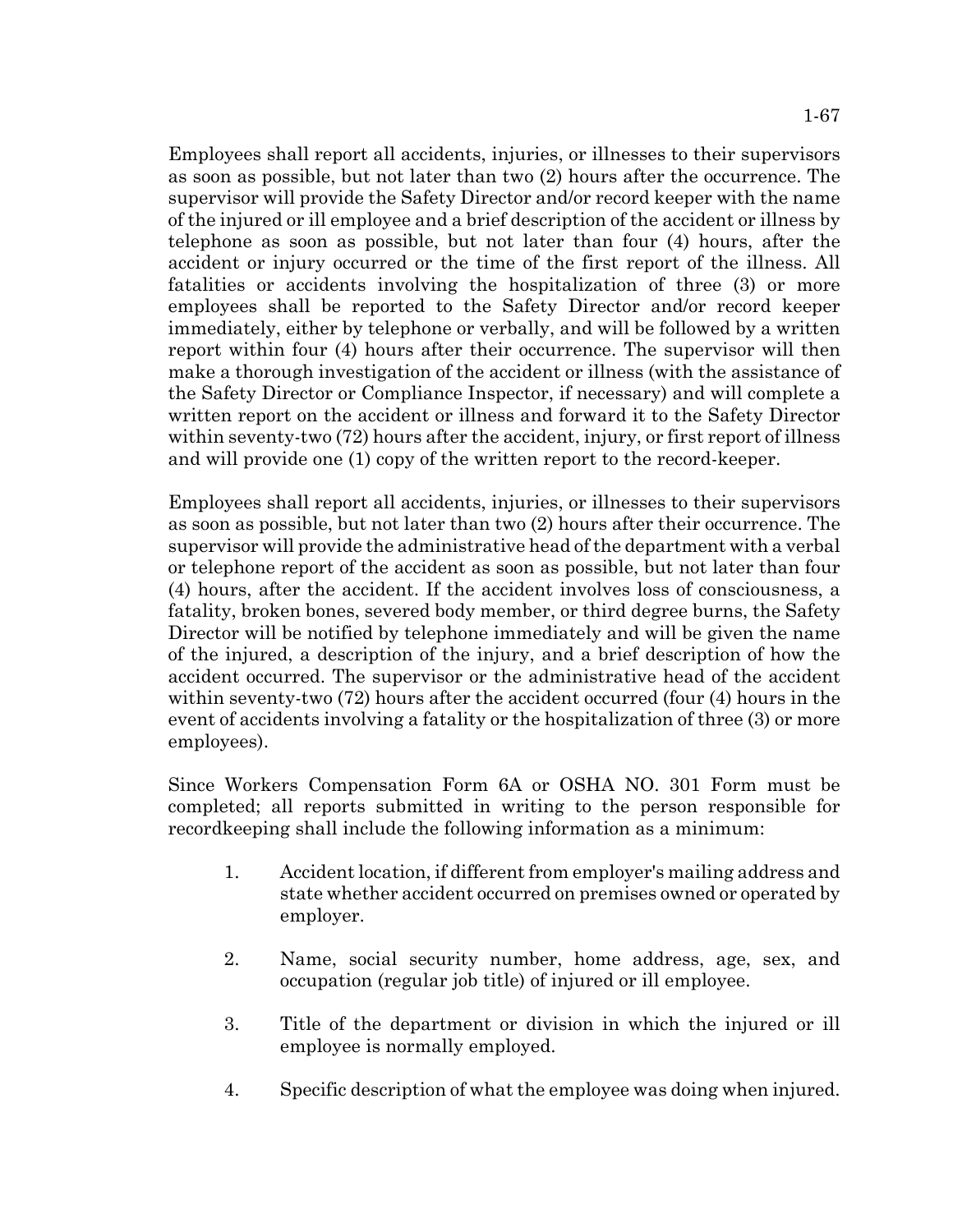- 5. Specific description of how the accident occurred.
- 6. A description of the injury or illness in detail and the part of the body affected.
- 7. Name of the object or substance which directly injured the employee.
- 8. Date and time of injury or diagnosis of illness.
- 9. Name and address of physician, if applicable.
- 10. If employee was hospitalized, name and address of hospital.
- 11. Date of report.
- NOTE: A procedure such as one of those listed above or similar information is necessary to satisfy Item Number 4 listed under PROGRAM PLAN in Section V. ADMINISTRATION, Part b of the Tennessee Occupational Safety and Health Plan. This information may be submitted in flow chart form instead of in narrative form if desired. These procedures may be modified in any way to fit local situations as they have been prepared as a guide only.

The four (4) procedures listed above are based upon the size of the work force and relative complexity of the organization. The approximate size of the organization for which each procedure is suggested is indicated in parenthesis in the left hand margin at the beginning, i.e.,  $(1-15)$ ,  $(16-50)$ ,  $(51-250)$ , and  $(251)$ Plus), and the figures relate to the total number of employees including the Chief Executive Officer but excluding the governing body (County Court, City Council, Board of Directors, etc.).

Generally, the more simple an accident reporting procedure is, the more effective it is. Please select the one procedure listed above, or prepare a similar procedure or flow chart, which most nearly fits what will be the most effective for your local situation. Note also that the specific information listed for written reports applies to all three of the procedures listed for those organizations with sixteen (16) or more employees.

The Town of Jonesborough has sufficient financial resources available or will make sufficient financial resources available as may be required in order to administer and staff its Occupational Safety and Health Program Plan and to comply with standards.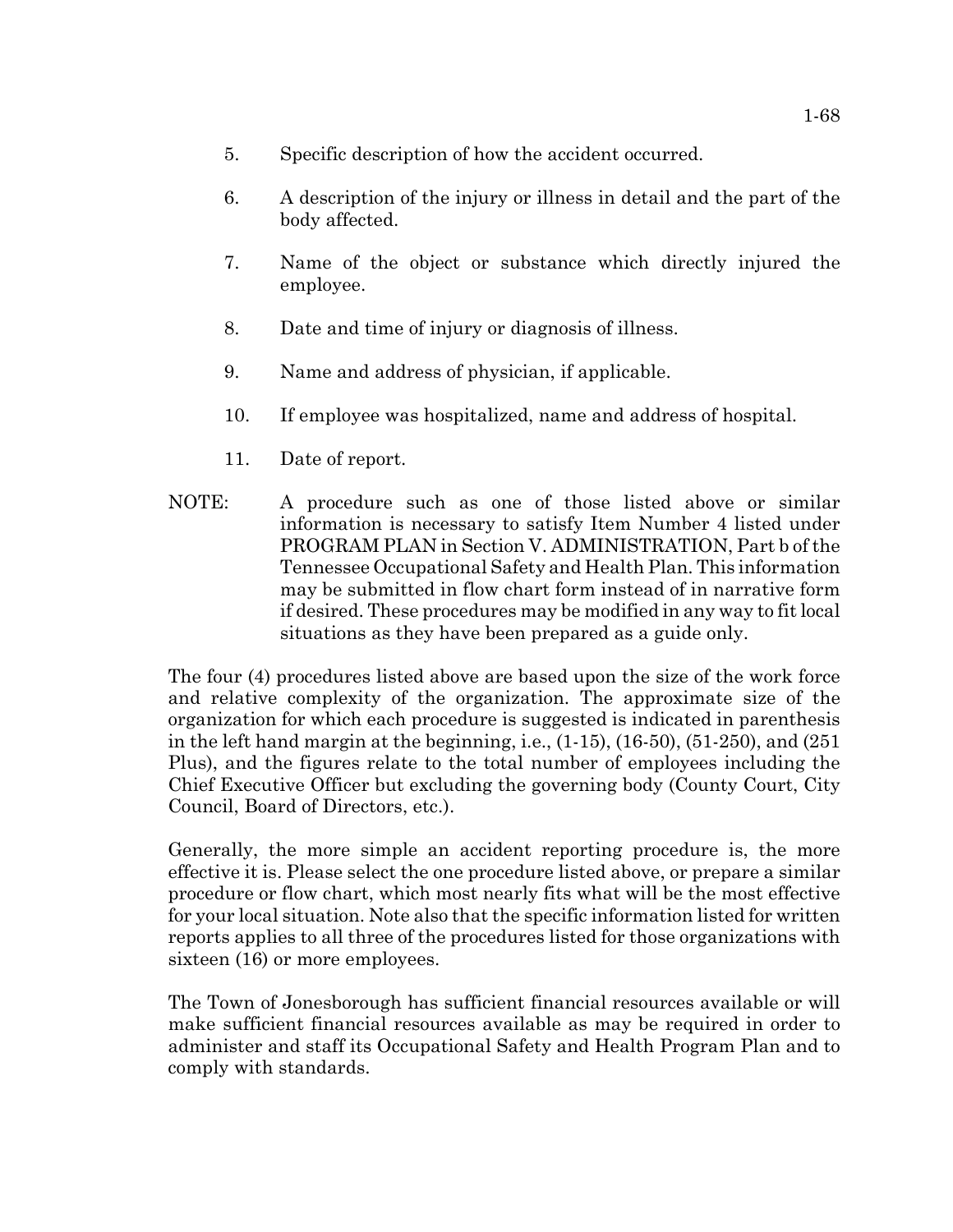# APPENDIX I - NOTICE TO ALL EMPLOYEES

## NOTICE TO ALL EMPLOYEES OF THE TOWN OF JONESBOROUGH

The Tennessee Occupational Safety and Health Act of 1972 provide job safety and health protection for Tennessee workers through the promotion of safe and healthful working conditions. Under a plan reviewed by the Tennessee Department of Labor and Workforce Development, this government, as an employer, is responsible for administering the Act to its employees. Safety and health standards are the same as State standards and jobsite inspections will be conducted to insure compliance with the Act.

Employees shall be furnished conditions of employment and a place of employment free from recognized hazards that are causing or are likely to cause death or serious injury or harm to employees.

Each employee shall comply with occupational safety and health standards and all rules, regulations, and orders issued pursuant to this Program Plan which are applicable to his or her own actions and conduct.

Each employee shall be notified by the placing upon bulletin boards or other places of common passage of any application for a temporary variance from any standard or regulation.

Each employee shall be given the opportunity to participate in any hearing which concerns an application for a variance from a standard.

Any employee who may be adversely affected by a standard or variance issued pursuant to this Program Plan may file a petition with the Safety Director or Operations Manager.

Any employee who has been exposed or is being exposed to toxic materials or harmful physical agents in concentrations or at levels in excess of that provided for by an applicable standard shall be notified by the employer and informed of such exposure and corrective action being taken.

Subject to regulations issued pursuant to this Program Plan, any employee or authorized representative(s) of employees shall be given the right to request an inspection.

No employee shall be discharged or discriminated against because such employee has filed any complaint or instituted or caused to be instituted any proceedings or inspection under, or relating to, this Program Plan.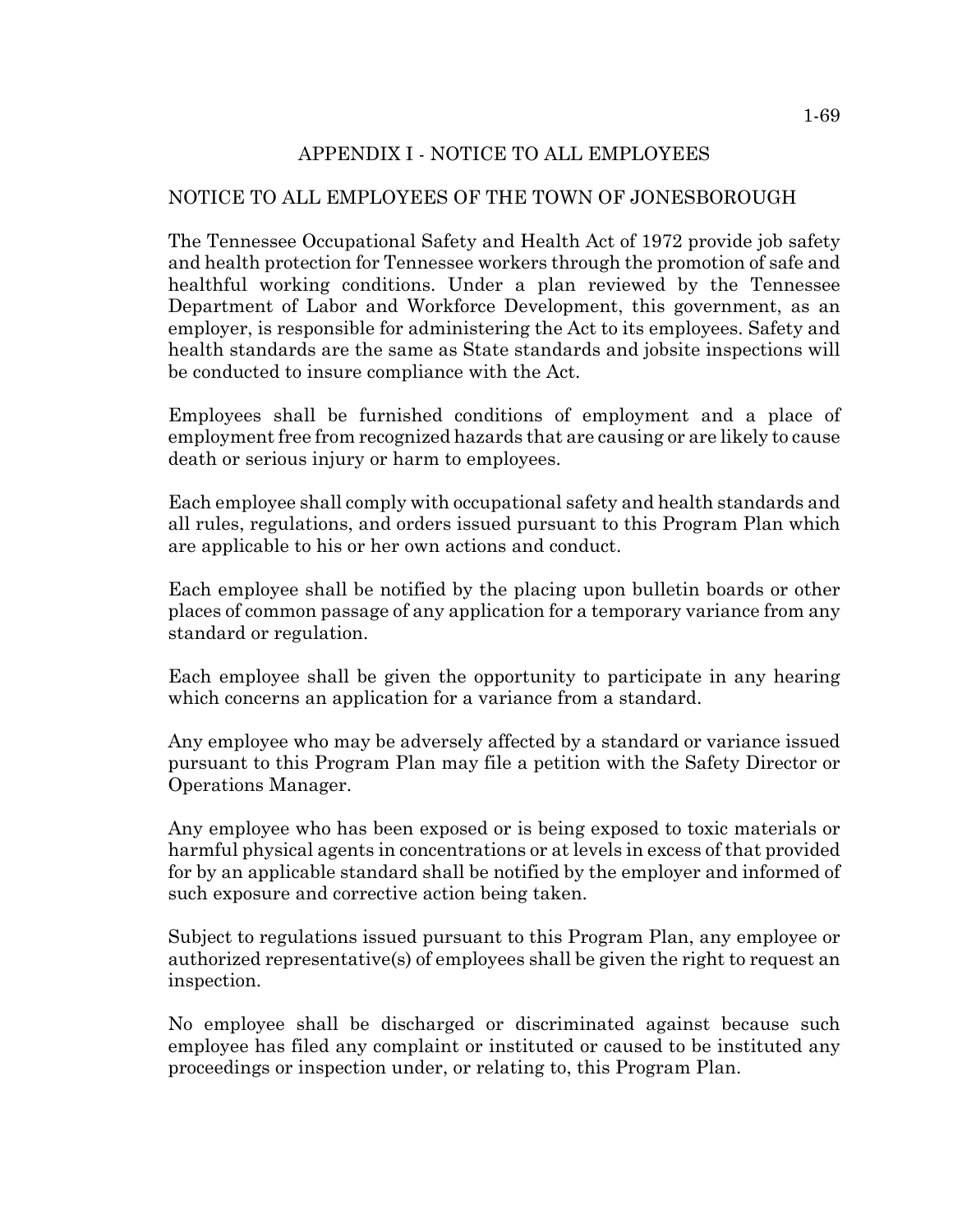Any employee who believes he or she has been discriminated against or discharged in violation of these sections may, within thirty (30) days after such violation occurs, have an opportunity to appear in a hearing before  $\Box$  for assistance in obtaining relief or to file a complaint with the Commissioner of Labor and Workforce Development alleging such discrimination.

A copy of the Occupational Safety and Health Program Plan for the Employees of THE TOWN OF JONESBOROUGH is available for inspection by any employee at TOWN HALL during regular office hours.

\_\_\_\_\_\_\_\_\_\_\_\_\_\_\_\_\_\_\_\_\_\_\_\_\_\_\_\_\_\_\_\_\_\_\_\_\_\_ \_\_\_\_\_\_\_\_\_\_\_\_\_\_\_\_\_\_\_\_\_\_\_\_\_\_

MAYOR DATE

## APPENDIX II -WORK LOCATIONS

## TOWN HALL

| General/Water Administration    |
|---------------------------------|
| Police Department               |
| <b>Fire Department</b>          |
| <b>Recreation Department</b>    |
| 123 Boone Street                |
| Jonesborough, TN 37659          |
| 423-753-1030 - Town Hall        |
| 423-753-1053 - Police/Fire      |
| 423-753-0485 - Recreation Dept. |

## WETLANDS WATER PARK

Persimmon Ridge Park 1 Employee (Full-time) Jonesborough, TN 37659 (423) 753-1561

## SENIOR CENTER

1521 Persimmon Ridge Road 5 Employees Jonesborough, TN 37659 (423) 753-1084

15 Employees

- 21 Employees
- 7 Employees
- 4 Employees

1523 Persimmon Ridge Road (Seasonal Workers - May - Sept.)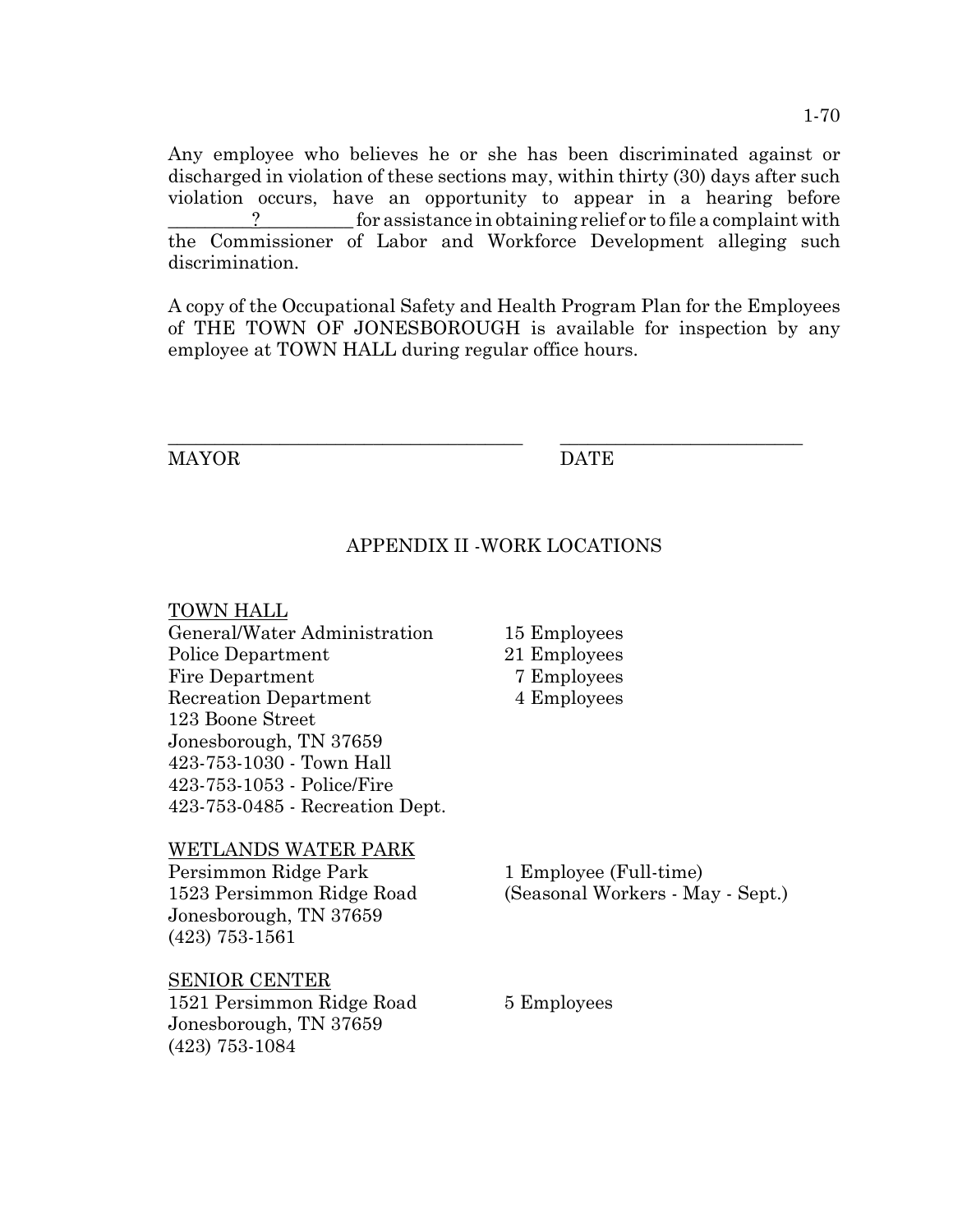### VISITOR CENTER

117 Boone Street 8 Employees Jonesborough, TN 37659 (423) 753-1010

#### CITY GARAGE

Street Dept. 6 Employees Inventory/Purchasing 1 Employee Fleet Maintenance Dept. 3 Employees Meter Reader Dept. 5 Employees Water Distribution Dept. 17 Employees 122 North Lincoln Ave Jonesborough, TN 37659

423-753-1000- Inventory 423-753-1004- Street Dept. 423-753-1002- Fleet Maintenance 423-753-1003-Water Distribution 423-753-1005- Meter Reader Dept.

#### SOLID WASTE

(423) 753-1022

101 Britt Drive 8 Employees Jonesborough, TN 37659 (423) 753-1006

## WASTEWATER DEPT. 101 Britt Drive 14 Employees Jonesborough, TN 37659

# WATER TREATMENT PLANT

301 Arnold Road 9 Employees Jonesborough, TN 37659 (423) 753-1099

## TOTAL NUMBER OF EMPLOYEES: 124

(as added by Ord. #2013-06, June 2013)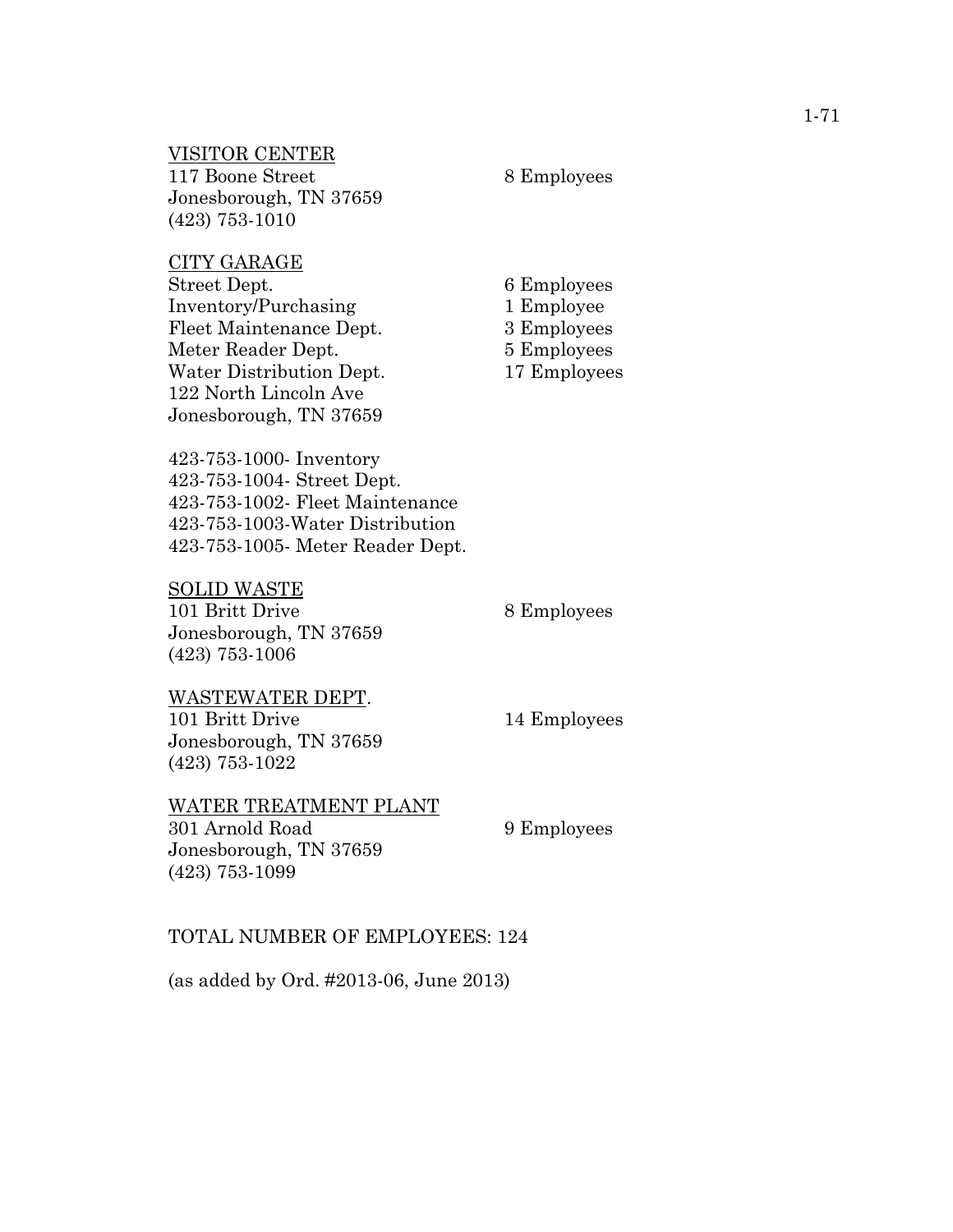### CHAPTER 15

#### ROUNDTABLE ADVISORY COMMITTEE

#### **SECTION**

- 1-1501. Roundtable created.
- 1-1502. Compositions, appointment, membership and terms.
- 1-1503. Compensation and vacancies.
- 1-1504. Election of officers, rules and staff.
- 1-1505. Meetings.
- 1-1506. Duties and responsibilities.

1-1501. Roundtable created. The roundtable is created as an advisory committee which will promote communication and cooperation among businesses, the Town of Jonesborough, and other planning and economic development professionals in order to sustain a health overall economy, continued business development, and a high quality of life within the Jonesborough area. [as added by Ord. #98-04, § 2, April 1998]

1-1502. Compositions, appointment, membership and terms. The business roundtable shall be composed of twenty-five appointed members in designated classifications. The town administrator shall designate the specific business classifications. Terms of the members shall be two years. No appointed member shall serve consecutive terms on the roundtable. If however, the appointee is the only person who operates a business in a particular classification, he or she shall serve two years initially and may have consecutive terms. If following a full two-year term, another individual who operates a business under that classification is available to serve, then that classification must be offered for rotation. Upon the expiration of an appointee's term, a former member may be re-appointed to the roundtable if a suitable classification is available after one year from his or her expired term. The appointee may hold the same or a different classification, but must be an owner or operator of an organization that fits the specific classification. Appointed members shall be selected by the mayor and confirmed by the board of mayor and aldermen. In order to establish a rotating membership, twelve of the members shall be appointed initially to have a term of one year, the other thirteen shall serve two years. If a member misses three or more consecutive meetings, his membership position will automatically be vacated.

Ex-officio members shall include, the Chairman of the Jonesborough Regional Planning Commission or his appointee; the mayor or an alderman designated by the mayor; a staff representative of the Washington County-Johnson City-Jonesborough Economic Development Board; an appointed member of the Jonesborough Industrial Development Board, and a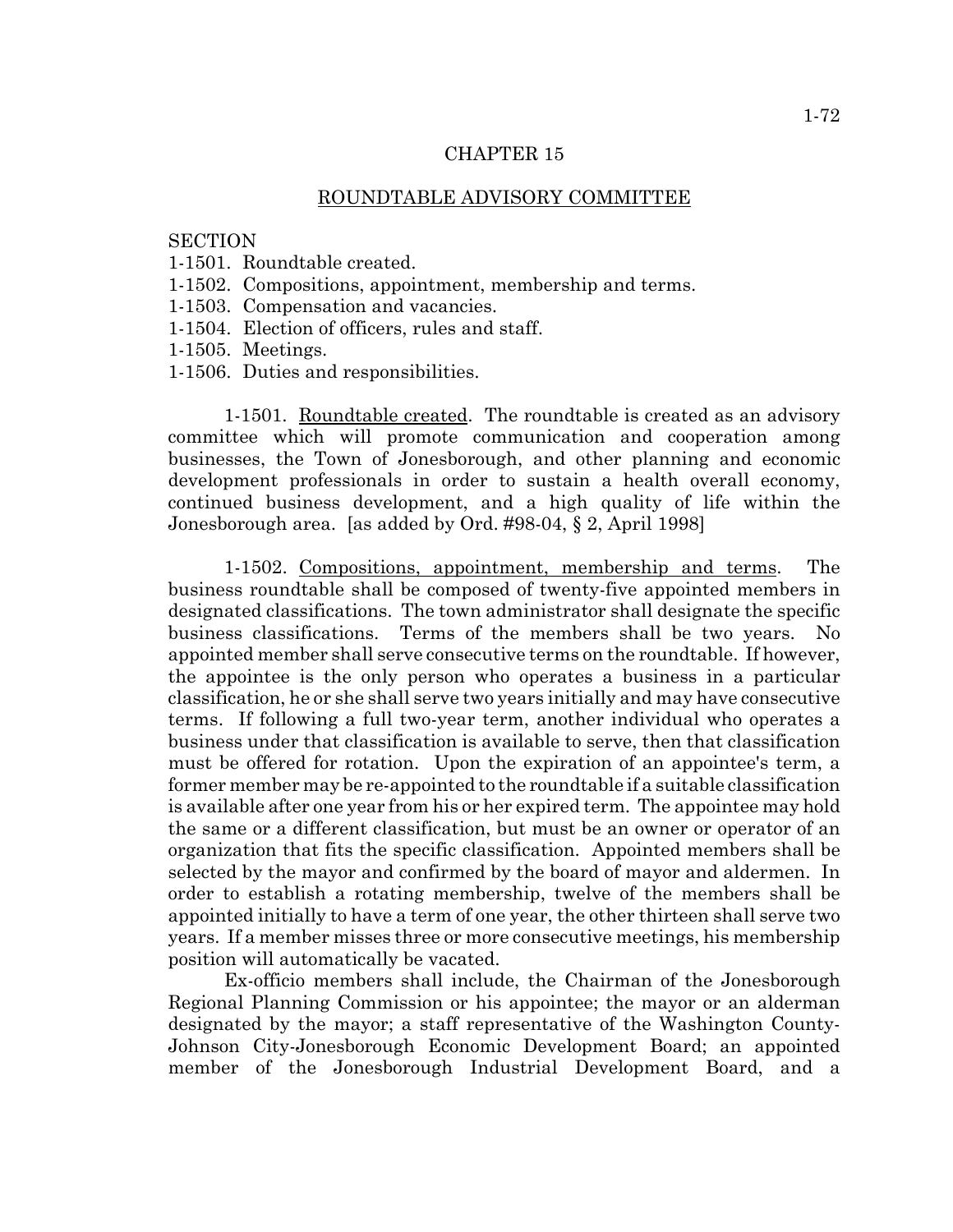representative of the State of Tennessee Department of Economic and Community Development. [as added by Ord. #98-04, § 2, April 1998]

1-1503. Compensation and vacancies. The members of the roundtable shall serve without compensation. In the event a vacancy occurs among appointed members, such vacancy shall be filled for the unexpired term from an appointment by the mayor with the approval of the board of mayor and aldermen. [as added by Ord. #98-04, § 2, April 1998]

1-1504. Election of officers rules and staff. The roundtable shall elect from its appointed members a chairman, vice-chairman, and a secretary. These elected officers shall constitute the executive committee of the roundtable. The term in any office shall be one year without eligibility for consecutive terms. The roundtable shall hold an organizational meeting in January of each year and it shall adopt its own rules of procedure. At least twelve members shall constitute a quorum for the transaction of business. All town officers, departments, boards and commissions appointed by the board of mayor and aldermen shall render reasonable and necessary assistance to the roundtable. [as added by Ord. #98-04, § 2, April 1998]

1-1505. Meetings. The executive committee shall meet and confer with town staff at least monthly. The time and the place of regular meetings shall be determined by vote of the entire roundtable membership. The chairman or a majority of the entire membership may call special sessions of the roundtable whenever deemed necessary and expedient. [as added by Ord. #98-04, § 2, April 1998]

1-1506. Duties and responsibilities. Appointed members shall devote time to promoting the development of Jonesborough's economy and attend scheduled meetings. The roundtable and its members shall work toward generating new ideas to promote Jonesborough's economy and welfare; and develop short and long-term economic development goals that are in the best interest of the Town of Jonesborough. The roundtable shall work to establish and support goals and priorities set by the group in coordination with the various departments and commissions of the Town of Jonesborough. In particular, the roundtable or its designated members should visit prospective businesses and investors with the town planner/economic development director and staff; and support existing and potential businesses. The roundtable shall exist to promote a positive, professional, pro-business image for the Town of Jonesborough. [as added by Ord. #98-04, § 2, April 1998]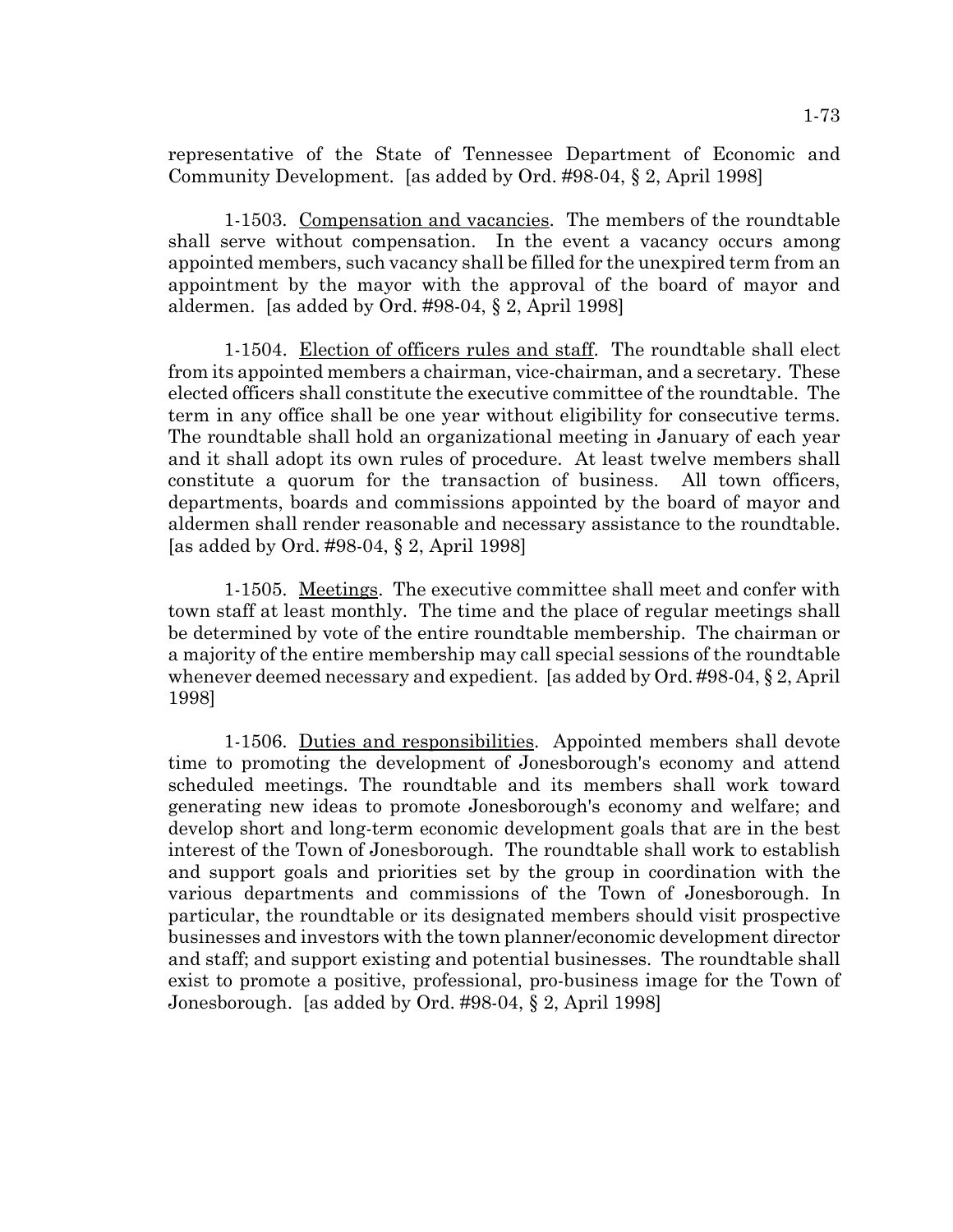# THE JONESBOROUGH TREE AND AND TOWNSCAPE BOARD

#### **SECTION**

- 1-1601. Establishment.
- 1-1602. Purpose and duties.
- 1-1603. Approval required.
- 1-1604. Composition, appointment, membership and terms.
- 1-1605. Compensation.
- 1-1606. Rules and staff.
- 1-1607. Meetings.
- 1-1608. Rules of procedure.
- 1-1609. Technical assistance.

1-1601. Establishment. The Jonesborough Tree and Townscape Board is hereby established. [as added by Ord. #2001-14, Sept. 2001]

1-1602. Purpose and duties. The purpose of the tree and townscape board is to develop and administer a written plan for the care, preservation, pruning, planting, replanting, removal or disposition of trees and shrubs in parks, along streets and in other public areas. (Comprehensive Tree Plan) The tree and townscape board shall develop and recommend a Jonesborough Tree Ordinance. In addition, landscape, townscape, and accessory plans will be developed, administered, and continually updated directing the beautification and landscaping of public parks, open spaces, streets, and ways within the town limits. The tree and townscape board will serve in an advisory and consultant capacity in working with developments within the town limits, and assist the related enforcement officer to meet obligations detailed in the Jonesborough Landscape Ordinance. The board shall consider, investigate, make finding, report and recommend upon any special matter of question or activity requested by the board of mayor and aldermen. [as added by Ord. #2001-14, Sept. 2001]

1-1603. Approval required. The comprehensive tree plan developed by the tree and townscape board shall be presented to the board of mayor and aldermen for approval, and when and if accepted shall constitute the official Comprehensive Tree Plan for the Town of Jonesborough. The tree and townscape board shall review and make recommendations for improvements to the comprehensive tree plan from time to time, as needed, and present these improvements and amendments to the board of mayor and aldermen for its review and acceptance. Formal landscape and beautification plans of public parks and open spaces developed under the direction of the tree and townscape board shall come to the board of mayor and aldermen for approval. The tree and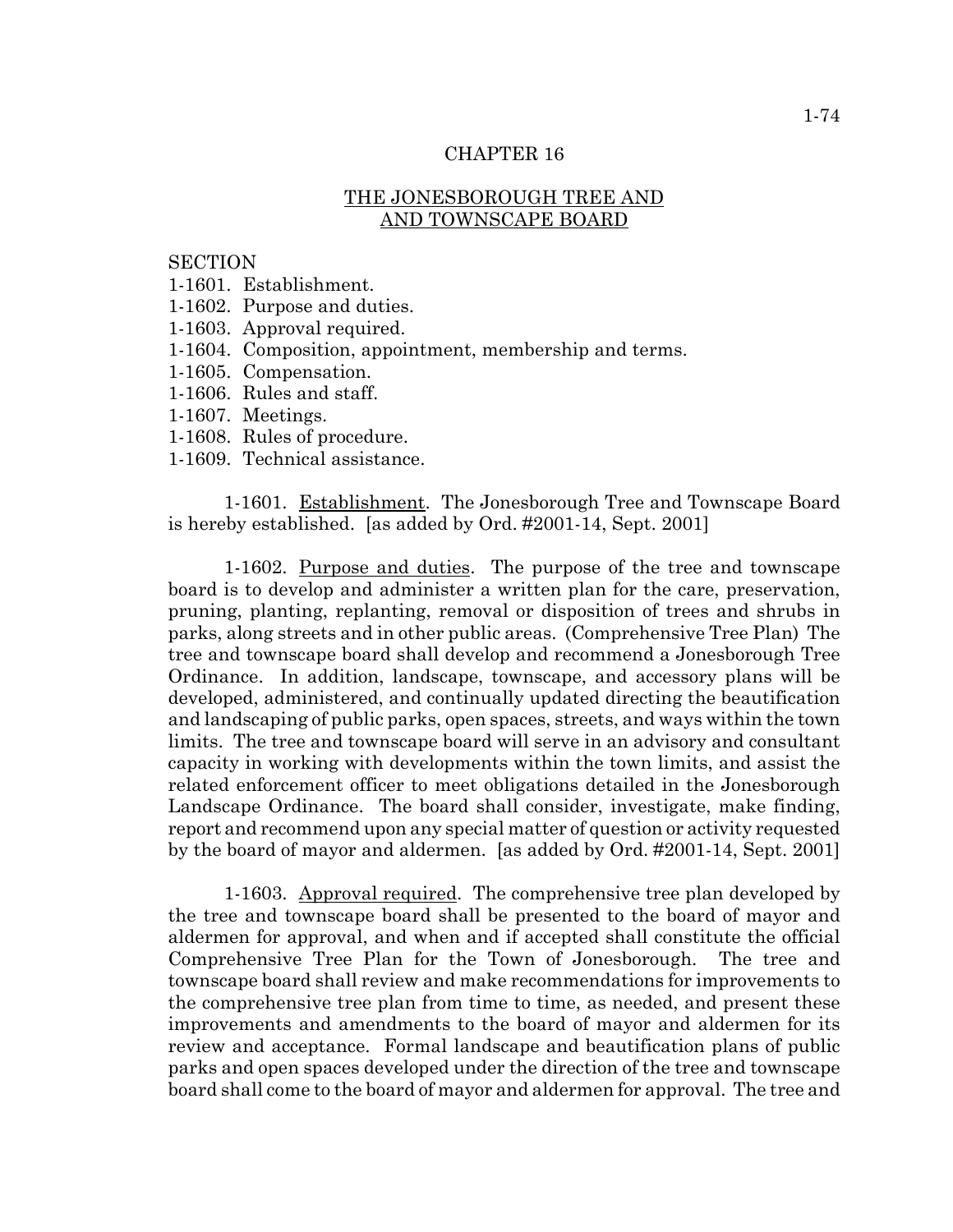townscape board shall establish standards and guidelines that govern large and small projects. These standard and guidelines, when approved by the board of mayor and aldermen shall govern activities in public parks, open spaces, streets and ways that do not necessitate formal landscape plans. [as added by Ord. #2001-14, Sept. 2001]

1-1604. Composition, appointment, membership and terms. The tree and townscape board shall be composed of thirteen (13) members determined as follows:

One member shall be a member of the board of mayor and aldermen, submitted by the mayor, and confirmed by the board. The term of the board member shall be contiguous with his or her term on the board of mayor and aldermen. The remaining members shall be appointed by the mayor and confirmed by the board. The terms of the members shall be three-year terms. For the initial appointment only and to allow for staggered terms, four members shall serve a three-year term, four members shall serve a two-year term, and four members shall serve a one-year term. Any vacancy in the membership shall be filled for the unexpired term by the mayor with confirmation by the town board. The board of mayor and aldermen shall have the power to remove any member at anytime with or without cause. [as added by Ord. #2001-14, Sept. 2001]

1-1605. Compensation. Members of the tree and townscape board shall serve without compensation. [as added by Ord. #2001-14, Sept. 2001]

1-1606. Rules and staff. The board shall adopt rules and regulations for the orderly discharge of its duties subject to the approval of the board of mayor and aldermen. Meetings shall normally be held at least monthly and minutes of proceedings shall be recorded and submitted for review by the board of mayor and aldermen at its regular meetings. The director of parks and recreation shall serve as the official staff person, and the director of public works shall act as support staff on an as-needed basis. Other town employees shall serve as staff to the tree and townscape board as deemed appropriate by the director of parks and recreation with the approval of the town administrator. [as added by Ord. #2001-14, Sept. 2001]

1-1607. Meetings. Upon creation by the board of mayor and aldermen, the tree and townscape board shall hold an organizational meeting to elect officers and establish a schedule for regular meetings for the upcoming year. With reasonable notice, special meetings of the committee may be called by the tree and townscape board chairman or the director of parks and recreation. All meetings are open to the public and shall be posted on the community bulletin board at town hall. Beginning in 2002, the tree and townscape board shall hold an annual organizational meeting in November or December each year to elect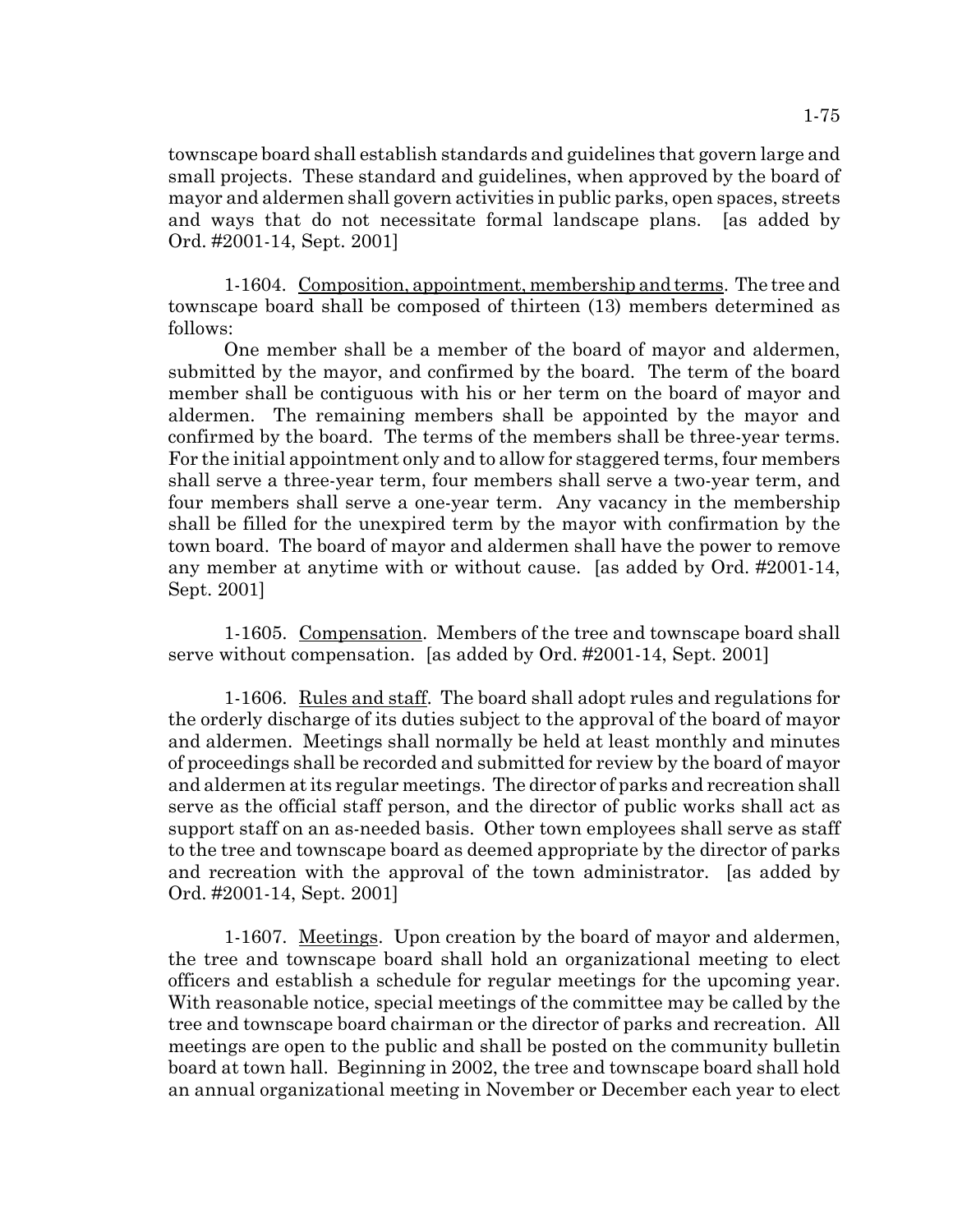officers and set the meeting schedule for the subsequent year. [as added by Ord. #2001-14, Sept. 2001]

1-1608. Rules of procedure. The tree and townscape board shall elect a chair (can be co-chair), vice-chair and secretary from among its members. The term of the chair, vice-chair, and secretary shall be one (1) year with eligibility for re-election, however, officers elected in the first year shall serve initially through December of 2002. Rules and procedures may be modified each year at the organizational meeting, however, changes are subject to the approval of the board of mayor and aldermen. [as added by Ord. #2001-14, Sept. 2001]

1-1609. Technical assistance. The tree and townscape board may obtain persons with expertise in various fields to provide uncompensated technical assistance as needed. Such technical advisors, such as the University of Tennessee/Washington County Extension Agent, and the U.S. Soil Conservationist for Washington County may serve in an ex-officio capacity on the board. [as added by Ord. #2001-14, Sept. 2001]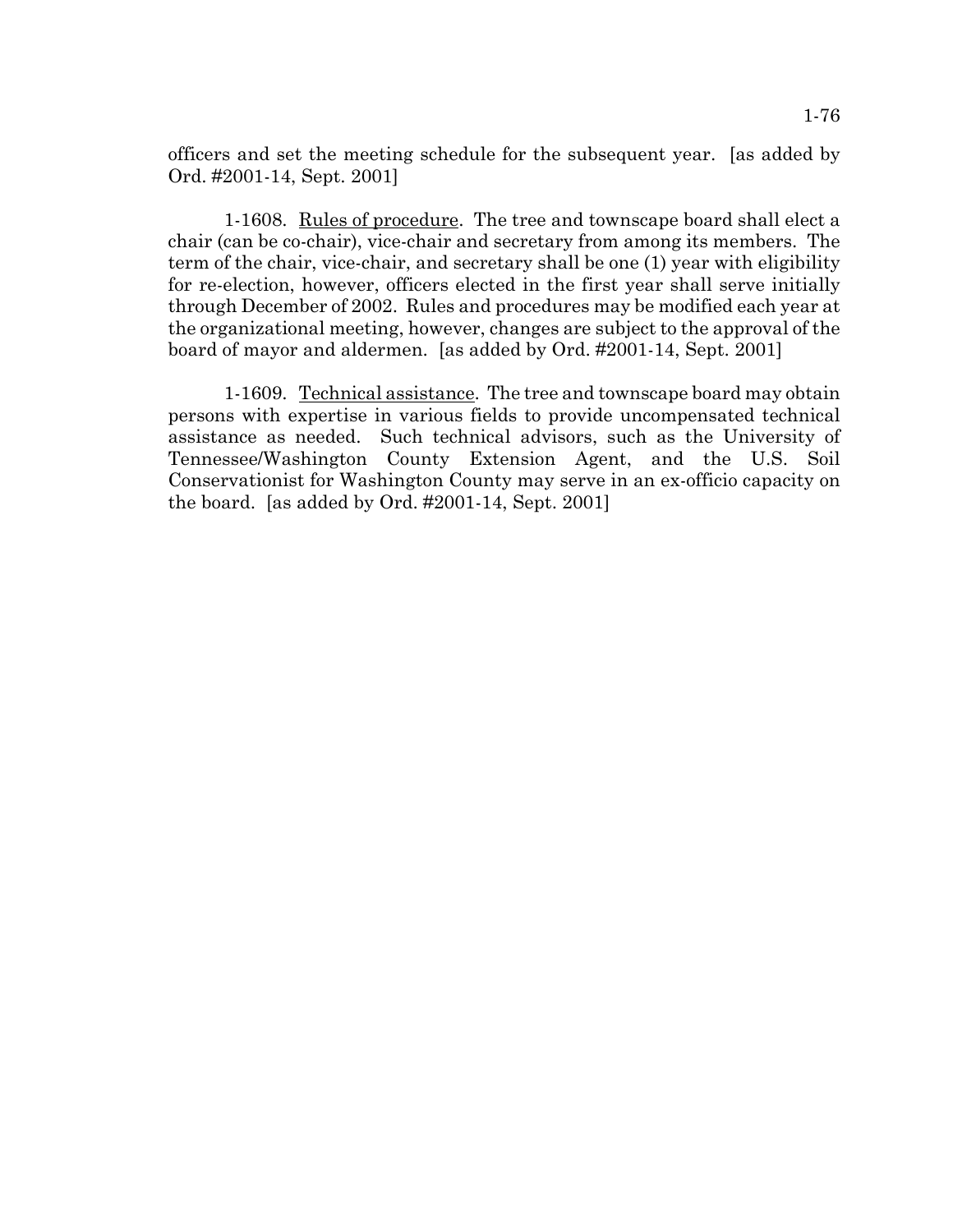## THE MCKINNEY CENTER ADVISORY COMMITTEE

#### **SECTION**

- 1-1701. Establishment.
- 1-1702. Purpose and duties.
- 1-1703. Composition, appointment, membership and terms.
- 1-1704. Compensation.
- 1-1705. Rules and staff.
- 1-1706. Meetings and subcommittees.
- 1-1707. Officers.
- 1-1708. Technical advisors.
- 1-1709. Donations, revenues, expenditures.

1-1701. Establishment. The McKinney Center Advisory Center is hereby established. (as added by Ord. #2003-12, June 2003, and replaced by Ord. #2007-08, Aug. 2007, and Ord. #2014-06, May 2014)

1-1702. Purpose and duties. The purpose of the McKinney Center Advisory Committee is to provide a mechanism for residents and town staff to plan, support, implement, evaluate and otherwise promote various artistic endeavors in Jonesborough in an effort to enhance the quality of life for its citizens. The McKinney Center Advisory Committee shall support, advise and expand Jonesborough's Mary B. Martin Program For The Arts, and shall assist in the development of activities that use the arts and the facility to build relationships and build community. The McKinney Center will also look at effective ways to interpret the history of Booker T. Washington School and the people who attended the facility, while focusing on the McKinney family and their large contribution in making Jonesborough a better place to live and work. The McKinney Center Advisory Committee will assist in developing effective ways of establishing a comprehensive education program in which activities can be carried out in various town facilities. The advisory committee will also assist in generating effective ways of promoting the activities taking place through the McKinney Center and Mary B. Martin programs. The advisory committee is charged with assisting in fundraising and revenue generating that is supporting the operation and sustainability of the various programs. (as added by Ord. #2003-12, June 2003, and replaced by Ord. #2007-08, Aug. 2007, and Ord. #2014-06, May 2014)

1-1703. Composition, appointment, membership and terms. The McKinney Center Advisory Committee shall be composed of nine (9) members determined as follows: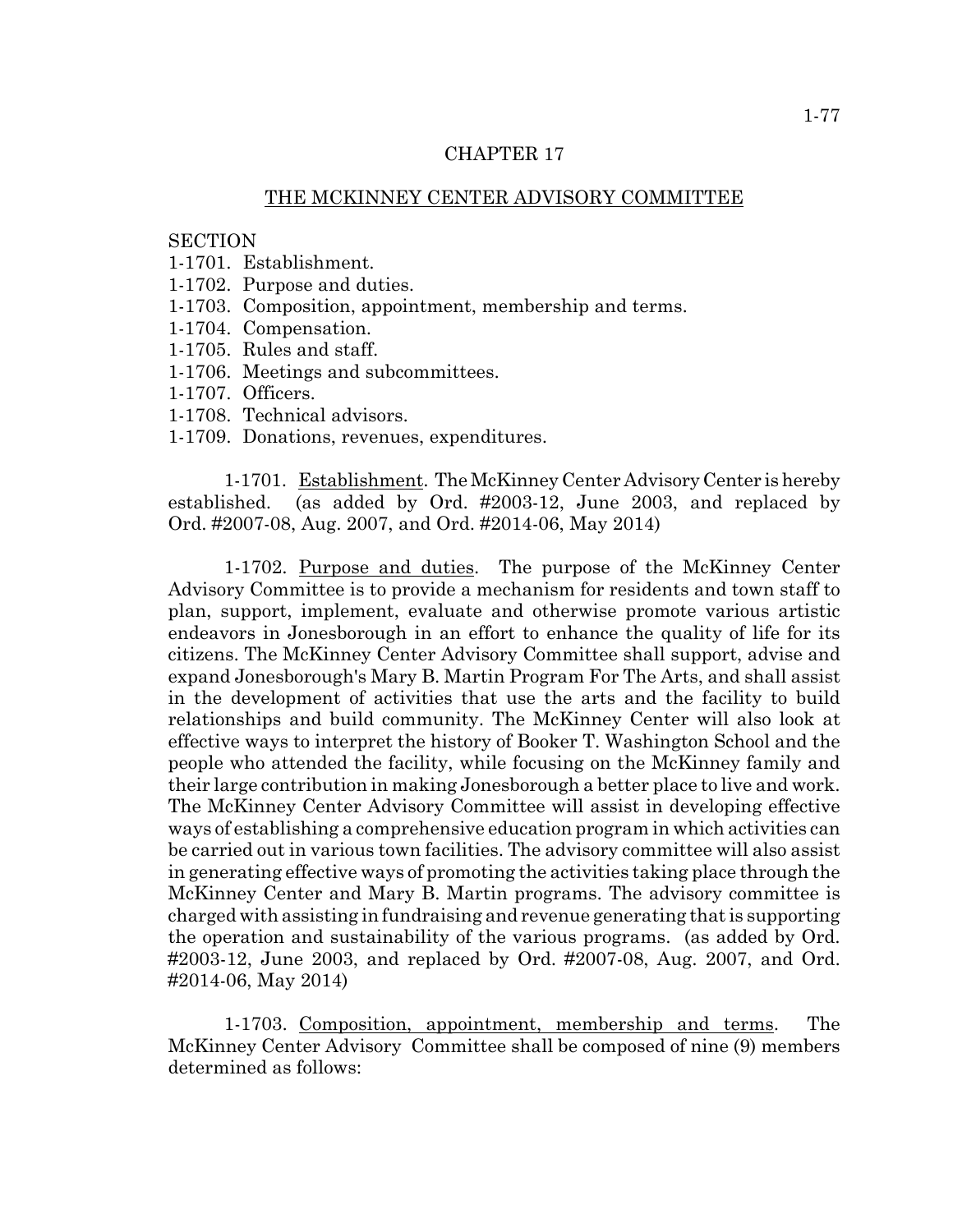1-78

 One (1) member shall be a member of the board of mayor and aldermen, or a designee of the mayor, submitted by the mayor and confirmed by the board. The term of the board member shall be contiguous with his or her term on the board of mayor and aldermen, or if the approved designee of the mayor, contiguous with the term of the mayor. The remaining eight (8) positions on the board will be made up of members of the community that are interested in carrying out the purpose and duties of the McKinney Center Advisory Committee as established by the town board. All positions shall be appointed by the mayor and confirmed by the board of mayor and aldermen. The terms of the eight (8) appointed members shall be three (3) year terms. For the initial appointment only, and to allow for staggered terms, three (3) appointed members shall serve three (3) year terms, three (3) appointed members shall serve two (2) year terms, and two (2) members shall serve a one (1) year term. Any vacancy in the appointed membership shall be filled for the unexpired term by the mayor with the confirmation from the board of mayor and aldermen. The board of mayor and aldermen shall have the power to remove any member at any time with or without cause. (as added by Ord. #2003-12, June 2003, and replaced by Ord. #2007-08, Aug. 2007, and Ord. #2014-06, May 2014)

1-1704. Compensation. Members of the McKinney Center Advisory Committee shall serve without compensation, however, a town board member representing the board of mayor and aldermen on the advisory committee may possibly be compensated through a program specifically established for members of the town board. Members of the McKinney Center Advisory Committee may be compensated for any service related to the operation of the Center or provided directly to the advisory committee that is outside the normal duties of an advisory committee member and deemed compensable by the committee or staff. (as added by Ord. #2003-12, June 2003, and replaced by Ord. #2007-08, Aug. 2007, and Ord. #2014-06, May 2014)

1-1705. Rules and staff. The McKinney Center Advisory Committee shall adopt rules and regulations for the orderly discharge of its duties subject to revision by the Jonesborough Board of Mayor and Aldermen. Rules can be amended at any meeting provided that any change is clearly communicated in a notice sent out to members at least one (1) week prior to the meeting in which the change will be addressed. All changes in rules are subject to being further amended by the Jonesborough Board of Mayor and Aldermen. The McKinney Center staff and Jonesborough Parks and Recreation staff shall provide support staff for the committee under the direction of the McKinney Center Director and director of parks and recreation. Other town employees shall serve as staff to the McKinney Center Advisory Committee as deemed appropriate by the town administrator. The McKinney Center Director may request individuals to attend meetings regularly in an ex-officio capacity when it is felt those individuals can provide important information to the advisory committee, and help achieve the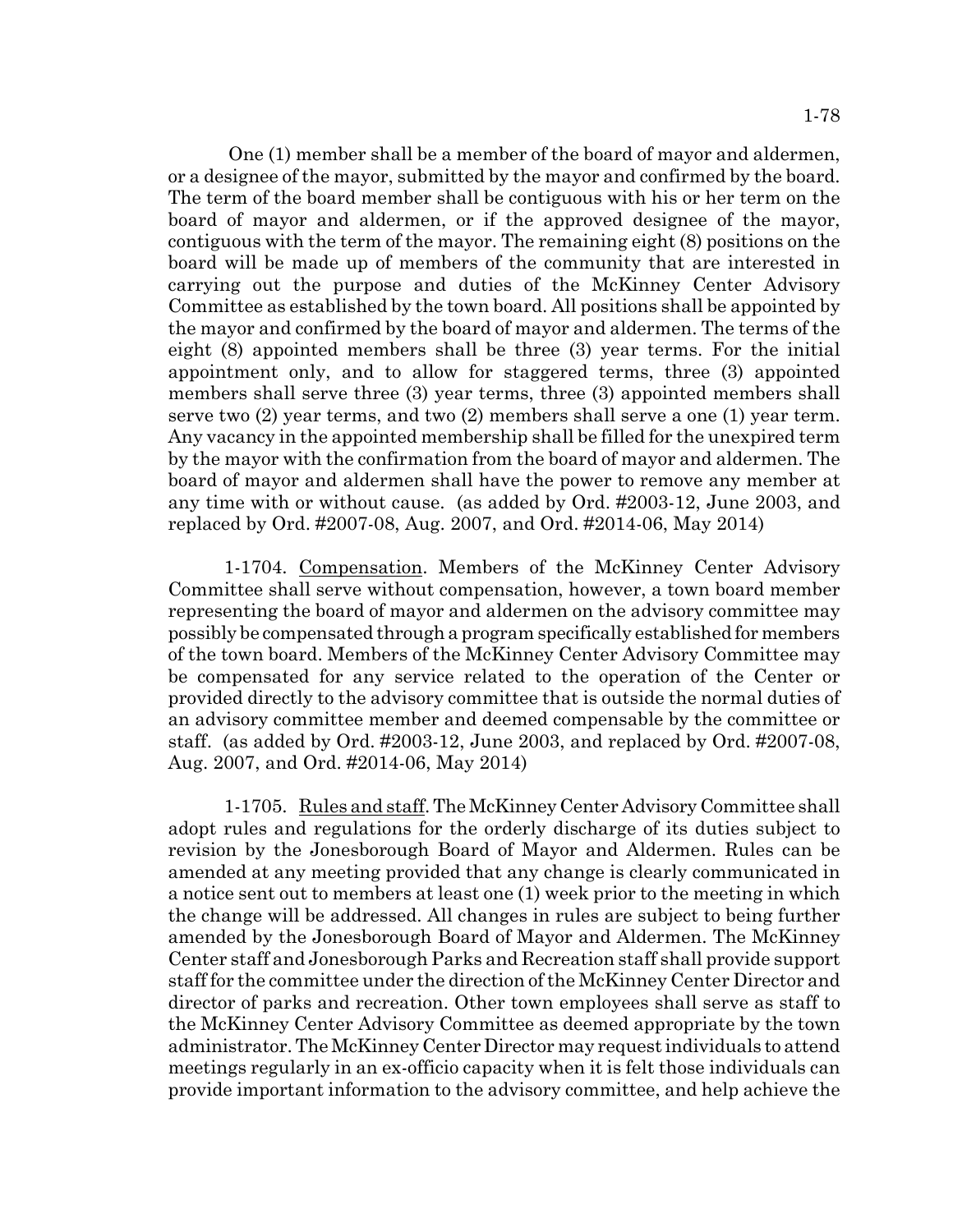goals of the McKinney Center. (as added by Ord. #2003-12, June 2003, and replaced by Ord. #2007-08, Aug. 2007, and Ord. #2014-06, May 2014)

1-1706. Meetings and subcommittees. Upon its establishment by the Jonesborough Board of Mayor and Aldermen, the McKinney Center Advisory Board will hold an organizational meeting to elect officers and establish a schedule for regular meetings the remainder of the upcoming year. Meetings shall normally be held monthly, however, the McKinney Center Advisory Committee can establish a different meeting schedule as long as that schedule is established for the remainder of the calendar year and properly advertised. Minutes shall be taken of the proceeding of all meetings and submitted to the board of mayor and aldermen for their review at regular meetings. With reasonable notice, special meetings of the McKinney Center Advisory Committee may be called by the committee chairman, the committee itself, the McKinney Center Director or the town administrator. All meetings are open to the public and shall be posted on the community bulletin board at town hall. After the initial meeting of the newly formed McKinney Center Advisory Committee, the advisory committee shall hold an organizational meeting each year to elect officers and establish a meeting schedule for the coming year. In absence of such meeting, the current officers shall serve until they are replaced or until their term ends. (as added by Ord. #2003-12, June 2003, and replaced by Ord. #2007- 08, Aug. 2007, and Ord. #2014-06, May 2014)

1-1707. Officers. The McKinney Center Advisory Committee shall elect a chair or co-chair, a vice-chair, and secretary. Terms shall be one (1) year with eligibility for re-election. Officers shall serve until an organizational meeting is scheduled each year, and in absence of a schedule organizational meeting shall serve until they are replaced or their term ends. (as added by Ord. #2003-12, June 2003, and replaced by Ord. #2007-08, Aug. 2007, and Ord. #2014-06, May 2014)

1-1708. Technical advisors. The McKinney Center Advisory Committee may request uncompensated technical assistance from anyone the committee feels can provide needed impact to achieve the mission and goals of the McKinney Center and Jonesborough's Mary B. Martin Program. (as added by Ord. #2003-12, June 2003, and replaced by Ord. #2007-08, Aug. 2007, and Ord. #2014-06, May 2014)

1-1709. Donations, revenues, expenditures. The McKinney Center Advisory Committee may solicit donations, apply for grants, oversee fundraisers and promotions, and otherwise collect revenues under the procedures established by the town recorder. Revenues generated directly from the activities McKinney Center Advisory Committee may be deposited in a McKinney Center Fund or reserved in the Mary B. Martin Fund, and the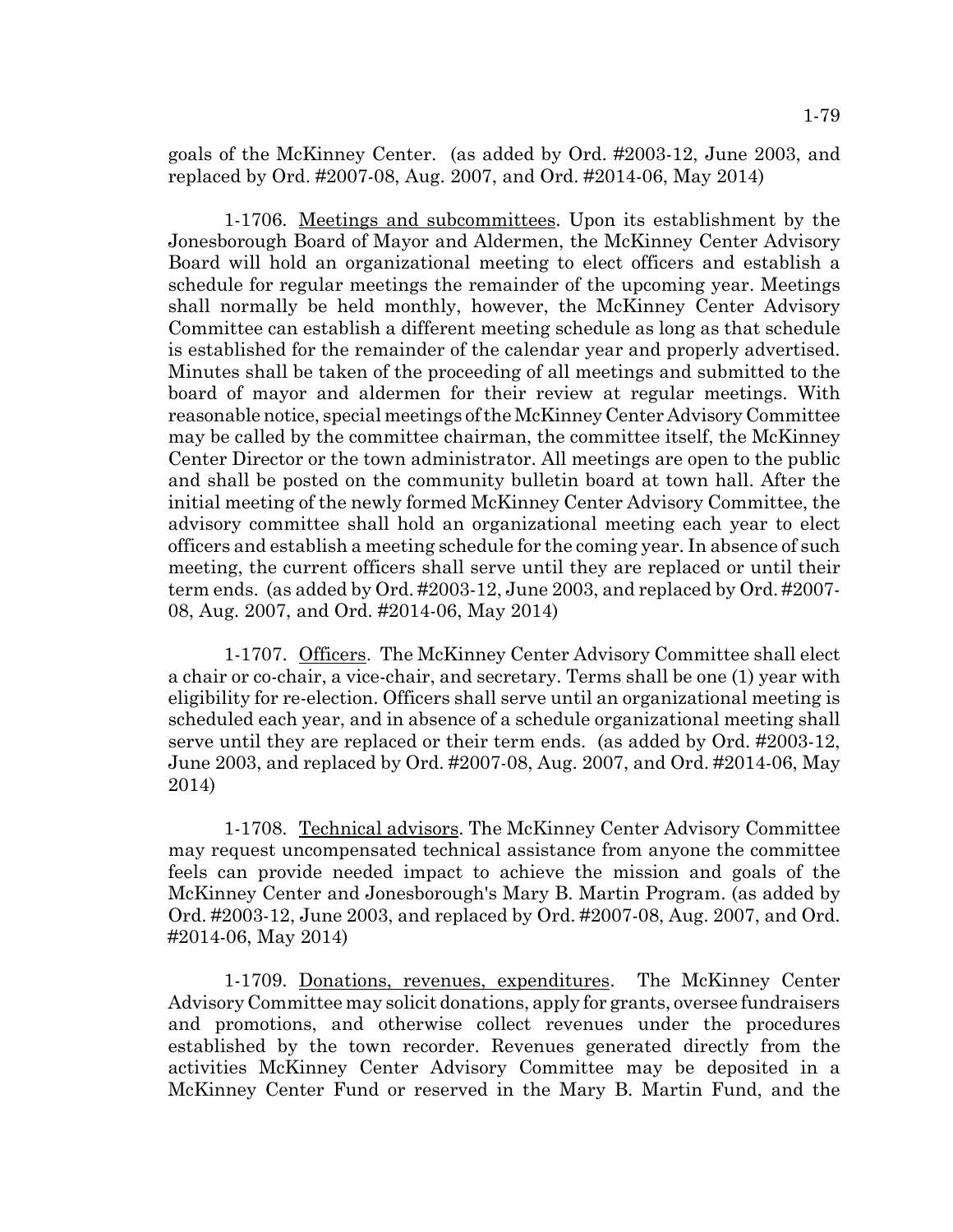advisory committee may advise staff and the board of mayor and aldermen on the use of any funds raised by the advisory committee. The McKinney Center Advisory Committee is not authorized to obligate any funding or mitigate any contract without the possible review and oversight of the Jonesborough Board of Mayor and Aldermen. (as added by Ord. #2003-12, June 2003, and replaced by Ord. #2007-08, Aug. 2007, and Ord. #2014-06, May 2014)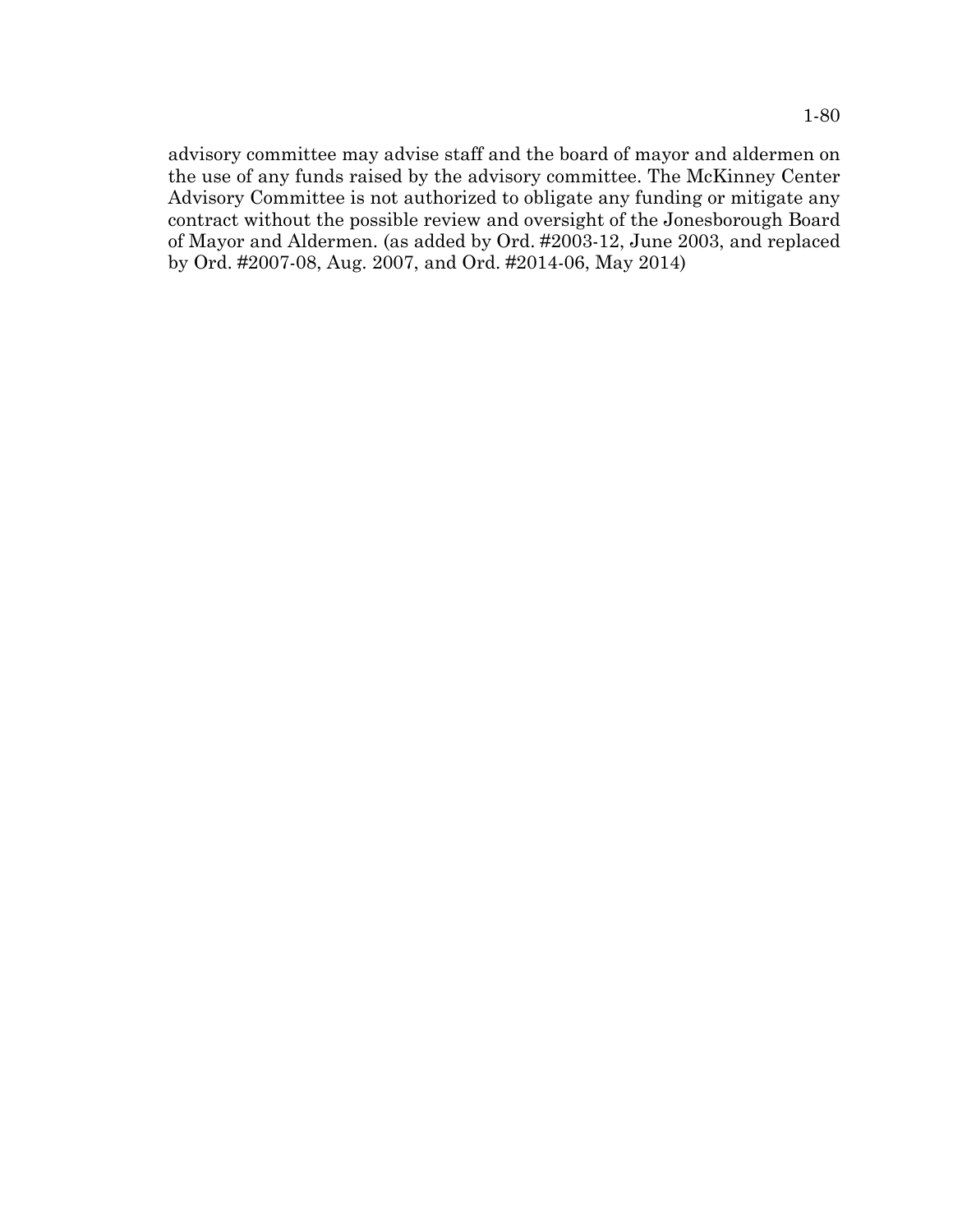## THE KEEP JONESBOROUGH BEAUTIFUL ADVISORY COUNCIL

#### **SECTION**

- 1-1801. Establishment.
- 1-1802. Purpose and duties.
- 1-1803. Composition, appointment, membership and terms.
- 1-1804. Compensation.
- 1-1805. Rules and staff.
- 1-1806. Meetings.

1-1801. Establishment. The Keep Jonesborough Beautiful Advisory Council is hereby established. (as added by Ord. #2012-17, Dec. 2012)

1-1802. Purpose and duties. The purpose of the Keep Jonesborough Beautiful Advisory Council is to create a mechanism to provide community input into Jonesborough's participation as an affiliate with the Keep America Beautiful national program. This program focuses on preservation of natural resources the recycling of reusable products and materials, the enhancement of landscaping and beautification efforts not only in public open spaces, and parks, but also with commercial and residential development, and the improvements in water quality in Jonesborough's waterways. In addition, the Keep Jonesborough Beautiful Advisory Council will replace the Jonesborough Recycling and Composting Council taking on the initiatives to increase education in the importance of recycling and the use of composting as well as enhancing community participation in these activities. The Keep Jonesborough Beautiful Advisory Council will also serve as the town's environmental committee referenced in the town's public outreach plan that focuses on educating the general public on activities associated with local efforts to improve stormwater management and water quality. (as added by Ord. #2012-17, Dec. 2012)

1-1803. Composition, appointment, membership and terms. The Keep Jonesborough Beautiful Advisory Council shall be made up initially of five (5) members that will serve as the pre-certification team. These five (5) members shall consist of one (1) member of the board of mayor and aldermen, submitted by the mayor, and confirmed by the board. The term of the board member shall be contiguous with his or her term on the board of mayor and aldermen. The remaining four (4) members of the initial council and pre-certification team shall be appointed by the mayor and confirmed by the board. The terms of the members shall be three (3) year terms. For the initial appointment only and to allow for staggered terms, two (2) members shall serve three (3) year terms, one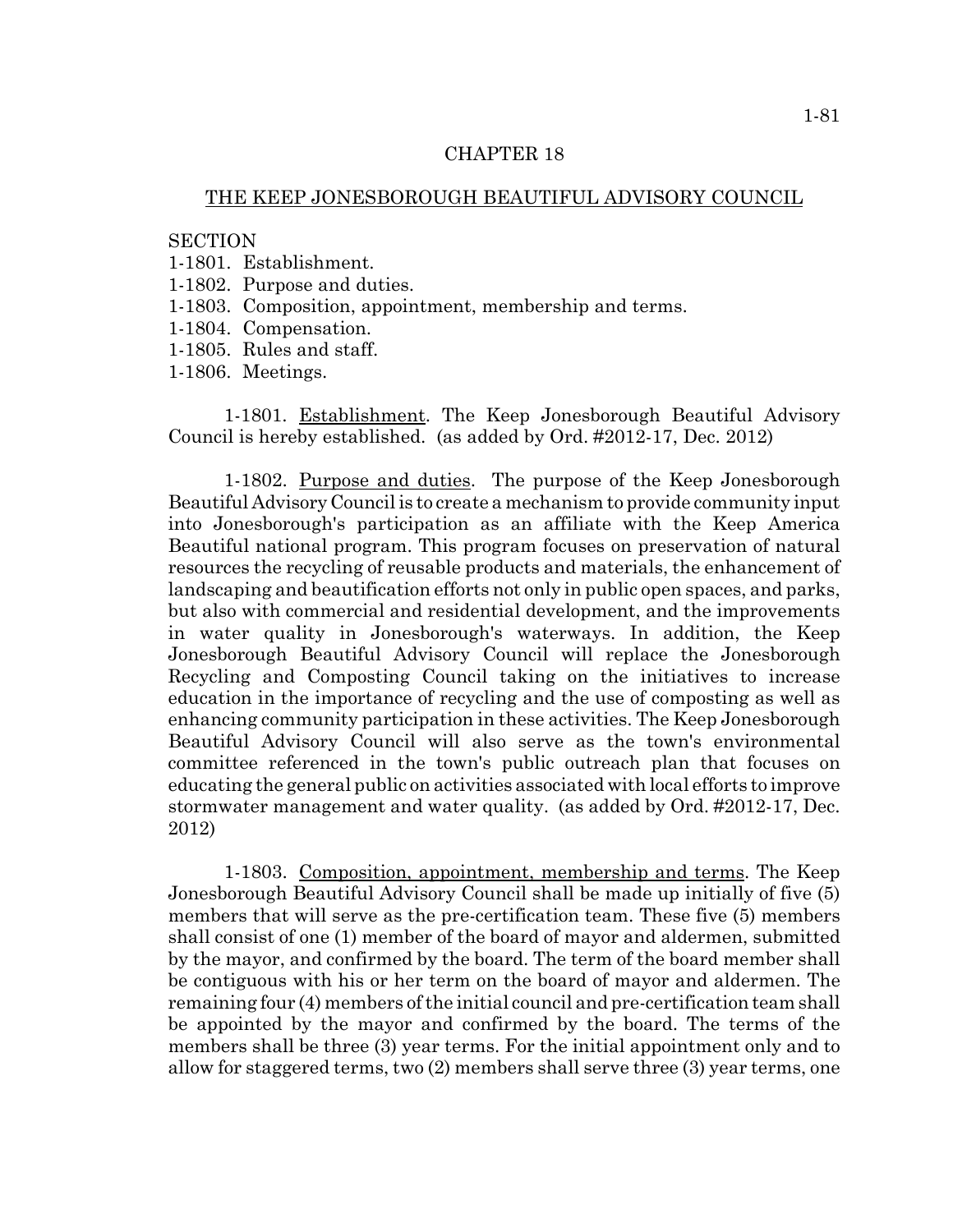(1) member shall serve a two (2) year term, and one (1) member shall serve a one (1) year term.

After the Keep Jonesborough Beautiful program becomes an official certified affiliate of Keep America Beautiful, the Keep Jonesborough Beautiful Advisory Council shall be expanded from five (5) members to nine members. The additional four (4) members shall be appointed by the mayor and confirmed by the board. The terms of these additional members shall also be three (3) years, however, for the initial appointment only and to allow for staggered terms, one (1) member shall have a three (3) year term, two (2) members shall have a two (2) year term, and one (1) member shall have a one (1) year term. Any vacancy in the membership shall be filled for the unexpired term by the mayor with confirmation by the town board. The board of mayor and aldermen shall have the power to remove any member at any time with or without cause. (as added by Ord. #2012-17, Dec. 2012)

1-1804. Compensation. Members of the Keep Jonesborough Beautiful Advisory Council shall serve without compensation. (as added by Ord. #2012- 17, Dec. 2012)

1-1805. Rules and staff. The council shall adopt rules and regulations for the orderly discharge of its duties subject to the approval of the board of mayor and aldermen. Meetings shall normally be held at least monthly and minutes of proceedings shall be recorded and submitted for review by the board of mayor and aldermen. A schedule of meetings less often than once a month may be established by the council provided that the meeting schedule for the entire calendar year is established and advertised. The director of solid waste shall serve as the director of the Keep Jonesborough Beautiful Program and serve as staff to the advisory council. Other town employees shall serve as staff to the Keep Jonesborough Beautiful Advisory Council on an as-needed basis or as assigned by the operations manager or town administrator. (as added by Ord. #2012-17, Dec. 2012)

1-1806. Meetings. Upon creation by the board of mayor and aldermen, the Keep Jonesborough Beautiful Advisory Council serving as the pre-certification team shall hold an organizational meeting and elect an interim chairman to direct the council through the certification process. Upon receiving certification as an official certified affiliate, the council shall be expanded to nine (9) members, and an additional organizational meeting shall be held to elect officers and make any changes in the regular meeting schedule. With reasonable notice, special or called meetings of the committee may be called by the council chairman or the director of solid waste. All meetings are open to the public and shall be posted on the community bulletin board at town hall. (as added by Ord. #2012-17, Dec. 2012)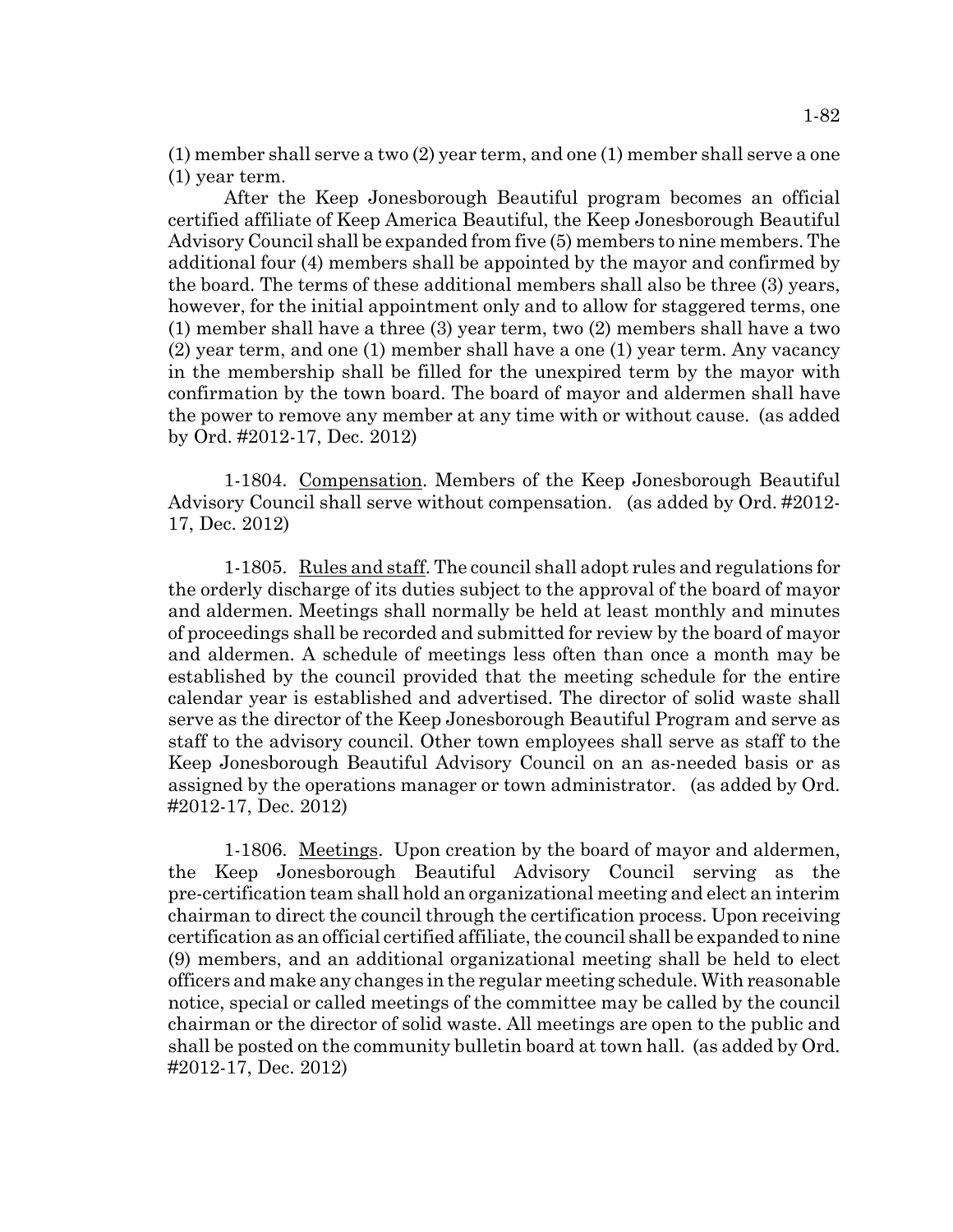## COMMUNITY RESOURCE MEMBERS

# **SECTION**

- 1-1901. Community resource member status created.
- 1-1902. Committees defined.
- 1-1903. Number of community resource members per committee.
- 1-1904. Appointment.
- 1-1905. Background requirements.
- 1-1906. Responsibilities.
- 1-1907. Voting authority.
- 1-1908. Committee communications.
- 1-1909. Terms.
- 1-1910. Serve without compensation.

1-1901. Community resource member status created. The designation of a community resource member is hereby established that can serve on any town committee, commission, board or council made up of volunteer community members. [as added by Ord. #2015-6, June 2015 *Ch12\_04-09-18*]

1-1902. Committees defined. Committees defined in this chapter includes all Jonesborough Advisory Committees, Boards, Commissions and Councils made up of volunteer community members with the exception of the planning commission/board of zoning appeals and historic zoning commission whose responsibilities and make up are determined by state legislation. [as added by Ord. #2015-6, June 2015 *Ch12\_04-09-18*]

1-1903. Number of community resource members per committee. Up to two (2) people can be designated as community resource members for each Jonesborough committee. [as added by Ord. #2015-6, June 2015 *Ch12\_04-09-18*]

1-1904. Appointment. Community resource members shall be submitted by the mayor and approved by the Jonesborough Board of Mayor and Aldermen. [as added by Ord. #2015-6, June 2015 *Ch12\_04-09-18*]

1-1905. Background requirements. Community resource members shall be selected based on their expertise, experience and interest in the duties of the committee or the management and leadership skills necessary to carry out the responsibilities of the committee. [as added by Ord. #2015-6, June 2015 *Ch12\_04-09-18*]

1-1906. Responsibilities. Committee resource members are encouraged to attend all meetings of the Jonesborough committee on which they are placed,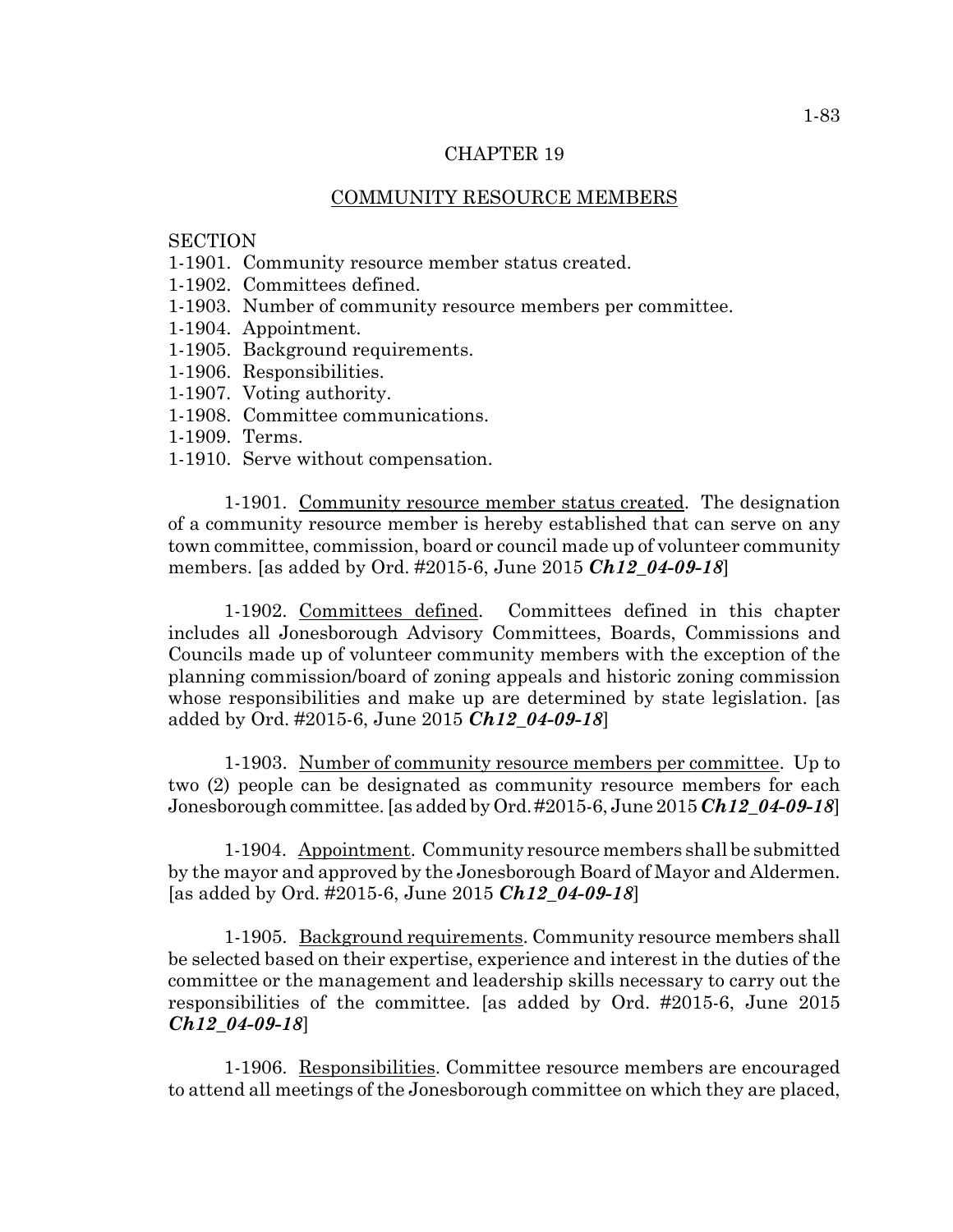actively participate in the business of the committee, and to provide input and advice on any agenda item addressed by the committee. [as added by Ord. #2015-6, June 2015 *Ch12\_04-09-18*]

1-1907. Voting authority. A community resource member has the authority to vote on any issue before the committee on which they are placed when any regular member of the committee is absent, and their presence when voting shall be counted as a regular member when determining the number of members present to constitute a quorum of the committee. [as added by Ord. #2015-6, June 2015 *Ch12\_04-09-18*]

1-1908. Committee communications. Community resource members shall receive all meeting notifications and materials sent out to regular committee members. [as added by Ord. #2015-6, June 2015 *Ch12\_04-09-18*]

1-1909. Terms. Community resource members shall serve terms established by the town board at their appointment approval, shall serve at the pleasure of the mayor and board of aldermen, and can be replaced at any time by the town board.

1-1910. Serve without compensation. Generally, like regular committee members, community resource members of committees shall serve without compensation unless determined otherwise by the town board. [as added by Ord. #2015-6, June 2015 *Ch12\_04-09-18*]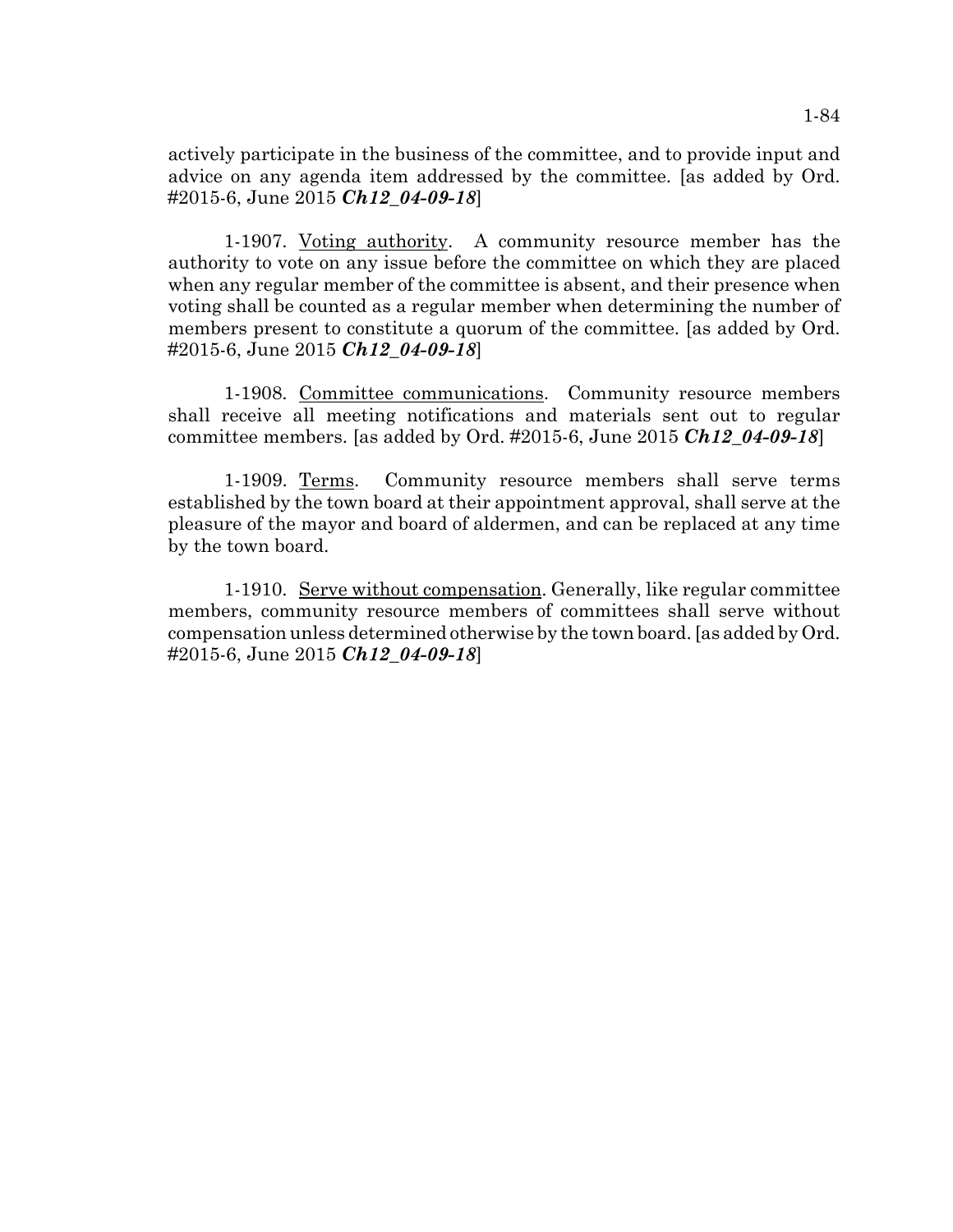# CHUCKEY DEPOT MUSEUM ADVISORY BOARD

### **SECTION**

- 1-2001. Establishment.
- 1-2002. Composition, appointment, membership.
- 1-2003. Terms.
- 1-2004. Vacancies.
- 1-2005. Organization, rules, staff.
- 1-2006. Meetings.
- 1-2007. Powers and duties.
- 1-2008. Compensation.

1-2001. Establishment. The Chuckey Depot Museum Advisory Board is hereby established as a community advisory body to guide the development and operation of the Town of Jonesborough's Chuckey Depot Museum at Jonesborough currently located off Second Avenue, and under the oversight of the Jonesborough Department of Parks and Recreation. [as added by Ord. #2016-07, July 2016 *Ch12\_04-09-18*]

1-2002. Composition, appointment, membership. The Chuckey Depot Museum Advisory Board, hereinafter called the "advisory board" shall be composed of seven (7) to nine (9) members. The initial advisory board shall be made up of seven (7) members, however, the board of mayor and aldermen may add up to two (2) additional members when deemed necessary. Three (3) of the members shall be the following:

(1) The mayor or his/her designee approved by the Jonesborough Board of Mayor and Aldermen.

(2) The president of the Watauga Valley Railroad Historical Society and Museum (WVRHSM), or a designee appointed by the WVRHSM board of directors.

(3) The president of the Heritage Alliance of Northeast Tennessee and Southwest Virginia (Heritage Alliance), or a designee appointed by the Heritage Alliance Board of Directors.

Four (4) members shall be appointed members and shall be selected by the Mayor and confirmed by the Jonesborough Board of Mayor and Aldermen.

The members of the advisory board shall have one (1) vote each at all advisory board meetings, and shall serve at the pleasure of the board of mayor and aldermen. Members appointed by the board of mayor and aldermen should be dedicated to the successful development and operation of the Chuckey Depot Museum at Jonesborough and its positive impact on Jonesborough. Appointed members may continue to serve until they are re-appointed or replaced. [as added by Ord. #2016-07, July 2016 *Ch12\_04-09-18*]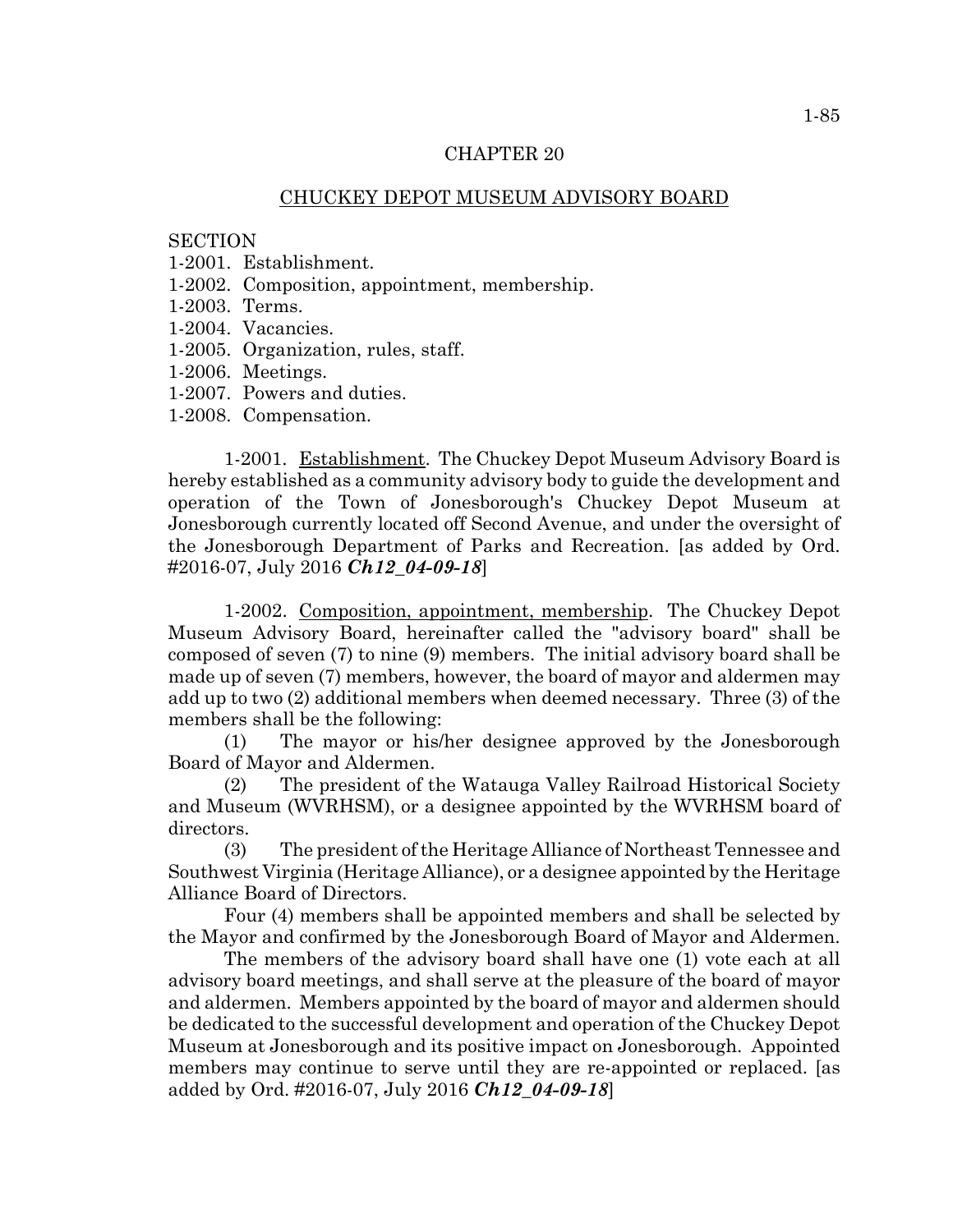1-2003. Terms. The term on the advisory board of the mayor or his/her designee shall be coterminous with the mayor's term on the board of mayor and aldermen.

The terms of the representatives from the Watauga Valley Railroad Historical Society and Museum, and the Heritage Alliance shall be "at the will" of the board of directors of these respective organizations.

The terms of the four (4) members appointed by the mayor and confirmed by the board of mayor and aldermen shall be four (4) years. For the initial appointments to the advisory board only, the term of one (1) member will be four (4) years, one (1) member will be three (3) years, one (1) member will be two (2) years, and one (1) member will have an initial term for one (1) year. The mayor shall have the authority to remove any of the four (4) appointed members. If the town board appoints up to two (2) additional members making the total nine (9) members, the terms of the additional members shall be four (4) years. [as added by Ord. #2016-07, July 2016 *Ch12\_04-09-18*]

1-2004. Vacancies. A vacancy in membership of one (1) of the three (3) direct representatives of the town, WVRHSM and Heritage Alliance shall be filled by the organization with a vacant representative.

Any vacancy in the four (4) appointed members shall be filled for the unexpired term by the mayor with confirmation of the board of mayor and aldermen. [as added by Ord. #2016-07, July 2016 *Ch12\_04-09-18*]

1-2005. Organization, rules, staff. The advisory board shall elect from its membership a chairman, vice-chairman, secretary and treasurer. The terms shall be for one (1) year with eligibility for re-election, and officers may continue to serve until an election takes place. The offices of secretary and treasurer may be combined at the discretion of the advisory board. The chairman shall appoint all necessary subcommittees from the advisory board, and the advisory board may adopt its own rules of procedure. [as added by Ord. #2016-07, July 2016 *Ch12\_04-09-18*]

1-2006. Meetings. The advisory board normally shall meet in regular session at least once every month. The time and place of regular meetings shall be determined by a majority vote of the advisory board members. All meetings shall be advertised and open to the public. The advisory board may determine to not hold a regular monthly meeting by majority vote in advance. Called meetings of the advisory board shall be determined by the chairman or by majority vote of the entire membership. Called meetings must be properly advertised and open to the public. Four (4) members of the advisory board shall constitute a quorum for conducting business at a properly convened meeting of the board. [as added by Ord. #2016-07, July 2016 *Ch12\_04-09-18*]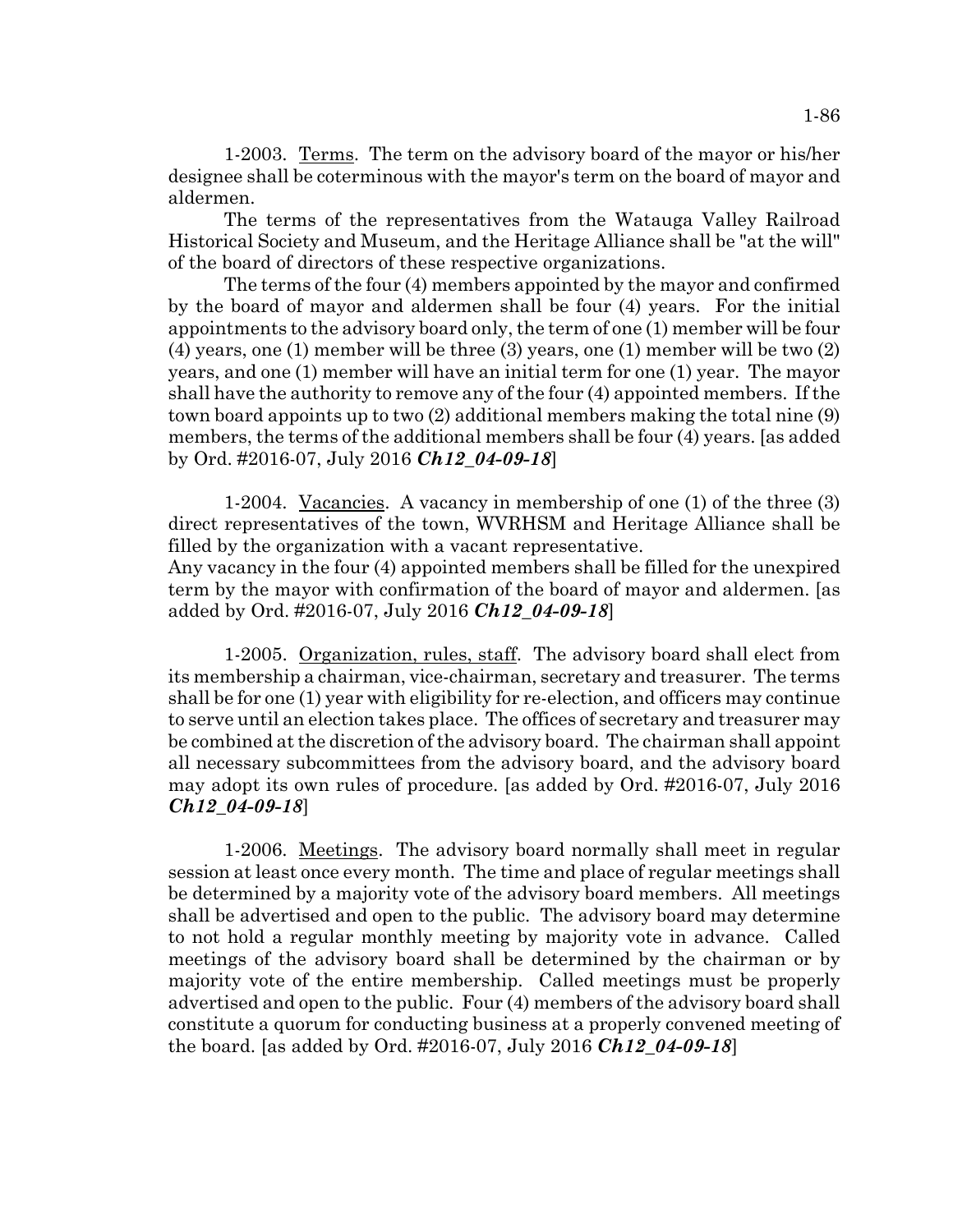1-2007. Powers and duties. The duties of the advisory board shall include the development and operation of the Chuckey Depot Museum at Jonesborough program including the following:

(1) Setting programmatic goals and direction for the museum.

(2) Establishing policy to govern the operations of the program.

(3) Seeking artifacts and information that can enhance the interpretation program.

(4) Approving the acceptance of artifacts and interpretive materials, and making decisions on what artifacts and interpretive elements are displayed or exhibited in the Chuckey Depot Museum.

(5) Developing fundraising activities and the soliciting of donations to support the operation and development of the museum.

(6) Determining how revenue raised for or donated to the museum is used in support of the museum operation and development subject to proper accounting principles established by the town recorder.

(7) Documenting meetings and advisory board decisions making minutes and reports available to the board of mayor and aldermen and partnering organizations on a monthly basis.

(8) Making recommendations to the board of mayor and aldermen on staffing, funding, building maintenance, and support activities that may be generated or undertaken by the town.

(9) Periodically evaluating the progress and development of the various museum programs and interpretive activities, and provide a report on program successes and areas for improvement to the town and partnering organizations.

(10) Assisting in efforts to obtain volunteer support needed in the museum from organizations and individuals in the region.

(11) Determining any fees and charges for participation in museum activities, with said fees and charges being subject to possible review by the board of mayor and aldermen.

(12) Performing such other duties as may be determined by the board of mayor and aldermen from time to time.

(13) Establishing and appointing any subcommittees needed for fundraising, marketing, interpretation, etc.

Except as designated above, the advisory board shall act in an advisory capacity only, and shall have no authority to bind or financially obligate the board of mayor and aldermen or the Town of Jonesborough in any way except as the board of mayor and aldermen may approve or direct. [as added by Ord. #2016-07, July 2016 *Ch12\_04-09-18*]

1-2008. Compensation. The members of the Chuckey Depot Advisory Board shall serve without compensation. [as added by Ord. #2016-07, July 2016 *Ch12\_04-09-18*]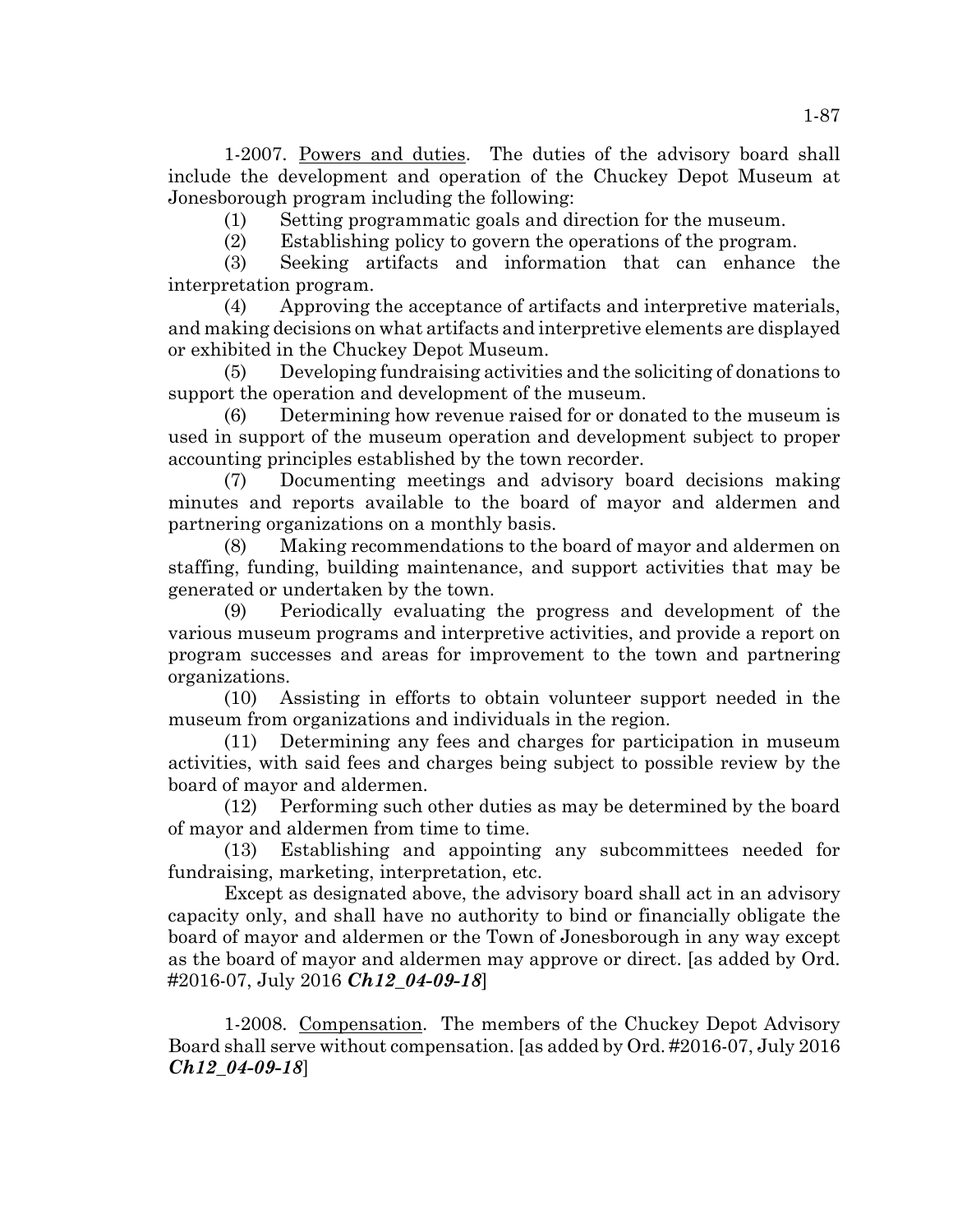# AMERICANS WITH DISABILITIES ACT (ADA) COMPLIANCE AND ADVISORY COMMITTEE

**SECTION** 

- 1-2101. Establishment.
- 1-2102. Purpose.
- 1-2103. ADA Coordinator.
- 1-2104. Committee membership.
- 1-2105. Meetings.

1-2101. Establishment. The Jonesborough ADA Compliance and Advisory Committee is hereby established. [as added by Ord. #2016-11, Oct. 2016 *Ch12\_04-09-18*]

1-2102. Purpose. The committee shall evaluate public services, programs and facilities and assist in determining Jonesborough's compliance to provisions of the American's with Disabilities Act. The committee will undertake the following:

(1) Review ADA requirements that govern ADA access to local programs, services and facilities.

(2) Review Jonesborough's level of compliance to ADA provisions.

(3) Assist in self-evaluation of ADA compliance and the development of a transition plan that is designed to identify areas of needed improvements for handicapped accessibility, a priority list for corrective actions, a projected schedule for implementation of improvements needed, and estimates of costs for budgeting purposes.

(4) Develop public notification of the existence and purpose of the ADA Compliance and Advisory Committee.

(5) Act as a grievance committee for ADA related concerns, and establish grievance procedures that will hear and address any citizen complaints about the lack of appropriate ADA access to public services, programs and facilities within the Town of Jonesborough.

(6) Monitor the progress of ADA related improvements, and provide feedback and recommendations to town staff and the Jonesborough Board of Mayor and Aldermen to improve handicapped accessibility in town. [as added by Ord. #2016-11, Oct. 2016 *Ch12\_04-09-18*]

1-2103. ADA Coordinator. An ADA Coordinator will be appointed by the Board of Mayor and Aldermen that will chair the ADA Compliance and Advisory Committee. The ADA Coordinator will be recommended by the mayor and approved by the town board. The ADA Coordinator will serve at the pleasure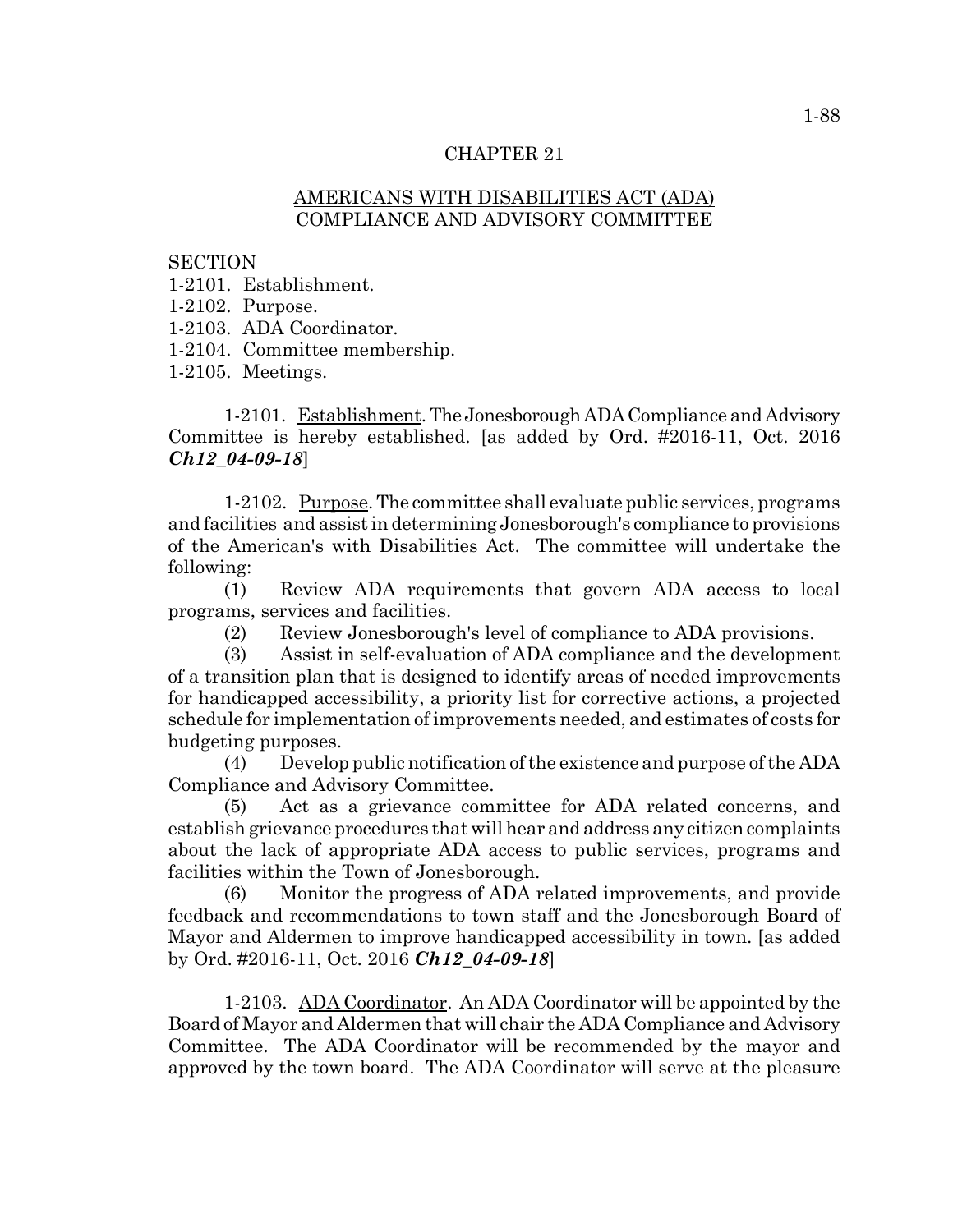of the Mayor and will remain in the position until replaced. [as added by Ord. #2016-11, Oct. 2016 *Ch12\_04-09-18*]

1-2104. Committee membership. The committee shall consist of five (5) members; including the ADA Coordinator who will serve as chairman. Members will be nominated by the mayor and approved by the town board. Members will serve at the pleasure of the mayor and will remain on the committee until replaced. Recommended members include the town building inspector, consulting engineer knowledgeable of ADA access requirements, and two (2) members of the community with an interest in ADA compliance issues, with the preference that one (1) of the two (2) community members is handicapped. Committee members shall serve without compensation. [as added by Ord. #2016-11, Oct. 2016 *Ch12\_04-09-18*]

1-2105. Meetings. The committee shall establish a meeting schedule and location, but shall meet at least on a quarterly basis during the calendar year. The committee shall hold a meeting to hear any ADA related grievance within forty-five (45) days of the submission of the grievance. [as added by Ord. #2016-11, Oct. 2016 *Ch12\_04-09-18*]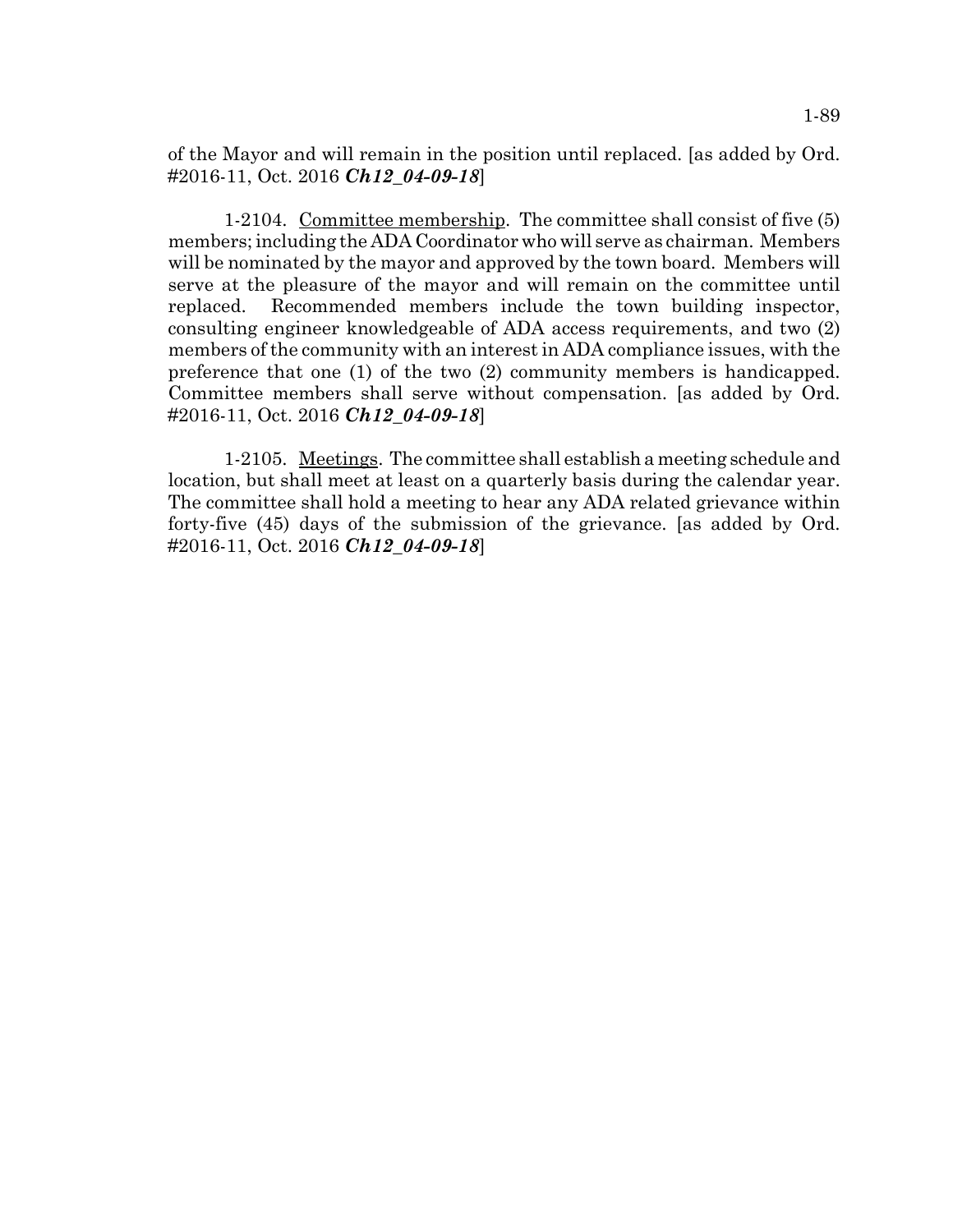# QUALIFYING COMMITTEES

# **SECTION**

1-2201. Qualifying committees.

1-2202. Meeting attendance requirements to receive compensation.

1-2201. Qualifying committees. The town charter requires the board of mayor and aldermen to establish a qualifying list of committees in which any board of mayor and aldermen member receiving the level of compensation established in the charter must attend in order to receive any compensation. The qualifying list of committees approved is as follows:

- (1) Jonesborough Planning Commission.
- (2) Jonesborough Historic Zoning Commission.
- (3) Jonesborough Senior Citizens Advisory Committee.
- (4) Tree and Townscape Board.
- (5) Traffic Advisory Committee.
- (6) Jonesborough Recreation Advisory Committee.
- (7) McKinney Center Advisory Committee.
- (8) Chuckey Depot Advisory Committee.
- (9) Jonesborough Repertory Theatre Board of Directors.
- (10) Emergency Management Services Board of Directors.
- (11) Northeast TN Regional Economic Partnership.
- (12) BrightRidge Board of Directors.
- (13) Main Street Jonesborough Board of Directors.
- (14) Heritage Alliance Board of Directors.

(15) Any additional committee formed by ordinance of the Jonesborough Board of Mayor and Aldermen that has a town designated committee member position filled by a town board member that has been confirmed by vote of the board of mayor and aldermen; or any county or regional committee membership position designated for the town that is filled by a BMA member that has been confirmed by vote of the board of mayor and aldermen. [as added by Ord. #2019-5, March 2019 *Ch13\_03-08-21*]

1-2202. Meeting attendance requirements to receive compensation. In order to meet town charter requirements associated with receiving compensation, a member of the board of mayor and aldermen must attend a meeting of the board of mayor and aldermen and a meeting of a qualified committee of which they are a designated member to receive a one hundred dollar (\$100.00) level of compensation per month; in order to receive two hundred dollars (\$200.00) in compensation each month the town board member must attend a regular meeting of the board of mayor and aldermen, a qualified committee meeting of which they are a designated member of the committee,